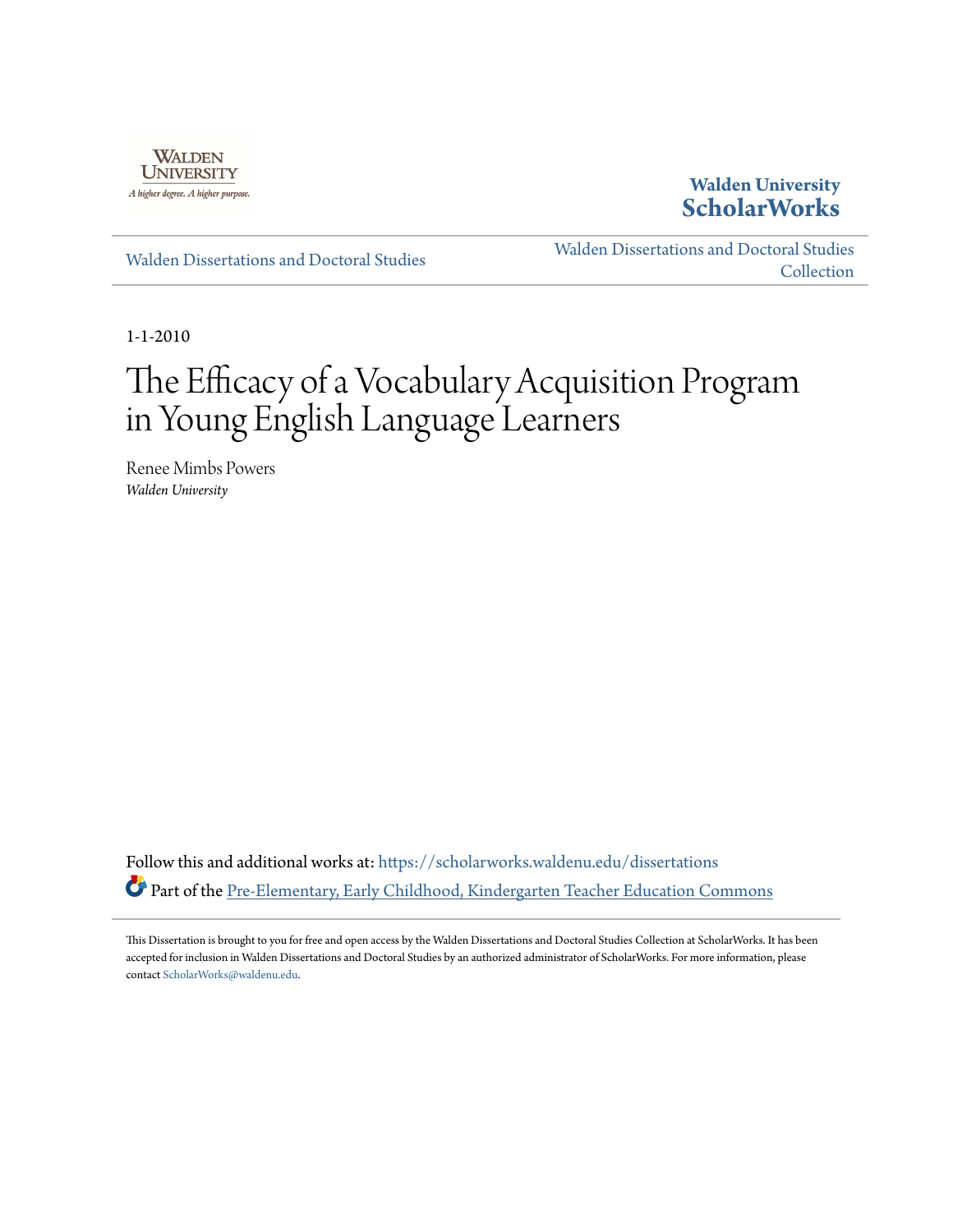## **Walden University**

### COLLEGE OF EDUCATION

This is to certify that the doctoral study by

Renee Powers

has been found to be complete and satisfactory in all respects, and that any and all revisions required by the review committee have been made.

Review Committee Dr. JoeAnn Hinrichs, Committee Chairperson, Education Faculty Dr. Ashraf Esmail, Committee Member, Education Faculty Dr. Ravonne Green, University Reviewer, Education Faculty

Chief Academic Officer

David Clinefelter, Ph.D.

Walden University 2010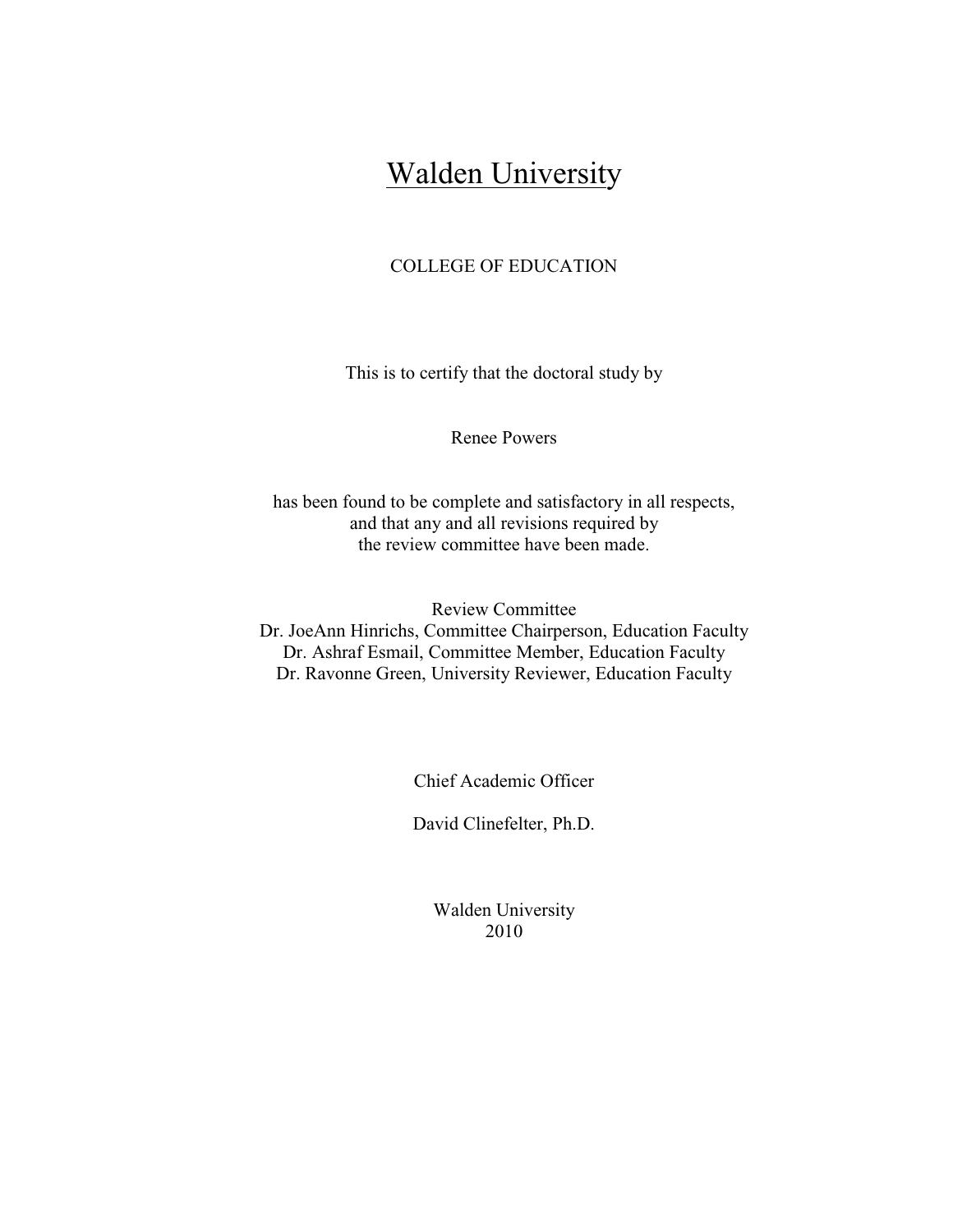## **Abstract**

## The Efficacy of a Vocabulary Acquisition Program in Young English Language Learners

by

Renée Mimbs Powers

EdS, Piedmont College, 2005

MAT, Piedmont College, 2003

BS, Carson-Newman College, 1986

Doctoral Study Submitted in Partial Fulfillment

of the Requirements for the Degree of

Doctor of Education

Walden University

December 2010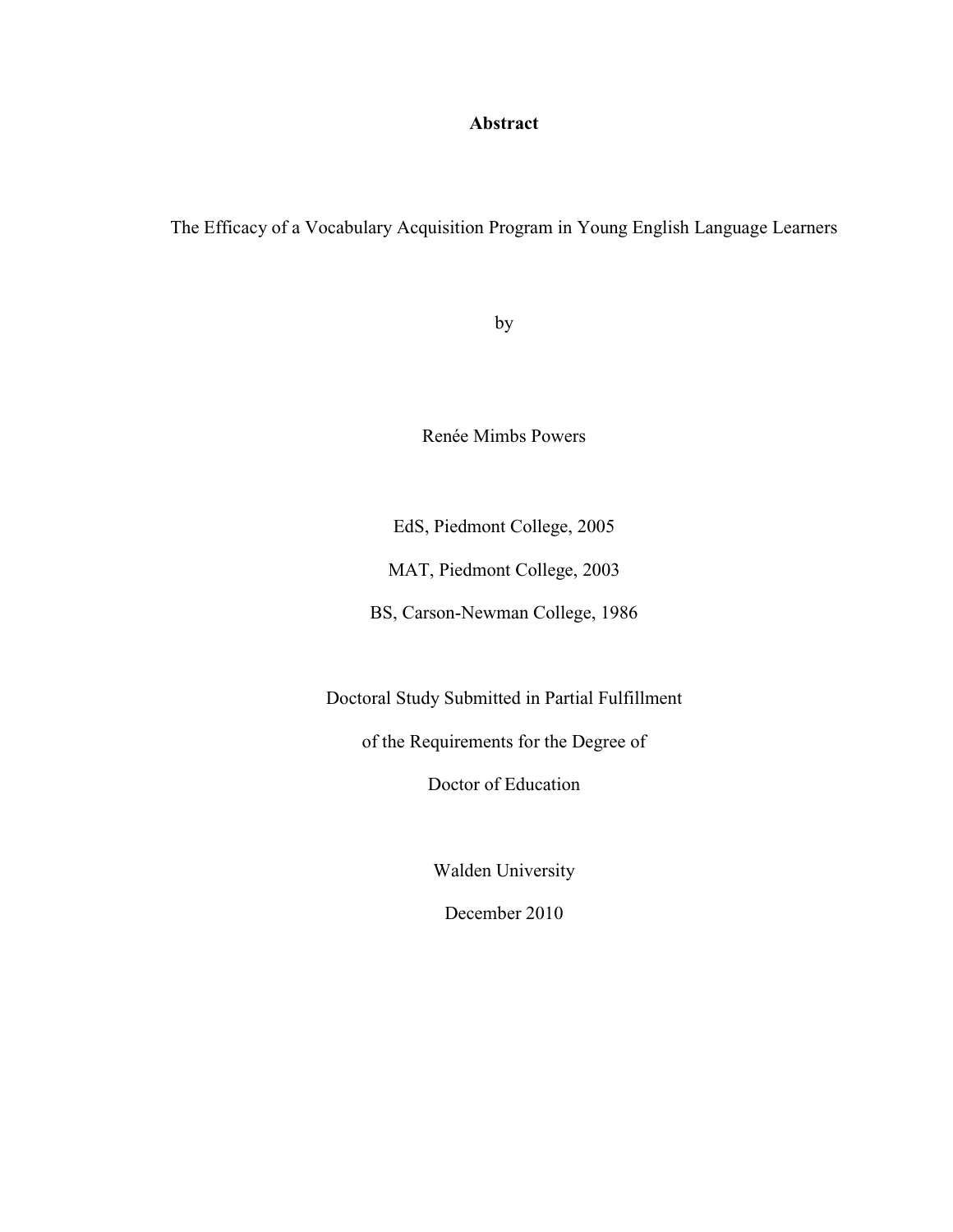#### Abstract

Teachers know that many nonnative English language learners (ELLs) have problems with successful negotiation of academic English vocabulary. The purpose of this study, working from a behavioralist perspective as espoused by Thorndike, Skinner, and Bandura, was to determine if a vocabulary program influenced word acquisition in first grade ELLs. The research questions focused on the degree to which the program affected the learner's vocabulary and helped to alleviate word poverty from among the 34 participants in the study. In this quantitative pretest – posttest design, ELL students were exposed to 9 weeks of intense instruction. The vocabulary acquisition of ELL students in first grade at a K-5 elementary school was measured. Data were assessed statistically using paired samples *t*-tests. Results indicated a statistically significant improvement in ELL vocabulary. Implications for social change include providing information that can assist teachers and school districts in selecting effective vocabulary strategies for those at risk for low school performance.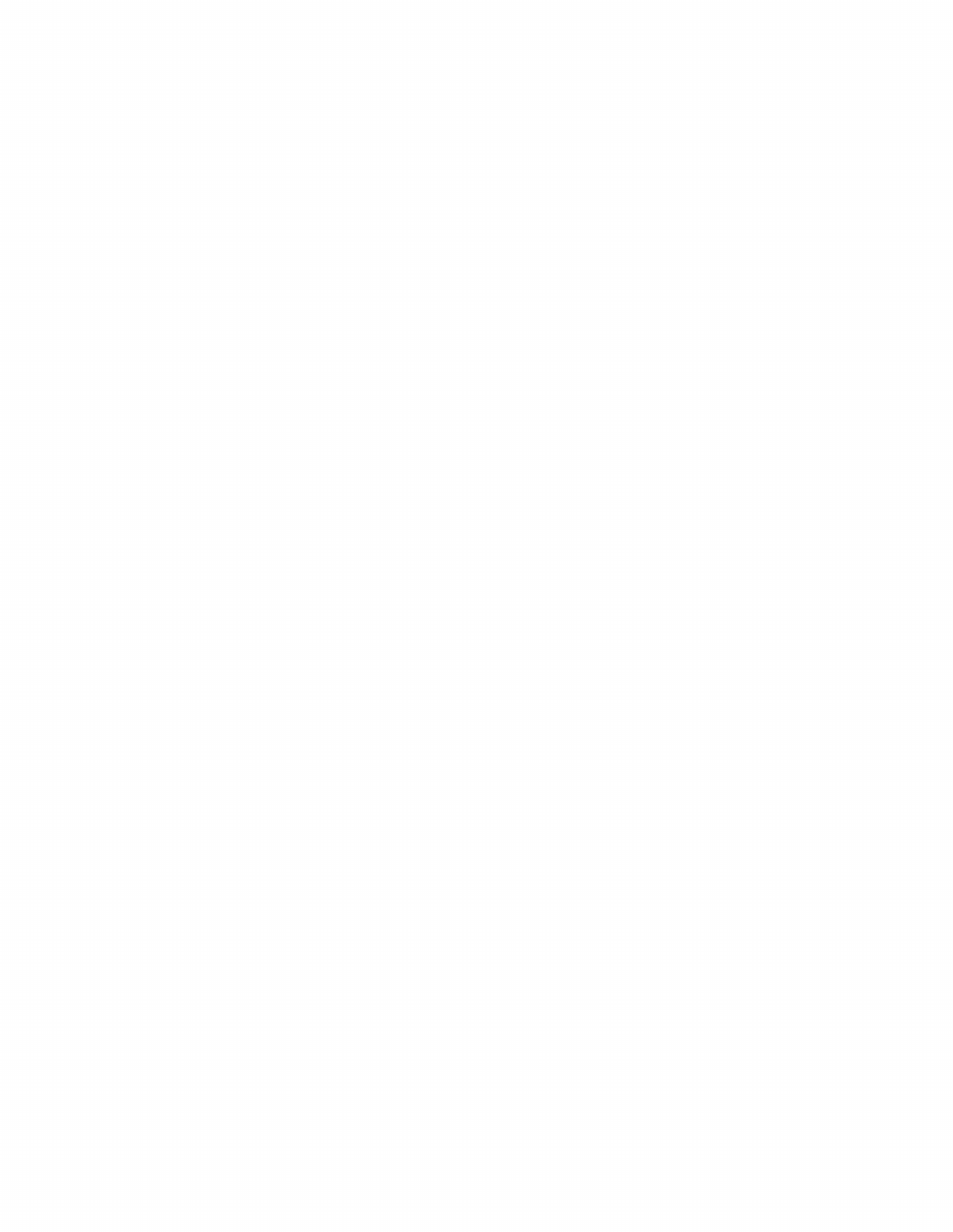The Efficacy of a Vocabulary Acquisition Program in Young English Language Learners

by

Renée Mimbs Powers

EdS, Piedmont College, 2005

MAT, Piedmont College, 2003

BS, Carson-Newman College, 1986

Doctoral Study Submitted in Partial Fulfillment

of the Requirements for the Degree of

Doctor of Education

Walden University

December 2010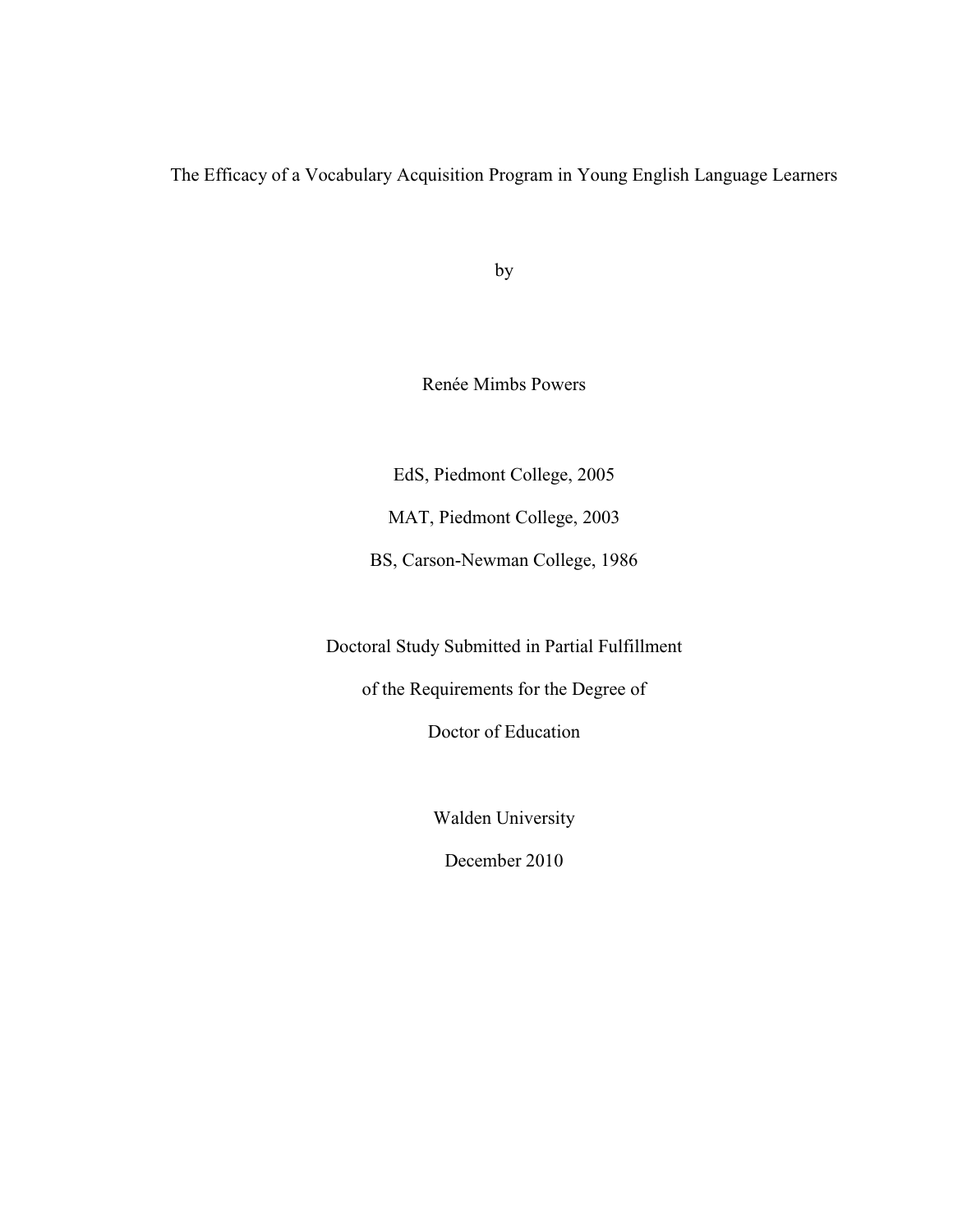UMI Number: 3439143

All rights reserved

INFORMATION TO ALL USERS The quality of this reproduction is dependent upon the quality of the copy submitted.

In the unlikely event that the author did not send a complete manuscript and there are missing pages, these will be noted. Also, if material had to be removed, a note will indicate the deletion.



UMI 3439143 Copyright 2011 by ProQuest LLC. All rights reserved. This edition of the work is protected against unauthorized copying under Title 17, United States Code.



ProQuest LLC 789 East Eisenhower Parkway P.O. Box 1346 Ann Arbor, MI 48106-1346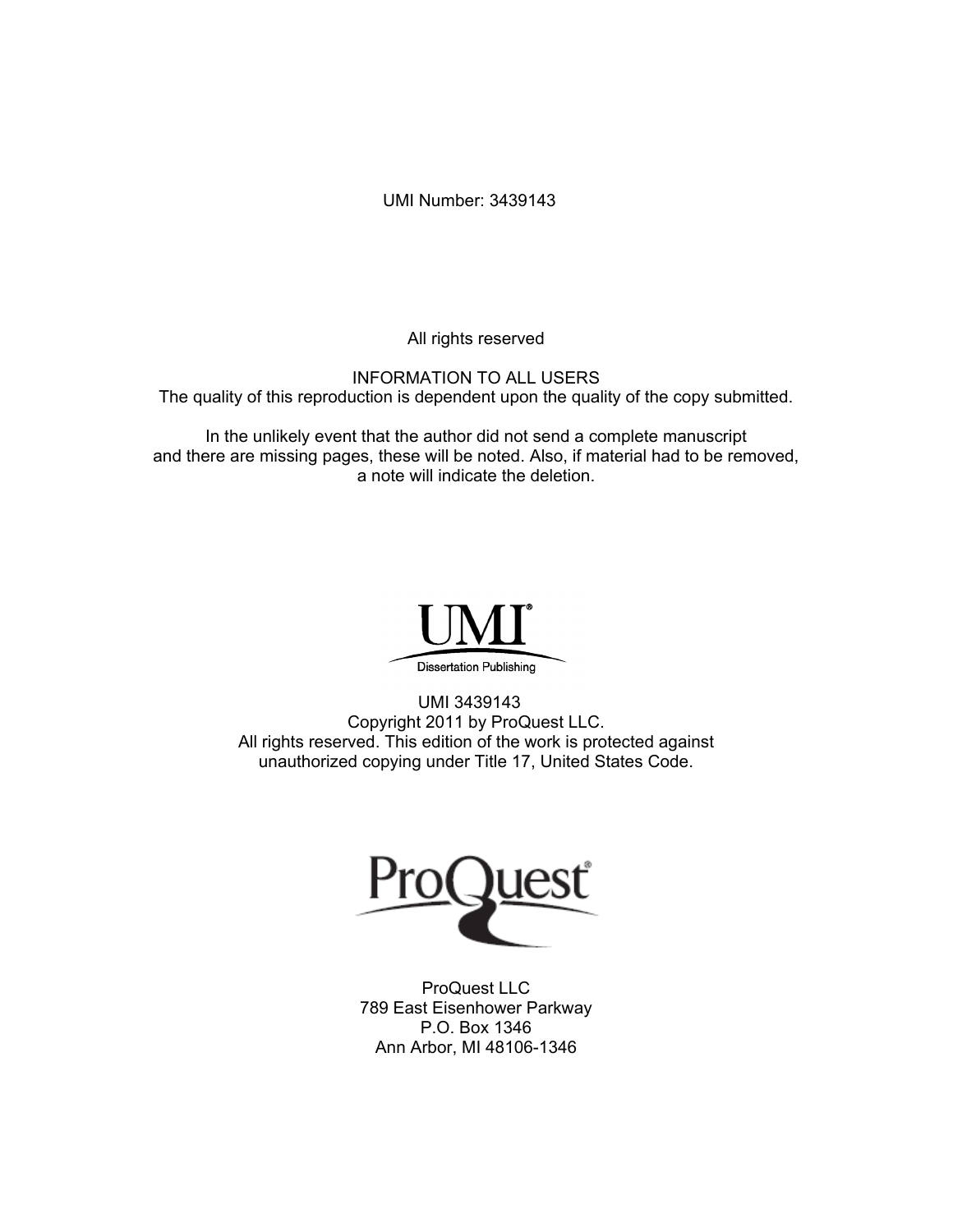#### Dedication

 This doctoral study is dedicated to special people from the two generations that frame my existence: to my parents, James Byron Mimbs and Barbara Stevens Mimbs, who adopted me into their lives and gave me just about the best childhood any girl could hope for; and to my daughters, Amy Elizabeth and Jenna Greer Ni, who bring continuous activity and opportunity and fill my days with pride and joy.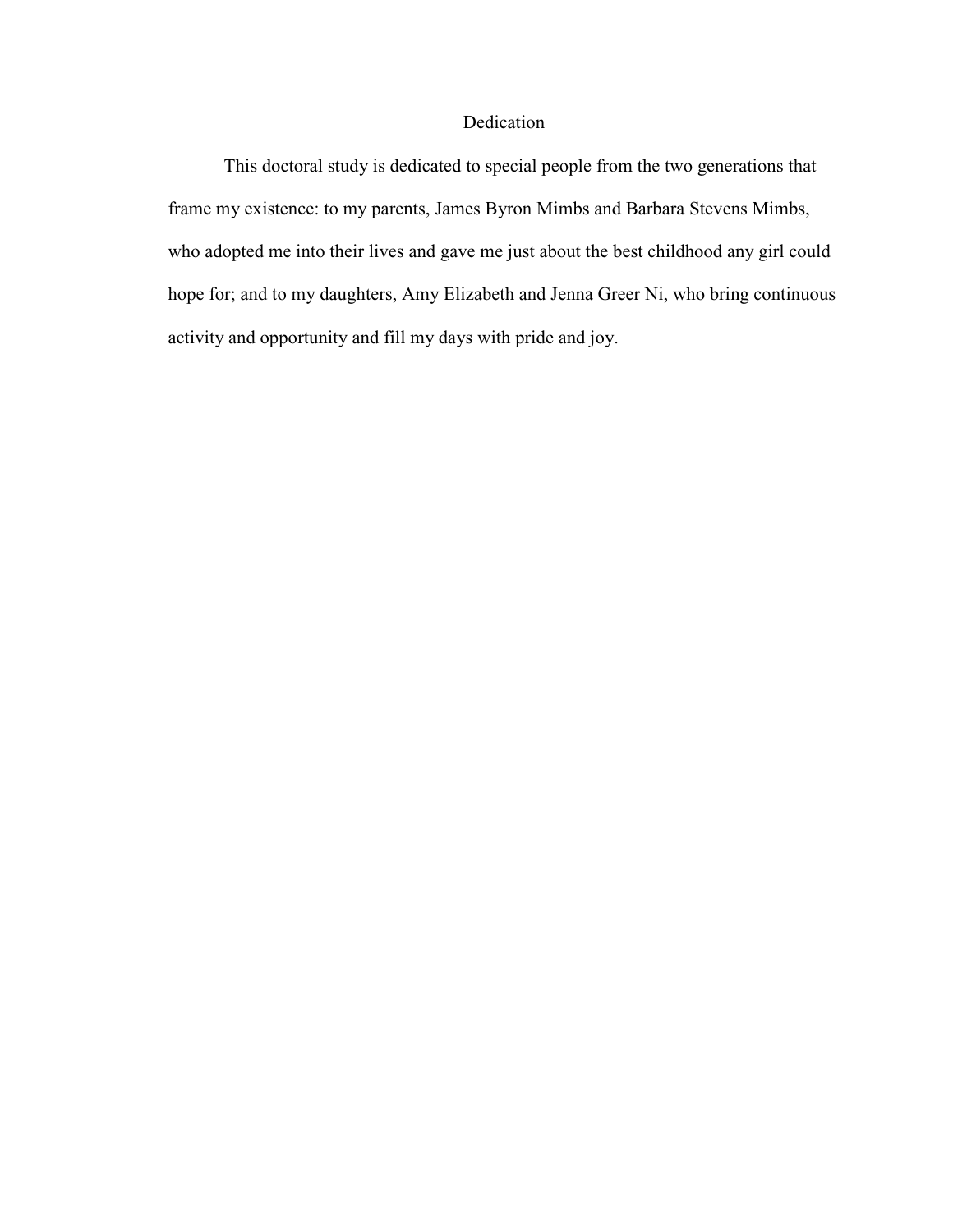#### Acknowledgements

 Nine years ago, I was working in a doctor's office. Nice people surrounded me, but I felt professionally unfulfilled. The persistent notion came upon me to go to graduate school. That was a decision I had a perfect peace about. I have never looked back. A master's degree in teaching soon followed. Then, I completed an education specialist degree. Now, the doctorate has reached its culmination. It has been the most intense, most gratifying time of my life. Moreover, by this I do not mean just the part about me as a student–I also mean the part about me as a classroom teacher. Never will I forget my first week as a teacher, when, in September 2001, terrorist attacks shook our country. My excitement of entering the classroom found resistance by an unwelcome intrusion of force and caused my third graders (now high school seniors) and me to wonder, why?

 My doctoral committee, Dr. Joe Ann Hinrichs, chair, and Dr. Ashraf Esmail, has provided me with invaluable assistance and insight. Dr. Hinrichs is the kind of school leader that I admire. She has become a true friend and colleague to my family. Dr. Esmail's assistance with the methodology made simpler what could have been a tedious component of the work.

 I simply must recognize the input of several of my colleagues in education who stepped in when I needed them to render constructive praise and judgment on my topic from its beginning stages all the way to its fruition: Scarlett Dunne, PhD, Mallary Veale, MEd, and Pamela D. Shearer, MAT.

 My husband, Ken, has held my hand through this doctoral journey, serving as my coach, cheerleader, editor, sounding board, and, always, my best friend. He has provided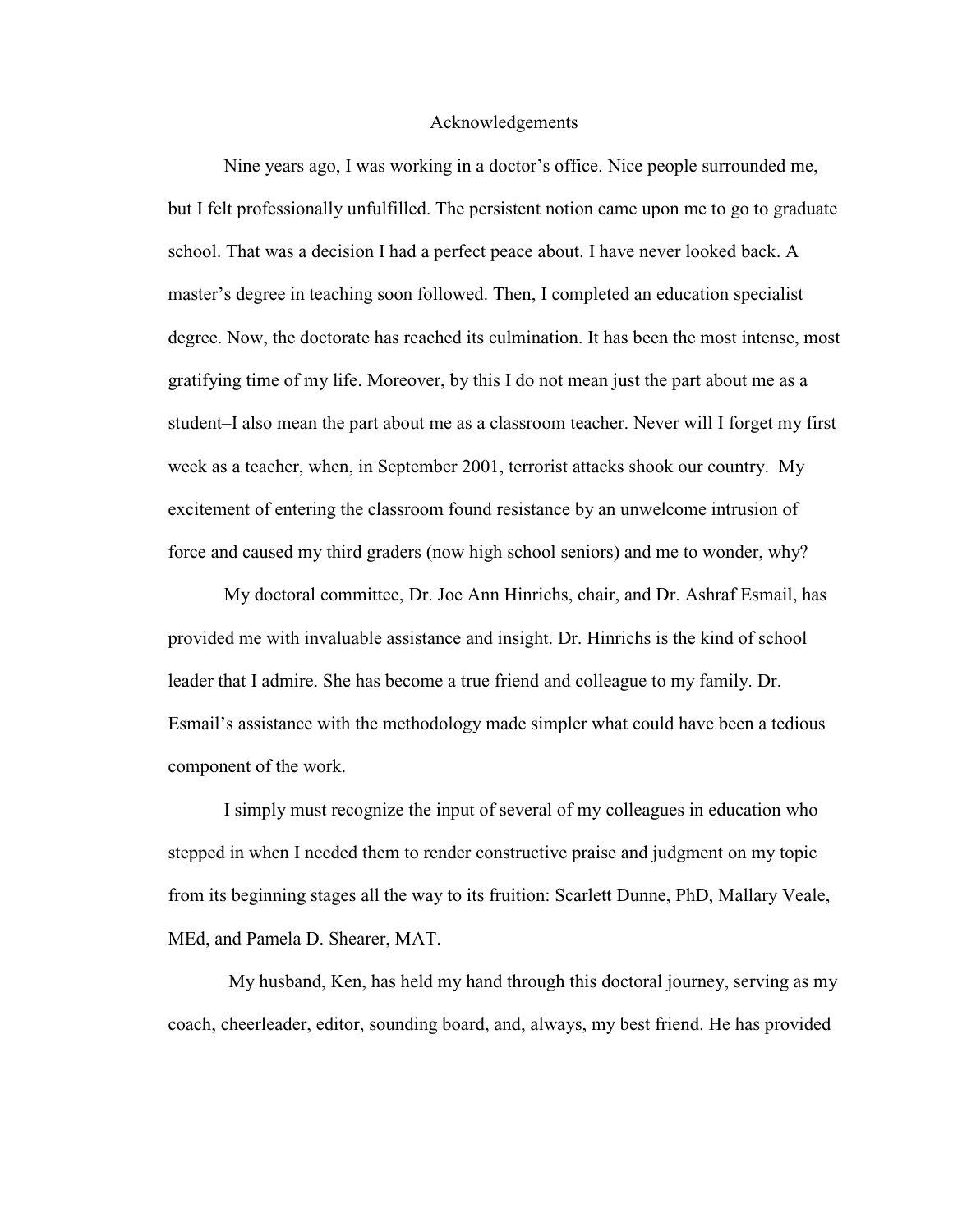the support that has been necessary for me to tackle and complete this comprehensive project. Thank you, honey!

 Most of all, I am grateful to God for the resources of health, money, time, and persistence that have been, and continue to be, mine.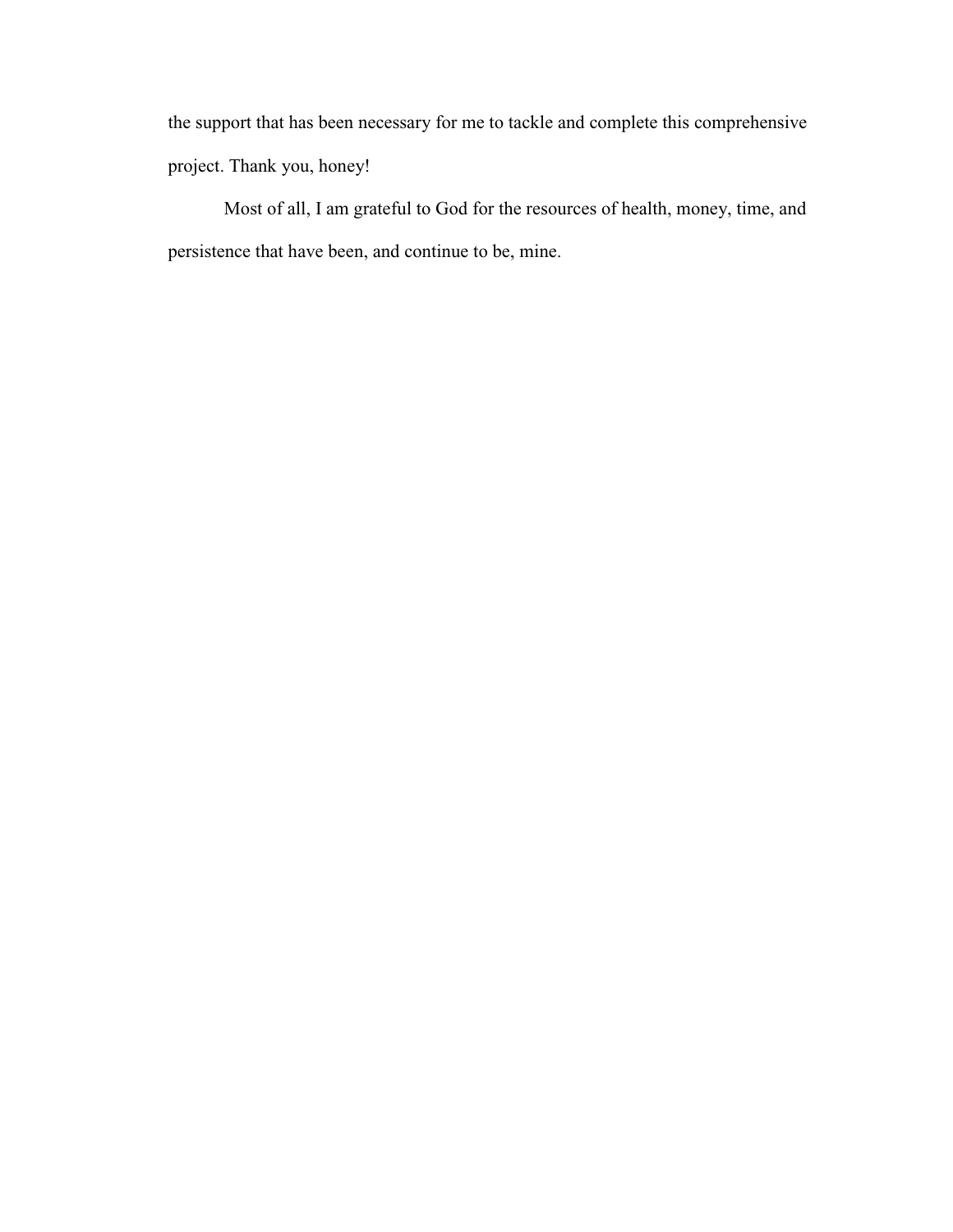| List of Tables                                                | 111 |
|---------------------------------------------------------------|-----|
| List of Figures                                               | 1V  |
|                                                               |     |
|                                                               |     |
|                                                               |     |
|                                                               |     |
|                                                               |     |
|                                                               |     |
|                                                               |     |
|                                                               |     |
|                                                               |     |
|                                                               |     |
|                                                               |     |
|                                                               |     |
|                                                               |     |
|                                                               |     |
|                                                               |     |
|                                                               |     |
|                                                               |     |
|                                                               |     |
|                                                               |     |
|                                                               |     |
|                                                               |     |
|                                                               |     |
|                                                               |     |
|                                                               |     |
|                                                               |     |
| Critical Inspection of Reading Series and Reading Products 32 |     |
|                                                               |     |
|                                                               |     |
|                                                               |     |
|                                                               |     |
|                                                               |     |
|                                                               |     |
|                                                               |     |
|                                                               |     |
|                                                               |     |
|                                                               |     |
|                                                               |     |
|                                                               |     |
|                                                               |     |
|                                                               |     |

## Table of Contents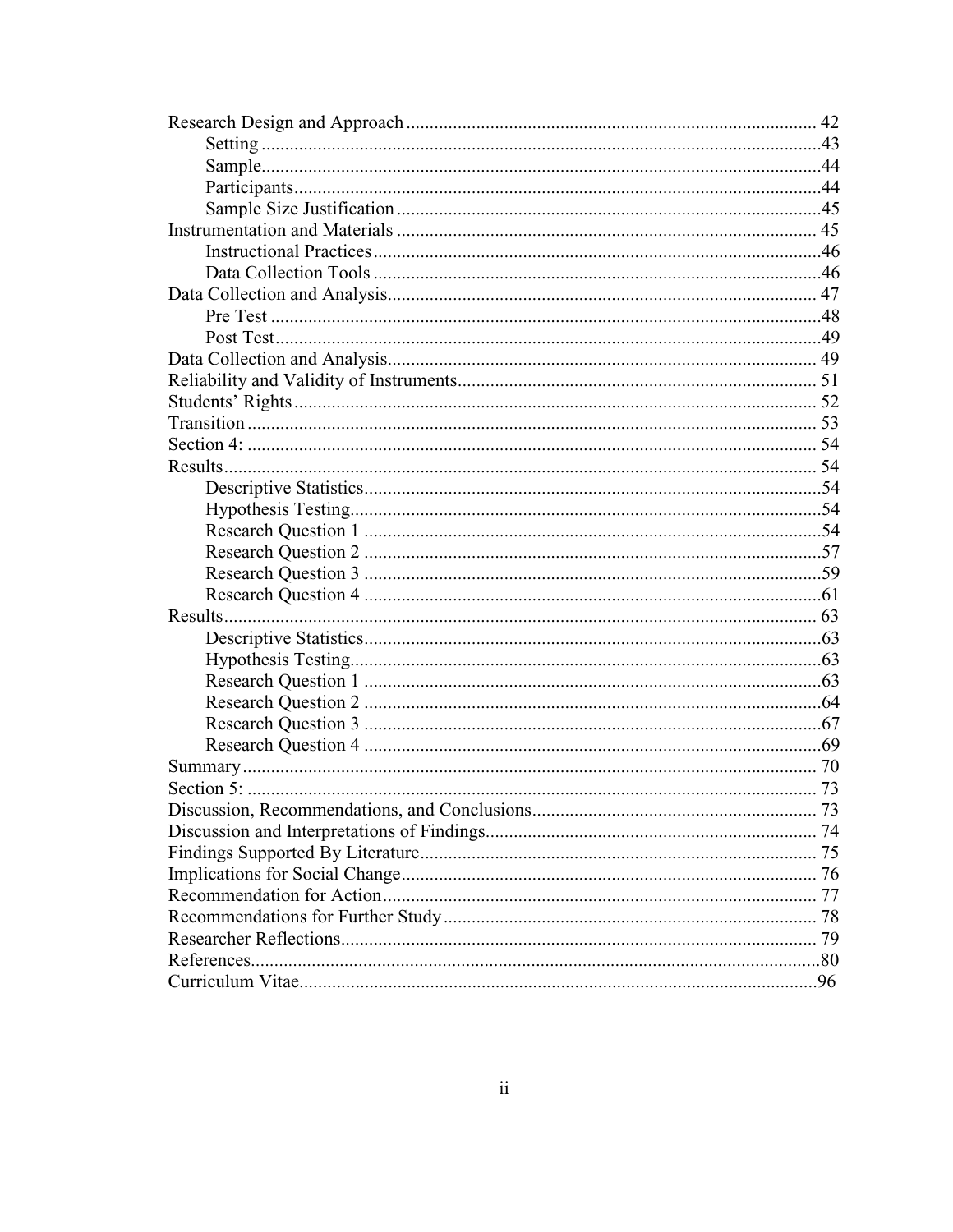## List of Tables

| Table 2. Paired Samples <i>t</i> -Test on Rigby Reading                                   |  |
|-------------------------------------------------------------------------------------------|--|
|                                                                                           |  |
| Table 3. Expressive One-Word Picture Vocabulary Test Scores for                           |  |
|                                                                                           |  |
| Table 4. Paired Samples <i>t</i> -Test on Expressive One-Word Picture Vocabulary Test for |  |
|                                                                                           |  |
| Table 5. Rigby Reading Assessment Scores for Control                                      |  |
|                                                                                           |  |
| Table 6. Paired Samples <i>t</i> -Test on Rigby Reading Assessment for Control Group 80   |  |
| Table 7. Expressive One-Word Picture Vocabulary Test Scores for Control Group82           |  |
| Table 8. Paired Samples t-Test on Expressive One-Word Picture Vocabulary Test for         |  |
|                                                                                           |  |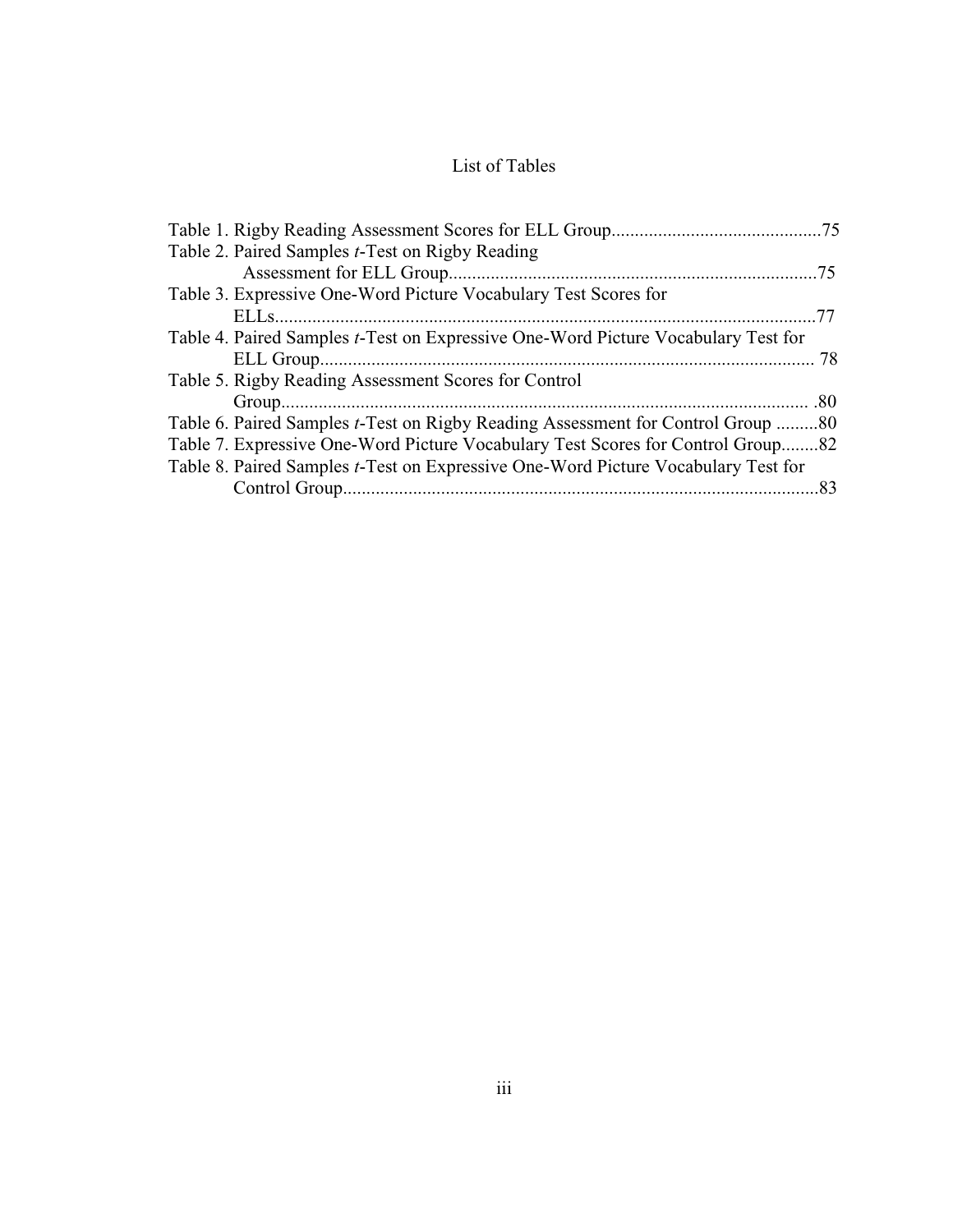## List of Figures

| Figure 2. Distribution of ELL participants' difference scores (Expressive One-Word     |
|----------------------------------------------------------------------------------------|
|                                                                                        |
| Figure 3. Distribution of control participants' difference scores (Reading Assessment) |
|                                                                                        |
| Figure 4. Distribution of control participants' difference scores (Expressive One Word |
|                                                                                        |
|                                                                                        |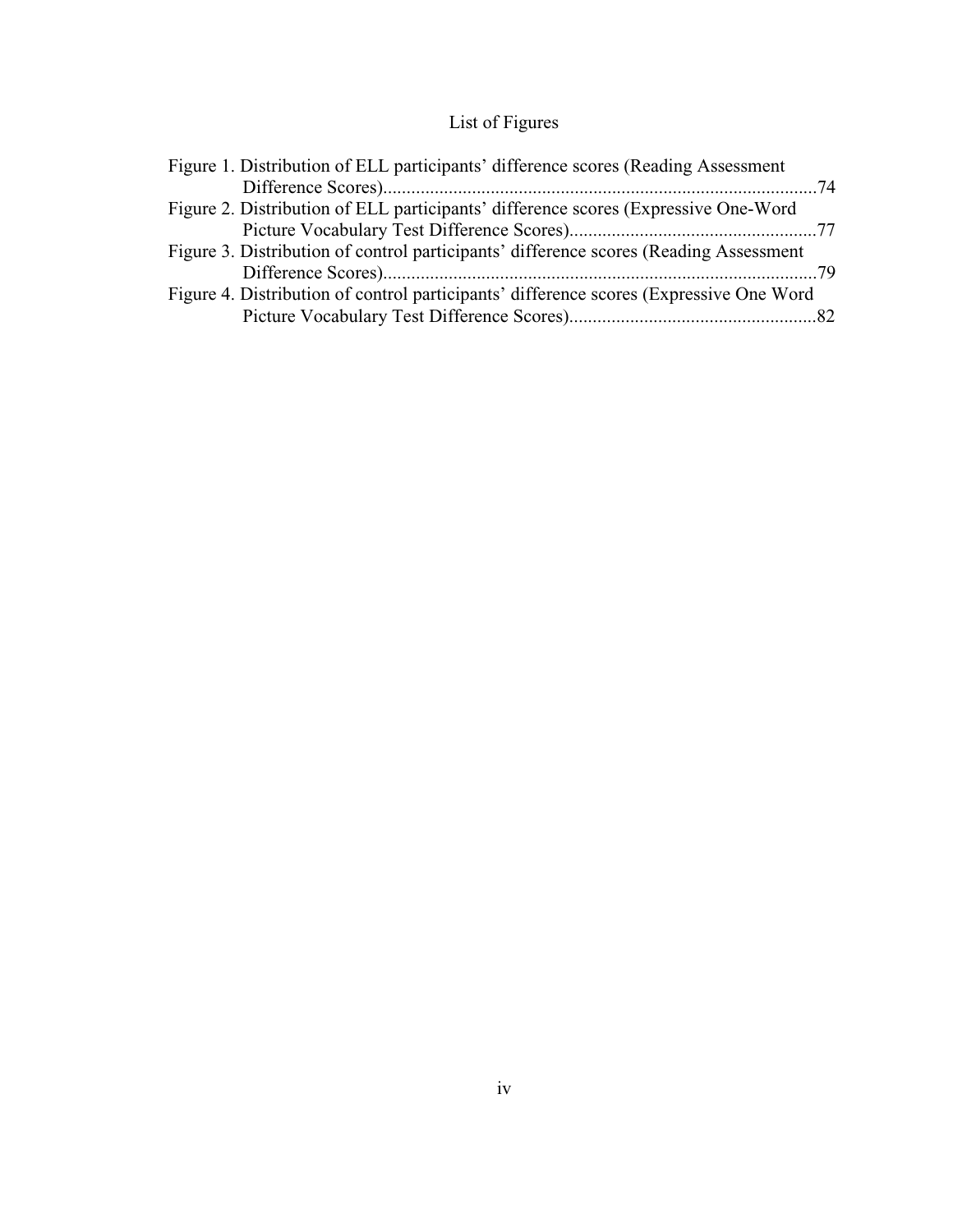#### Section 1: Introduction

At the beginning of the second millennium, new immigrants were coming to the United States at a rate of more than one million per year, resulting in a population where three in 10 people were not White (Frey, 1999). The influx and proliferation of Hispanic immigrants in 2006 outnumbered the nation's African American constituency, and in another quarter of a century, predictions point to the possibility that at least one in four Americans will be Asian or Latino (Day, 2010). This forecast of social change mandates that educational leaders acknowledge the changing face of public school learners and the challenges that accompany those who enter those schools with no background in English, which is still the primary language of instruction in the United States.

The focus of this quantitative study was to determine if the introduction of a particular vocabulary acquisition program had an affect on the reading comprehension of first grade students whose native language was not English. Over the span of 2 consecutive months during a school year, first-grade English language learners (ELLs) of one public, elementary school participated in the implementation of a vocabulary acquisition program, while their native English-speaking peers were not. Change in the two groups was measured by students' performance on pre- and posttests.

Section 1 includes a definition of the problem and a rationale for the study. It also presents definitions, the significance of the study, the guiding research questions, a review of literature, the implications of the study, and a summary. This introductory section finds guidance from the wisdom of Frederick Buechner (1993), who said, "The magic of words is that they have power to do more than convey meaning; not only do they have the power to make things clear, they make things happen (p. 54)." Buechner's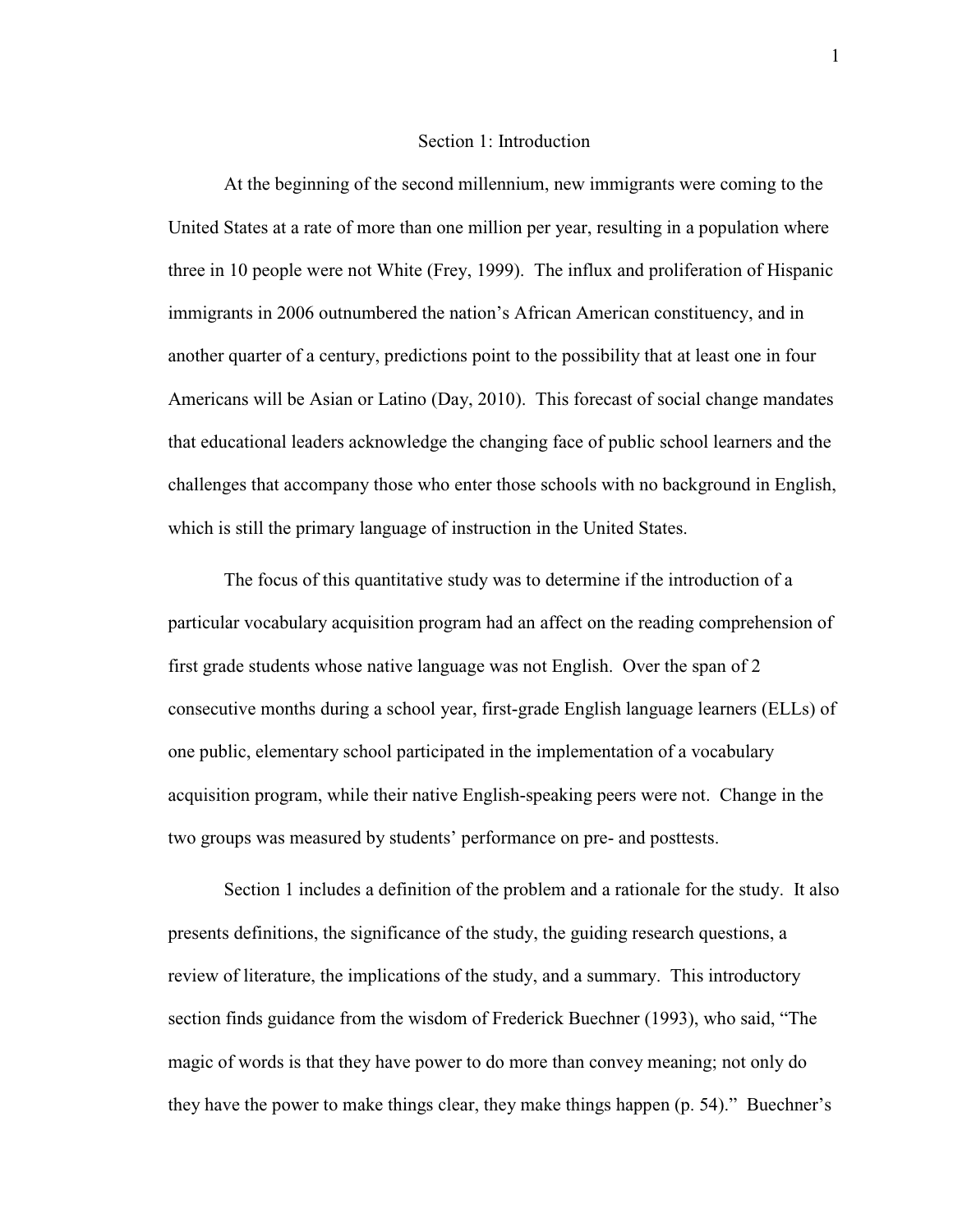observation applies completely to the bulk of this investigation in that it takes into account the abundance of opportunities, in and out of school, for those who command language.

#### Problem Statement

The effectiveness of early grades vocabulary acquisition programs among ELLs is not demonstrated clearly in the literature. Vocabulary acquisition is a fact of schooling that affects ELLs, who often lack the English vocabulary knowledge they need to succeed academically. In order to address this academic need, teachers need to understand that "the need to provide better instruction for ELLs requires an updated, invigorated approach to their schooling" (Mohr, 2004, p. 18).

There are many possible factors contributing to the problem of ELL dearth in English vocabulary. One is that English does not find reinforcement as the language of the home. Another is that recent immigration does not allow for time for children to assimilate into United States culture before they enroll in schools. Yet another is the lack of social/intellectual stimuli die to poverty (August & Hakuta, 1997). This study contributed to the body of knowledge needed to address this problem by testing a specific vocabulary acquisition program and its efficacy with first-grade ELLs in one public elementary school.

Teachers who work with ELLs understand the struggle that they face during their early years in school. The observations of classroom teachers of students who have to be receptors of academic vocabulary find validation through research. "A student's level of vocabulary knowledge has been shown to be an important predictor of reading ability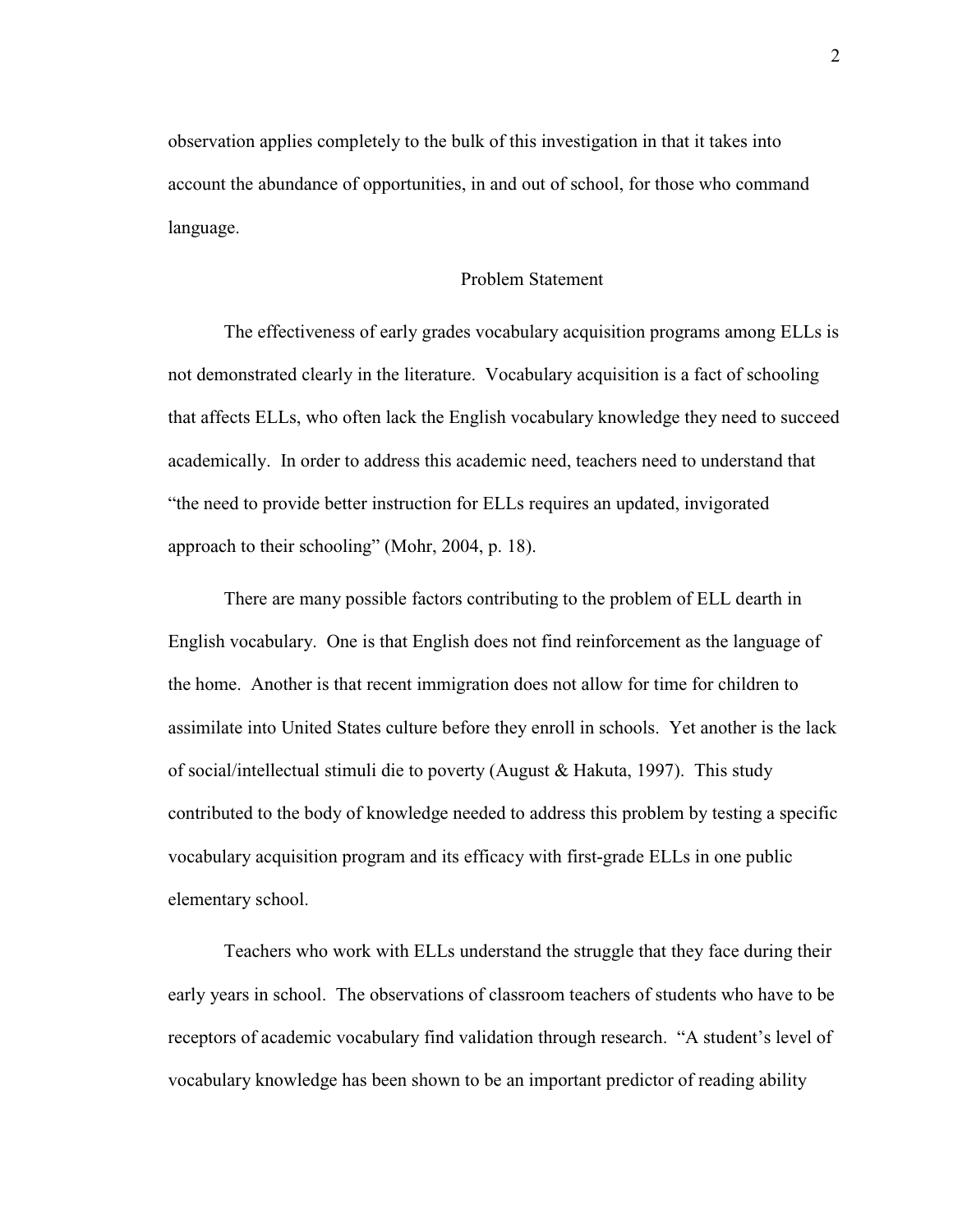(fluency) and reading comprehension for English-language learners" (Hickman, Pollard-Durodola, & Vaughn, 2004, pp. 720-721). In other words, for reading comprehension to occur, students must know the meanings of the words they read (Richek, 2005). Thus resides the ongoing and knotted nature of knowing words and knowing how to read. Mohr (2004) argued that a high expectation of ELL students is essential to helping them fulfill their potential in primary grades reading. To maintain high expectations for their ascendancy into English Language, Mohr (2004) asserted that

Educators need to perceive ELLs as capable students who want to meet and exceed the high expectations teachers hold for them. They are already competent in one language and can use this language base to acquire English. The challenge is to find ways to accelerate their various acquisition levels of English, especially in academic literacy. (p. 20)

The continued classroom practices that assume an ELL non intellectual inferiority to native English speaking learners suggests that an educational atmosphere, enriched with high sensory stimulation and achievement expectation, will elicit growth from among their ranks. This study contributed to the body of knowledge needed to address this problem by exploring vocabulary acquisition strategies that claim to improve reading comprehension in ELLs. The aim of this study was to determine the degree to which a focused reading series that accents vocabulary acquisition had on outcome attributable to increased reading comprehension.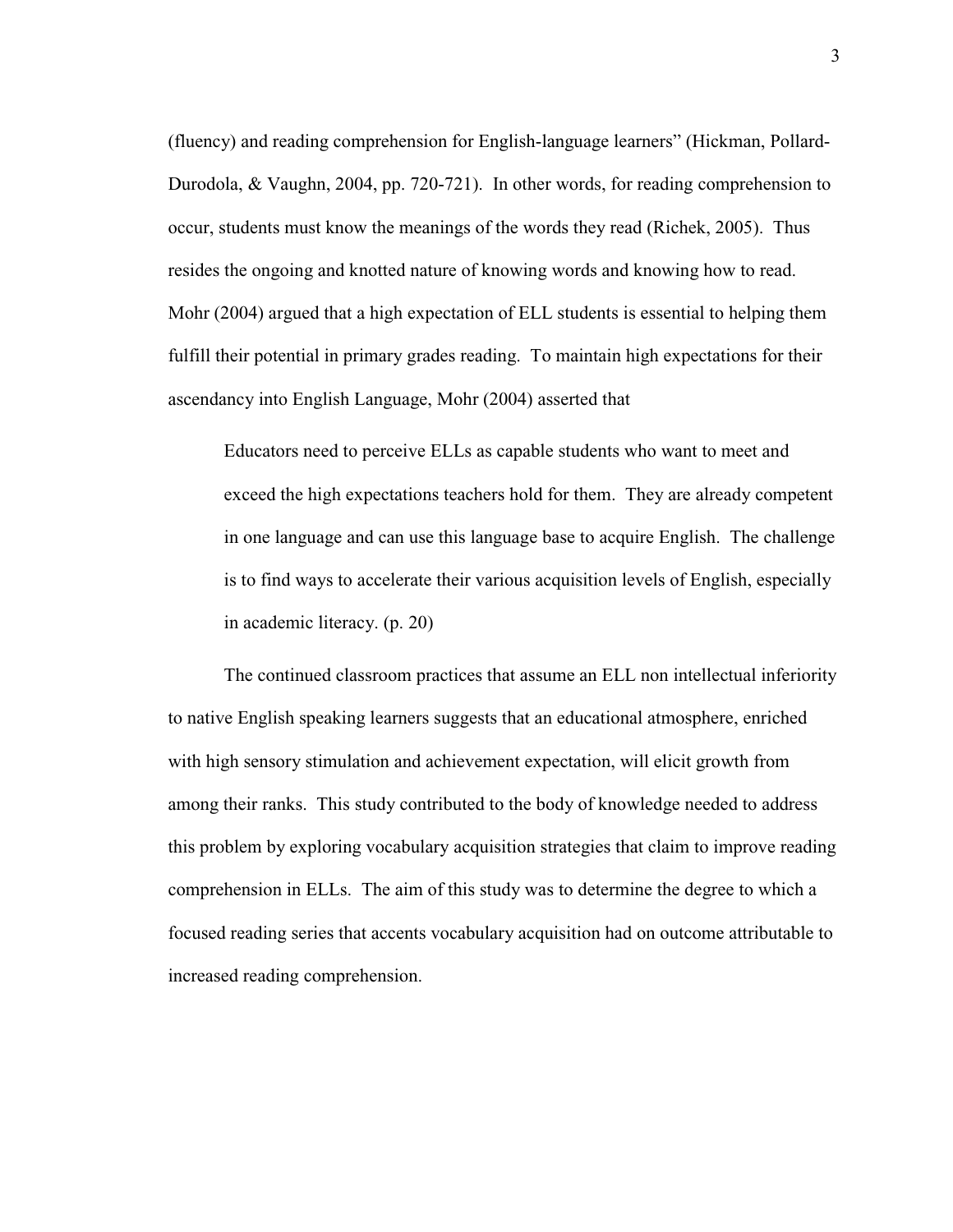#### Research Questions

1. Is there a statistically significant change in vocabulary acquisition as measured by the Rigby Reading Assessment from pretest to posttest among the ELL groups' data?

Null Hypothesis: There was no statistically significant change in vocabulary acquisition as measured by the Rigby Reading Assessment from pretest to posttest among the ELL groups' data.

Alternative Hypothesis: There was a statistically significant change in vocabulary acquisition as measured by the Rigby Reading Assessment from pretest to posttest among the ELL groups' data.

2. Is there a statistically significant change in vocabulary acquisition as measured by the Expressive One-Word Picture Vocabulary Test from pretest to posttest among the ELL groups' data?

Null Hypothesis: There was no statistically significant change in vocabulary acquisition as measured by the Expressive One-Word Picture Vocabulary Test from pretest to posttest among the ELL groups' data.

Alternative Hypothesis: There was a statistically significant change in vocabulary acquisition as measured by the Expressive One-Word Picture Vocabulary Test from pretest to posttest among the ELL groups' data.

3. Is there a statistically significant change in vocabulary acquisition as measured by the Rigby Reading Assessment from pretest to posttest among the non ELL groups' data?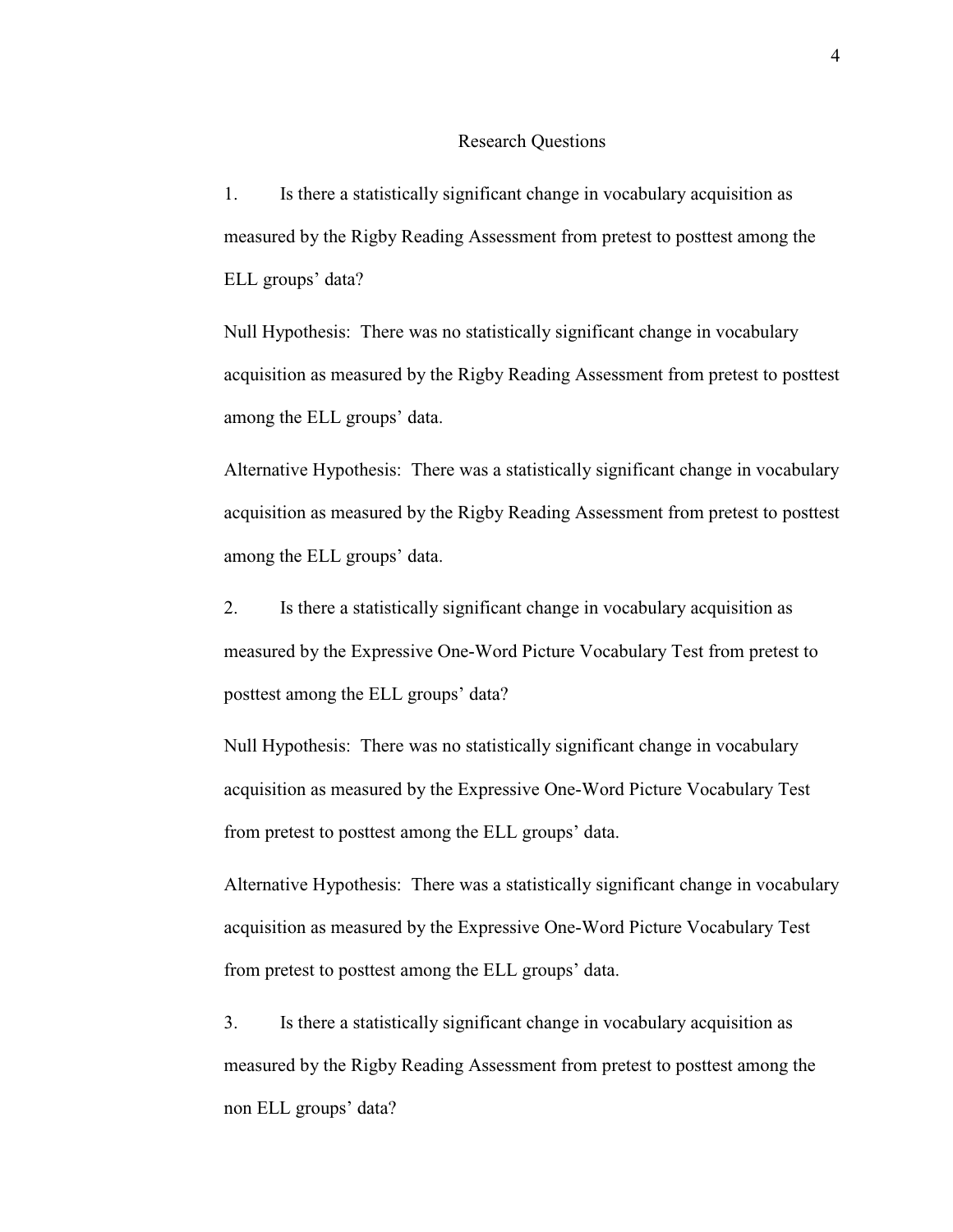Null Hypothesis: There was no statistically significant change in vocabulary acquisition from pretest to posttest among the non ELL groups' data.

Alternative Hypothesis: There was a statistically change in vocabulary acquisition as measured by the Rigby Reading Assessment from pretest to posttest among the non ELL groups' data.

4. Is there a statistically significant change in vocabulary acquisition as measured by the Expressive One-Word Picture Vocabulary Test from pretest to posttest among the Non ELL groups' data?

Null Hypothesis: There was no statistically significant change in vocabulary acquisition as measured by the Expressive One-Word Picture Vocabulary Test from pretest to posttest among the non ELL groups' data.

Alternative Hypothesis: There was a statistically significant change in vocabulary acquisition as measured by the Expressive One-Word Picture Vocabulary Test from pretest to posttest among the non ELL groups' data.

#### Purpose

The purpose of this study was to determine if the introduction of a program of vocabulary influences word acquisition of first grade ELLs. Further, this study checked for any modifications in reading comprehension among ELL students who took delivery of supplemental vocabulary instruction over a 9-week period. Instruction consisted of 15 lessons that included oral and visual presentations of vocabulary words, followed by planned oral reading of popular children's literature.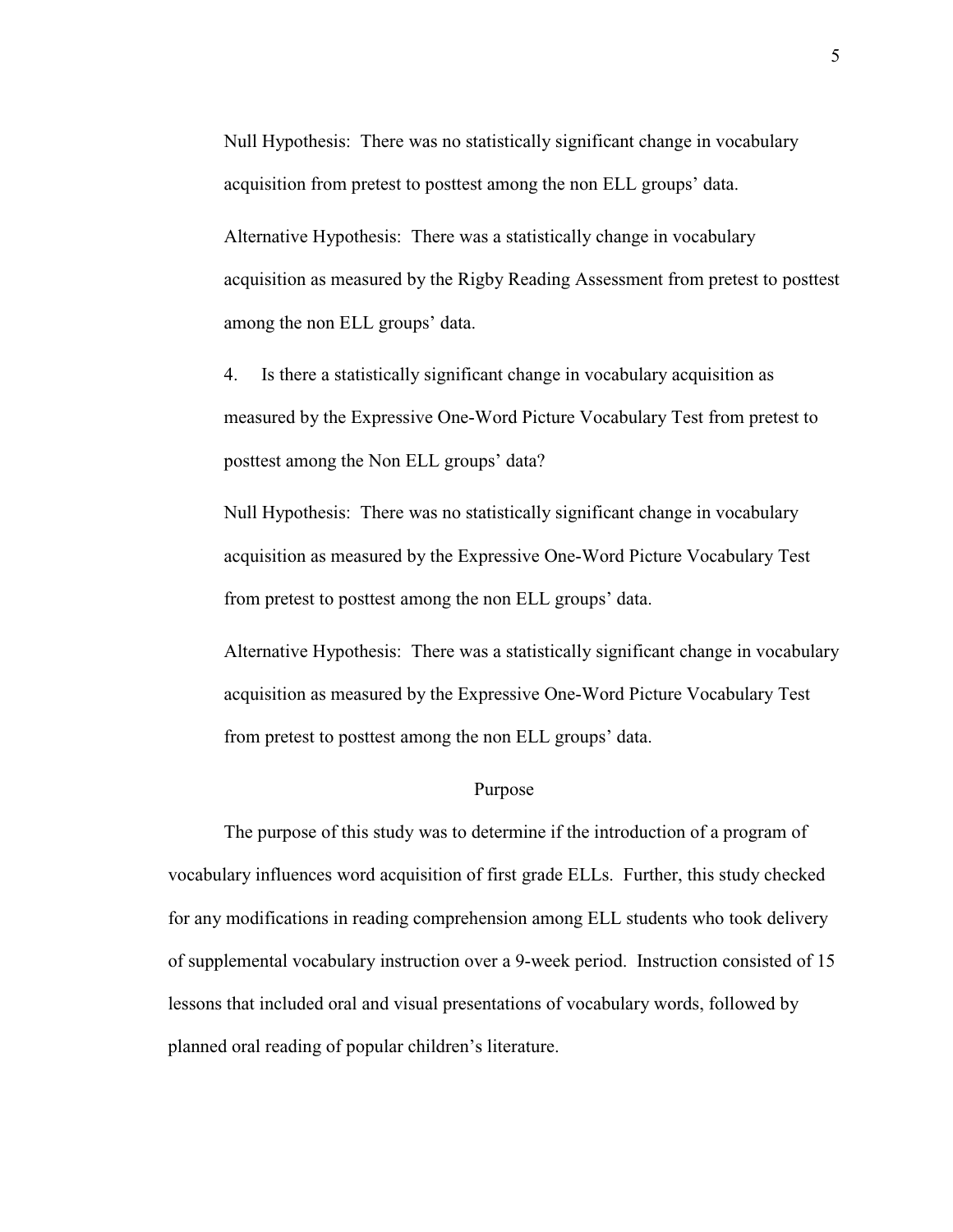#### Theoretical Framework

#### Perspectives of Three Behavioral Theorists

The views of Thorndike, Skinner, and Bandura are germane here as a link between educational psychology and the precepts of the study of teaching vocabulary to English second language learners. "A well developed theory base helps us develop a congruent set of principles and practices to guide our teaching" (Soderman, Gregory, & O'Neill, 1999, p. 7). It is essential to understand the theoretical principles that underpin the research as it unfolds.

 Thorndike and education. To some, Thorndike is the father of educational psychology (Gibbony, 2006). He was strongly predisposed to the scientific methods of Darwin, as evidenced by his numerous studies on animal intelligence. The legacy of Thorndike in education is significant. At least one researcher reasoned that contemporary teaching practices reflect a "carrot and stick" approach to education, where "children are regarded as machines in need of programming" (Merogliano, 2005, p. 6). Thorndike's ideas about order and control focus through continuous improvement measures and the need to make all things empirical (Gibbony, 2006).

 Thorndike's view of learning was mechanistic, and his influence surfaces in many educational reforms of the last half of the  $20<sup>th</sup>$  century. In particular, the ideas that drive No Child Left Behind (NCLB, 2002) legislation align with Thorndike's opinion that educational experts alone are worthy of deciding "what to teach, how to teach it, and how to evaluate it (Gibbony, 2006, p. 170). Indeed, the most talked about and written about features of NCLB stem from educational assessments that label schools as successful or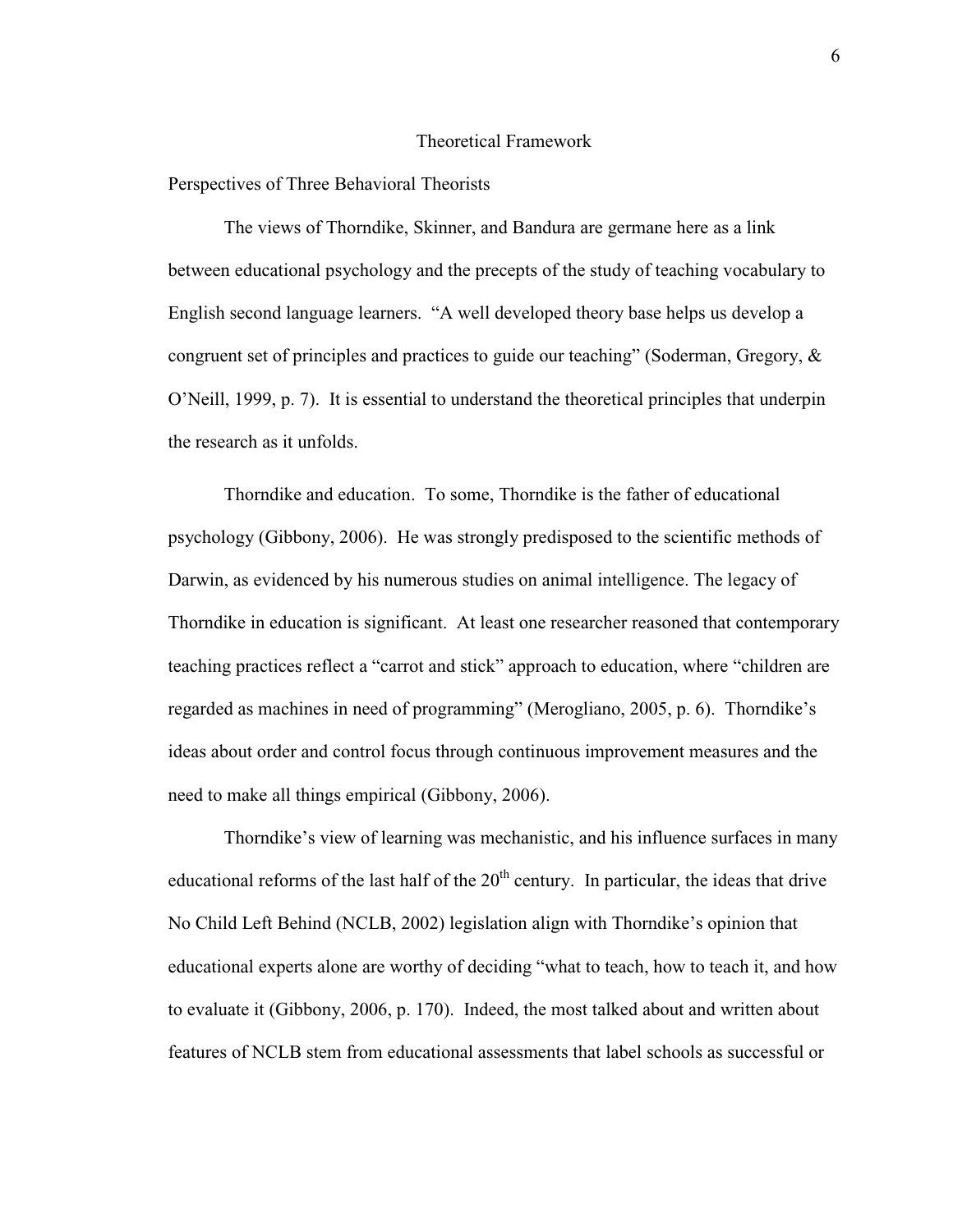unsuccessful and are deemed acceptable or in need of improvement based on empirical evidences wrought by educational policy makers.

Thorndike comes into contrast with his contemporary, Dewey, the Constructivist. For example, Thorndike reasoned human transfer of learning as a thing quite different from measures of intelligence (Gibbony, 2006). Dewey saw love of learning, or attitude for learning, as a chief goal of education, which is a more generous and expansive view of transfer (Gibbony, 2006). Thorndike, the behavioralist, saw humans as machines, while Dewey saw them more in the image of life in society (Gibbony, 2006). So, the polarization of these two important commentators on American schooling is evident, and their seminal ideas are present, in varying degrees, in existing educational practices.

Three laws of learning distinguish Thorndike from other theorists:

- 1. Readiness: Instructors must help students to understand why a thing needs to be learned or explains what is about to be learned.
- 2. Exercise: Learners must practice what they have learned in order to master it. They use it or they lose it.
- 3. Effect: Learners must experience success in order to have more successes. Instructors orchestrate lessons with this in mind, giving appropriate feedback to help learners build an internal locus of control and efficacy of self (Gibbony, 2006).

The administrators of public education in the  $21<sup>st</sup>$  century United States have chosen a path much more aligned with Thorndike than with the more prolific and more widely quoted Dewey. "One cannot understand the history of education in the United States during the twentieth century unless one realizes that Edward L. Thorndike won and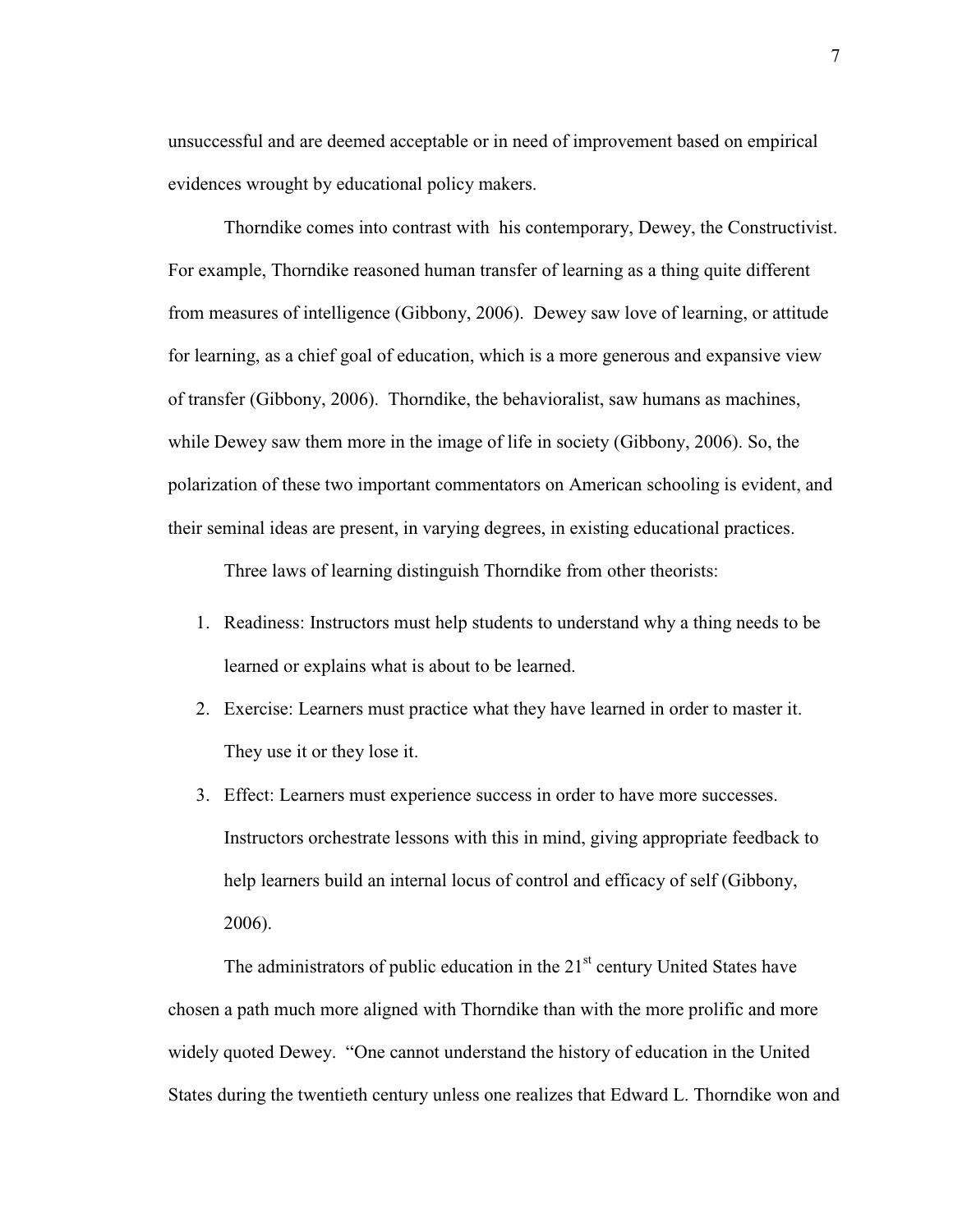Dewey lost" (Lagemann, 1989, p. 189). This fact cannot be denied, given any surface understanding of federal legislation regarding public education.

 Skinner and education. At the start of his career, Skinner described America's classrooms as being adverse to student learning (Altus & Morris, 2004). His research gave rise to the outcomes based, programmed instruction that is prevalent today. Further, he advocated behavioral objectives in lesson plans, small frames of instruction, selfpacing, active learner response to inserted questions, and immediate positive or negative feedback from teachers.

Skinner felt that teachers needed to break habits and bring desired behaviors under many sorts of stimulus control. He determined that teaching should be broken into progressive steps with reinforcement following each stage. Skinner supported the idea of using technology to instruct and reinforce learning. He argued that technology would never duplicate a teacher's relation to learning (Barrett, 2002). Skinner thought that instrumental assistance in learning improved teacher-student relations, and allowed more time for student focus. He became the champion of what he called operant conditioning. "In operant conditioning, the organism learns that a particular behavior produces a particular consequence. If the consequence is useful . . . the organism will tend to repeat the behavior . . . If the response is unpleasant, the organism will tend not to repeat" (Berger, p. 43). For Skinner, learning is not an action or doing a thing; learning is changing something. One thing that Skinner advocated was change. In *Walden Two* (1948), Skinner wrote,

 God knows, the outside world is not exactly profligate in the education of its children. It doesn't spend much on equipment or teachers. Yet, in spite of its

8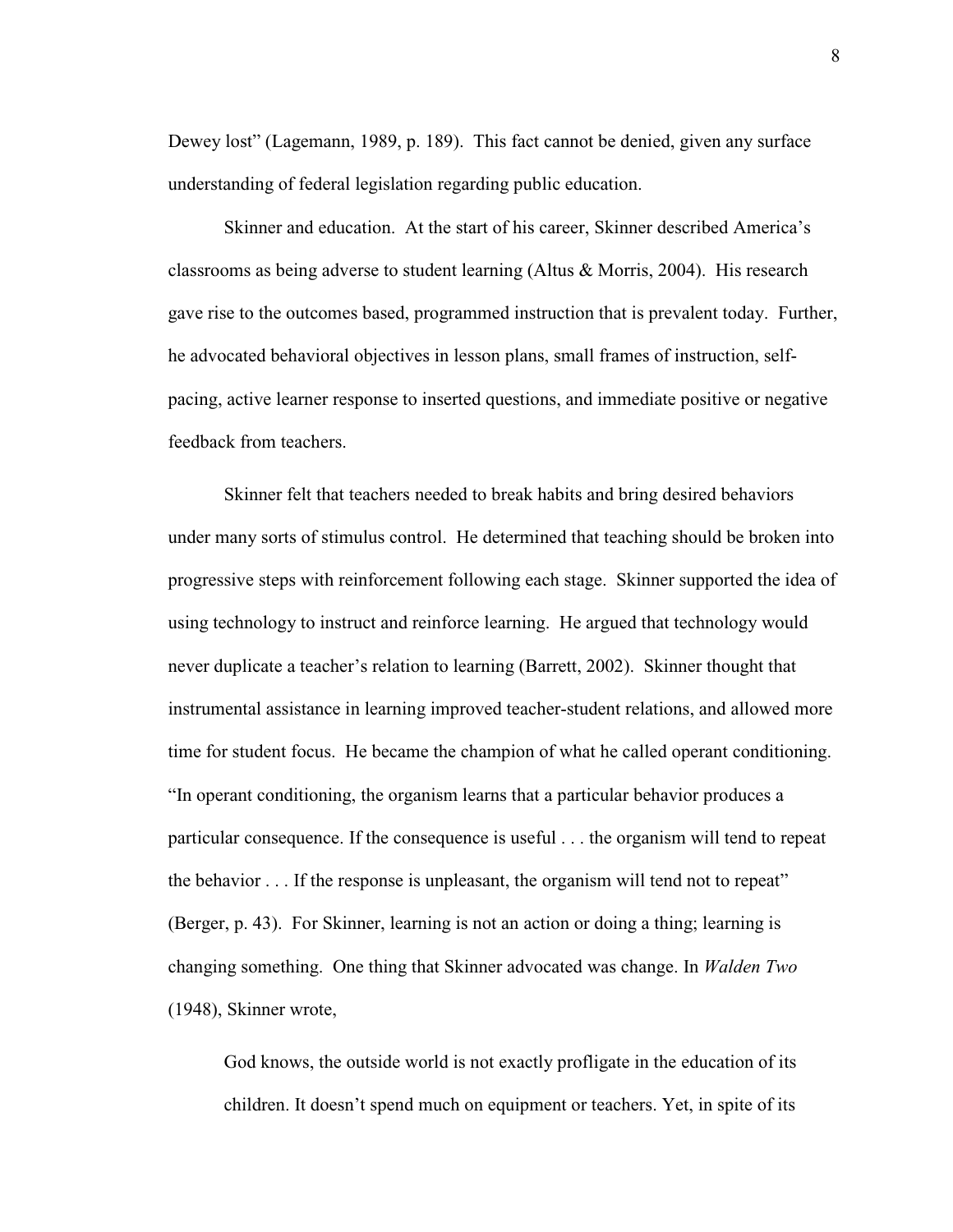penny-wise policy, there's still enormous waste. A much better education would cost less if society were better organized." (p. 118)

Skinner felt that people acquire behavior as they move through the process of being educated. He believed that personal actions are the result of the processes associated with meaningful intentions. Culture, for Skinner, rewards those members who are good and right and who do useful or interesting things.

Bandura and education. Building on the work of Vygotsky (1930), who said that learning could not be estranged from a social context, and Miller and Dollard (1939), who reasoned that all learners must be attentive and active, Bandura was able to construct a new frame for understanding social learning with the publication of *Social Foundations of Thought and Action: A Social Cognitive Theory* (1985). However, under what he had called *observational learning theory* (Bandura & Walters, 1963), the ingredients of the theory fell in place two decades earlier. Coming from the scientific orientation of behavioralism, Bandura believed that learners need sensory input in order to recall past events and to learn from them. Bandura named the theory *social cognitive* for the ways in which it is applicable to social learning. Through it, he was able to show how the activities of cognition, behavior, and environment exist in triangulation and are in support of his conclusions about how societies change.

It is helpful to take up an understanding of Bandura's theory (Bandura, 1985) by way of a brief introduction to his four essential steps in social cognition (learning):

1. Attention: If people are to learn, they must pay attention to modeled behaviors. This is complicated, for it involves the person doing a behavior,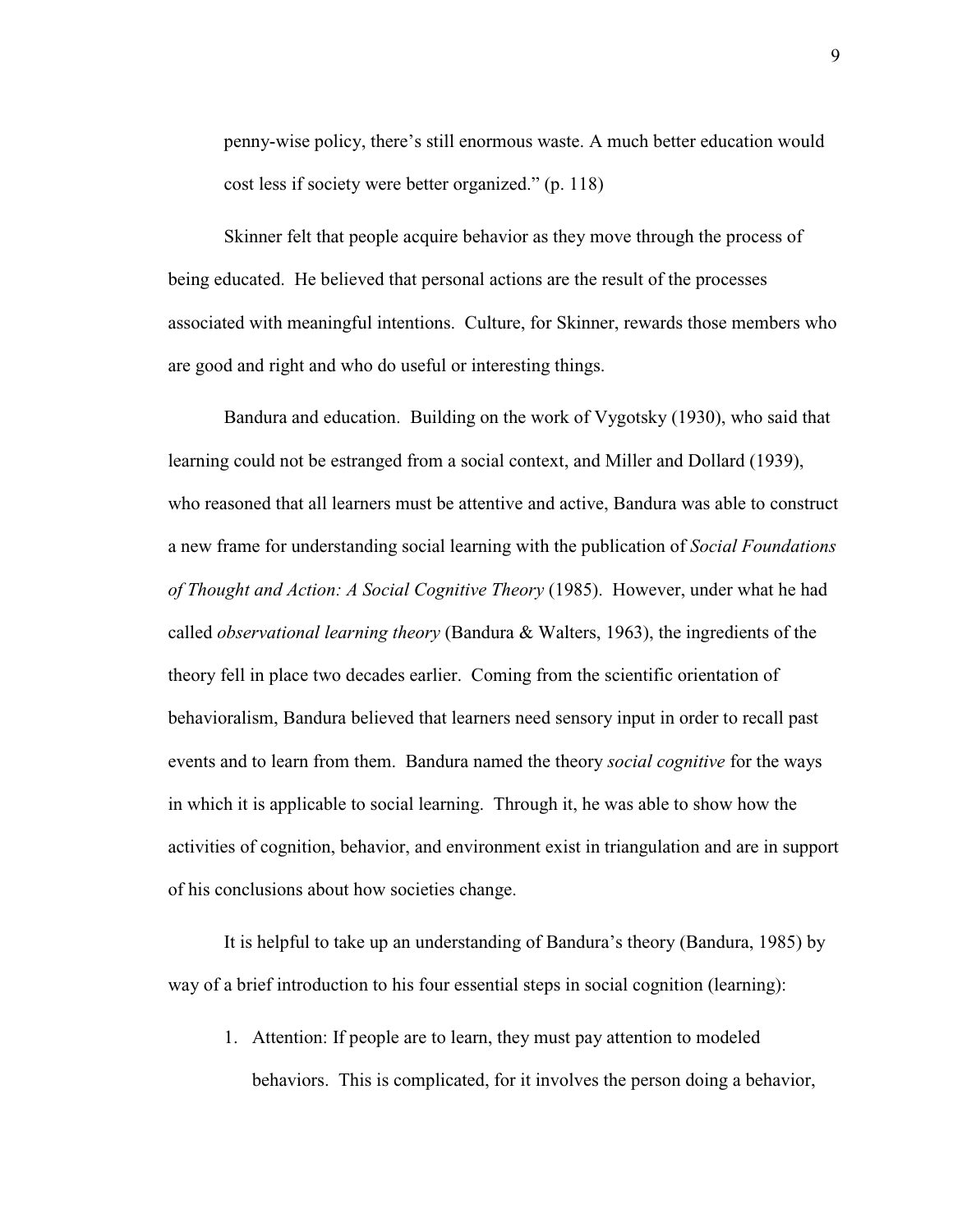the person who might learn, and the environmental stimuli that accompanies it.

- 2. Retention: A person retains information as they modeled activities are recalled. Recalling images and language also assist in this.
- 3. Reproduction: People convert symbols into actions. People organize responses to align with patterns that have modeled. As people rehearse, they improve.
- 4. Motivation: If people are to imitate a behavior, they must be motivated to do it. People need incentives. People get incentives through past, promised, and vicarious things or people that reinforce (Bandura, 1985).

According to Bandura's social cognitive theory, behaviors organize into symbols. Then, they rehearse, as it were, through repetition. Next, they code, as they are imitated, into words and images that help people to store them in ways that they can be recalled. The more a person receives esteem, the stronger the propensity exists for modeling that person's behavior; the more the outcomes of a certain behavior are valued, the more prone a person is to adopt the behavior.

Bandura saw behavior as regulated in this way: observation of self, judgments of self, and, responses to self. This self-regulation becomes self-esteem. Most individuals, most of the time, according to Bandura, respond to poor self-esteem in three ways: they compensate, meaning they have delusions of grandeur; they are inactive which results in depression; or, they escape to a fantasy world (Bandura, 1969, 1973).

 In each of these four processes, it is relatively easy to note the difference between behavioralism and constructivism. In constructivism, the learner comes up with new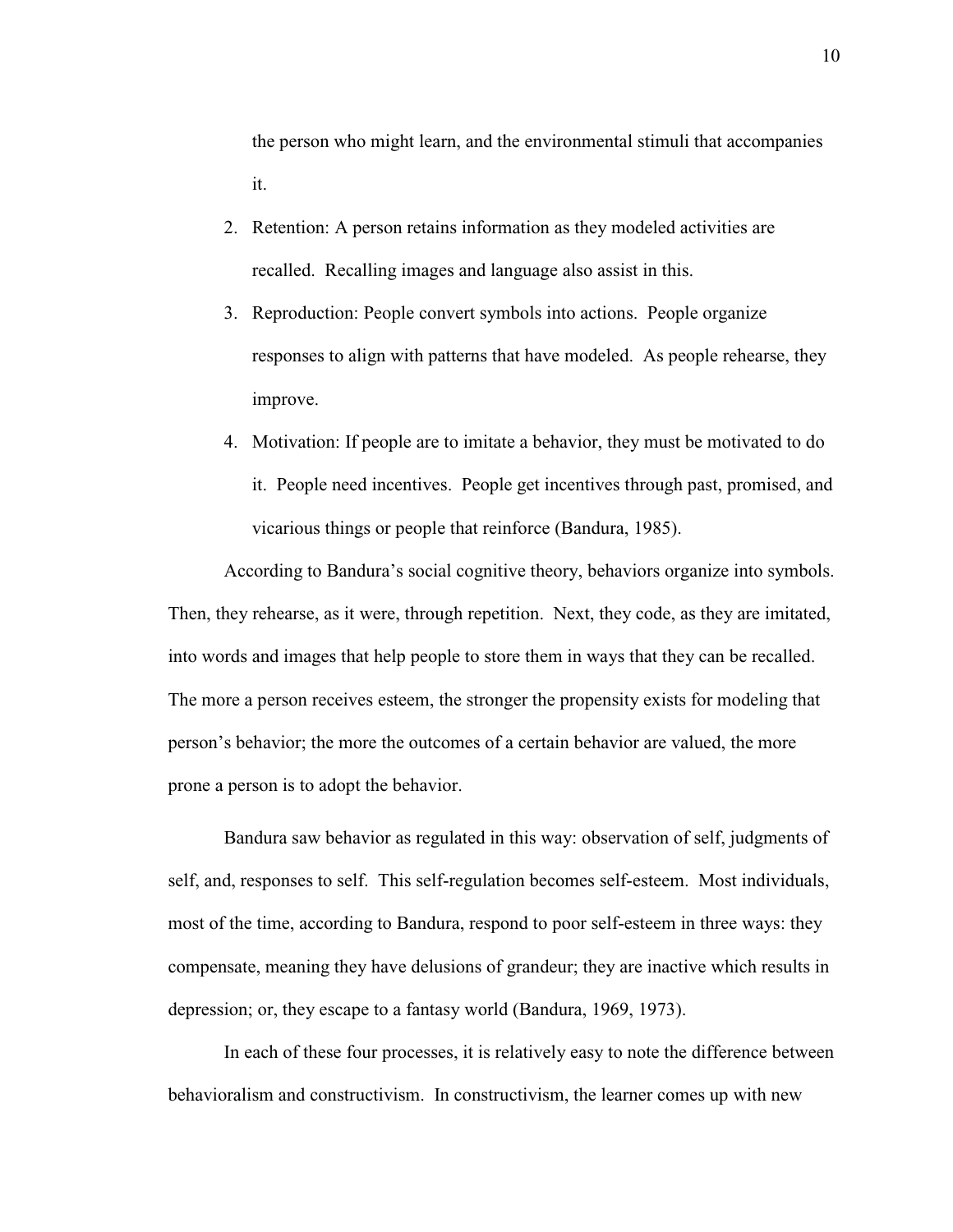ideas based on experience or knowledge. Using Bandura's theory, learners learn through modeled behaviors and through motored recurrence. By going beyond the confines of traditional behavioralism, Bandura (1985) believed in a reciprocal determination wherein the world causes a person's behavior and a person's behavior causes the world.

#### Operational Definitions of Terms

*English language learners* (*ELL*)*:* Students known as ELLs are those for whom English is not the first language of communication (Giambo & Szechsi, 2005). *Expressive vocabulary:* The body of words a person is able to define, describe, or explain either orally or in writing is known as a person's expressive vocabulary (National Institute for Literacy, 2007).

*Reading comprehension:* The ability for students to understand what they have read at "a deep level" is known as comprehension in reading (Tolman, 2006, p. 21). Comprehension is the ability to understand written text (Tannenbaum, Torgesen, & Wagner, 2006, p. 381).

*Receptive vocabulary*: The listening comprehension of spoken words is a vocabulary that is truly received. The body of words known well enough to understand when heard or read is our receptive vocabulary (National Institute for Literacy, 2007).

#### Scope and Delimitations

This study was limited to native English speaking students and English language learners in the first grade population one elementary school northeast Georgia. All of the non-native ELLs spoke Spanish as their first language, or as the language of their homes. This criteria represented the scope and delimitations of the study.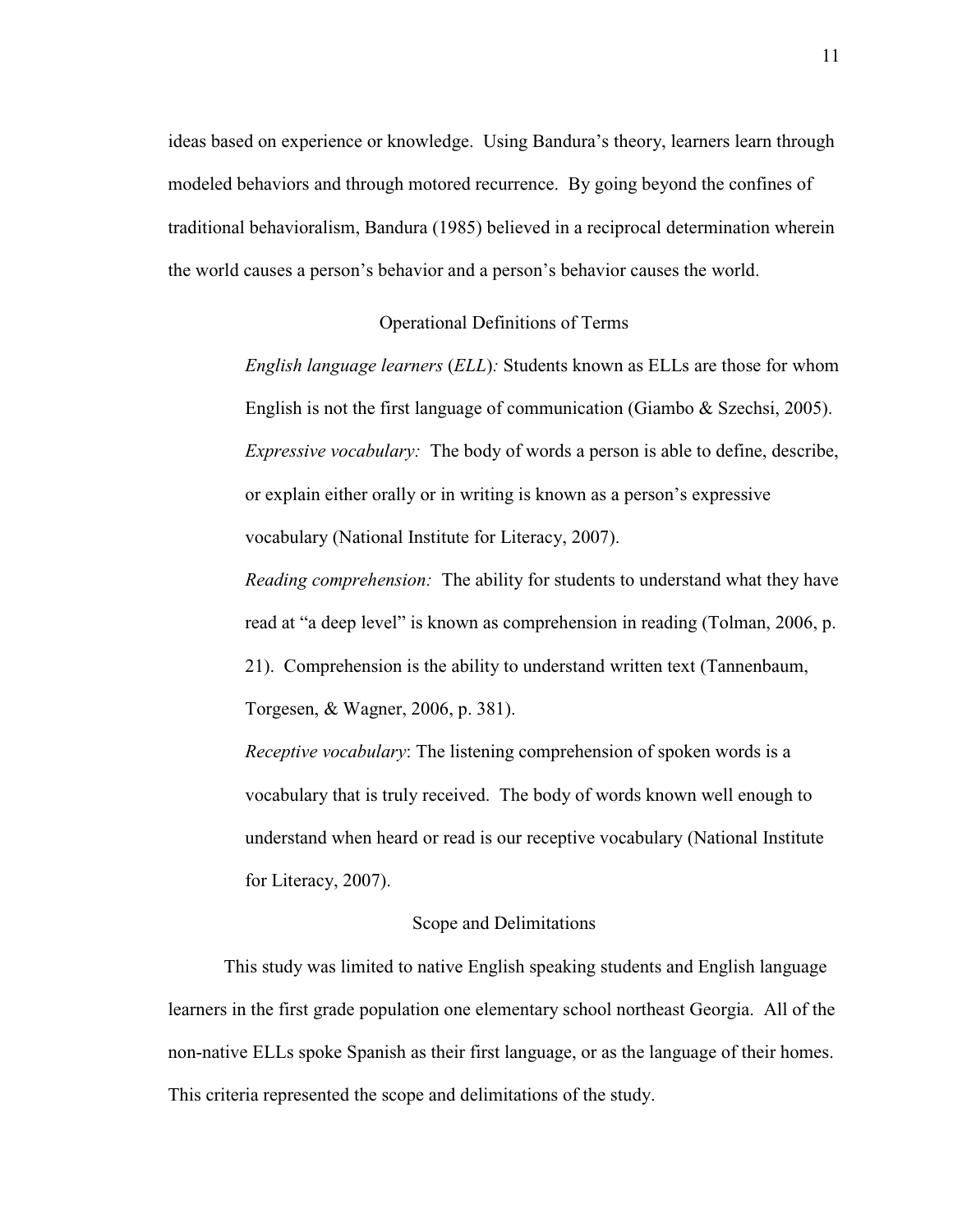#### Assumptions

This study was grounded in the following assumptions: Even though the work was limited to the first graders of one school, its findings should not be interpreted as being consequential to only first graders or even to those who speak English as a second language. Highly motivated, emergent kindergartners as well as those second graders whose reading comprehension lags behind expected norms, may also benefit from supplemental vocabulary exercise, whether through existing or teacher produced instruments.

The students whose scores are included in the study are a representative sample of students in the district in which the research took place. The data obtained represent each participant's best efforts on the material presented. Each student at the school is was there because it is the school to which they have been assigned in accordance with the school system's districting policies.

#### Limitations

 Because of the transient nature in the population of the high poverty (Title I) school that served as the research site, I lost some student data due to student relocation. Likewise, some students transferred to the school during the time of study. These students were not included, because they could not participate in the entire process.

#### Significance of the Study

This study carries significance in the field of vocabulary acquisition. Richek (2005) stated, "Vocabulary knowledge is among the best predictors of reading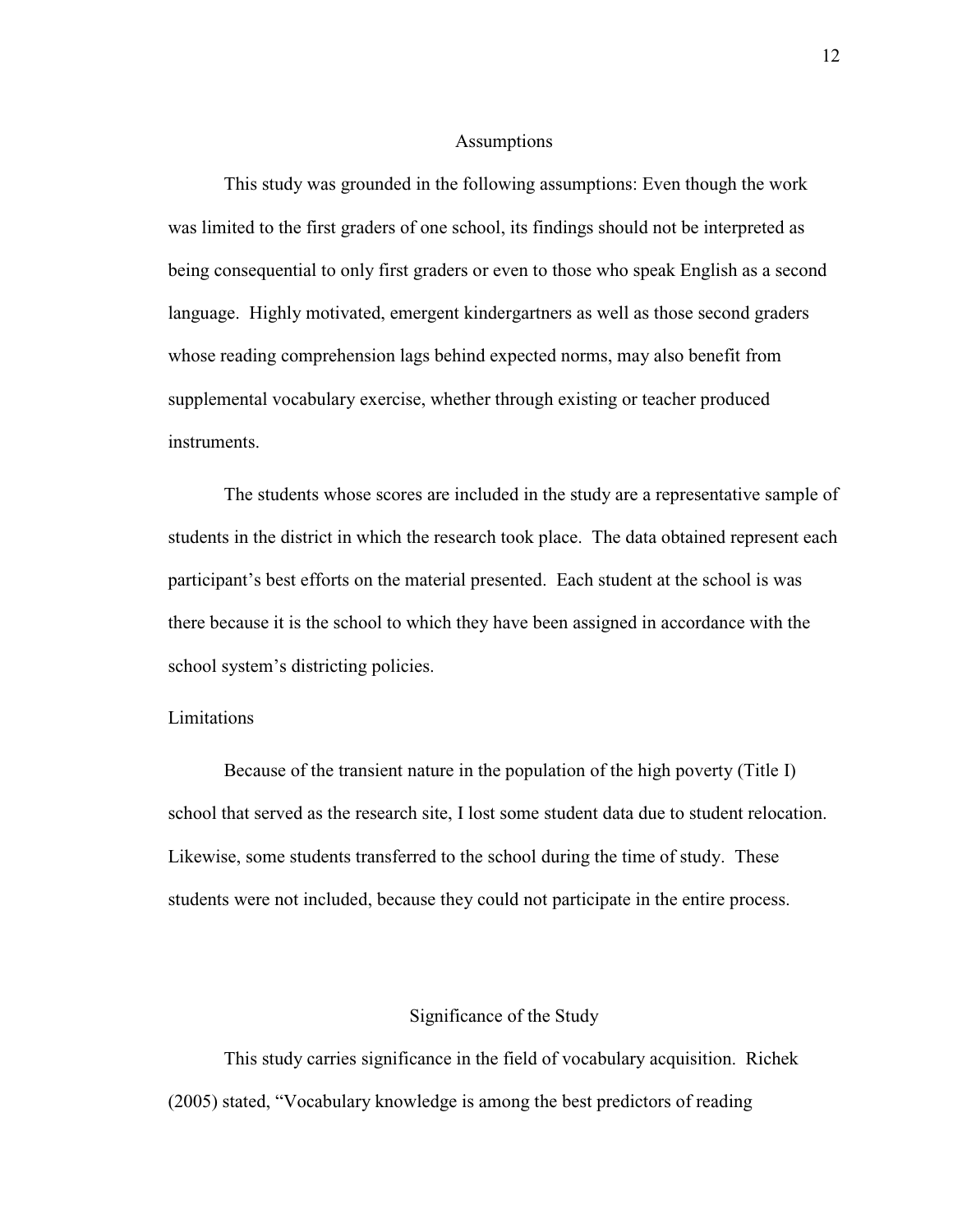achievement" (p. 414). Students whose first language is not English make up an increasing portion of school populations (Mohr, 2004). Many of these students have difficulty comprehending what they read. A major cause of this difficulty is their lack of understanding English words (Lehr, Osborne, & Hiebert, 2004). "English-language learners are one of the largest groups of students who struggle with literacy in general and vocabulary and comprehension in particular" (Hickman et al., 2004, p.720). The research indicates that vocabulary acquisition promotes reading comprehension. The findings of this study provide data to support the need for a vocabulary program in early primary education within the research site and other elementary schools with similar student constituencies.

Research suggests that an educational atmosphere, enriched with high sensory stimulation and achievement expectation, will elicit growth in ELL learners. Leaders in education must focus on change and reform efforts that find mandate in the direction of individual schools from District Offices, the State Departments of Education, and the Federal Government. Data driven decision-making and instruction is a requirement of NCLB and undergoes diagnosis in order for leadership teams to lead schools in the direction of academic excellence. Researchers are persistently working to improve and are always in search of a better way to make schools run more efficiently and excel academically.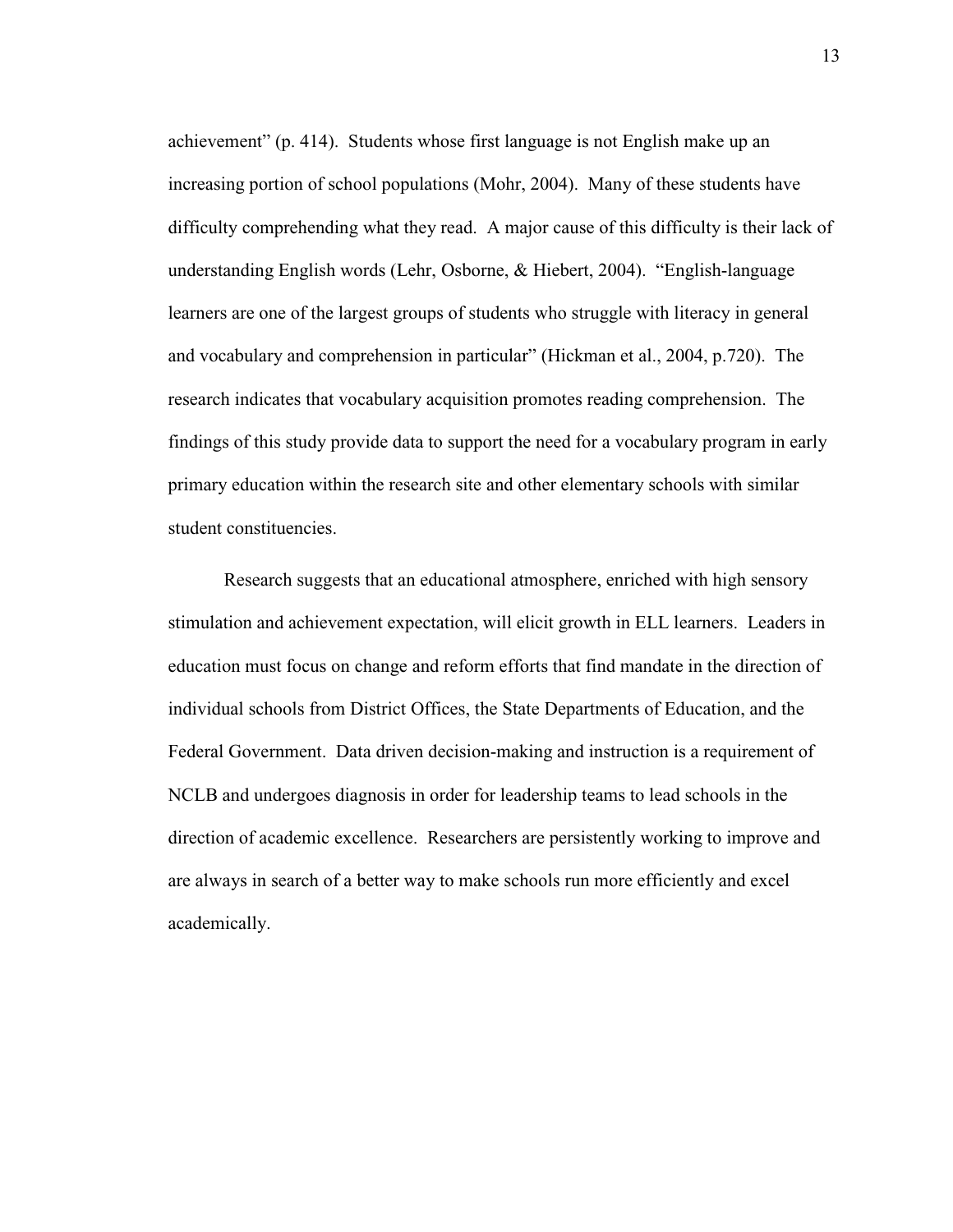## Transition

Section 2 of this study presents a review of the literature on several thoughts related to vocabulary acquisition in English language learners. Section 3 focuses on the methodology of this quantitative study. Sections 4 and 5 focus on research findings and implications respectively.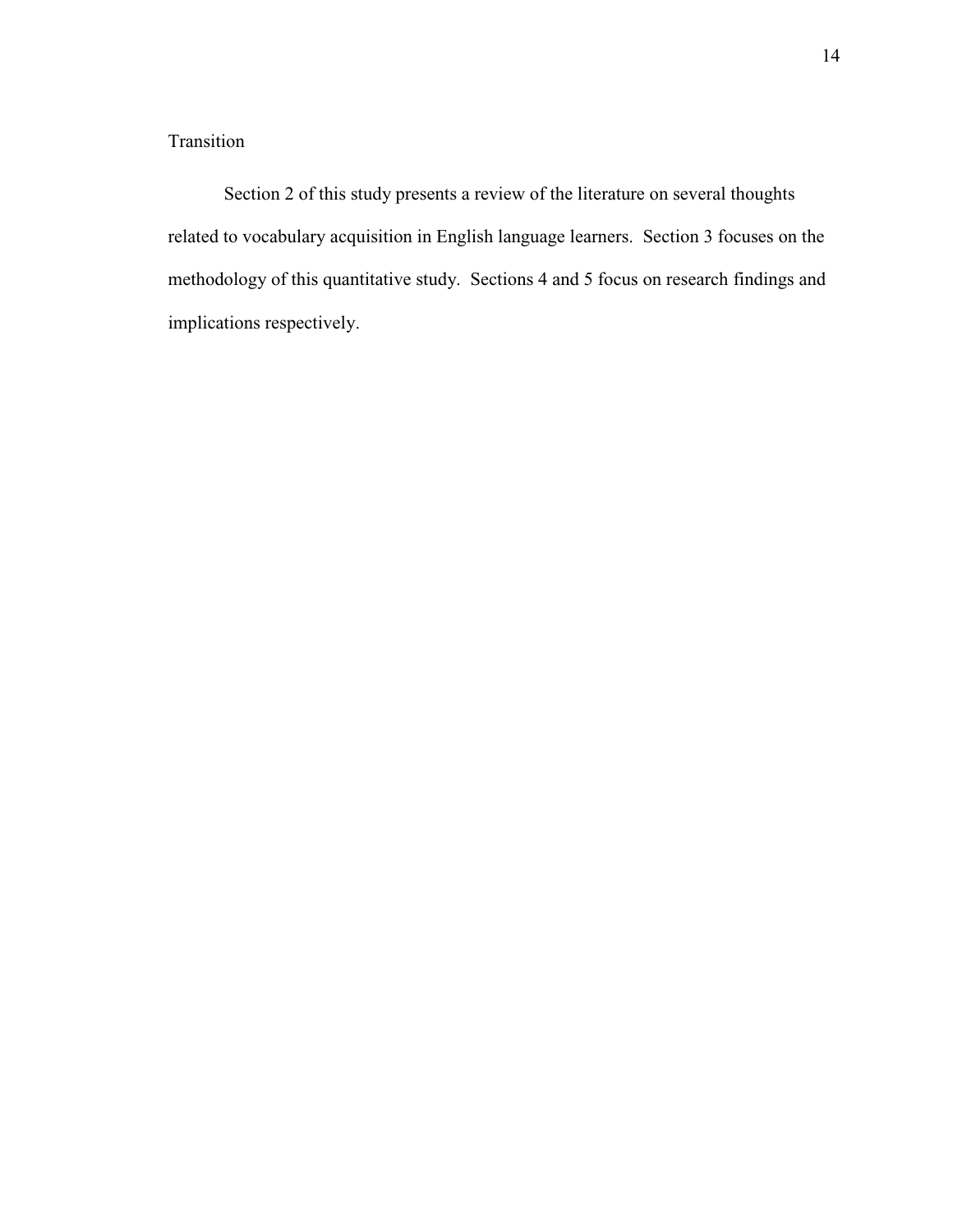#### Section 2:

#### Review of the Literature

#### Introduction

In this section, the theoretical positions that framed the study are described. Here, the problem is elaborated and the questions, hypotheses, special terms, limitations, assumptions, purpose, and the overall significance of the study are expressed. Also, within this section, the purpose of the research, along with relevant terminology, and guiding questions is clarified. The significance of this study rests in its concrete linkage of theory with practice. This chapter reviews literature that pertains to the topic of vocabulary acquisition in early grades English language learners. This section finds resonance with the thoughts of John Locke (1983) who opined that "reading furnishes the mind with only the materials of knowledge; it is thinking that makes what is read ours (p. 549)." In keeping with Locke's practical view that reading, to be life changing, must be wed to our best contemporary, cumulative thought, most of the review is embodied by scholarship that has been conducted over the last 5 years. Educational databases were consulted, using key search words such as *vocabulary acquisition, reading comprehension, English language learners, vocabulary curriculum,* and *academic readiness.* I included several personal visits to my local academic library where I augmented my electronic searches with hands-on experiences with full text journal articles and books.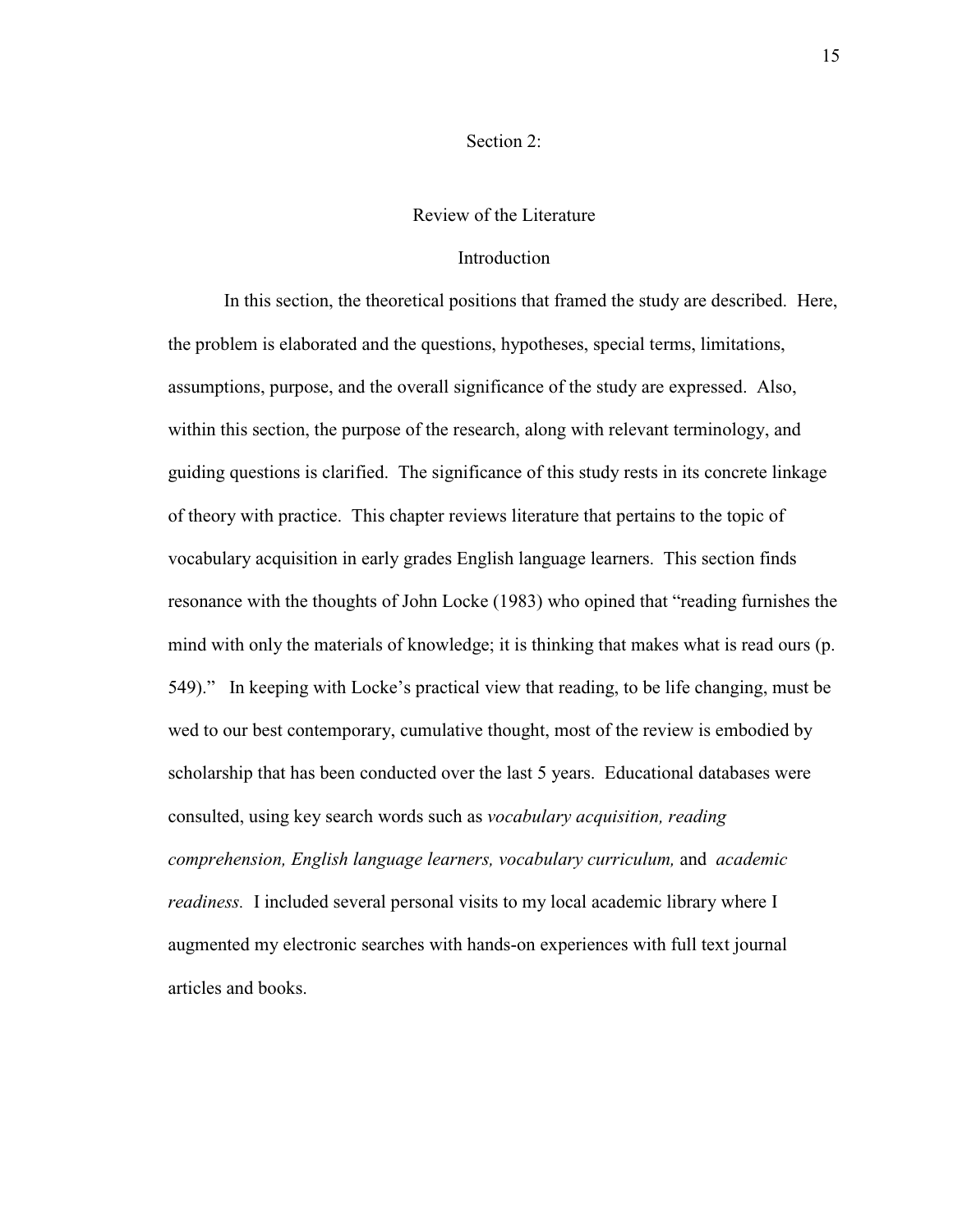#### The Complicated Problem of Vocabulary

The early grades acquisition of vocabulary and its long reach into the future academic success of students has been studied for many years. "The influence of meaning vocabulary is one of the most enduring findings of educational research" (Richek, 2005, p. 414). Indeed, studies offered herein have affirmed that a child's vocabulary is indispensable to educational attainment. These and other findings have done much to shape current understanding of vocabulary and young children. Further, they have done much to dictate the methods through which the vocabularies of young children are nourished.

#### History of Pertinent Research

It is instructive to understand the recent history of scholarship in the area of vocabulary acquisition. Interest in this area has experienced peaks and valleys (Cassidy & Cassidy, 2005/2006). Classroom teachers who are conscientious about their vocabulary practices have many questions about how to design and implement instruction that research can guide and answer.

One of the most defined areas of need when it comes to literacy education is to know more about how readers' vocabulary knowledge and their ability to understand what they read connect (Davis, 1944, 1968; Terman, 1916). This is an issue that is addressed each day during instructional periods. Teachers know that difficult words make reading a tedious task for readers.

 The history of research in vocabulary instruction is not linear. Periods came and went when vocabulary instruction did not shape as the result of prior research (Dale,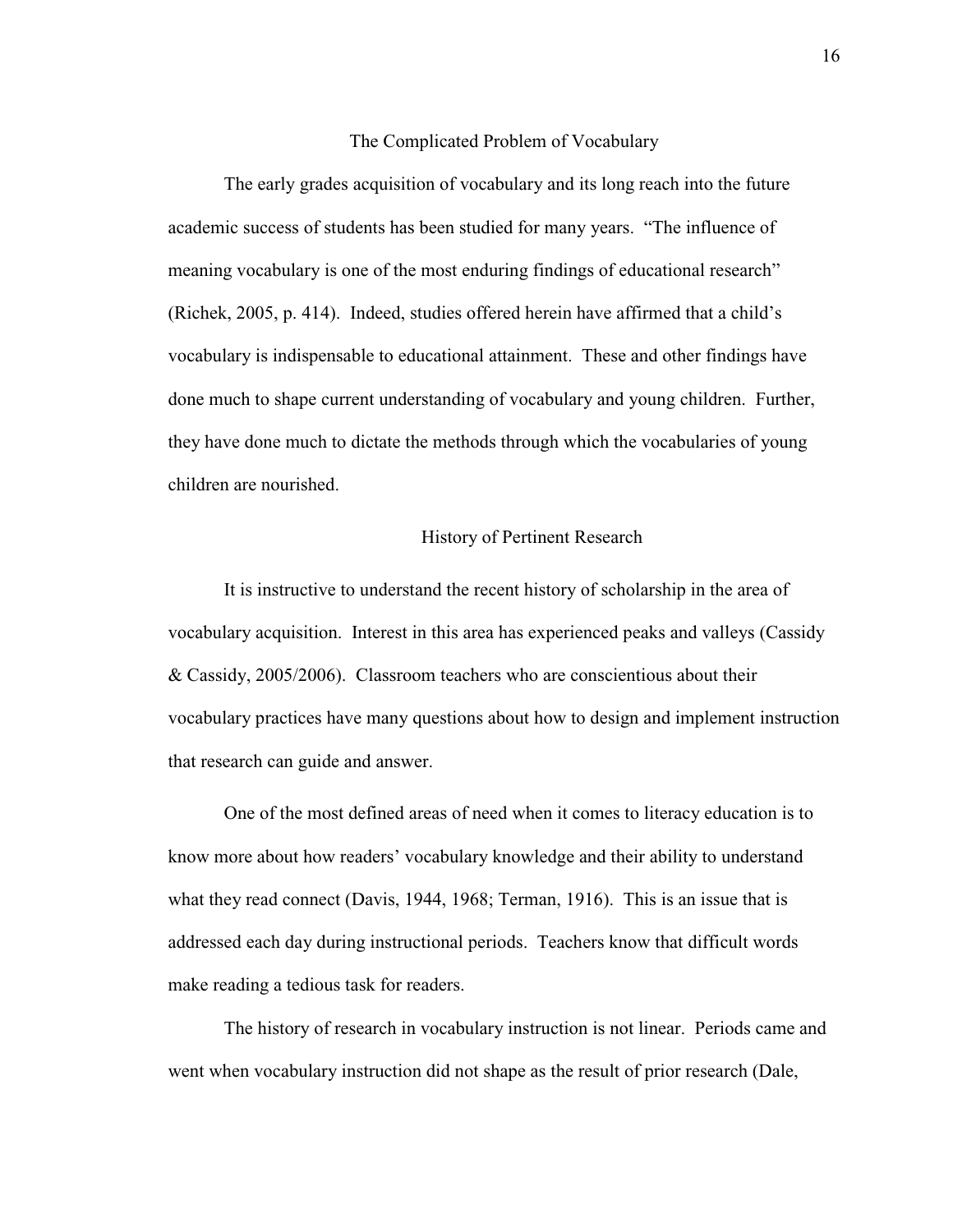1974). A mere quarter century ago, research on vocabulary instruction was deemed to be out of date and received little notice from scholars (Calfee & Drum, 1978). As late as the mid 1980s, vocabulary instruction received minimal attention from those who produced reading texts for teachers (Pearson, Kamil, Mosenthal, & Barr, 1984).

 Nevertheless, the Harvard Review sought to ignite attention to emergent readers with a resurgent article by Becker (1977) that tied disadvantaged student failure at school to issues of vocabulary. Therefore, the growing notion that "vocabulary size and subsequent theorization about vocabulary development, its growth, and appropriate instruction" (Blachowicz, Fisher, & Ogle, 2006, p. 525) was of importance, further conversations about this topic ensued. In a sense, this dialogue continues to this day.

 The parameters of vocabulary are targets for research teams. Coyne, Simmons, and Slater (2004) recently studied the vocabulary gap and its correlation between the economically disadvantaged and poor school performance. Disparities in word knowledge have long been a concern of scholars (Chall, Jacobs, & Baldwin, 1990; Graves, Brunetti, & Slater, 1982).

 Parental income and welfare status has been determined by Hart and Risley (2003) to reveal significant disparities between academic achievement and the lack thereof. Poor children are exposed to fewer words and, therefore, make slower lexical gains. Goswami (2001) found phonemic awareness the most important literacy skill and a thing that the economically oppressed sorely lack. Despite ELL learners' large native language vocabulary, their lack of command with English words provides their strongest reason for not keeping pace with their native English speaking peers in school (Garcia,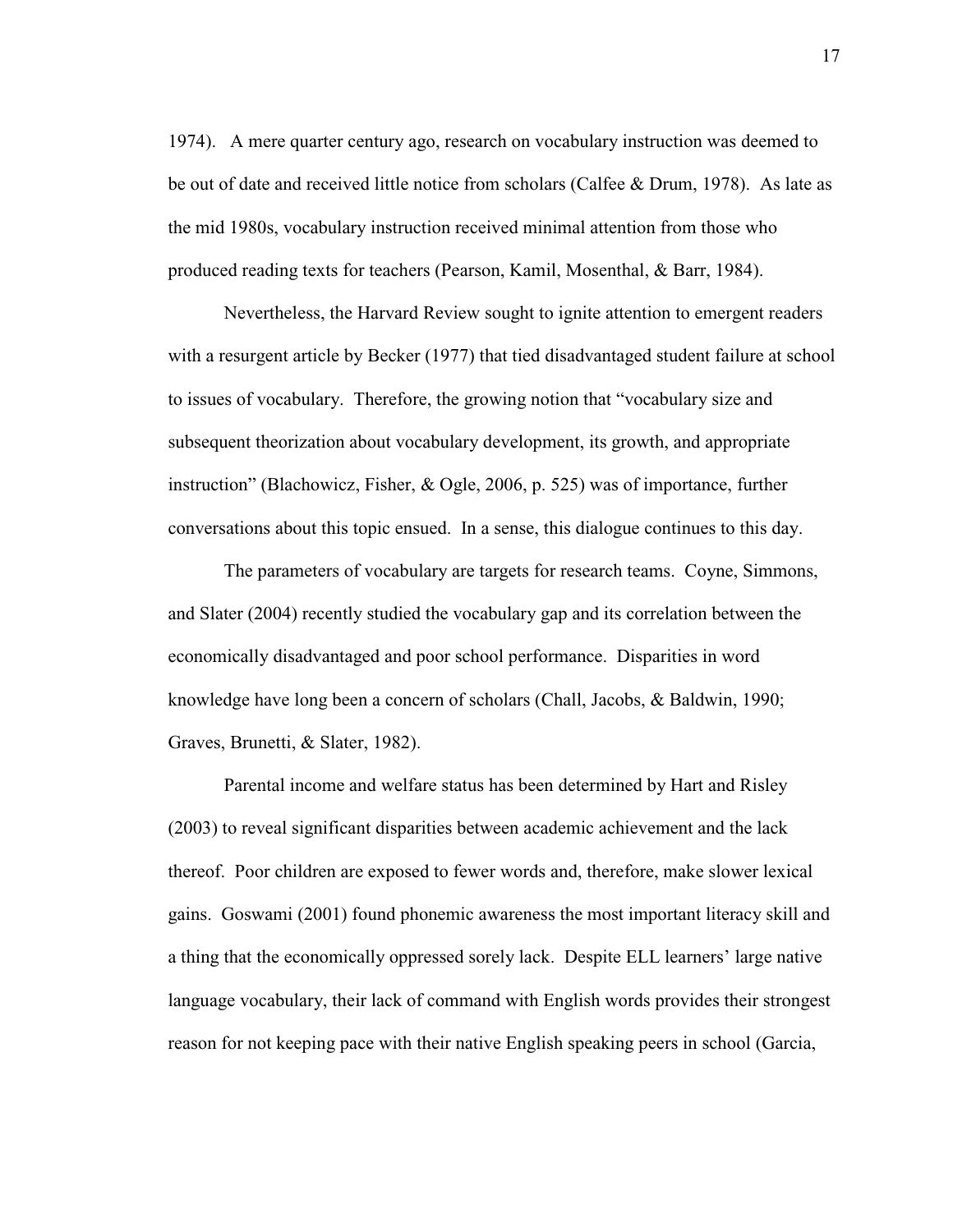1991; Goldenberg, Rezaei, & Fletcher, 2005; Verhoeven, 1990).

Blachowicz, Fisher, and Ogle (2006) concur, saying,

Although individual teachers may be successful in using a variety of strategies for vocabulary instruction, what is needed is a comprehensive, integrated, school wide approach to vocabulary in reading and learning. By integrated, we mean that vocabulary is a core consideration in all grades across the school and in all subject areas across the school day (pp. 525-526).

#### Early Vocabulary Knowledge

One of the major commentaries in the literature surrounds the topic of early intervention with those who, by demography, fall into an *at risk* category as struggling readers. Even when young learners seem to command vocabularies, their spoken words often mask their true knowledge. "Although some children start school with vast vocabulary knowledge, many begin with relatively limited knowledge" (Silverman, 2007, p. 97).

We must, out of necessity, face the obvious. We know that ELLs are the fastest growing group of students in U.S. schools (Daniel & Hoelting, 2008). We also know that ELLs make good educational strides until about Grade 4, when they begin to fall behind their non-ELL peers because of "the changing cognitive demands of print-based instruction" (Olsen, 2006, p. 1). At least one other research team agrees:

 By the fourth grade, most of these students have acquired the basic, interpersonal English they need to communicate with their classmates and teachers, but continue to lack the academic English vocabulary to comprehend content area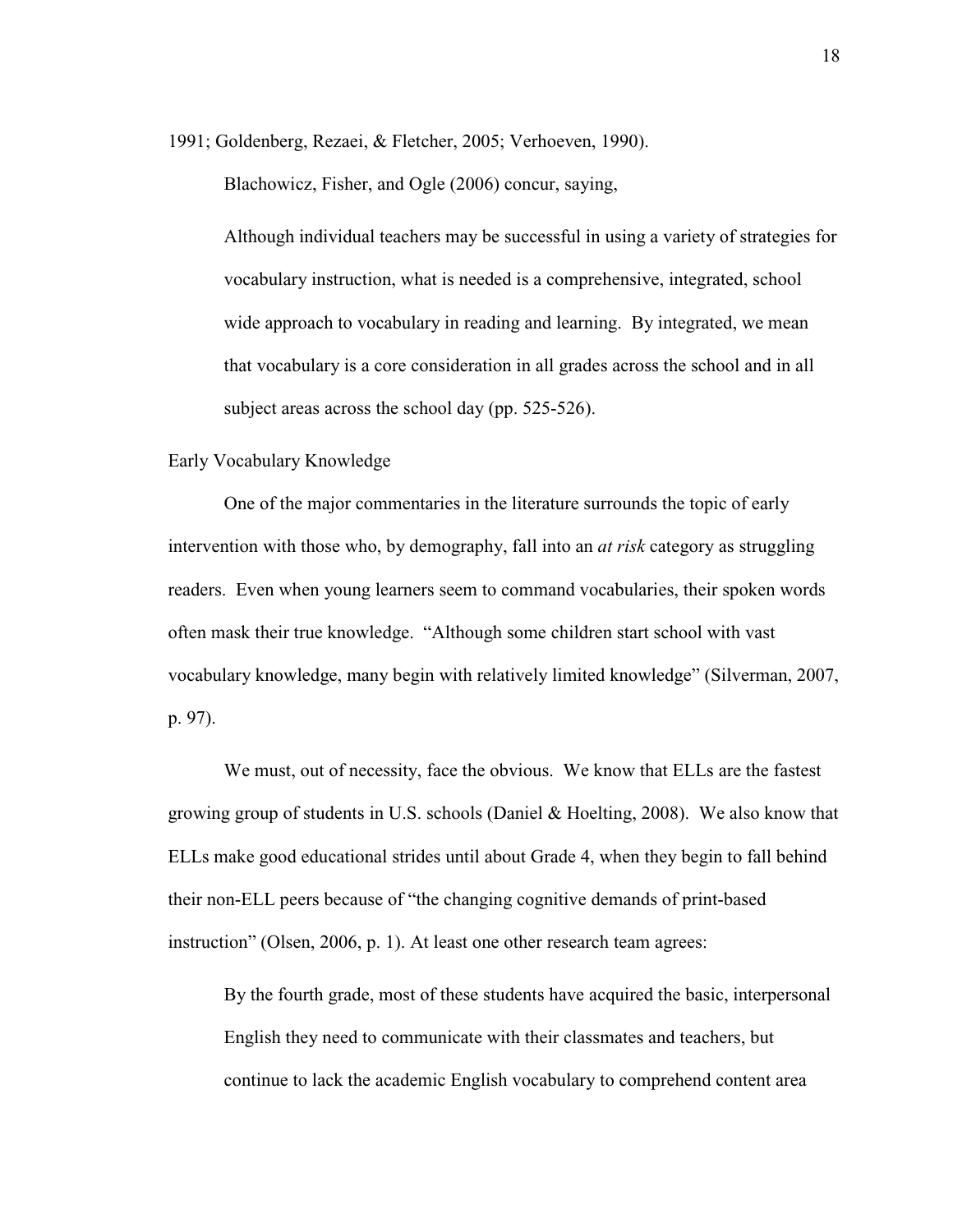texts. These learners, along with many of their native English-speaking classmates, require thoughtful, targeted instruction in academic English vocabulary in upper elementary school (Kieffer & Lesaux, 2007, p. 135).

 It is academic language that favors English speakers over those who are learning English and performing grade level expectations simultaneously (Hadaway, 2009). Justice (2006) organized the academic expectations into four domains: print knowledge, alphabet knowledge, phonological awareness, and writing (Restrepo, Towle-Harmon, 2008). Alone, Justice's claims are not sufficient predictors of academic success, because student native-language performance also predicts literacy skills. The whole ordeal for these students rests upon the expectation that they will learn English as they engage in content area knowledge.

 If a student lacks vocabulary strength, they may not be able to access text meanings, even if their teachers provide "appropriate scaffolding with respect to decoding these words by reading them aloud" (Kieffer & Lesaux, 2007, p. 134). Children from low-income homes begin their school experience already behind. They have smaller vocabularies than their counterparts. Sadly, the chasm between what they know and can do widens over time.

 What can be done? The struggle for these students is comprehension. Particularly, these students find it difficult to converse in academic language. Rupley, Logan, and Nichols (1998/1999) argued that "vocabulary is an essential and overlooked component in any balanced literacy program..." (as cited in Kieffer & Lesaux, 2007, p. 134) and found academic vocabulary to be a most important need in assisting students to meet and surpass academic success. The reciprocal relationship between reading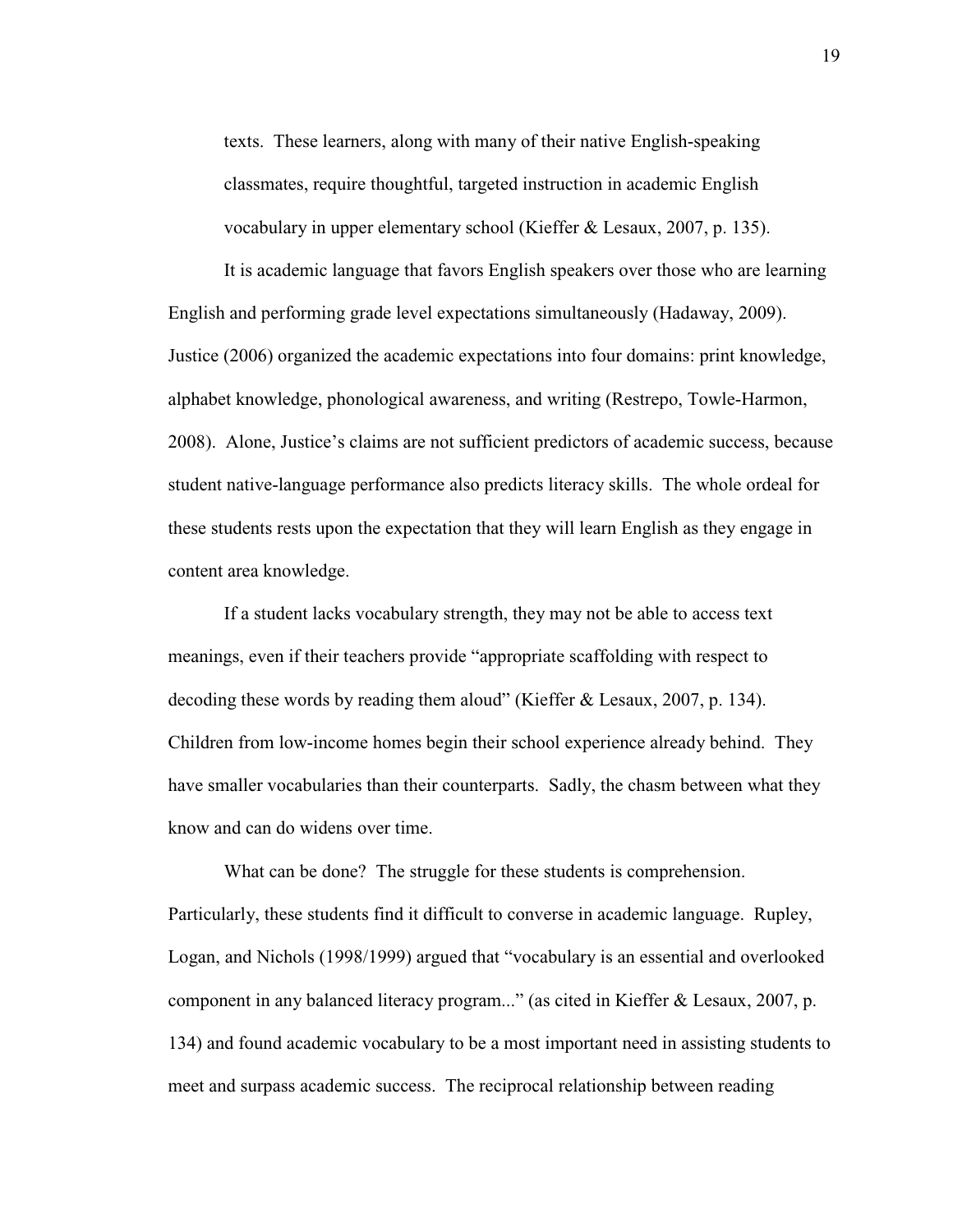comprehension and vocabulary acquisition is obvious. A greater vocabulary leads to greater comprehension, while a better grasp of the meanings of words fosters an increasing number of words that students can use to construct meaning from their studies (Stanovich, 1986). This rule applies to both native English speakers as well (Garcia, 1991; Proctor, August, Carlo & Snow, 2005).

#### Early ELL Home Environment

Languages used in the homes of children have long been linked to vocabulary lexical development. Tabors and Snow (2001) suggested that many non-English native speakers begin school already behind their native English-speaking peers, even though those peers are monolingual. This appears to be because oral language serves as building blocks for literacy. The landmark report of the National Reading Panel (2000) found that vocabulary "is key to learning to make the transition from oral to written forms, whereas reading vocabulary is crucial to the comprehension processes of a skilled reader" (Restrepo, Towle-Harmon, 2008, p. 15). Clearly, from the literature, a child's first 5 year home environment holds powerful keys to word recognition.

By far, the largest bilingual subgroup in the United States is the Spanish/English group. Not only is it the largest ELL subgroup, it is also the fastest growing subgroup (McCardle et al, 2005). Unfortunately, this group represents the highest subgroup to experience grade repetitions and school dropout (August & Hakuta,

1997). Perie et al (2005) reported that 56% of Latino fourth grade students scored below basic grade expectations. This is not surprising, for NCLB requires the testing of ELLs rewards schools, monetarily, for meeting and exceeding annual yearly progress (AYP)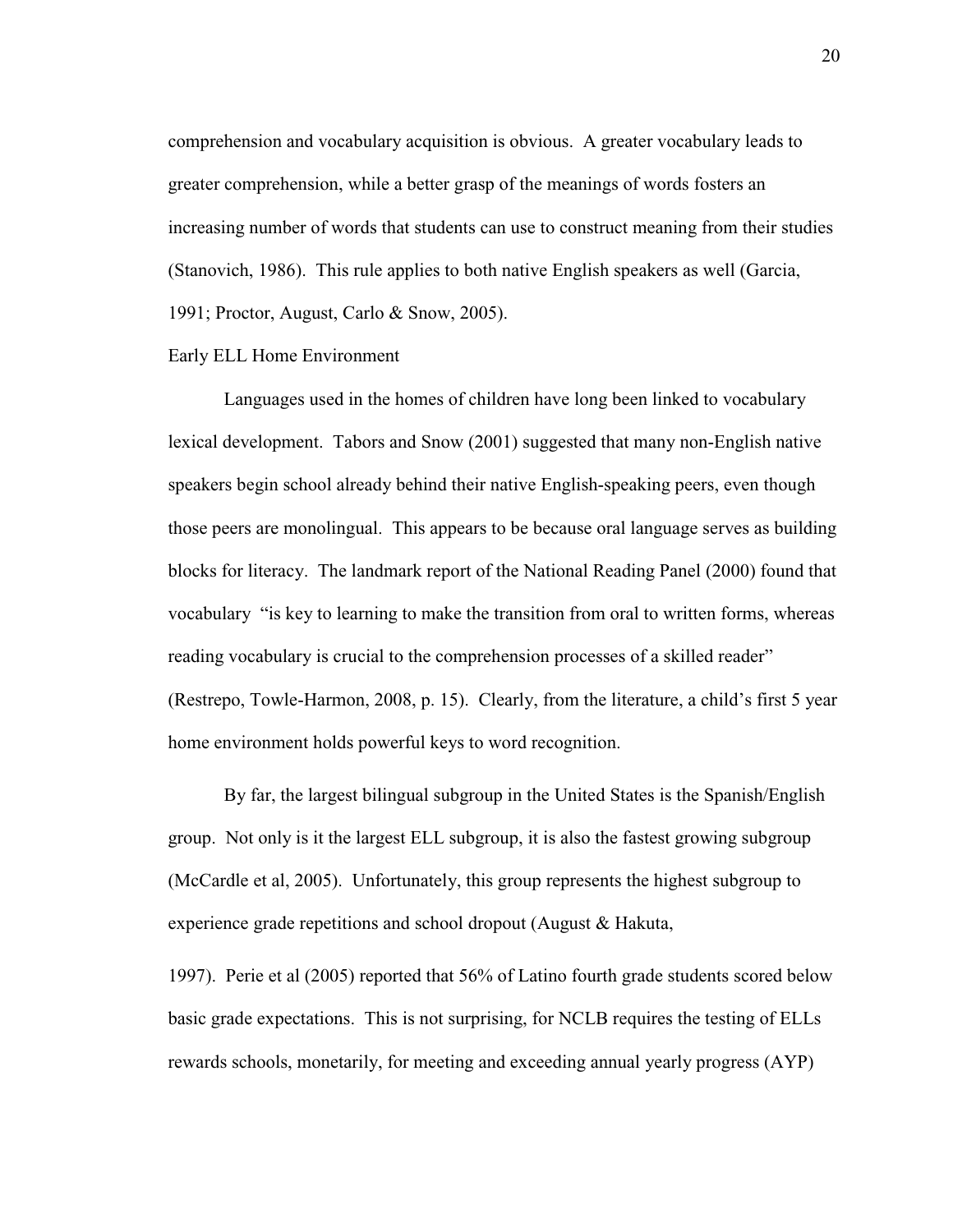goals. Academic words are crucial to the success of ELLs since they allow ELLs to express new ideas as they form them.

 ELL teachers, since they embrace cultural differences as part of their normal functioning, are good to study when investigating the home lives of ELL learners. By 2020 almost half of the public school learners will be from families whose native language is not English (Nieto, 2002). This fact changes the face of public schools as well as the primary needs of them. Teachers who practice culturally relevant pedagogies in the classroom find that their practices promote ELL participation and academic growth (Boyd et al, 2006).

It can take up to seven years for an individual to develop fully in a second language (Collier, 1987; Krashen, 1994), yet most schools require language learning students to become immersed in English-only classroom environments. It is possible, according to Cadiero-Kaplan & Rodriguez, 2008 that this silences and marginalizes those whose language and culture are different from status quo.

#### Widening Problem of Vocabulary

 Not only is there a problem with ELL English proficiency, academic targets associated with NCLB are difficult for states to meet as ELLs struggle with reading competencies (Zehr, 2008). "Absent instructional intervention, the gap between children with vast versus limited vocabulary knowledge may widen over time (Silverman, p. 98). So, it is no surprise that the scores of ELLs lag behind those of their English speaking peers. Biemiller and Boote (2006) reason that less advantaged children will continue to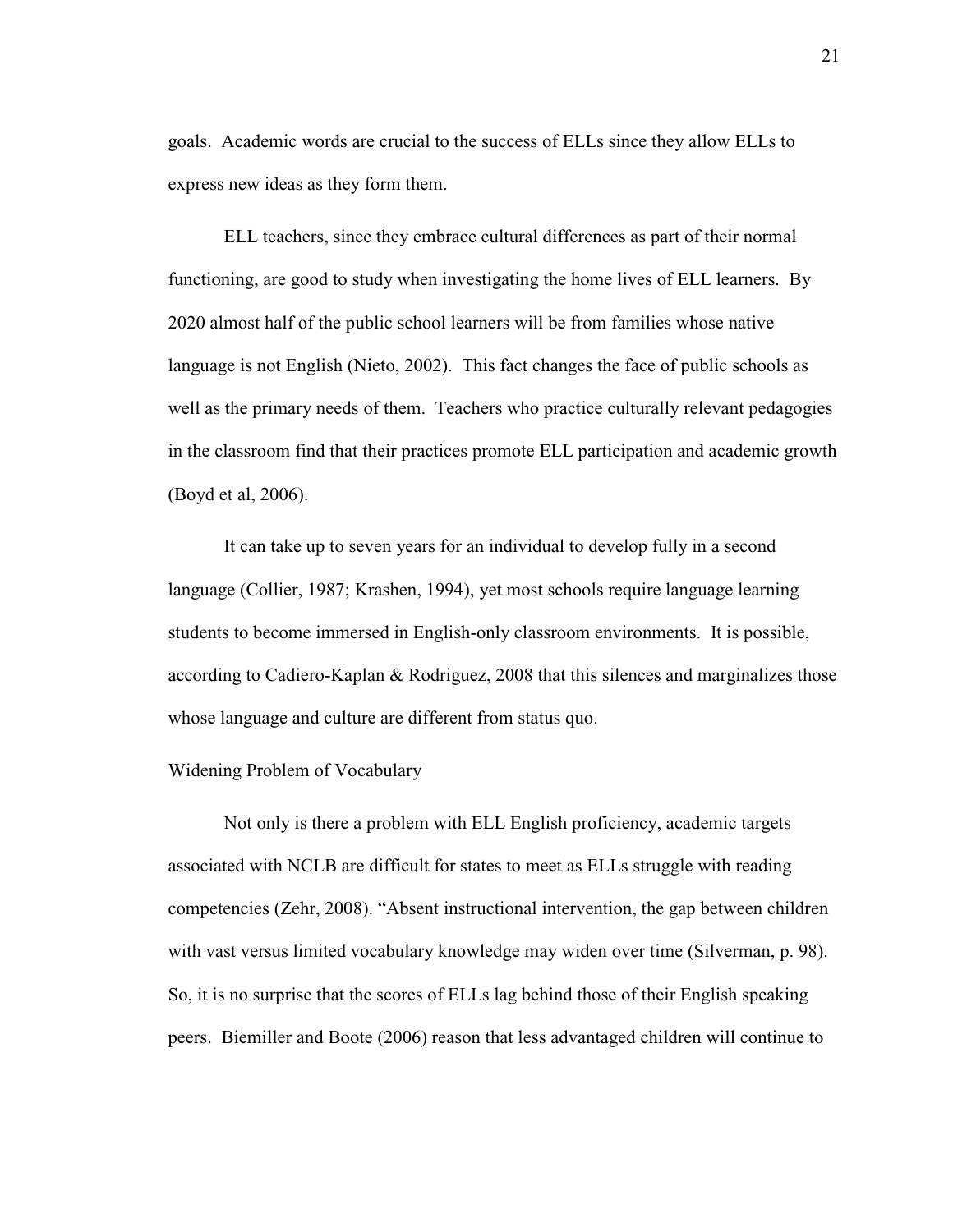be handicapped by all of this until their schools begin to emphasize vocabulary acquisition.

We are informed by existing research. Strong evidence suggests that emergent literacy skills brought by children from their preschool and kindergarten years match the problems they encounter with learning to read (Farver, Nakamoto, & Lonigan, 2006). Three fundamental skills are predictive of reading ability at the age of beginning first grade: phonological awareness- the ability to detect and manipulate sounds in oral language independent of meaning; print knowledge; and, oral language - vocabulary and grammar (Lonigan, 2006; Scarborough, 1998).

 Whitehurst and Lonigan (1998) find that students with essential emergent literacy skills learn to read sooner and experience more satisfaction with reading than do those with fewer emergent skills. As far back as 1985, Butler et al reported longitudinal studies with preschoolers that predicted with accuracy their reading ability in grades 1 and 2.Students who struggle with learning English predictably lag behind English-speaking peers and never appear to catch up on assessment spectrums. Curiously, research reported by Viadero (2009) suggested that even those non-native English speaking students who possessed high emergent reading skills prior to Grade 1, tended to hold their own with native English speakers but their progress fell off sharply after Grade 4. When tracking the most successful of these subjects, the gap had resulted in a reading chasm by the time they reached high school. This impacts an estimated 5.1 million English-language learners (Viadero, 2009).

Reading teachers are concerned that as more ELLs are mainstreamed, more support for their reading development will be required. English proficiency becomes 22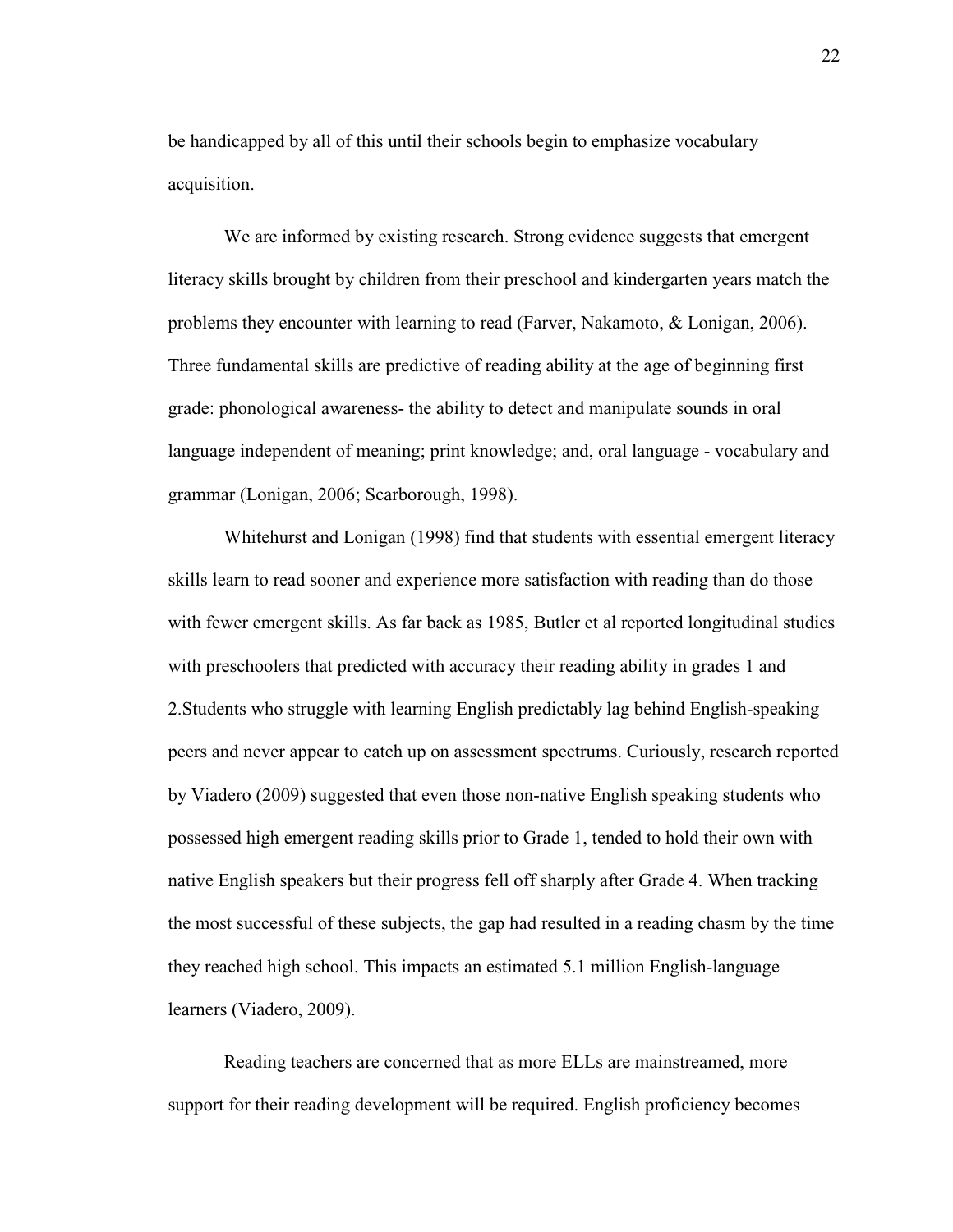these students' major indication for participation in literacy activities (Yoon, 2007). Naturally, the problem is made worse as language minority students exhibit lower academic performance and higher dropout rates than do native-born students (Abedi & Lord, 2001; Capps et al., 2004; Chang & Singh, 2006; Schmid, 2001; Chang, 2008; Wang & Goldschmidt, 1999, 2003).

#### Traditional Vocabulary Instruction

Fluent oral vocabulary does not determine a student's reading achievement at an appropriate grade level (Cadireo-Kaplan & Rodriguez, 2008). Such students are in a learning predicament. The ability to read is necessary for acquiring vocabulary, and sufficient vocabulary is necessary for reading development. "While students learning to read in their first language have already acquired from 5000 to 7000 words before they begin formal reading in school, this word count is not commonly found in ELLs" (Wallace, 2008, pp. 36-37).

 The number of words known is considered to be the breadth of a student's reading performance. Knowing word meanings is referred to as a student's reading depth, and with depth comes word characteristics such as "phonemic, graphemic, morphemic, syntactic, collocational, and phraseological properties" (Wallace, p. 37). Stahl (2003) has reported that vocabulary knowledge is the most important indicator of oral language proficiency and, as such, drives both spoken and written language. Stahl's work asserts that the failure to understand even 2% of a text begins to erode student comprehension.

 Proctor, Carlo, and Snow (2006) produced a study that indicates the critical nature of vocabulary knowledge in relationship to reading comprehension. Their work summarized a pronounced need to improve vocabulary knowledge with Spanish-speaking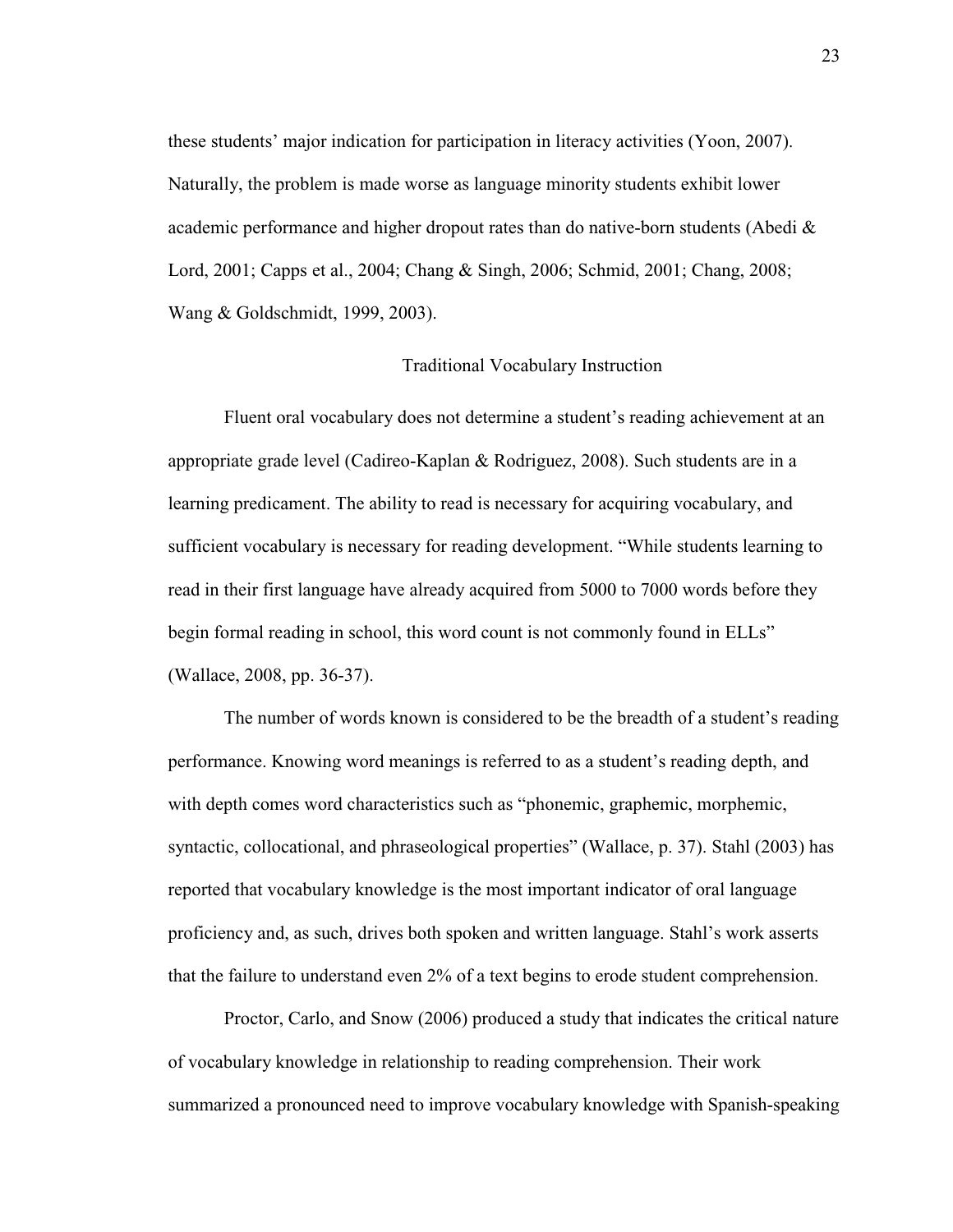ELLs. The dual role of learning to speak and read English at the same time is challenging, yet those who have developed an extensive word bank can retrieve them effortlessly and find richer meaning as they are exposed to new, grade level texts. Helman and Burns, 2008 point out that ELLs and non ELLs develop word skills and reading skills comparably. Calderón et al, (2005) have investigated the acquisition of sight words and find that ELLs have a much harder go of this than do non ELLs because "recent immigrants are less familiar with the vocabulary, syntax, and phonology of English (p. 115).

Gersten et al (2007) point out the effectiveness of assisting struggling ELLs with daily small group instruction that focuses on similar needs. This kind of intervention has been found to produce sustained improvement (Denton, Anthony, Parker, & Hasbrouck, 2004; Gunn, Smolkowski, Biglan, & Black, 2002; Vaughn, Mathes, et al., 2006). Programs that work best will be those that encourage fast-paced interaction and encourage active student participation with phonological awareness, phonics, vocabulary, fluency, and comprehension.

Flexible, small group reading intervention is a research based strategy that is aimed at helping ELLs to perform reading tasks toward grade level. Most elementary classroom teachers rank the instruction of non-English speaking children as their biggest pedagogical challenge (Rieg & Paquette, 2009). "Mastery of academic language is arguably the single most important determinant of academic success...its importance cannot be overstated (Francis et al., 2006).

 Dickenson and Smith (1994) report the value of reading books to children in an analytical style. Biemiller and Boote (2006) report the value of word walls. Further, they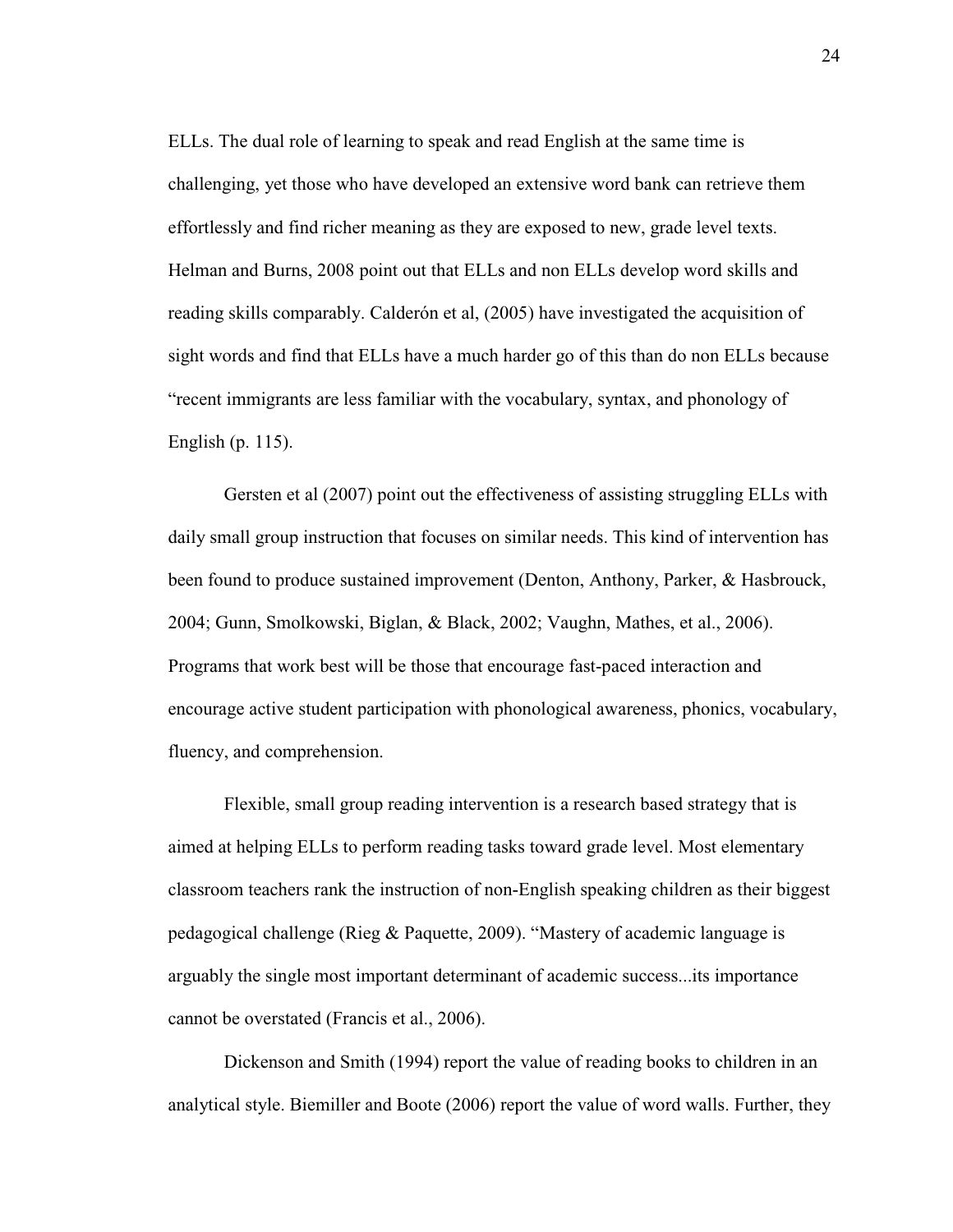compared repeated readings of texts with and without direct instruction. Their findings reveal that direct instruction produces more word gains. When review is added to direct instruction, even more words come under the command of emergent readers, but "under the best circumstances, vocabulary instruction only enriches children's vocabularies by about 300 words per school year" (Silverman, 2007, p. 99).

Robust vocabulary teaching strategies that meet the criteria mentioned earlier in this paragraph, also assist early readers to remember words they learn. Researchers Carlo et al. (2005) developed a curriculum in an effort to build a bridge toward higher literacy levels. They created a list of words that are commonly found in print but are seldom used in conversational English. Narrow reading is a practice that is aimed at intermediate level ELLs. In narrow reading, students are exposed to the reading of texts that focus on a particular subject or on a tightly defined theme or on the work of a single author (Hadaway, 2009).

Meyer (2000) asserts that teachers must consider the cognitive loads of instruction as well as the language instruction itself. The rationale is that texts that carry many new words have a higher load and that teachers need to consider how the loads of their text lessons impact ELL understanding. Meyer's call is for a balance between load and level. Of course, diligent teachers are constantly augmenting their lessons with picture books, easy readers, and chapter books. "Research has repeatedly pointed out the vocabulary situation that English-language learners face: insufficient class time for vocabulary growth and insufficient knowledge for reading comprehension" (Tran, p. 61).

 Teachers who tie instruction to word meanings find more success than those who do not according to Stahl and Fairbanks (1986). A few of the methods used to do this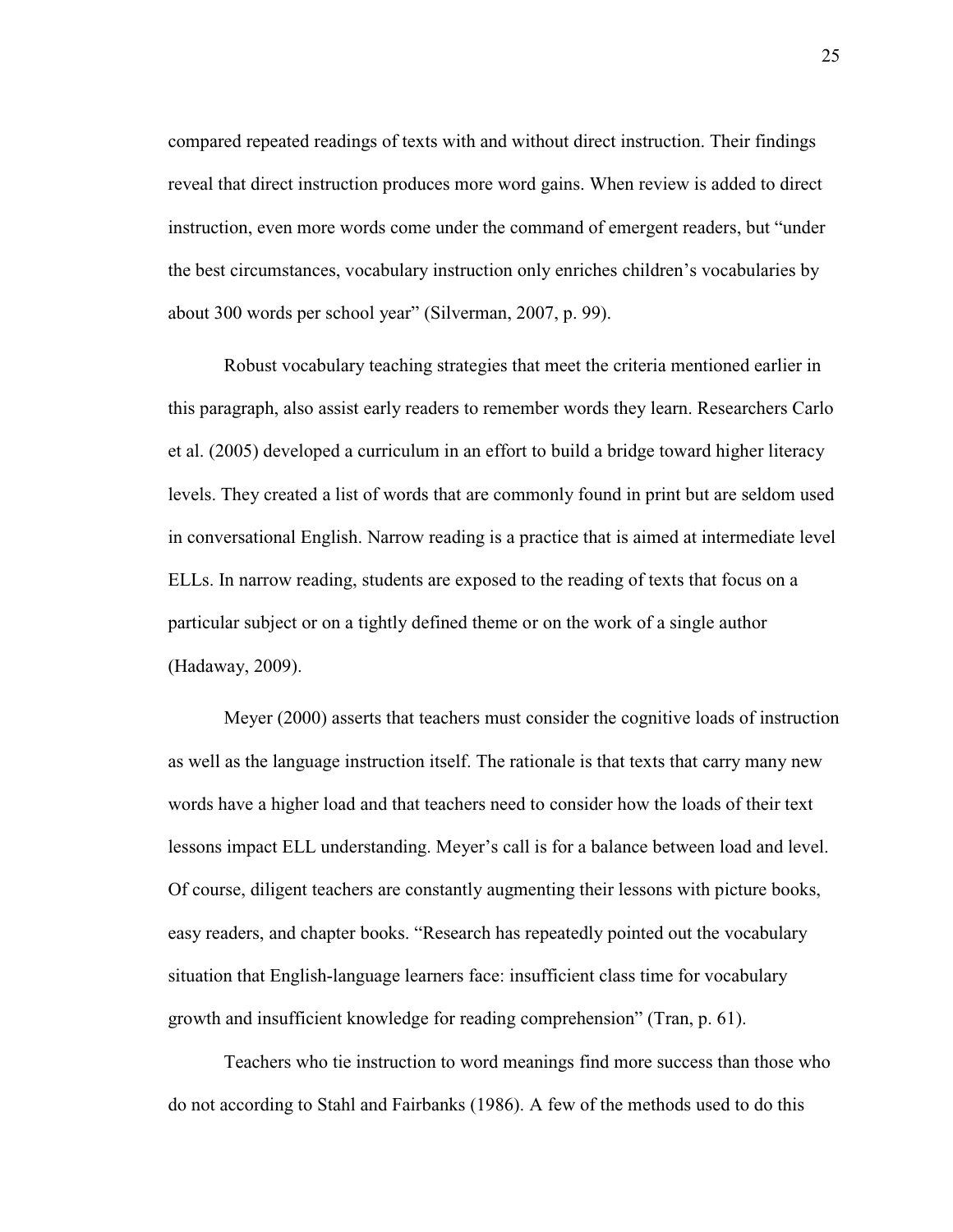during classroom instruction include the use of graphic organizers, word webs, concept maps, and building on prior knowledge. Mathes et al. (2005), the National Reading Panel Report (2000), and Whitehurst et al. (1994) all concur that early reading interventions are key to prevent reading disabilities that will linger in a child's academic experience. Systematic, explicit, intense instruction in phonological awareness brings students closer to a working knowledge of letters and vocabulary.

Also, environments that are rich in vocabulary and word learning strategies help with the development of vocabulary breadth and depth. Pearson, Kamil, and Hiebert (2005) opine that educators need to design classroom experiences that are multifaceted, if students are to acquire new words."

 Teachers should consider reading experiences that include both read alouds and independent reading, because research reveals that children pick up linguistic contexts from an immersion in both kinds of experiences. Research also supports the efficacy of explicit vocabulary instruction and word analysis strategies and context clues (Baumann, Ware, & Edwards, 2007). Garcia (2008) urged teachers to use visuals, gestures, and dramatization to illustrate key textual concepts. Student background knowledge should be tapped through resources such as graphic organizers and other demonstrations. Below grade level ELLs need interventions if they are to gain essential literary skills (Huebner, 2009).

### Vocabulary Growth

Biemiller and Slonim (2001) found that schooling seems to have little influence on the vocabulary development of grades K-5 children. In independent research,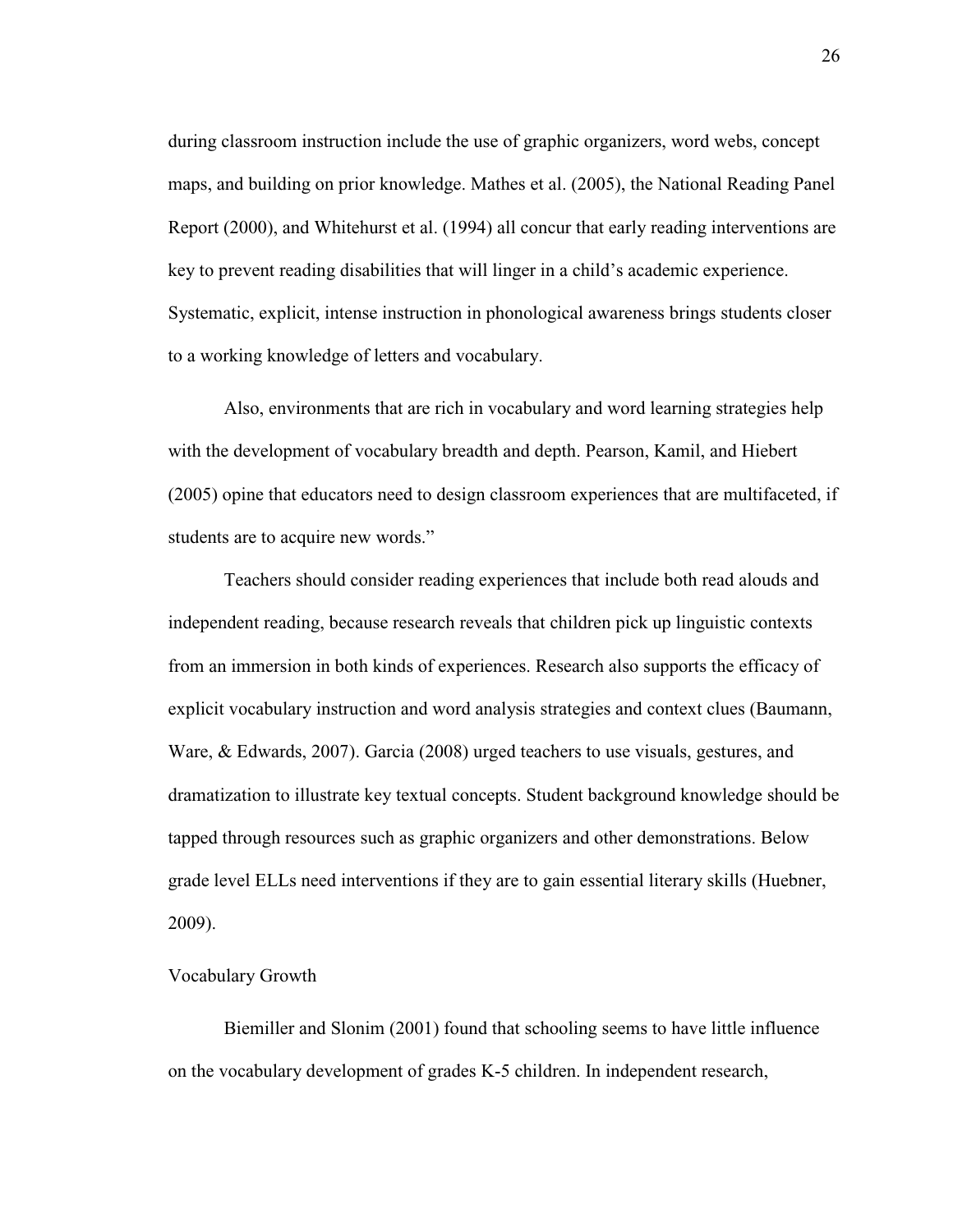Biemiller (2003) noted that effective intervention may enable some children to catch up to their peers in K-2 classrooms. Around grade 4, many children experience a slump in reading comprehension (Biemiller & Boote, 2006).

Scarborough (1998/2001)reasoned that vocabulary size in kindergarten is an effective predictor of reading comprehension in the middle elementary years. Cunningham and Stanovich (1997) orally tested vocabulary at the end of Grade 1 and found it to be a predictor of reading comprehension a decade later. Chall et al. (1990) found that children with restricted vocabulary by Grade 3 have declining comprehension scores in the later elementary years. None of the studies in this paragraph had any evidence that schooling was responsible for vocabulary size.

 Virtually nothing is done in schools to correct the problem of divergent vocabulary levels between non ELLs and ELLS (Biemiller & Boote, 2006). Schools cannot change what happens before a child starts schools.

We've done a good job of building up reading skills to the point where students can decode words and read them, but they don't necessarily have the language abilities that would allow them to construct a representation of the text at a very high level. (Viadero, 2009, p. 22)

### National Reading Panel

The National Reading Panel's (2000) meta analysis of vocabulary instruction indicated that studies of vocabulary instruction have used various ways of evaluating children's vocabulary learning that have led to different results. To focus more clearly, more uniform assessment procedures are needed so that teachers can work with receptive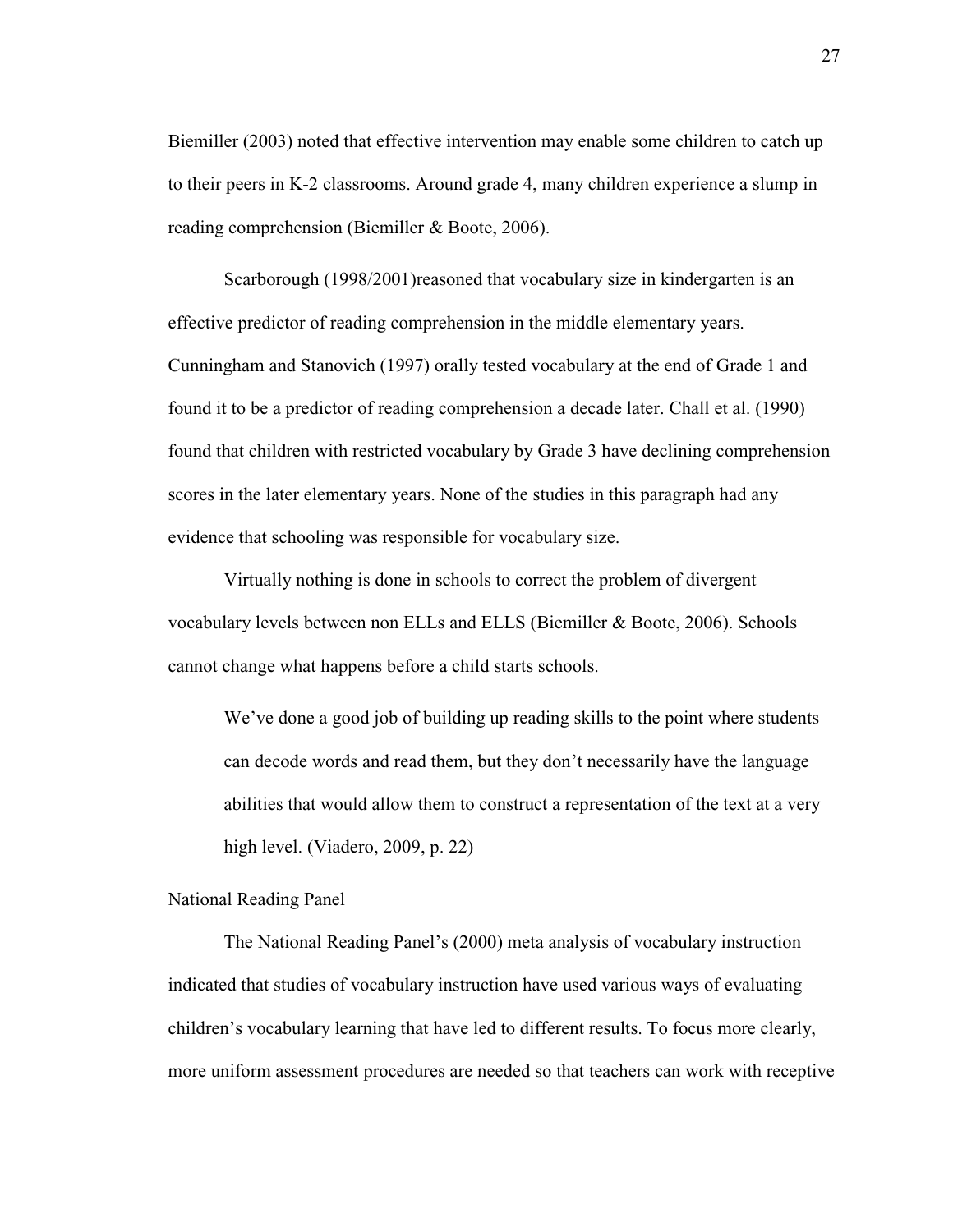and expressive tasks (Silverman, p. 100). The panel determined that almost no decoding strategies are used with vocabulary instruction in the primary grades (National Reading Panel, 2000). Current school practices allow widening of vocabulary gaps in the primary years. Unlike spelling or decoding, there is no established method of teaching vocabulary in the primary grades (Biemiller & Boote, 2006).

Instruction in areas such as phonemic awareness, phonics, fluency vocabulary, and text comprehension is beneficial for ELLs as well as for other students (August  $\&$ Shanahan, 2006). "There is a growing consensus that ELLs are less likely to struggle with the basic skills –phonemic awareness and phonics –than with the last three components – fluency, vocabulary, and comprehension" (Huebner, 2009, p. 90). ELLs tend to falter in mid elementary school when they are expected to make the important transition between "learning to read and reading to learn (Francis et al., 2006). Teachers need to choose specific interventions.

# Correlation Between Vocabulary and Reading

The link between vocabulary and reading is strong. The more words a student knows typically results in higher reading comprehension. Despite this fact, Biemiller and Boote's (2006) extensive work with primary grades teachers in both public and parochial schools yielded the suggestion that most teachers objected to spending more than 30 minutes a day on vocabulary instruction.

### The Primacy of Word Skills

All of the basis in theory that has been described focuses attention on the focus of this study: the acquisition of a vocabulary among non native English speaking first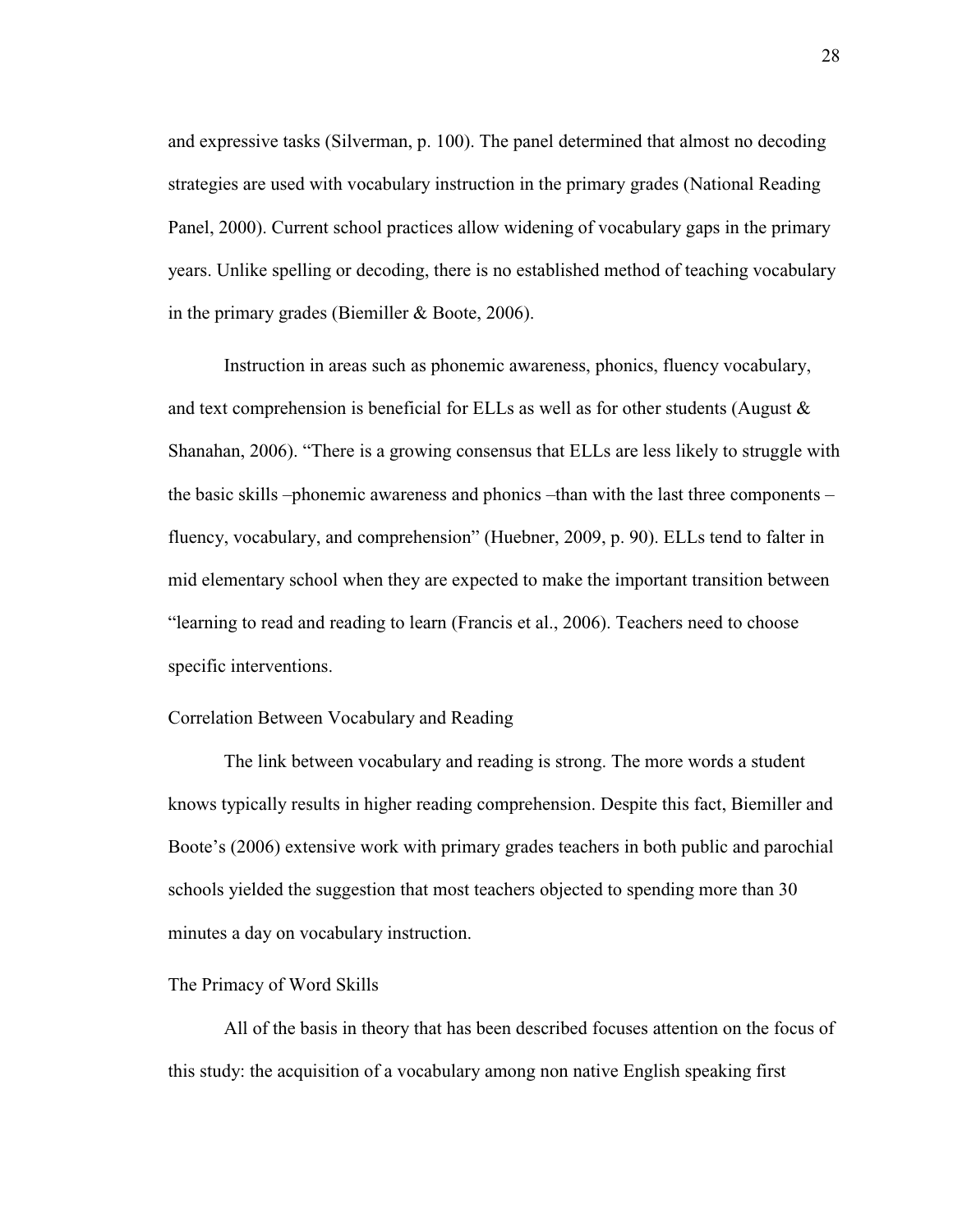graders to the degree that they find academic success early in their time in public schools. "The importance of vocabulary in reading achievement has been recognized for more than half a century" (National Reading Panel Report, 2000). Vocabulary occupies an important position in learning to read. It is tied to words while comprehension is wed to thoughts about larger units of information.

Every person has a vocabulary. The words that we know and understand comprise what is known as our receptive vocabulary. This is our vocabulary in our largest sense. Our productive vocabulary is much smaller, in that it is made of the words that we use most frequently in our writing or in our conversation with others. There is a shift in the words we know, remember, or acquire, so it is impossible to know, with accuracy, how many words a person really knows. One thing, however, is quite clear. Smith (1997) astutely reminds teachers that word knowledge contributes to achievement in all subjects that are taught in school curriculums. This is because vocabulary knowledge is, and appears to have always been, among the best predictors of reading achievement (Richek, 2005), and as such it holds a crucial key that unlocks insight into all subject matter.

### Ways in Which Words are Learned

Several routes to word understanding are brought out in the literature. Scaffolding, a prevalent teaching strategy for vocabulary, facilitates a student's ability to build on prior knowledge and internalized information (Van Der Stuyf, 2002). The use of graphic organizers appear to help some students assimilate new words into their vocabularies (Pardo, 2004).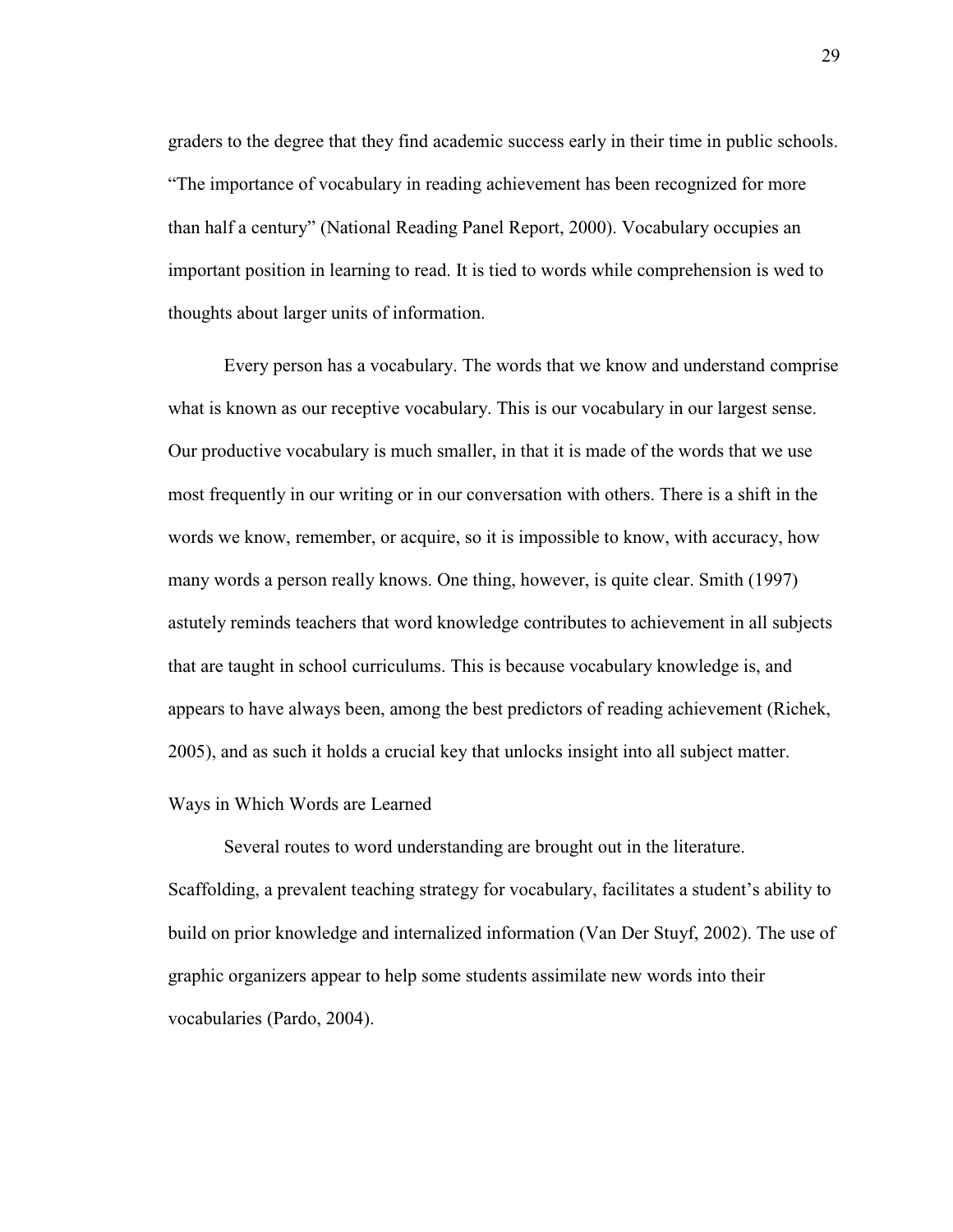### Research Purpose

The purpose of the literature review is to find strategies that help learners of English as a second language experience academic success through building their vocabulary repertoire. On a broader scale, recent, relevant research on the topic of vocabulary acquisition has been studied through three primary lenses: 1. Through review and rationalization of curriculum policy (National Reading Council, 2000);(Wixson and Dutro, 1999); 2. Through critical survey of reading series and reading products designed to address standards (Ryder and Graves, 1997); and 3. Through technical inquiry into reading processes that evoke fluency and comprehension (McCandliss, Beck, Sandak, et al., 2003); (Beck and McKeown, 2007; Stahl, 2003).

Review and Rationalization of Curriculum Policy

Recommendations from the National Reading Panel (2000) include the following perceptions on the topic of vocabulary acquisition:

- 1. Vocabulary should be taught directly and indirectly.
- 2. Repetition and multiple exposure to vocabulary items are important.
- 3. Learning in rich contexts is valuable for vocabulary learning.
- 4. Vocabulary tasks should be restructured when necessary.
- 5. Vocabulary learning should entail active engagement in learning tasks.
- 6. Computer technology can be used to help teach vocabulary.
- 7. Vocabulary can be acquired through incidental learning.

 8. How vocabulary is assessed and evaluated can have differential effects on instruction.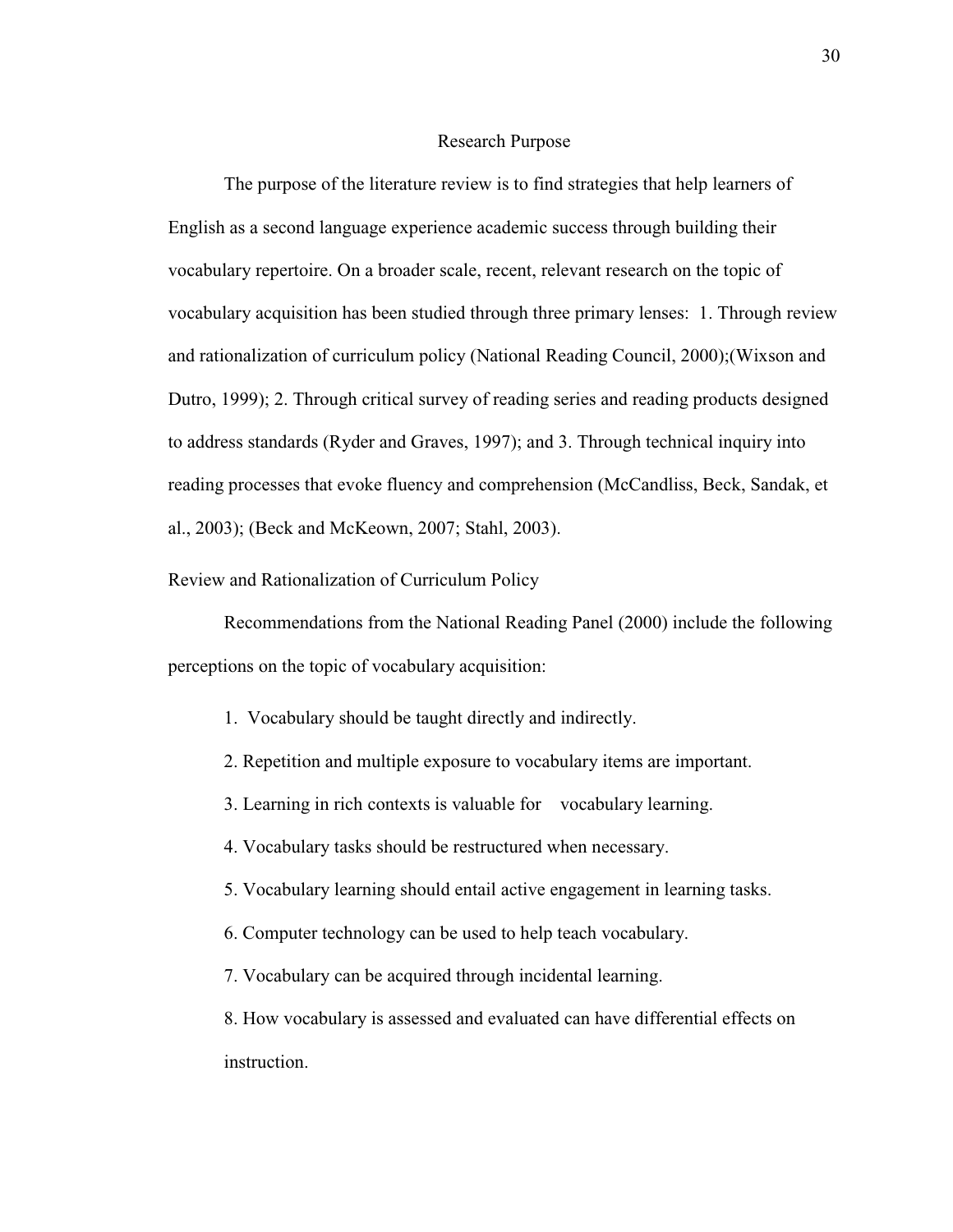Beck and McKeown (2007) found that vocabularies play important roles in student's lives and future possibilities and that a large, rich, strong vocabulary is related to reading proficiency. They find that almost no emphasis is placed on vocabulary acquisition in the current curriculum and therefore schools are not doing much. All students' vocabularies, however, grow during their school years. Low socioeconomic students (SES) come to school with fewer words known and they never catch up to their higher SES peers.

 Wixson and Dutro (1999) investigated what is known about standards and what is known about early reading. State standards that overlook specific standards for each early grade miss important content. Benchmarks run the gambit from very general to very specific. Documents vary in the way they conceptualize and organize reading. At times, viable curricular paths across grade levels are

not present. Some good things are omitted, and some not so good things are included.

 Three main elements of education include curriculum, instruction and assessment. For the diligent teacher, understanding the learner and understanding how students learn is of utmost importance. Teachers must seek to know their students as people. To be an effective teacher leader, one must be familiar with different theories of learning, understand these theories and know how to put theoretical models into practice so that every student's best academic performance might be achieved. Learning theories direct instruction in the educational setting. For superior teaching, it is imperative to be conscious of a learning model. "Teachers look at many learning models and choose one or put together the components of many models that make sense to them. There is no right or wrong" (Dantonio, 2006).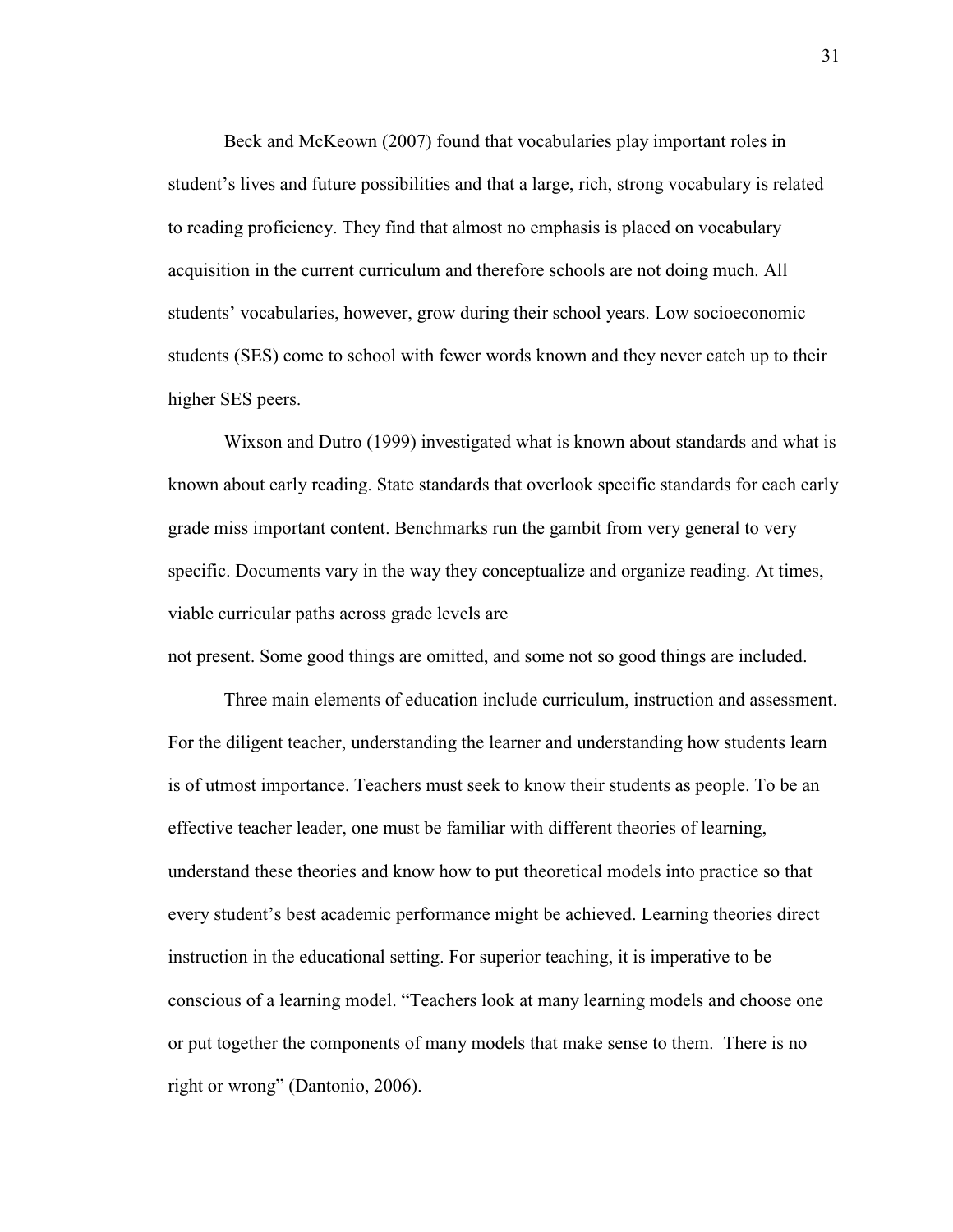Critical Inspection of Reading Series and Reading Products

Pearson and Kamil (2007) find that vocabulary is returning to a prominent place in the study of reading. Vocabulary knowledge predicts reading performance. The instrumentalist hypothesis predicts that learning words causes comprehension. The verbal aptitude hypothesis predicts that general verbal ability predicts both vocabulary and reading performance. The knowledge hypothesis argues that vocabulary and reading increase as knowledge increases. There is a weak empirical link between vocabulary instruction and reading comprehension. Some say that learning words does not improve our reading comprehension. Some say that vocabulary instruction does not build for transfer. Some say that existing instruments that measure links between vocabulary and reading are weak at best.

Ryder and Graves (1994) were critical of vocabulary series' explanations of how to teach vocabulary words. Further, they discovered, through empirical means, that teachers were not very accurate at predicting words that  $4<sup>th</sup>$  graders would and would not know. In short, even the most trusted, traditional sources for vocabulary instruction (textbooks), born of research, have failed, in and of themselves, to get students to where they need to be with words

## Technical Inquiry Into Reading Processes

There is the view that new information needs to be included with pre existing information in order for learning to occur (Christen and Murphy, 1991). The prevalent feeling is that vocabulary instruction is a good thing for those who need a pre reading step as an instructional intervention. The mood extends to reason that vocabulary cannot be overstressed or over addressed.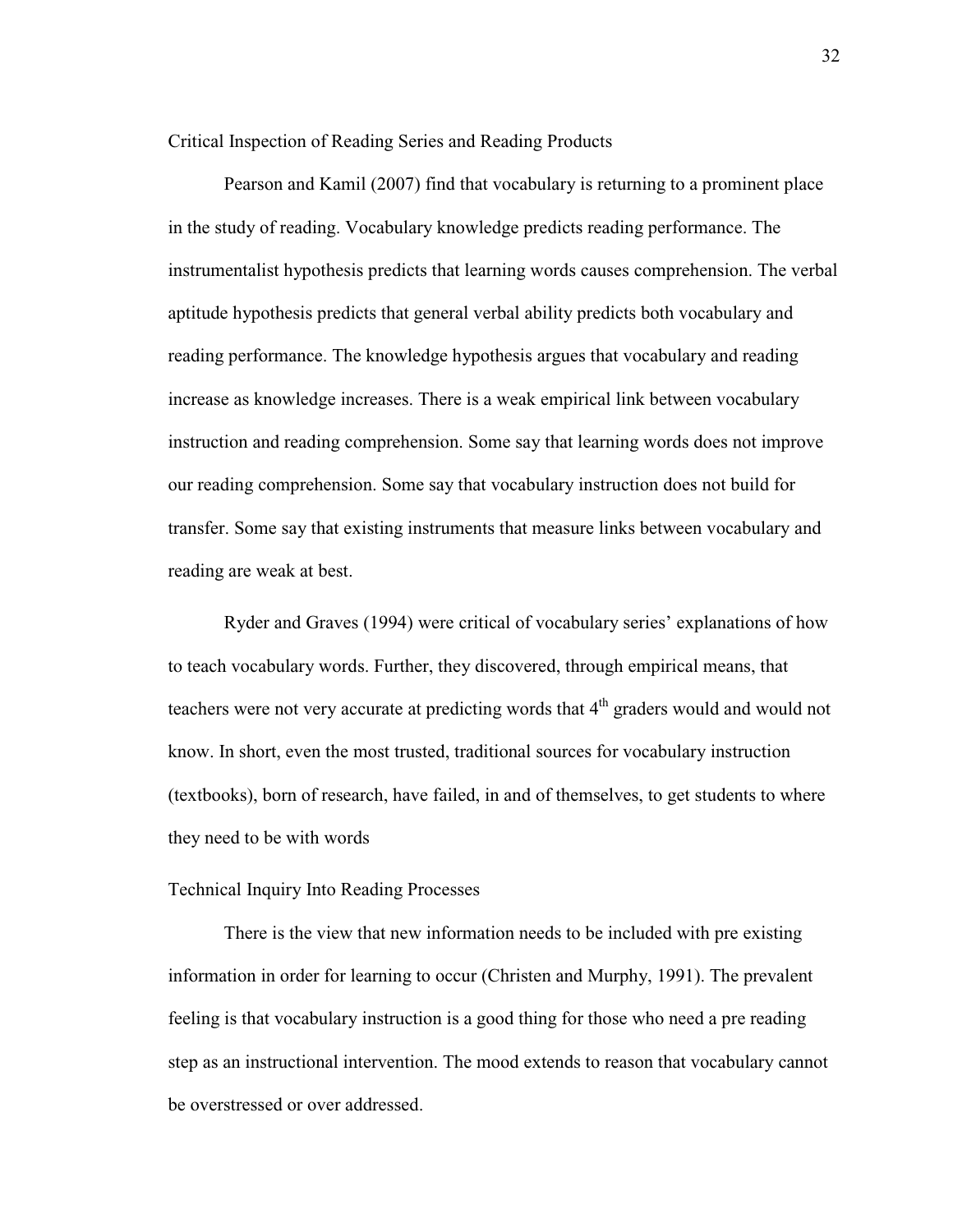Chard and Kameenui (2000) claim that classroom practices on teaching reading to struggling readers have not kept pace with the knowledge on the subject since the 1980's. They argue that much more needs to be done to encourage fluid reading from among these struggling readers. Messages, it appears, are composed of ideas and ideas are expressed in words. Students do better when they construct meaning rather than memorize definitions.

Finding the right strategy to address the needful acquisition of words is not an easy task. Stahl (2003) states that the relationship that vocabulary has with readability is a complex one. The key seems to lie in the words the reader already knows. Closely related to this would be Gambrell and Mazzoi's (1999) impression that the overarching goal of reading is comprehension and the tried and true method to be scaffolding.

# Research on Emergent Language

Biemiller (2003) assumes children will fill in vocabulary gaps in primary grades from word recognition skills. This is inadequate by grade three because the gap becomes too hard to catch up by those who are economically disadvantaged. In agreement, Cecil and Papierno (2005) found that disadvantaged students who receive interventions usually make gains, but that as interventions are usually applied universally, students with higher achievement records gain even more, thus widening rather than closing gaps from among social and economic strata. Swanson and Howerton (2007) conducted research that pointed to skills of vocabulary and reading comprehension as keys to academic success, especially for English second language learners. By the end of second grade, in their study, there was a 4,000 word difference between the top quartile and the bottom quartile.

Brett, Rotheline and Hurley (1996) talk about gains and vocabulary acquisition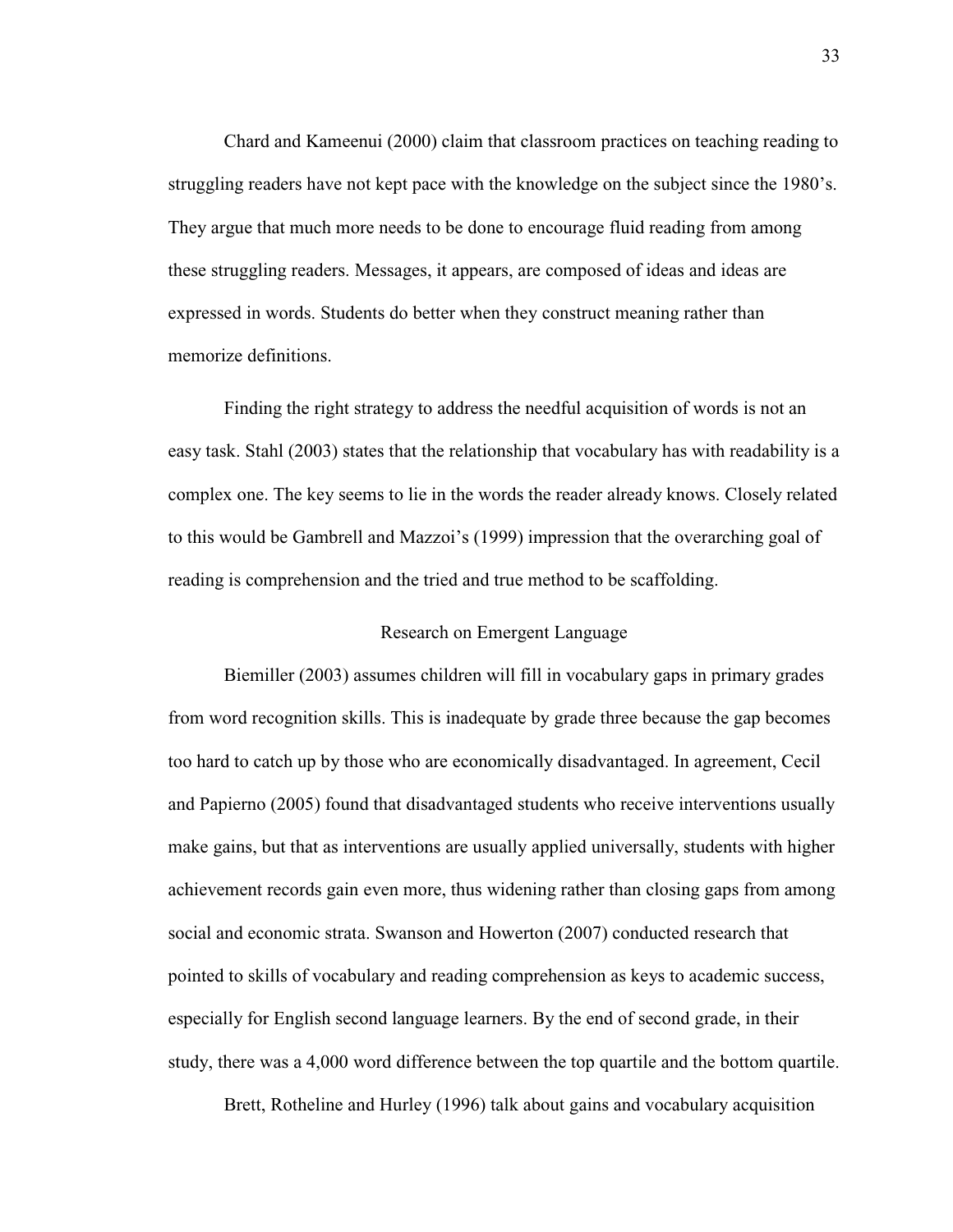during elementary years. It is widely acknowledge that students make tremendous gains in vocabulary during their elementary school years. About 45,000 words can be expected to be learned between first grade and high school graduation. It is not clear how children make gains of 3,000 words per years during these formative years and no one method for vocabulary acquisition has been singled out as being the most effective. Maybe students learn new vocabulary if there is a brief explanation given as to the new word meanings as the story goes along.

English Language Learners and Vocabulary Acquisition

Mohr's (2004) research challenged those who work with these students to maintain high expectations for their ascendancy into English language:

Educators need to perceive ELL's as capable students who want to meet and exceed the high expectations teachers hold for them. They are already competent in one language and can use this language base to acquire English. The challenge is to find ways to accelerate their various acquisition levels of English, especially in academic literacy. (p. 20)

Surveyed research hints that an educational atmosphere, enriched with high sensory stimulation and achievement expectation, will elicit positive growth in ELL learners. The research of Ulanoff (1999) compared the gains in ELL's as a result of implementing literacy lessons in two different methods: concurrent translation and preview-review. Scaffolding and non-scaffolding strategies were used. Students from three third grade classes at Maple Street School in the greater Los Angeles area were selected for research purposes. All of the students in the class participated in the project,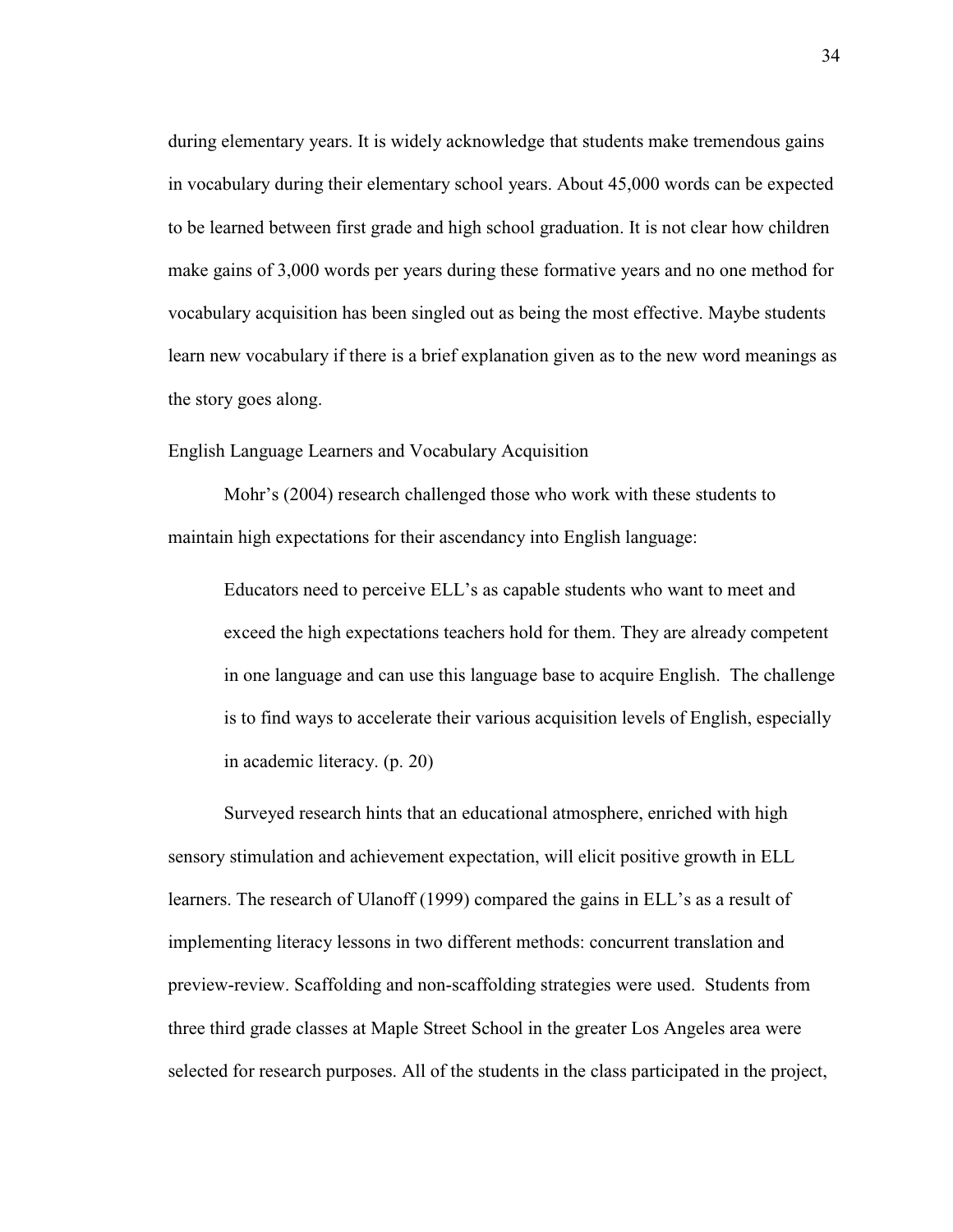but only the students who qualified as English Language Learners participated in the study.

### Effects on ELLs

McLaughlin, August, Snow, Carlo, Dressler, White, Lively, Lippman/OBEMLA (2000) talk about strong relationships between knowledge of word meaning and the ability to comprehend passages containing those words. Little systemic research has been conducted on reading comprehension in English Language Learners. Even less is known about the best predictor of reading comprehension vocabulary knowledge. Research with ELL's suggest that vocabulary knowledge is a crucial factor for school success.

Hudson and Smith (2001) identified necessary skills for developing reading competence: phonemic awareness, concepts about print, understanding the alphabetic principal, decoding strategies, reading fluency, and comprehension strategies. Possible solutions for helping Spanish speaking children learn to read without experiencing failure is for teachers to provide them with high quality reading instruction.

Mohr (2004) studied students whose first language is not English and who make up an increasing population of the school population in the United Sates and determined that the need to provide better instruction for ELL's requires an updated, invigorated approach to their schooling. Lehr, Osborne and Hiebert (2004) acknowledged that many students have difficulty comprehending and that a major cause of difficulty is lack of understanding English words. Hickman, Pollard-Duradola, and Vaughn (2004) reiterated that ELL's are one of the largest groups of students who struggle with literacy in general and vocabulary and comprehension in particular. A level of vocabulary knowledge has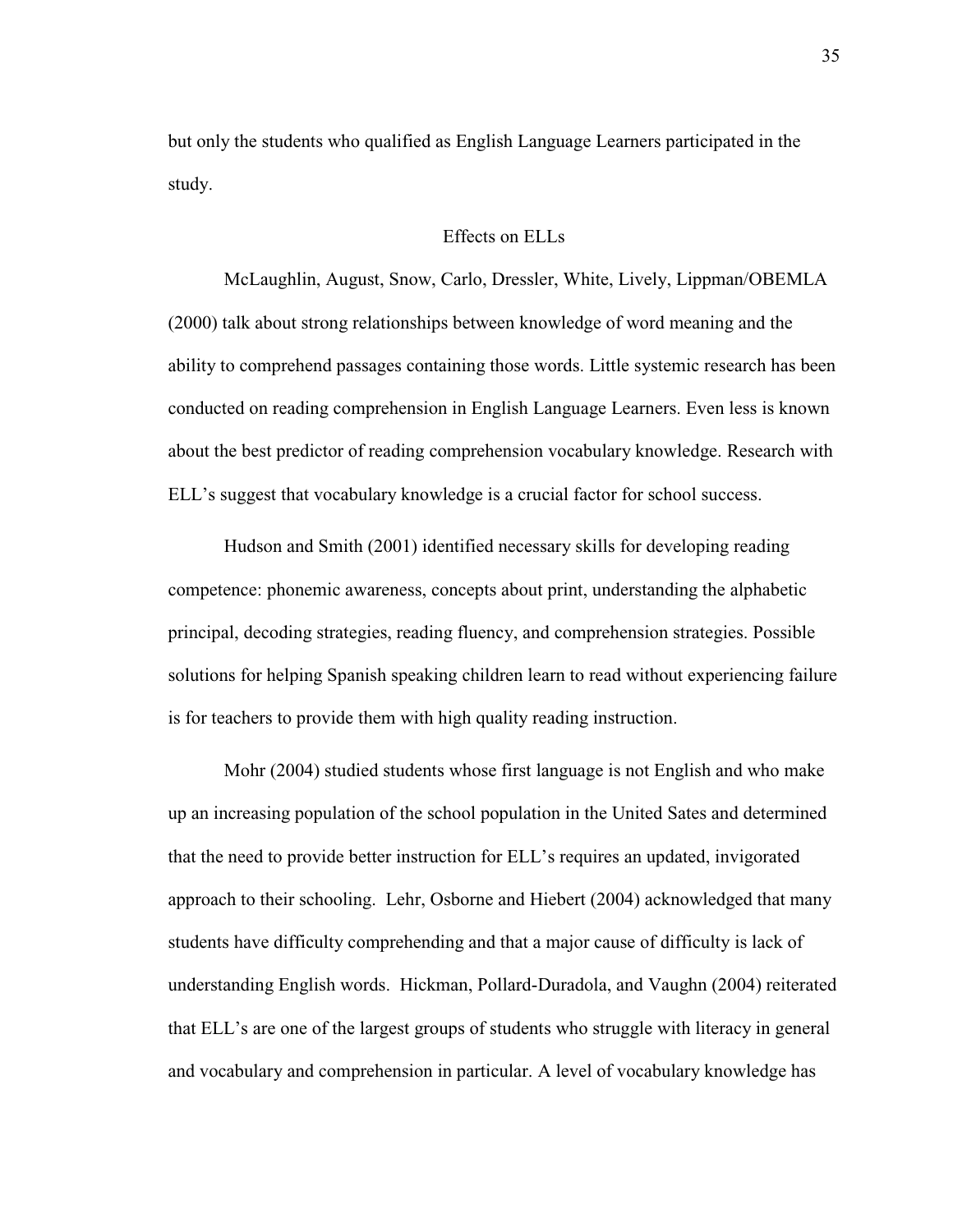been shown to be an important predictor of reading ability and reading comprehension for ELL's.

### Research Based Teaching Strategies

The research of Brabham and Lynch-Brown (2002) was conducted with 117 first graders and 129 third graders. It focused on reading-aloud styles for vocabulary acquisition and reading comprehension results. Preservice teachers, trained for the purpose of this research, read two information storybooks to each of the groups using different styles. The participants in first and third grade units were selected at random. They represented five different schools and 24 classrooms from one large school district.

A vocabulary pretest was given with 40 multiple chose items based on 20 vocabulary words from each of the two stories. Students were also given a post comprehension test with 17 multiple choice questions from the stories. Results were congruent with the precepts of both sociolinquistic and transactional theories.

Sociolinguistic theory, as professed by Vygotsky and as cited in Brabham and Lynch-Brown (2002), "supports hypothesis favoring the two mediated styles, interact ional and performance reading, because both include scaffolding that encourages applications of cognitive operations and internalization of the symbolic functions of written language through social interactions" (p.5). The conclusion from the analysis of the data gathered by Brabham and Lynch-Brown (2002) was that reading aloud styles accompanied by discussion were more effective than reading aloud with no discussion. Collins (2005) explored the vocabulary acquisition from storybook reading of 70 preschool age participants who were native speakers of Portuguese to explore vocabulary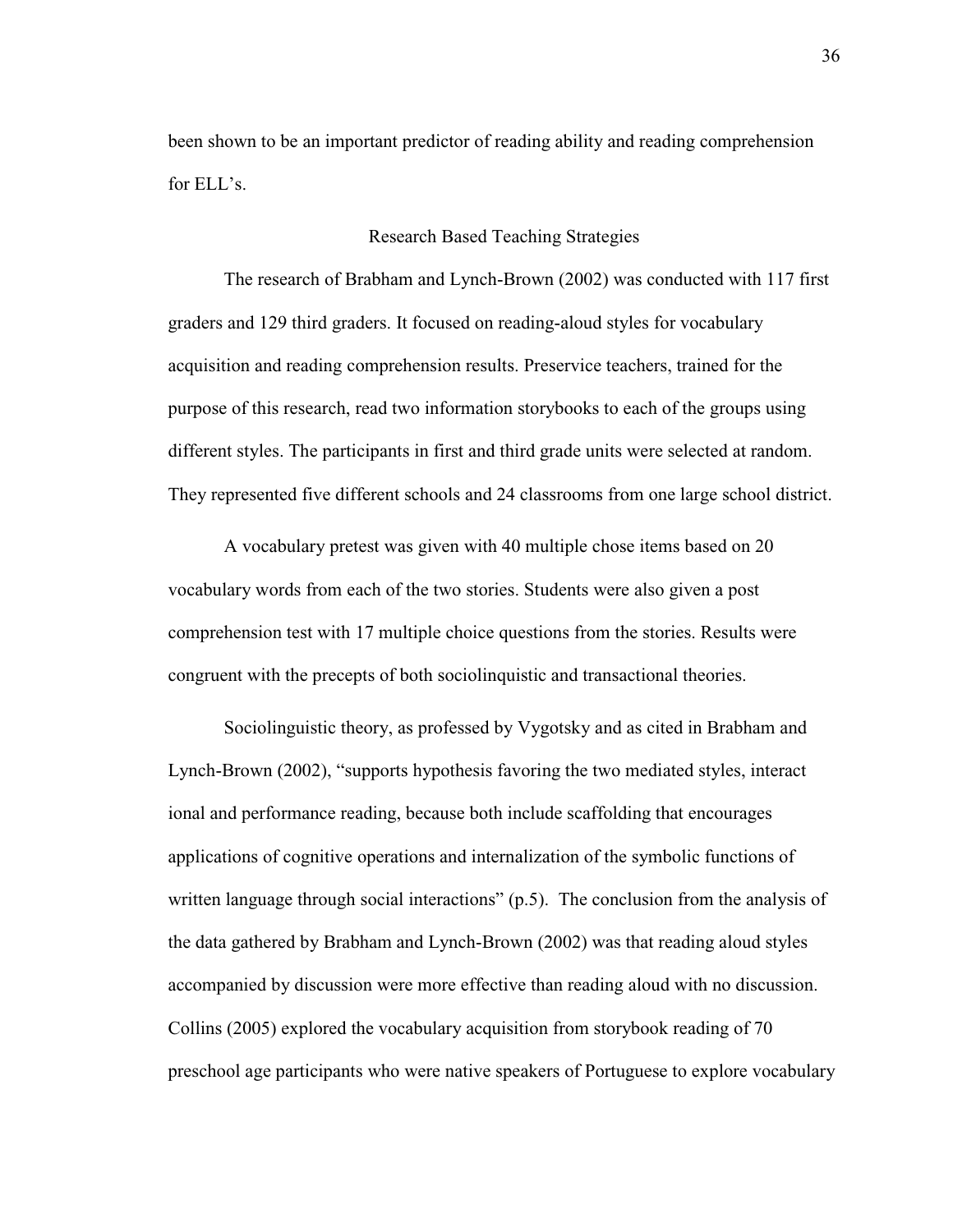acquisition from storybook reading. Her results showed gains in the preschoolers' vocabulary acquisition from storybook reading. "Differentiated learning is a way of thinking about teaching and learning. It is also a collection of strategies that help you better address and manage the variety of learning needs in your classroom" (Heacox, 202, p. 1).

Harris and Graham (2006) state that "teachers are seen as assisting the performance and the construction of powerful knowledge, rather than as explicitly providing knowledge and information" and "Teachers who are passionate about learning and caring about children excite their students and create meaningful learning environments, regardless of the philosophy driving their passion" (p. 7). The study of McCandliss, Beck, Sandak, et al. (2003) assessed the effectiveness of a decoding skills instructional program. Gains were realized in decoding, phonemic awareness, and passage comprehension. Work building exercises were developed from the work of Beck and Hamilton (1996/2000).

The work of Beck and McKeown (2007) documented tremendous gains, in two studies, of vocabulary acquisition. Assessments were given by showing students pictures and by asking them to write simple sentences after hearing brief scenario. Similarly, Graves (2005) uncovered four fertile means by which vocabulary is acquired: listening, reading, discussing, and writing. In explicit instruction, students are given definitions to learn. In indirect instruction, students are given the opportunity to engage in a great deal of reading. Teaching of vocabulary is often not separate from other instruction in the early grades.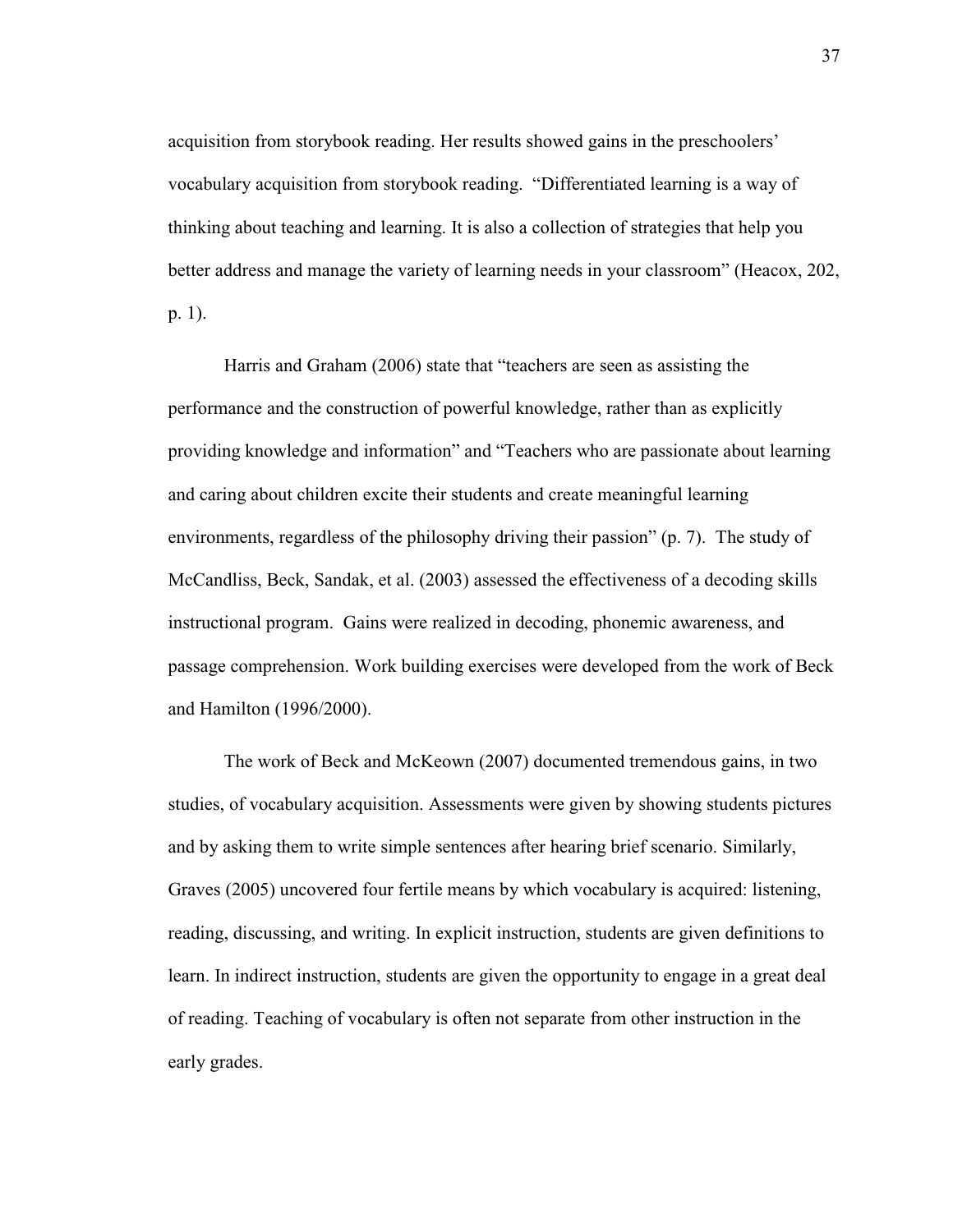### Research Basis for Text Talk

Since this study used *Text Talk* as its instrument for comparing the gap in ELL and non ELL first grade vocabulary, it was wise to consult what the literature had to say about the suppositions of *Text Talk* and find the areas in which *Text Talk's* authors find agreement and disagreement from among the academy. Researchers such as Blachowicz and Fisher (2000), Dickinson, McCabe and Anastasopoulos (2003), and Hart and Risley (2003) shared *Text Talk's* authors alarm with the ever widening gap in the vocabulary command of early non native English speaking learners.

### Other Claims That Rival "Text Talk"

By no means is it suggested here that is the only instructional product of its kind. There are other similar, research based formats on the market that make claims to causes and cures for vocabulary ills as does *Text Talk.* A few of the more prominent ones are Vocabulary Flooding (Labbo, 2007), and Wordly Wise 3000 (Hodkinson, Adams, and Dressler, 2007).

### Study Overview From Literature

This study determined if a particular method of vocabulary instruction, administered to first grade ELL students for twenty minutes a day for nine weeks, resulted in any measurable change in their vocabulary gap as compared with their non ELL peers. Chapter two has been concerned with literature. Chapter three provides a detailed outline of the methodology that will be associated with this research.

Chapter three, a chapter devoted to the methodology of the study, will explicate its design. It will include information about the methodology and the rationale for its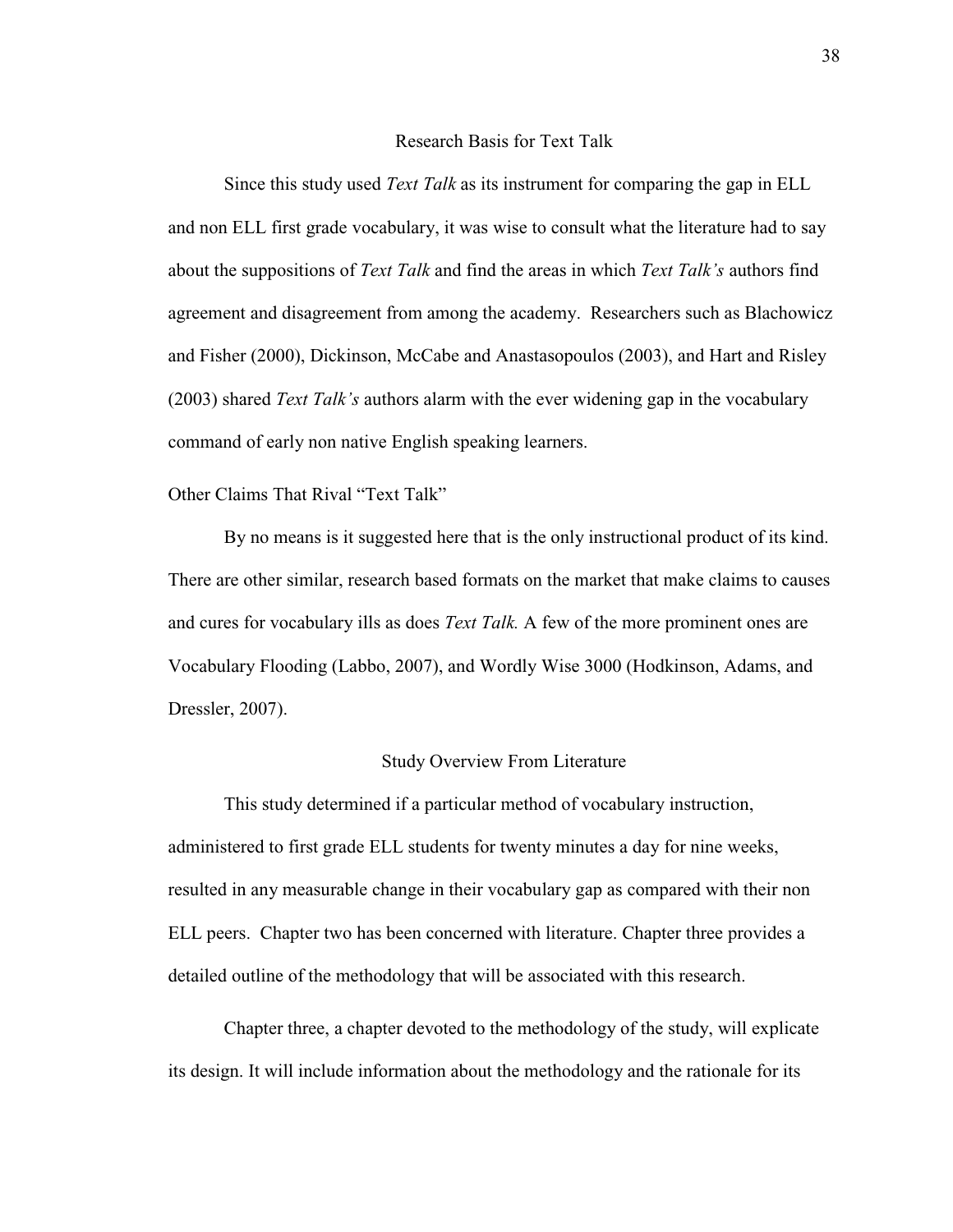development. It will review the research questions as explained in Chapter one. Chapter three will discuss the procedures used for data accumulation and analysis.

# Specific Methods

The specific methods explained in section 3 are vital to the success of the study in that they gather appropriate data and analyze it quantitatively in order to answer the primary questions of research. No other methodological plan would answer the research question as completely as would those selected for use in this study.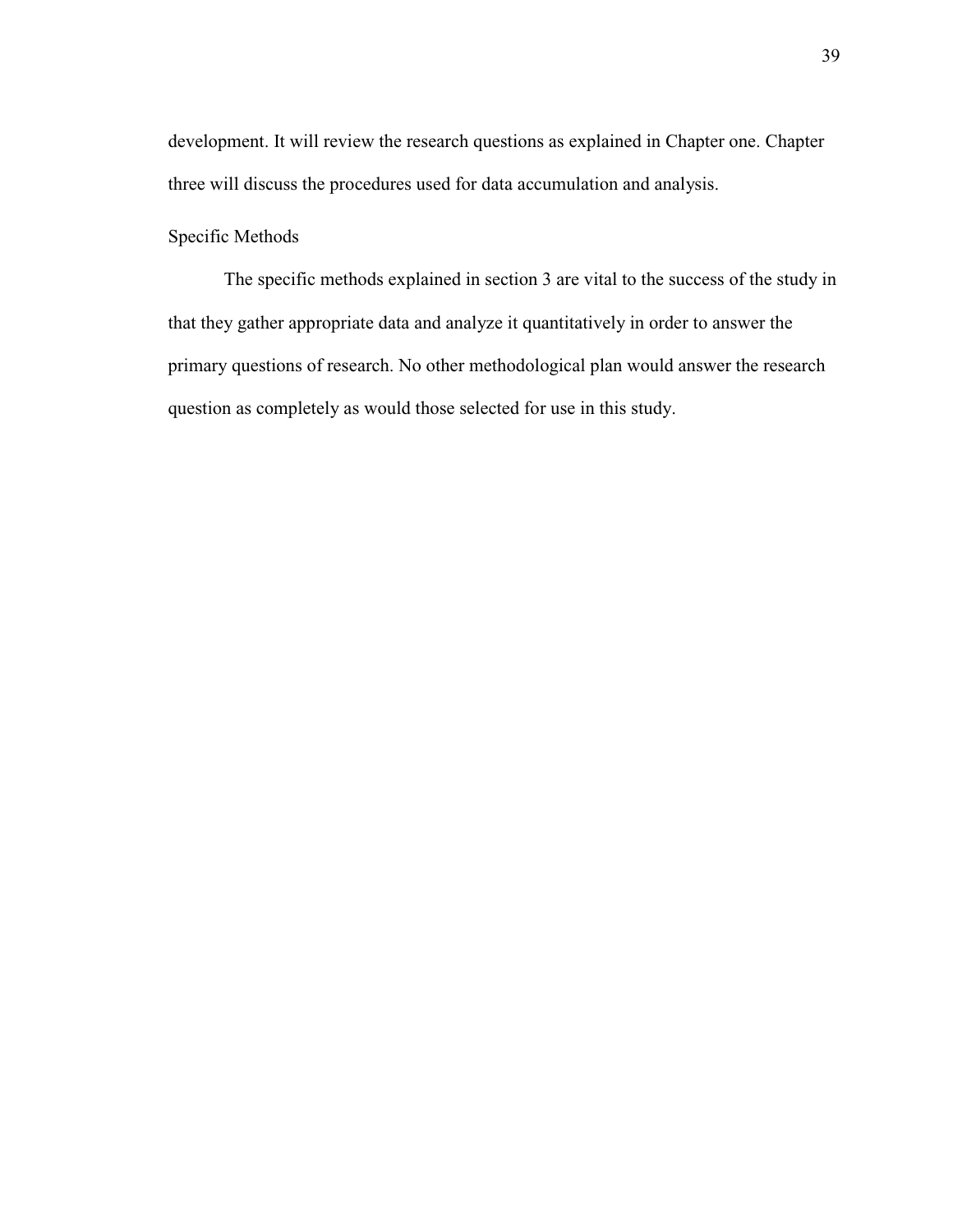### Section 3:

### **METHODOLOGY**

### Introduction

The purpose of this quasi-experimental study was to determine if the introduction of a program of vocabulary influenced word acquisition of first grade ELLS. Section 1 one introduced the purpose of the study, the statement of the research problem, the hypotheses, the definition of terms, the scope and limitations, the assumptions, and the significance of the study. Section 2 presented a review of literature related to the acquisition of vocabulary in primary age ELLs. Wittgenstein (2009) mused that "The limits of my language are the limits of my mind. All I know is what I have words for" (p. 6). Following that thought, this section on methodology explains the methods and procedures that were used in this study, the experimental design, and a description of the measures that were used to analyze and collect the data.

Restatement of Research Questions

1. Is there a statistically significant change in vocabulary acquisition as measured by the Rigby Reading Assessment from pre-test to post-test among the ELL groups data?

Null Hypothesis: There was no statistically significant change in vocabulary acquisition as measured by the Rigby Reading Assessment from pre-test to post-test among the ELL groups data.

Alternative Hypothesis: There was a statistically significant change in vocabulary acquisition as measured by the Rigby Reading Assessment from pre-test to post-test among the ELL groups data.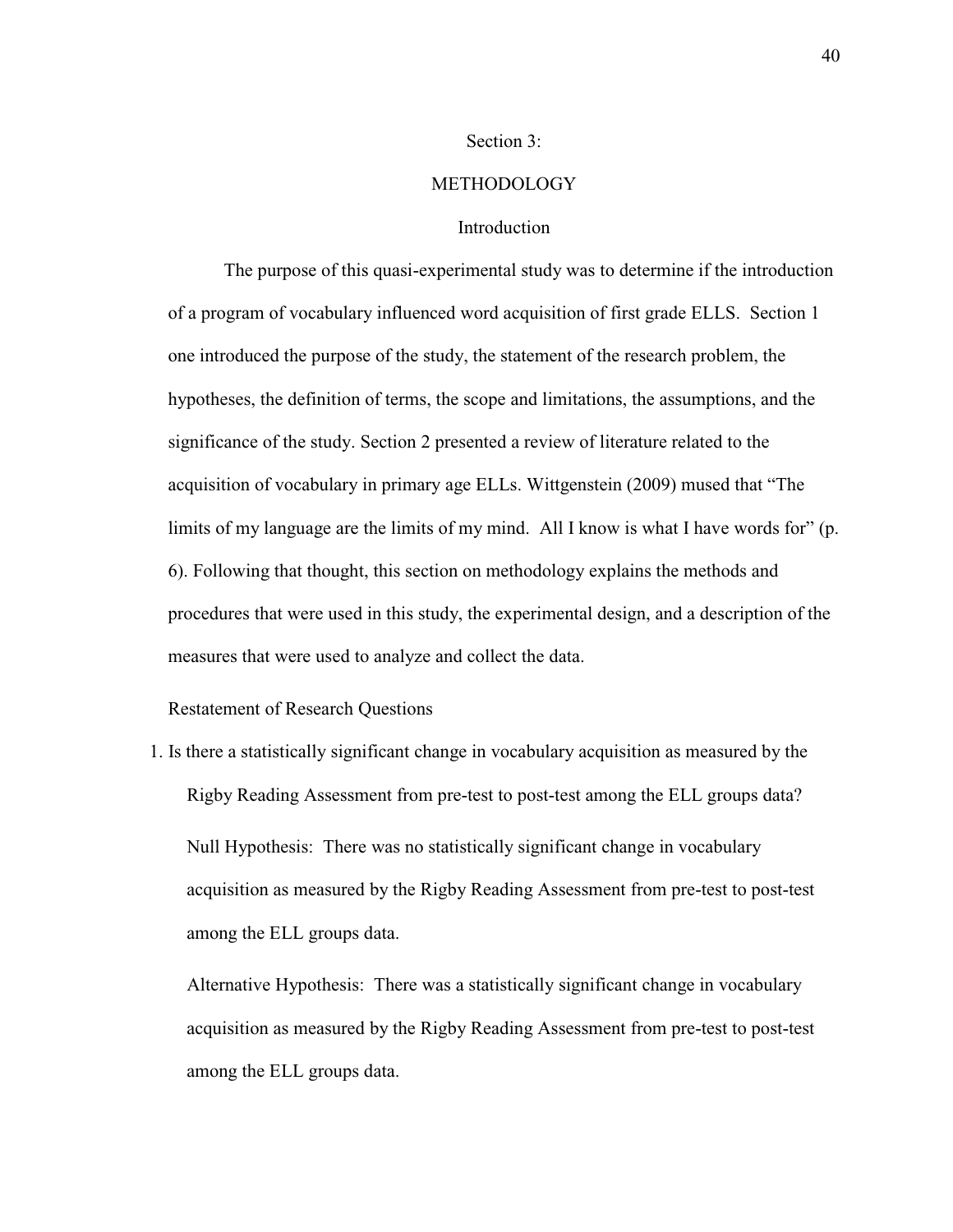2. Is there a statistically significant change in vocabulary acquisition as measured by the Expressive One-Word Picture Vocabulary Test from pre-test to post-test among the ELL groups data?

Null Hypothesis: There was no statistically significant change in vocabulary acquisition as measured by the Expressive One-Word Picture Vocabulary Test from pre-test to post-test among the ELL groups data.

Alternative Hypothesis: There was a statistically significant change in vocabulary acquisition as measured by the Expressive One-Word Picture Vocabulary Test from pre-test to post-test among the ELL groups data.

3. Is there a statistically significant change in vocabulary acquisition as measured by the Rigby Reading Assessment from pre-test to post-test among the non ELL groups data?

Null Hypothesis: There was no statistically significant change in vocabulary acquisition from pre-test to post-test among the non ELL groups data.

Alternative Hypothesis: There was a statistically change in vocabulary acquisition as measured by the Rigby Reading Assessment from pre-test to post-test among the non ELL groups data.

4. Is there a statistically significant change in vocabulary acquisition as measured by the Expressive One-Word Picture Vocabulary Test from pre-test to post-test among the non ELL groups data?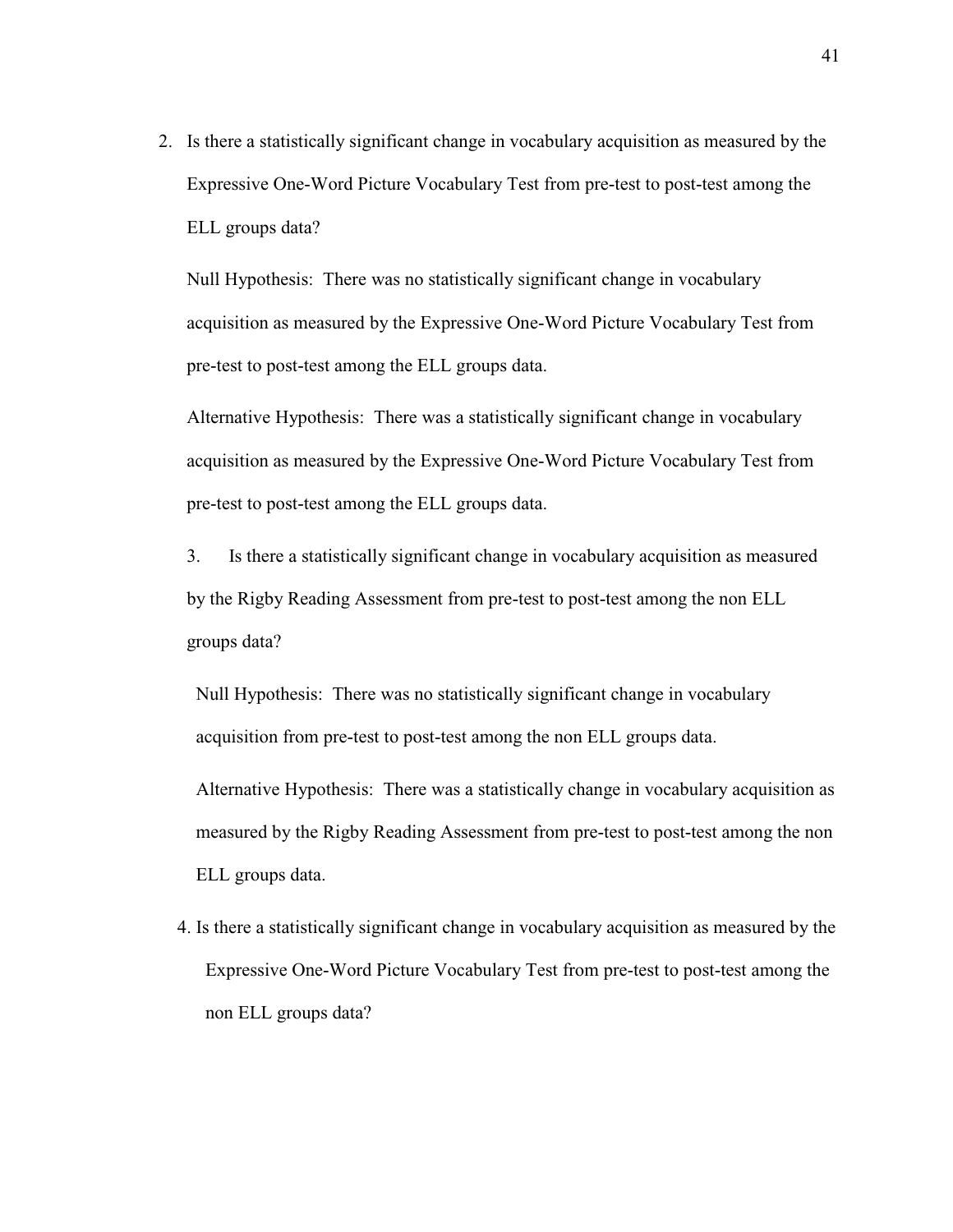Null Hypothesis: There was no statistically significant change in vocabulary acquisition as measured by the Expressive One-Word Picture Vocabulary Test from pre-test to post-test among the non ELL groups data.

Alternative Hypothesis: There was a statistically significant change in vocabulary acquisition as measured by the Expressive One-Word Picture Vocabulary Test from pre-test to post-test among the non ELL groups data.

#### Research Design and Approach

A quasi-experimental pretest-posttest data group design with quantitative survey data was utilized in this study to examine how the implementation of a vocabulary program will affect the reading comprehension of ELL students. Creswell (2003) described a quasi-experimental design as "the investigator uses control and experimental groups but does not randomly assign participants to groups. This design may use an intact group available to the researcher" (Creswell, p. 167). In the nonequivalent control group design, "both groups take a pretest and posttest. Only the experimental group receives the treatment" (Creswell, p. 168).

The design was a 2 x 2 mixed factorial quasi-experimental design with 1 betweensubjects independent variable (ELL and non ELL student data) and 1 within-subjects independent variable (pre-test to post-test). The dependent measures was assessed with two pre-established validated surveys. This research strategy is considered quasiexperimental because the ELL and non ELL students were not randomly assigned to the levels of the between-subjects variable (ELL and non ELL student data). Students were assigned to classes prior to the beginning of the study. This research design allowed me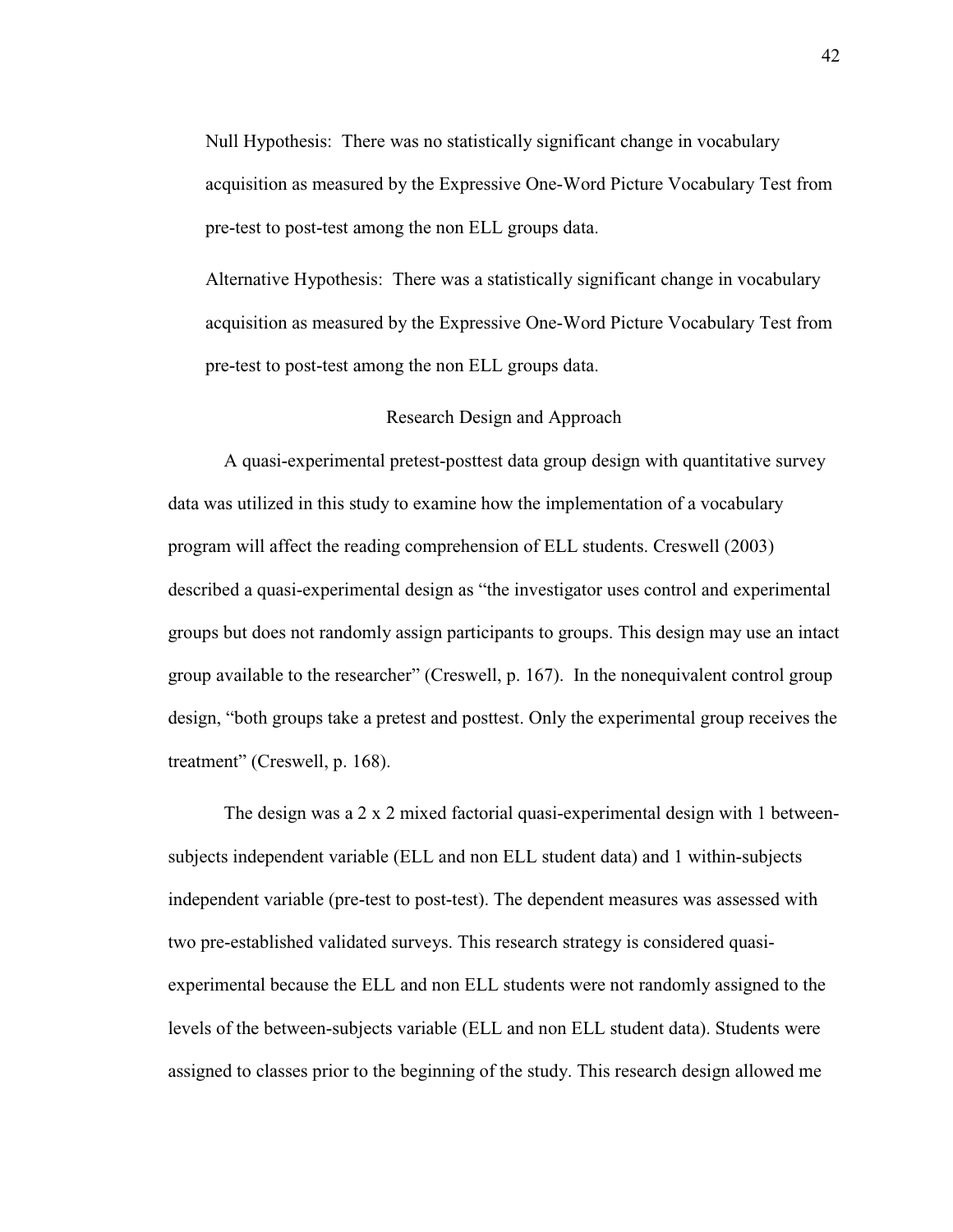to investigate the effect of the vocabulary acquisition program on the study's dependent variable (vocabulary acquisition).

There are several strengths and weaknesses of the quasi-experimental research design. Like many designs, it is particularly useful when building theory and testing theoretical assumptions. However, the longitudinal quasi-experimental design can give a researcher an opportunity to assess the impact and limitations associated with an intervention program. Thus, the design can go beyond theory and lead to practical applications of the program. The quasi-experimental design also provides researchers the opportunity to investigate processes that would be impossible or unethical to investigate with more sophisticated true experimental designs. The main limitation associated with the use of the non-experimental design is that the researcher cannot imply causality. That is, statistical significance within this design does not imply cause and effect relationships. This limitation is a result of the researcher's inability to control extraneous confounding variables that can impact data analysis and interpretation. These extraneous variables are considered mathematical constants rather than cofounds in more sophisticated true experimental designs.

# Setting

The participating school was located in a high poverty, inner city setting in northeast Georgia. The research site is an elementary school, grades P-5, with an enrollment of approximately 615 students. The student population is approximately 60% African American, 30% Hispanic, and 10% European American and multi racial. The school is a Title I school, meaning that a large percentage of its students qualify for free and reduced school meals. This setting was chosen because the school participating in the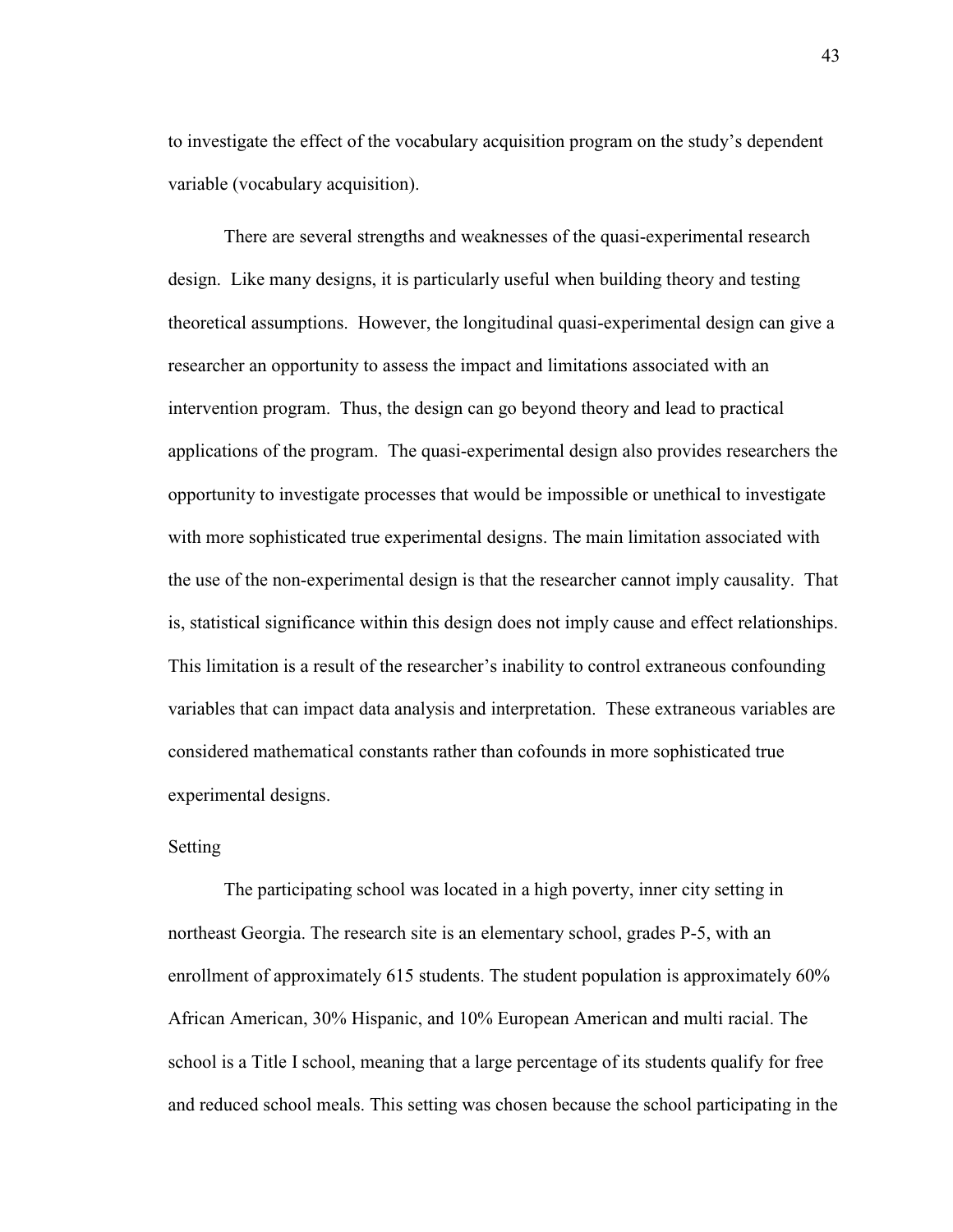study is a school that is conducive to addressing the reading needs of ELL students who are below grade level. The population of the school lends itself well toward meeting the criteria of the study that is predicated on the presence of ELLs.

#### Sample

The selection process for this study was identified as nonrandom, or conveniently selected, sampling. The sample of actual ELL students whose data was used for this study consisted of 34 first graders from a population of 109 first grade students. One set of data for this study was that of the ELL students receiving the additional vocabulary program. The other set of data included all other first grade data of students who did not receive the supplemental vocabulary program. The student data groups were chosen from four first grade classrooms, which were formed at the beginning of the year by the principal. The four first grade classrooms chosen are those who have ELL students within. The implementation of the vocabulary program occurred during the regular English/Language Arts block. The teacher of the ELL students was selected because she was the ELL collaborative teacher who routinely worked with these students. Consent forms were not required for this study. All student data was de-identified for purposes of the research report, so it was not be necessary to obtain parental-guardian consent for the nonidentifiable scores to be reported.

### Participants

A total of 34 (*n = 34*) data study participants were enrolled in four first-grade classes at the elementary school in this study. There were 14 boys and 20 girls. The students were selected after enrollment data was examined, identifying those labeled as ELLs in first grade at my school.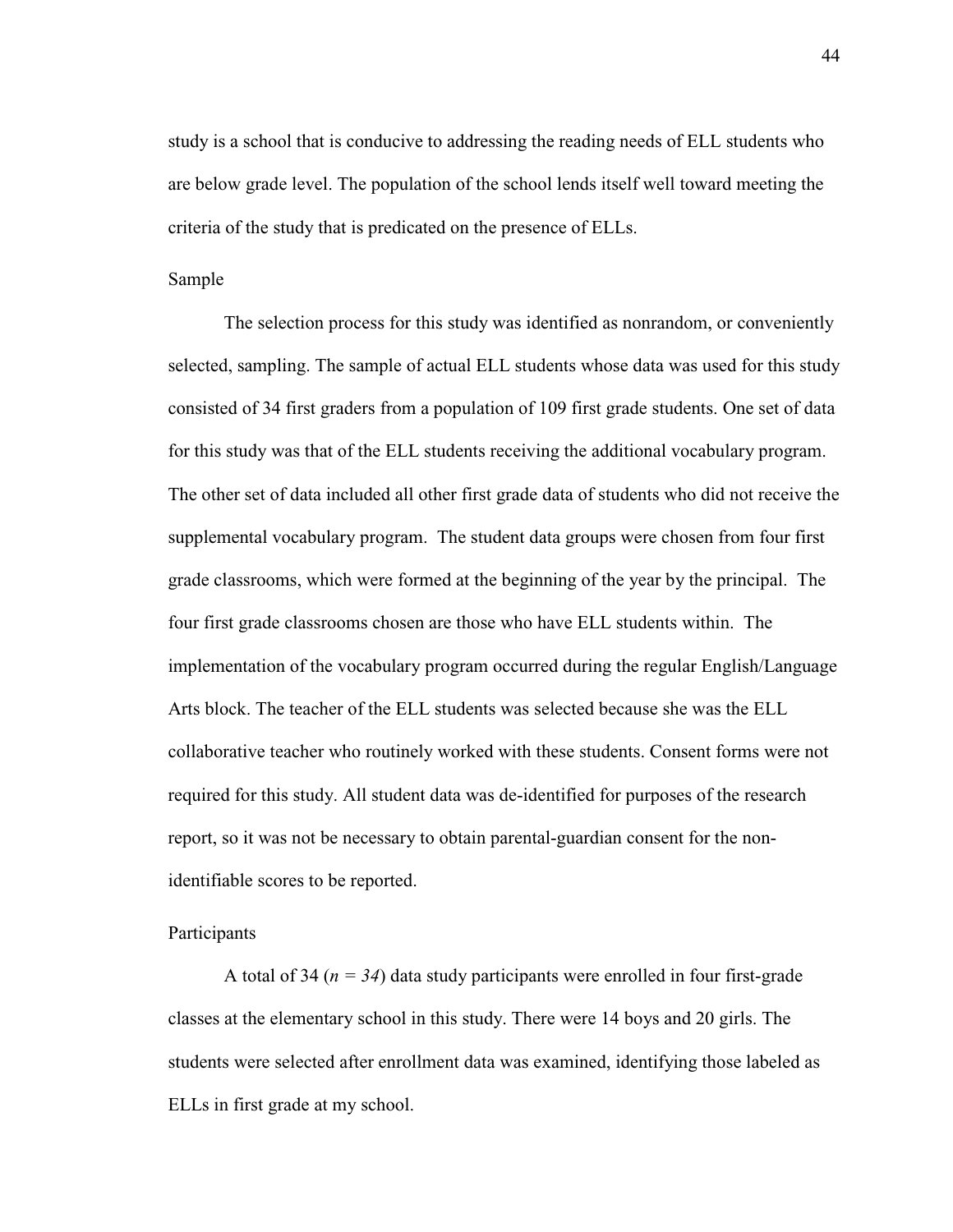Sample Size Justification

One way of choosing an appropriate sample size for a study is to assess the sample size needed to achieve a particular level of statistical power. The a priori power analysis was utilized to this end. The power analysis was conducted on the most conservative (i.e., analysis yielding the largest sample size) statistical approach to be used in Chapter 4. An a-priori power analysis was conducted to determine the number of participants required to detect a medium effect size (*d* = .50) with power = .80 for a paired-samples *t* test tested at  $\alpha = .05$ . The power analysis suggested that 34 individuals were needed to achieve a power of .80 given these parameters. The power analysis was conducted with the statistical software G\*Power 3.1.0.

#### Instrumentation and Materials

Because this study used *Text Talk* as its instrument for comparing the gap in ELL and non ELL first grade vocabulary, it was wise to consult what the literature said about the suppositions of *Text Talk* and to find the areas in which *Text Talk's* authors found agreement and disagreement from among the academy. Researchers such as Blachowicz and Fisher (2000), Dickinson, McCabe and Anastasopoulos (2003), and Hart and Risley (2003) share *Text Talk's* authors alarm with the ever widening gap in the vocabulary command of early non native English speaking learners. By no means is it suggested here that is the only instructional product of its kind. There are other similar, research based formats on the market that make claims to causes and cures for vocabulary ills as does *Text Talk.* A few of the more prominent ones are Vocabulary Flooding (Labbo, 2007), and Wordly Wise 3000 (Hodkinson, Adams, and Dressler, 2007).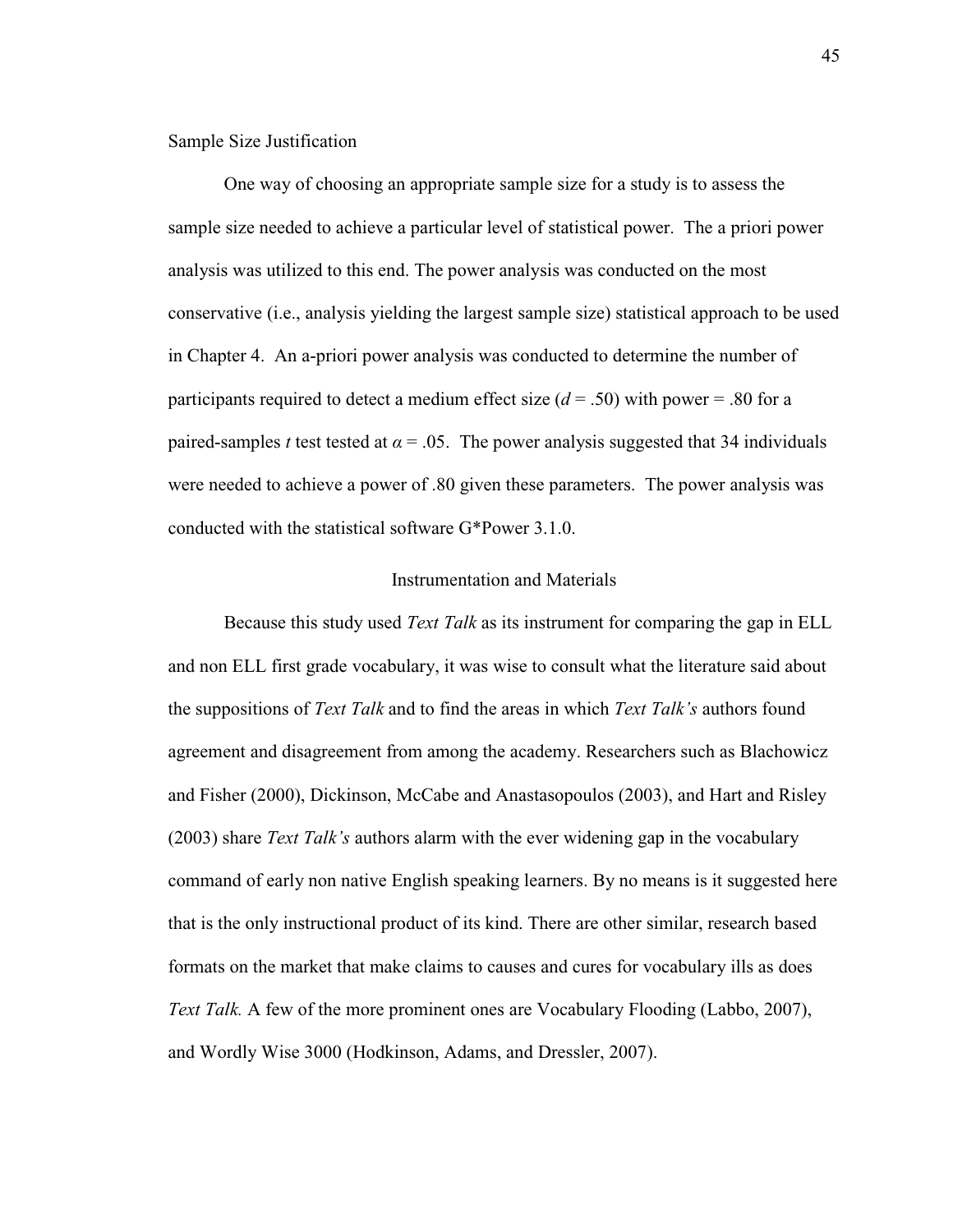Instructional Practices

The school's typical practices for first grade English/Language Arts instruction consisted of the following: Guided Reading (This was ability groups based on system approved Rigby scores. A comprehensive description of Rigby is found in Chapter 2); Writing (This was writing activities that adhered to state performance standards for first grade students); Phonics (This was non ability groups based on system approved Fountas and Pinnel resources. A comprehensive description of Fountas and Pinnel is found in Chapter 2); Independent/Student Selected Reading (This was independent, self selected reading from level appropriate books pre selected by the classroom teachers).

The ELL student group completed the same Guided Reading, Writing, and Phonics exercises of the non ELL group, but received the additional enrichment of the vocabulary program, *Text Talk*. There was no disparity in the use of technology. Any software program, Smart Board, overhead projection used by the non ELL group was used by the ELL group as well.

### Data Collection Tools

The *Expressive One-Word Picture Vocabulary Test* is a norm-referenced instrument that is designed to check English vocabulary and is designed to be used with children and adolescents. In it, the teacher presents illustrations that depict actions, concepts, and objects. The student is asked to name what is shown. This process continues until the student is unable to describe several consecutive illustrations. Typically, this process takes 15-20 minutes to complete. The test allows for raw student scores to be converted into standard, age, and percentile equivalents.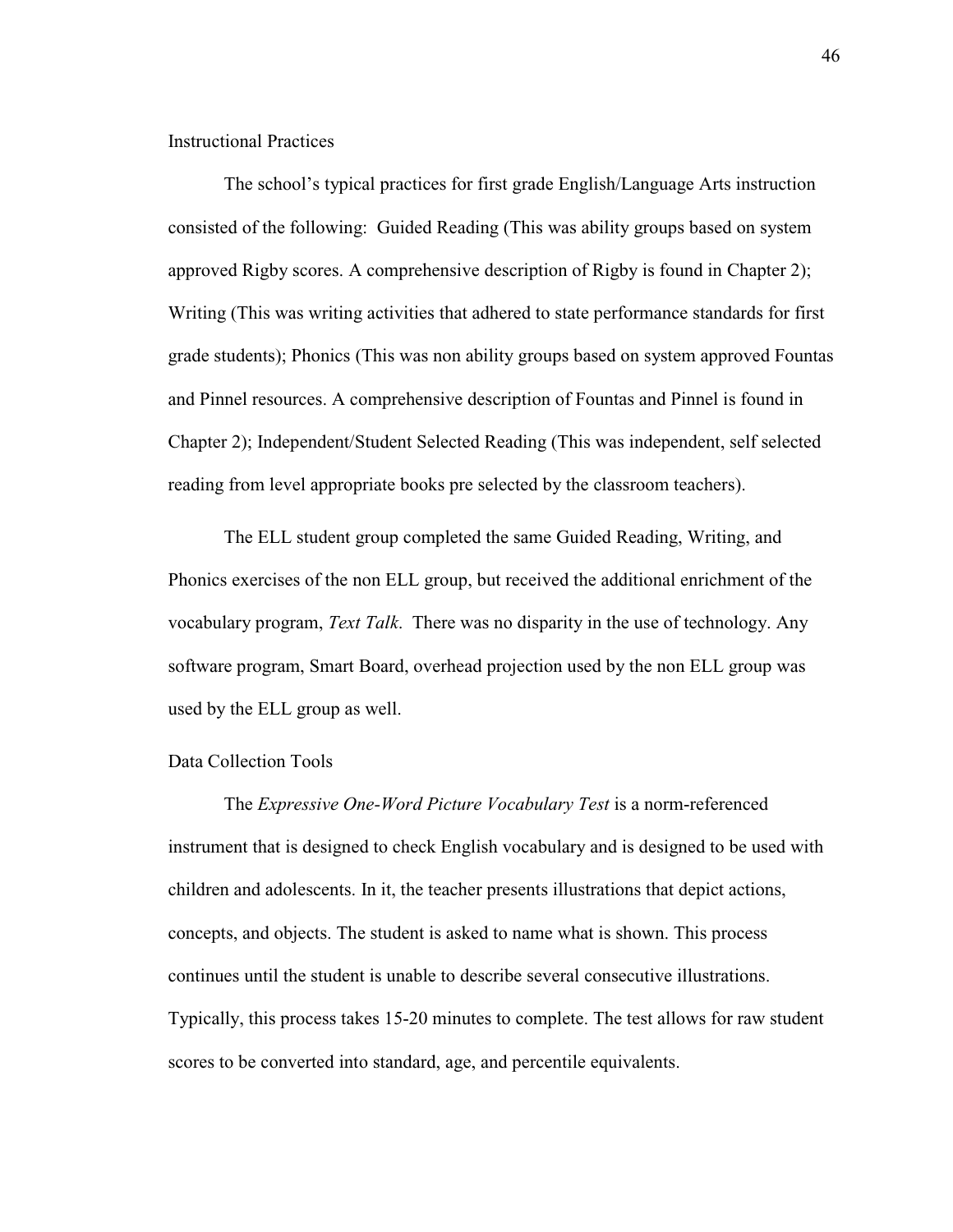*Text Talk* (Beck & McKeown, 2001), is a program that seeks to capture benefits that emerge from successful read-aloud experiences with young children. Building on research that reveals significant vocabulary gaps in our nation's schools, *Text Talk*  addresses disparities in language by offering teacher prompts to encourage rich conversation by assisting students to think actively to improve word and passage comprehension. This program has been cited as exemplary by the National Reading Panel as being an effective means for defining vocabulary instruction.

#### Data Collection and Analysis

I obtained written permission from the school system of the research site prior to any collection of data. I met with the school's ELL coordinator, the person who administered the *Text Talk* lessons, to ensure complete understanding of the goals of the research and all *Text Talk* procedures. Nothing was done out of the ordinary in terms of the students' normal study progression throughout a normal school day.

Each file of student data was assigned a number for descriptive purposes, thereby protecting their identities from being reported in the findings of the study. The non ELL group received no intervention and observed the school's regular method of reading instruction, which was 95 minutes of English/Language Arts(8:15 – 9:50) daily. The non ELL group came from six first grade classrooms and was approximately 82 in number. The 34 students were separated into four classrooms. The non ELL group of students came out of six classrooms (Two of the classrooms did not have any students who met the research criteria to be included in the ELL group). The non ELL and ELL groups were uneven in number because there were far more native English speakers than there were ELL students. The ELL group came from four first grade classrooms and was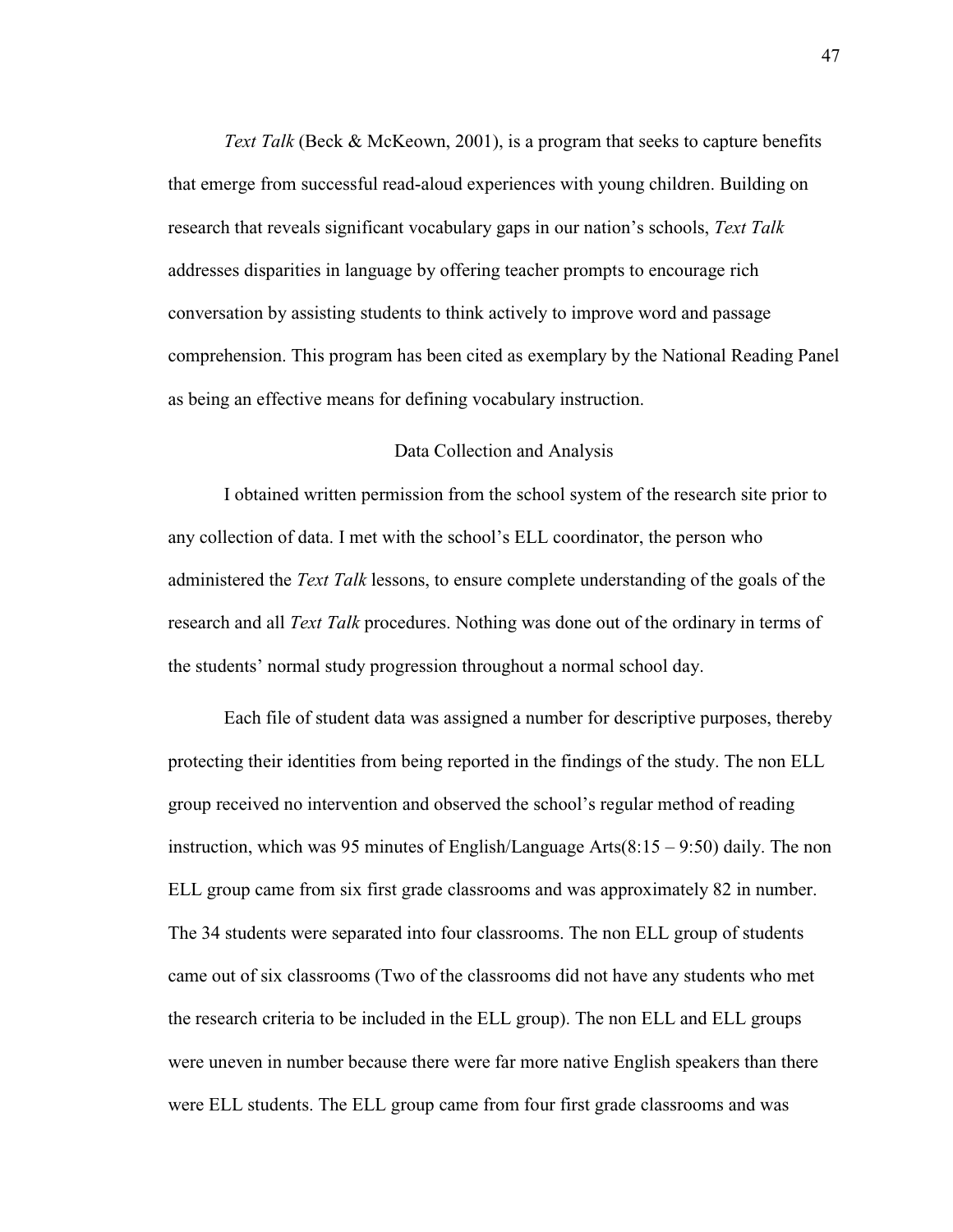approximately 34 in number. The ELL group was taught *Text Talk* lessons in addition to their regular English/Language Arts regimen and received this instruction as they were pulled out of their regular classrooms to be taught by the ELL coordinator in an instructional location of its own. These students were not separated into classrooms but pulled out of classrooms. This occurred simultaneously with the English/Language Arts instructional time of the non ELL first graders.

Pretest and posttest scores from Rigby Reading Assessment and the Expressive One Word Vocabulary Test Assessment were used to measure achievement. The Rigby Reading Assessment is an instrument that measures the reading and comprehension level of children and is approved for use in the district of the research site. The Expressive One-Word Picture Vocabulary Test is a norm-referenced instrument that is designed to check English vocabulary and is designed to be used with children and adolescents. Pre Test

The school ELL coordinator administered *Expressive One Word Picture Vocabulary* pre test as soon as all students were identified. Consent forms were not needed since the instruction was during the school day and during the normal time allotted for reading. This test was administered to all first grade students at the school. It was not be necessary to obtain research consent forms from non ELL students who comprised the non ELL group. The results of the pre test established the gap in vocabulary from among English first language and English second language students. At no time were the results of *Expressive One Word Picture Vocabulary Test* discussed or available for inspection by anyone other than myself and the school's ELL coordinator.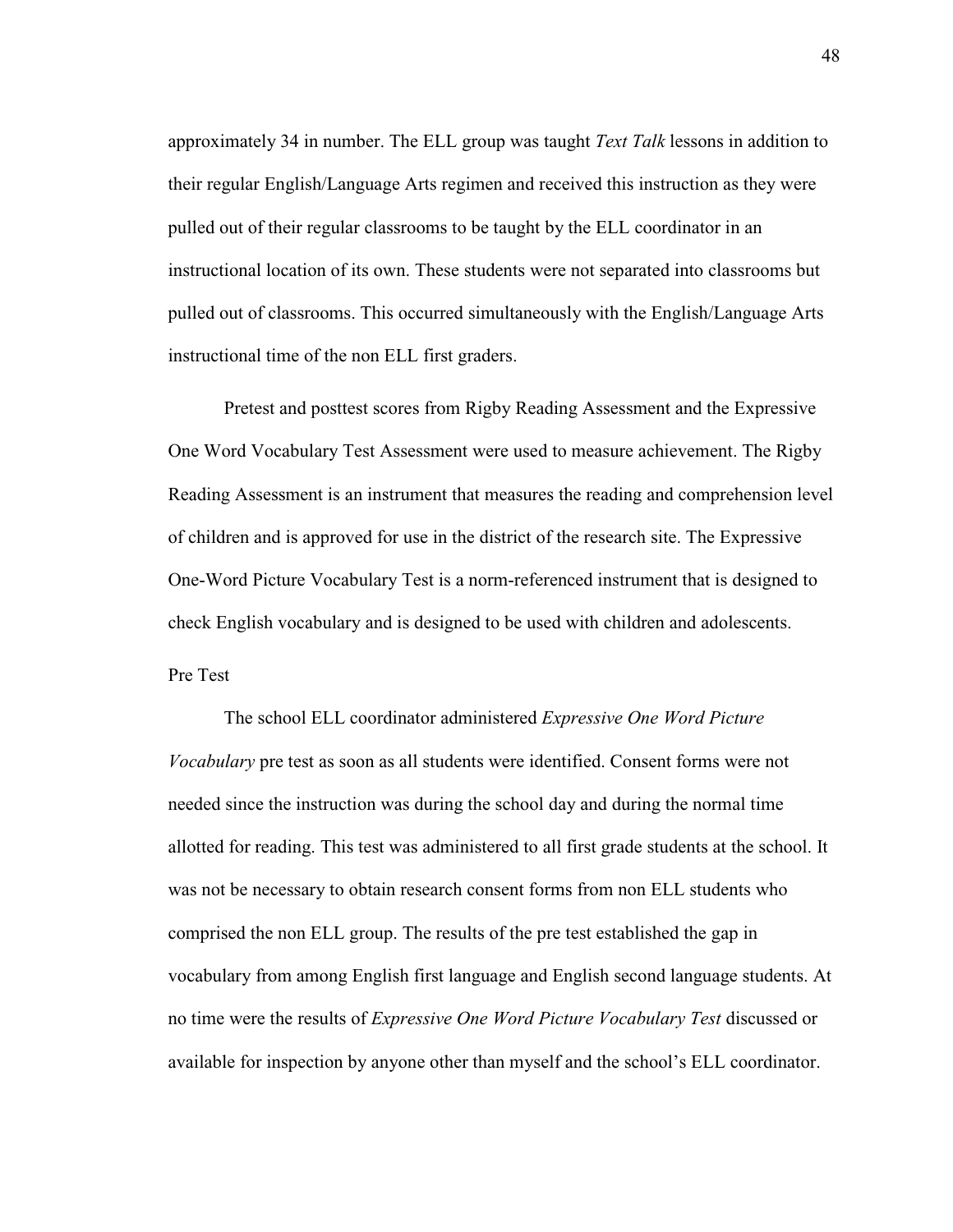Post Test

At the conclusion of the nine week exposure to *Text Talk* materials and strategies, the ELL group was given a post test as did the non ELL group which did not receive the *Text Talk* enrichment. The post test was the identical Expressive One-Word Picture Vocabulary Text which served as the pre test. In this test, students demonstrated vocabulary competency by accurately describing objects that were shown to them. When a student inaccurately described five consecutive pictures, the examination ended. Not only did pre and post tests compare ELL and non Ell categories, individuals within the ELL and non ELL groups were tracked by comparing pre and post test vocabulary gains or lack thereof. I found answers to the central research questions that guided this study.

#### Data Collection and Analysis

For twenty minutes a day, five days a week, for a period of nine school weeks, or 45 instructional days, first grade students were taught using a method of vocabulary acquisition known as *Text Talk.* This determined a causal relationship between vocabulary acquisition and a certain test that is the equivalent of the Peabody Picture Vocabulary Test, known as the Expressive One-Word Picture Vocabulary Test. Pre and posttests checked for vocabulary change.

This study was concerned only with first grade ELL students because most children learn to read during this formative year of early childhood. Since ELLs begin formal schooling already behind their English speaking peers, it was important to determine early interventions that will help them to catch up and catch up quickly. The remaining number of first graders, meaning, those who were not considered to be ELLs, comprised the non ELL group. This group received the same amount of reading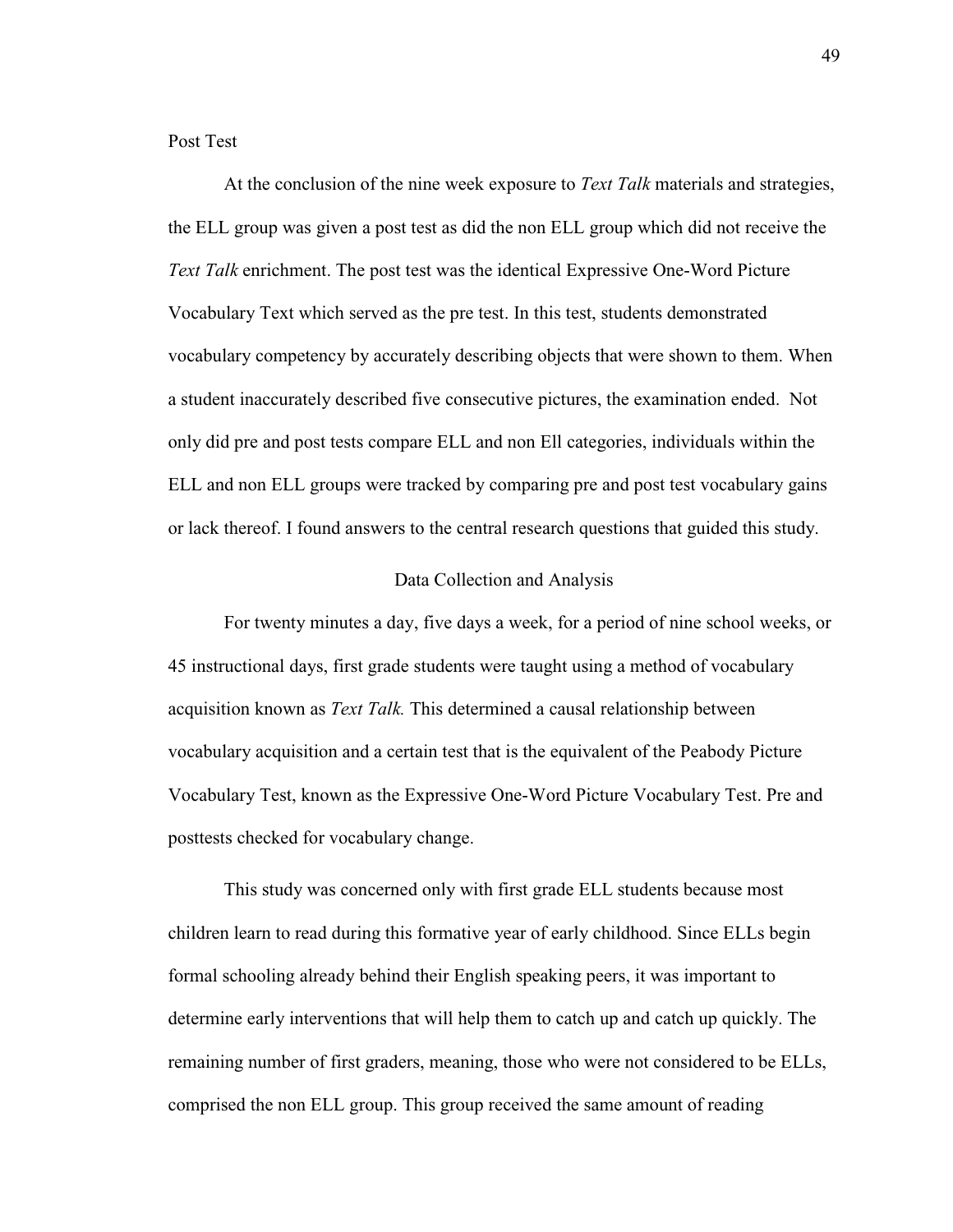instruction for the same period as the ELL group, however, it did not have any exposure to the *Text Talk* materials.

The ELL students came from four first grade classrooms and received treatment as separate classes. The teacher who conducted the instruction by class was the ELL teacher, not the teachers of the represented classes or myself. This negated research bias. These classes were pre-set in that they represented the standing first grade classes at the school research site. I did not manipulate these groupings in any manner, except for pulling all ELL students from their normal classes so that they might receive vocabulary enrichment. All other first graders, non ELL students continued with their normal school day schedules while the ELL students received vocabulary enrichment during the time when their non ELL peers were receiving regular instruction in English Language Arts.

SPSS, a program that calculates quantitative statistics, was used. The data were entered into SPSS. The data analyses proceeded in two stages. First, descriptive statistics calculated all research variables. Means and standard deviations were calculated for variables on a ratio or interval scale. Frequencies and percents will be provided for nominal and ordinal scaled variables.

The second stage of the analysis presented the inferential statistics used to test the research hypotheses. All statistical tests were conducted at  $\alpha = .05$ . The following is a review of the statistical analysis that was utilized to test each research hypothesis.

Several (one for each research question) paired-samples t-tests were used to address whether or not there were significant changes in vocabulary acquisition over the course of the study between the two groups. The data was be screened for outliers prior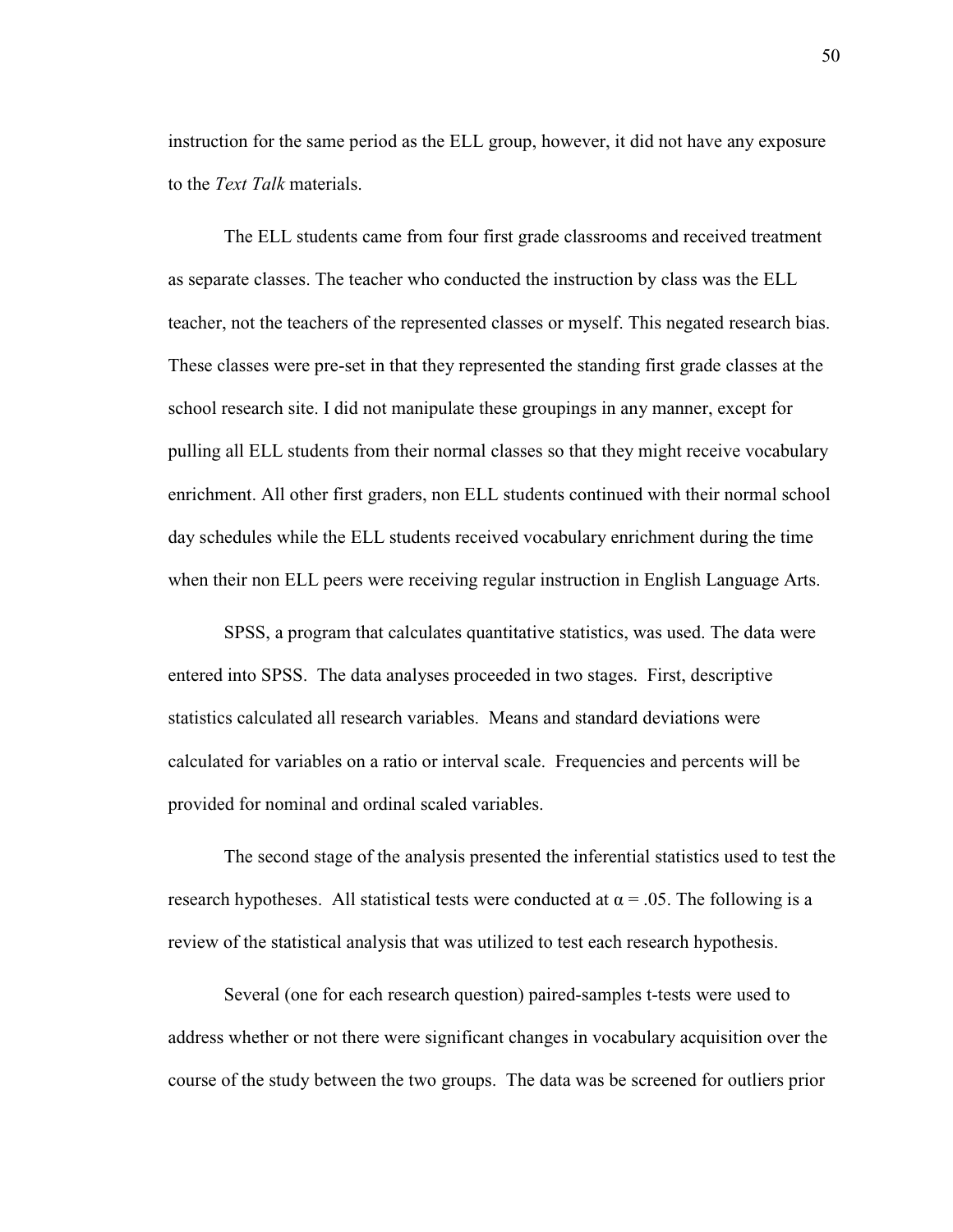to analysis. The students' difference scores (post-test minus pre-test) were standardized, and the resulting z-scores were utilized to identify outliers in the data. Students were considered outliers when the |standardized z-score| was greater than 3. A histogram of the students' difference scores were displayed to assess the normality assumption. A table of descriptive statistics and a t-test table were also displayed.

#### Reliability and Validity of Instruments

The Expressive One Word Picture Vocabulary Instrument is reliable because it is the product of extensive research (Dunn, 1965; Dunn & Dunn, 1981; Gardner, 1985; Dunn, et al., 1982; Wallace & Hammill, 1994; Beery & Taheri, 1992). Its construct validity finds basis in research in cognitive ability, language, academic achievement, and group differences (Burgemeister, 1972; Raven, 1985; Terman & Merrill, 1973; Vance, et al., 1989).

 The Ribgy Literacy program verifies through the evaluation and validation of prior research (Rigby, Steck, & Vaughn, 2003). Reviewers have supplied data to confirm that the Rigby program provides and supports early literacy instruction that aligns with scientifically based research, proven to be effective.

 Guided Reading takes place in small groups and the teacher serves as facilitator and observer, supporting the students, as they become independent readers. Leveled books work with highly predictable texts and illustrations to reflect story meaning. Based on assessment, reading groups form according to students' developmental levels. Teaching objectives for each book correlate with a main comprehension strategy and four literacy skills. Detailed lesson plans for each book clearly outline the teacher's role, indicating questions, prompts, and strategies for reading. The program focuses on the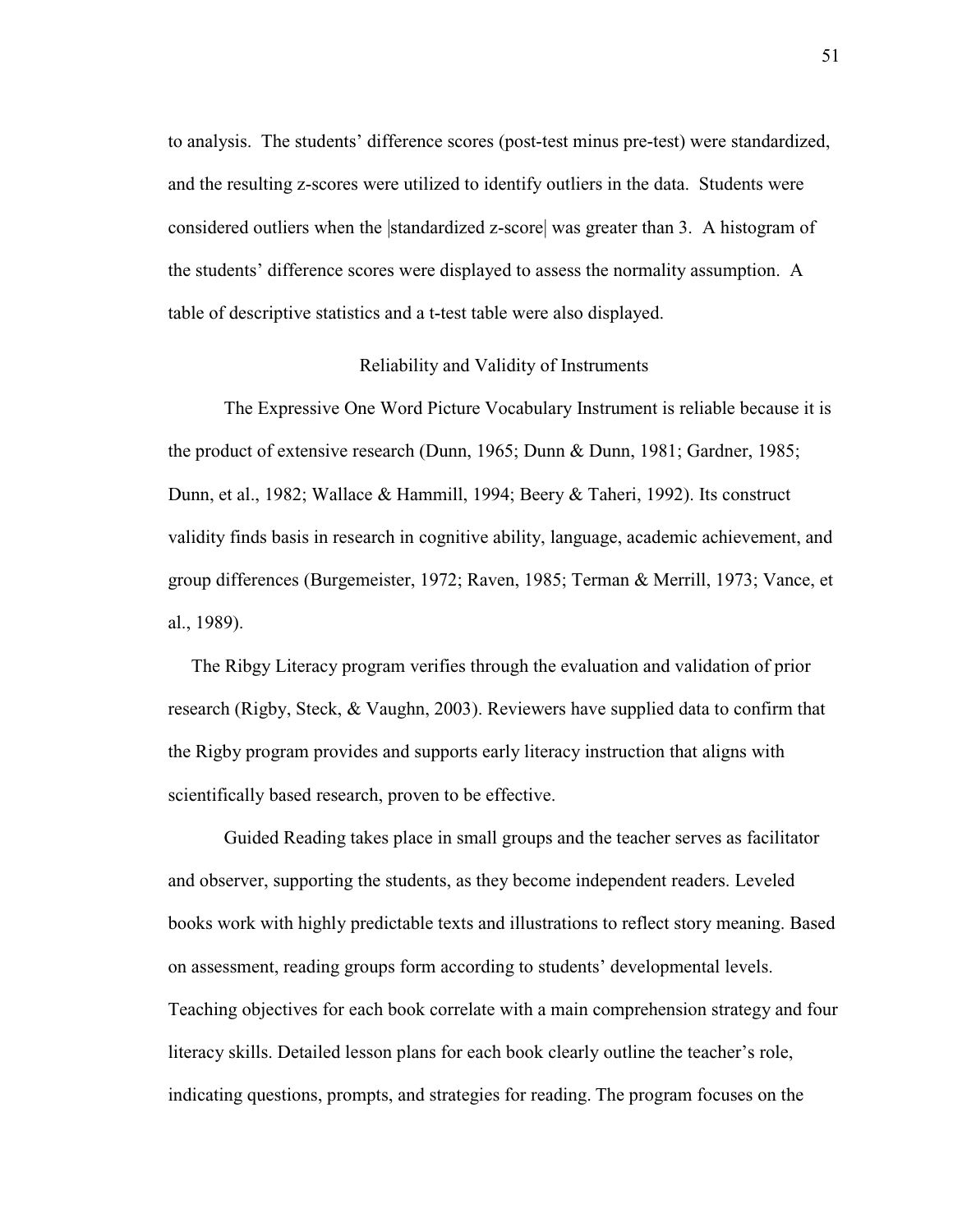National Reading Panel's guidelines, addressing phonemic awareness, phonics, vocabulary, comprehension and fluency.

 Text Talk Vocabulary program has been validated as a reliable, research-based method of directing young children's language and comprehension abilities (Beck  $\&$ McKeown, 2001, 2007; Beck, McKeown, & Blake, 2009). A 2002 paper (Boyd & McKeown) confirms that Text Talk is effective at enhancing students' vocabulary development. The study compared students receiving Text Talk instruction with a matched control group of students continued with their standard instruction. Results show that both kindergarten and first grade students in Text Talk group made significantly greater gains in vocabulary scores.

A quantitative methodology is the only way to show the aims of these research questions. A qualitative construct would not render the empirical data that is required to measure the growth of the early readers.

### Students' Rights

Since the quasi experimental design was employed during the regular school day and presented itself as a reading supplement at times when reading instruction routinely took place with a certified teacher in the area of English language acquisition, there was no need for parental consent for student data to be gathered.

No present or impending harm came to any of the students either in the form of physical or emotional trauma, as they were interacting with materials that resembled normal and expected modes of educational delivery. At no time were the students told that they are a part of a study. Their rights were protected in that no child's identity, nor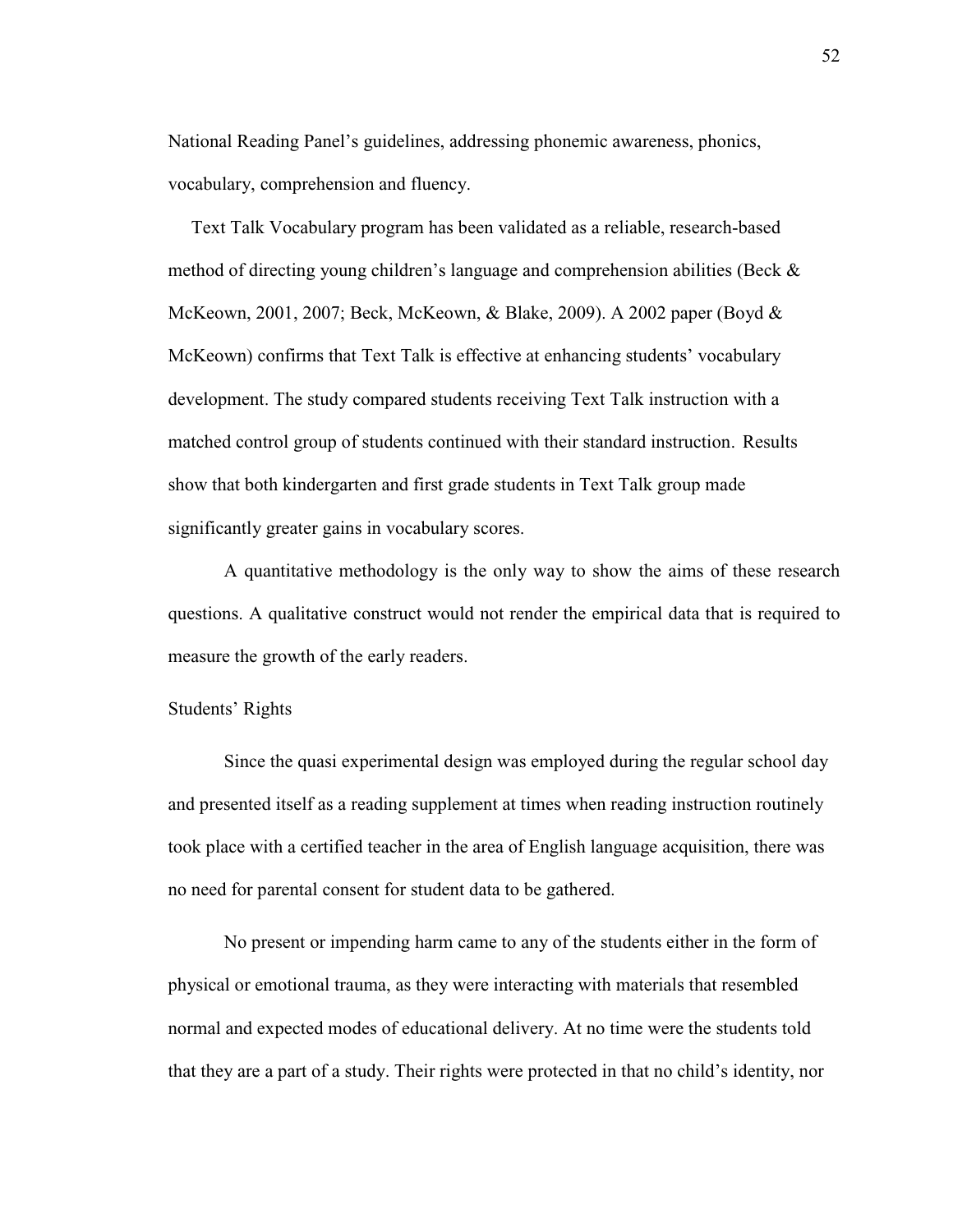the identity of the school where they attend, were revealed in the printed reports of the study.

# Transition

Chapter 4 will present the actual research and the findings of the study that was

conducted. Chapter 5 will report on the conclusions of the study that was conducted.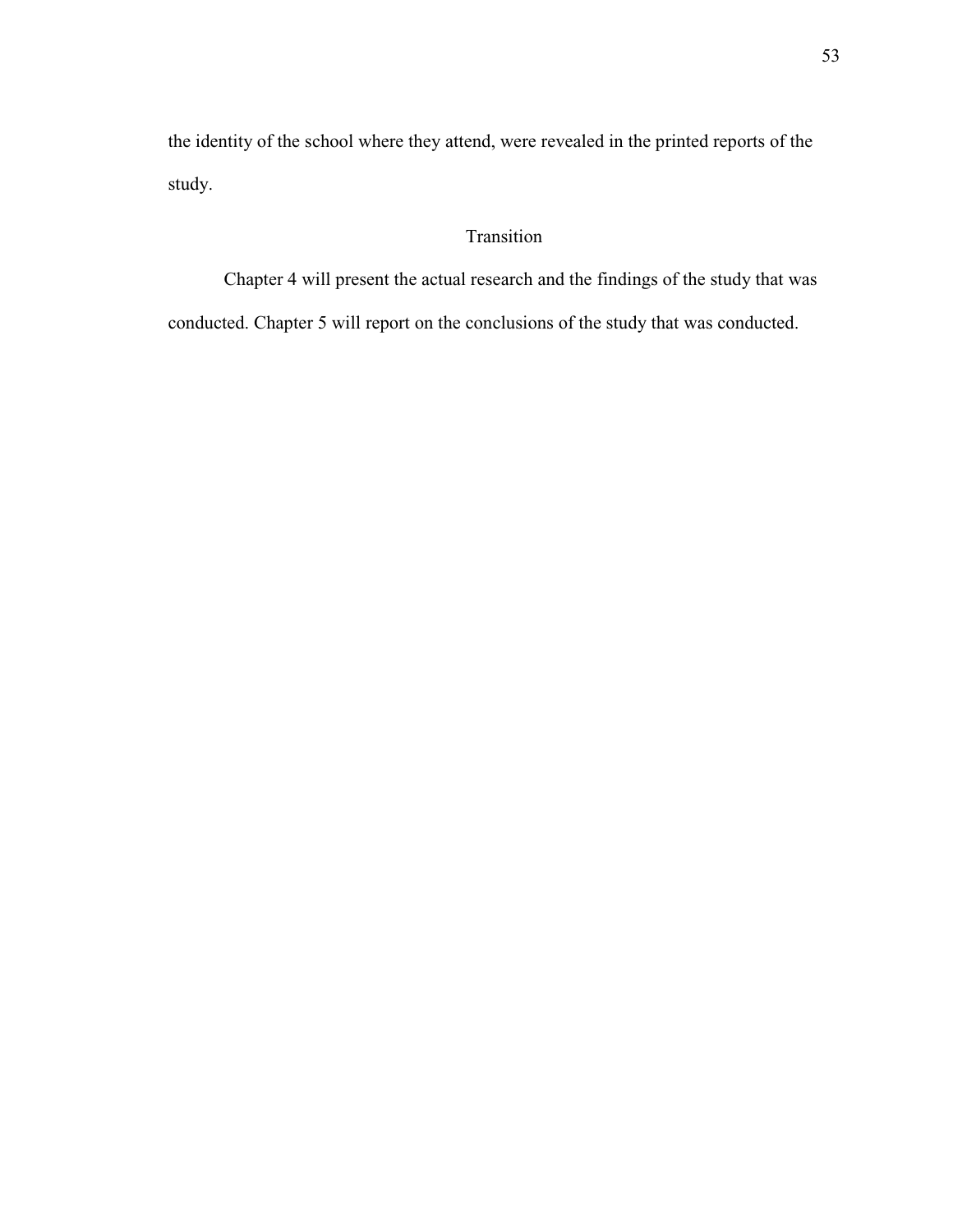### Section 4:

### Results

 The first chapter of this doctoral study presented an overview of research relative to vocabulary acquisition and offered an explanation of the purpose and significance of this kind of study. The second chapter revealed a comprehensive look at the literature surrounding vocabulary acquisition and reading comprehension. The third chapter described the research design and methodology. This

chapter gives a report and an analysis of the resulting data.

Descriptive Statistics

Thirty-four students participated in the study. Thirty-one (33.0%) of the participants were included in the ELL group; three students were deemed ineligible to complete the study. An additional 63 (67.0%) non ELL first grade students served as the control group. The average participant age was  $6.95$  (SD = 0.81) years.

Hypothesis Testing

The following research questions and data analysis procedures were developed to assess the effectiveness of the supplementary instruction among the study participants: Research Question 1*.* Is there a statistically significant change in vocabulary acquisition as measured by the Rigby Reading Assessment from pre-test to post-test among the ELL group?

*H*<sub>0</sub>: There will be no statistically significant change in vocabulary acquisition as measured by the Rigby Reading Assessment from pre-test to post-test among the ELL group.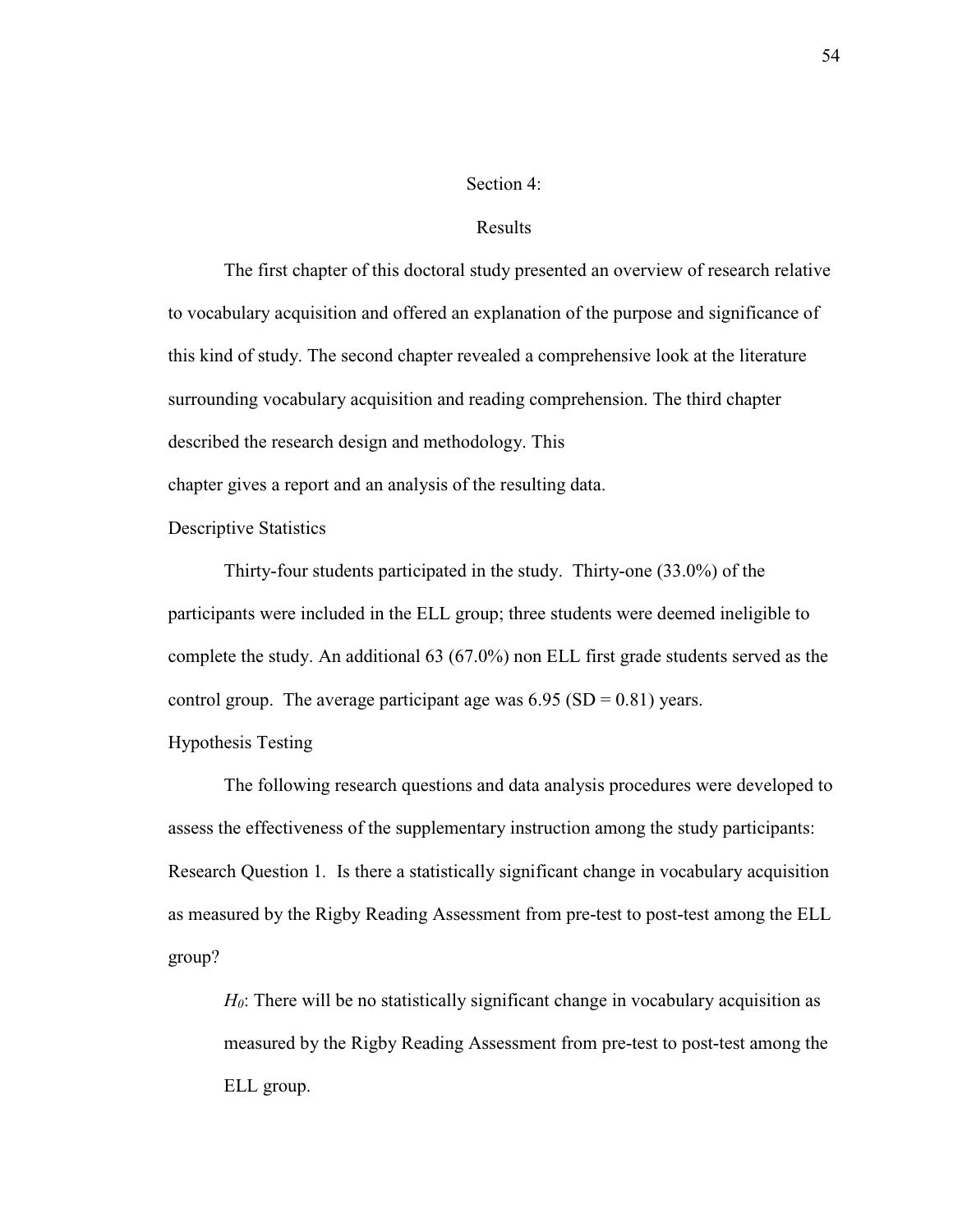*H*<sub>*A*</sub>: There will be a statistically significant change in vocabulary acquisition as measured by the Rigby Reading Assessment from pre-test to post-test among the ELL group.

A paired-samples t-test was conducted to determine if there was a significant change in Rigby Reading Assessment scores from pre-test to post-test among the ELL group. The data was screened for outliers prior to analysis. The participants' difference scores were standardized, and the resulting *z*-scores were utilized to detect outliers in the data. A participant is considered an outlier when the standardized *z*-score is greater than 3. This process revealed one outlier in the data. A histogram of the difference (i.e., change) scores is displayed in Figure 1. The histogram indicates that the distribution of difference scores was slightly skewed for the ELL group. The skewness statistic (skewness  $= 1.10$ ,  $SE = 0.43$ ) confirmed that the difference scores were positively skewed. The means and standard deviations of Rigby Reading Assessment scores at pretest and post-test are listed in Table 1. The *t*-test (Table 2) revealed a significant increase in reading scores from pre-test ( $M = 6.48$ ,  $SD = 1.86$ ) to post-test ( $M = 10.86$ ,  $SD = 3.22$ ),  $t(28) = -12.95, p < .01.$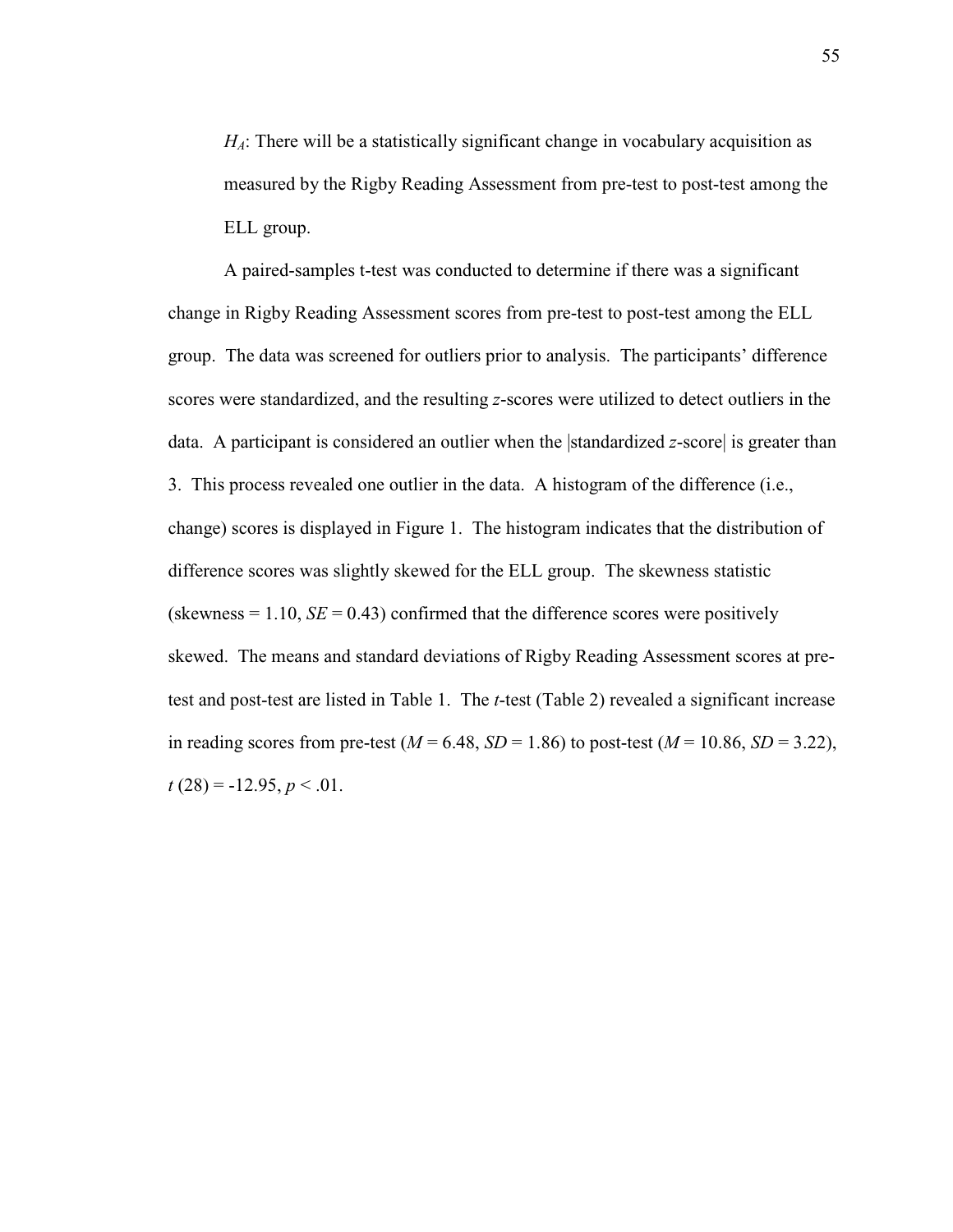

*Figure 1. Distribution of ELL participants' difference scores* 

Table 1

*Rigby Reading Assessment Scores for ELL Group* 

| Variable                                                | п | M             | SD           | SE           |  |
|---------------------------------------------------------|---|---------------|--------------|--------------|--|
| Rigby reading pre-test 29<br>Rigby reading post-test 29 |   | 6.48<br>10.86 | 1.86<br>3.22 | 0.35<br>0.60 |  |

Table 2

*Paired Samples t-test on Rigby Reading Assessment for ELL Group* 

| <b>Paired Differences</b> |                                |     |  |                |  |                                                        |    |      |  |
|---------------------------|--------------------------------|-----|--|----------------|--|--------------------------------------------------------|----|------|--|
|                           | $95\%$ CI of the<br>Difference |     |  |                |  |                                                        |    |      |  |
| Variable                  | Mean                           | SD. |  | SE Lower Upper |  | $\boldsymbol{t}$                                       | df | Sig  |  |
| Reading<br>Score          | $-4.38$                        |     |  |                |  | $1.82 \quad 0.34 \quad -5.07 \quad -3.69 \quad -12.95$ | 28 | .000 |  |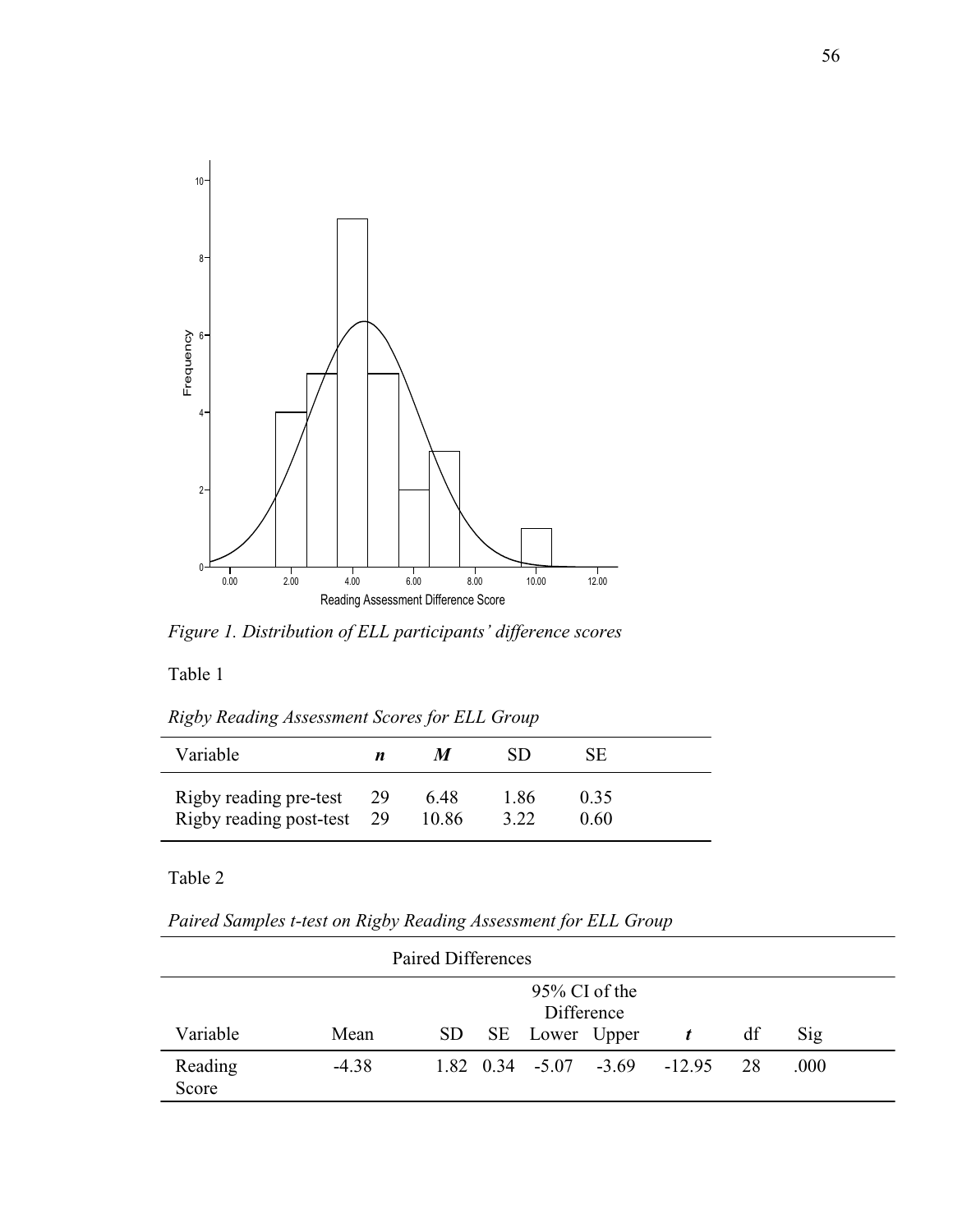Research Question 2*.* Is there a statistically significant change in vocabulary acquisition as measured by the Expressive One-Word Picture Vocabulary Test from pre-test to posttest among the ELL group?

*H*<sub>0</sub>: There will be no statistically significant change in vocabulary acquisition as measured by the Expressive One-Word Picture Vocabulary Test from pre-test to post-test among the ELL group.

*H*<sub>*A*</sub>: There will be a statistically significant change in vocabulary acquisition as measured by the Expressive One-Word Picture Vocabulary Test from pre-test to post-test among the ELL group.

A paired-samples *t*-test was conducted to determine if there was a significant change in Expressive One-Word Picture Vocabulary Test scores from pre-test to post-test among the ELL group. The data was screened for outliers prior to analysis in the same manner described in research question 1. The participants' difference scores were standardized, and the resulting z-scores were utilized to detect outliers in the data. This process did not reveal any outliers in the data. A histogram of the difference (i.e., change) scores is displayed in Figure 2. The histogram indicates that the distribution of difference scores was approximately normal. The skewness statistic (skewness  $= 0.66$ ,  $SE = 0.43$ ) confirmed that the distribution of difference scores was not markedly discrepant from a normal curve. The means and standard deviations of Expressive One-Word Picture Vocabulary Test scores at pre-test and post-test are listed in Table 3. The *t*  test (Table 4) revealed a significant increase in reading scores from pre-test  $(M = 24.57)$ , *SD* = 6.35) to post-test (*M* = 29.50, *SD* = 6.37),  $t(29)$  = -6.92,  $p < 01$ .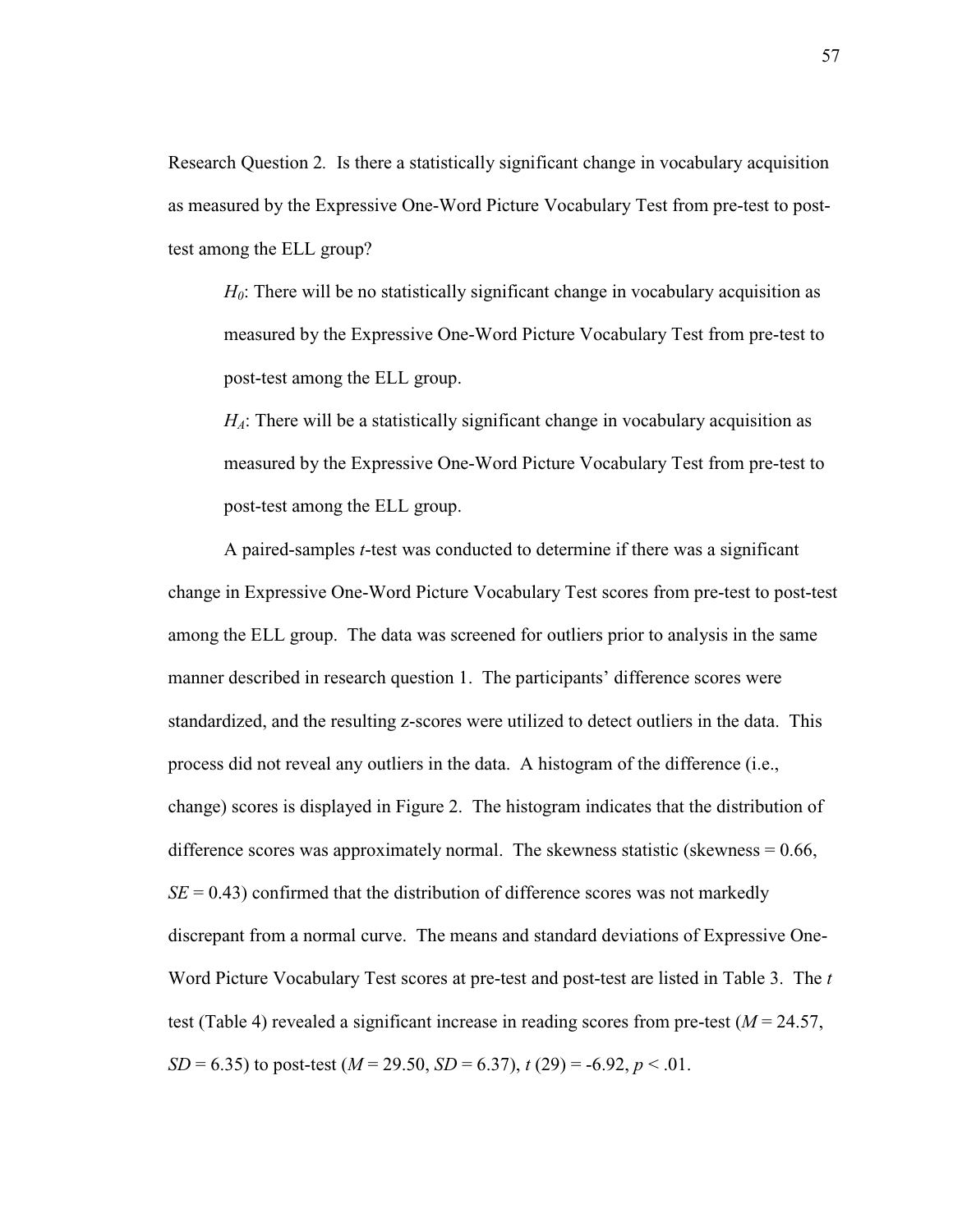

*Figure 2. Distribution of ELL participants' difference scores* 

Table 3

*Expressive One-Word Picture Vocabulary Test Scores for ELLs* 

| Variable                                                | $\boldsymbol{n}$ | M | SD.          | SЕ           |
|---------------------------------------------------------|------------------|---|--------------|--------------|
| Reading Pre-test 30 24.57<br>Reading Post-test 30 29.50 |                  |   | 6.35<br>6.37 | 1.16<br>1.16 |

Table 4

*Paired Samples t-test on Expressive One-Word Picture Vocabulary Test for ELL Group* Paired Differences

|                  | $95\%$ CI of the |    |           |                |         |         |    |                |  |  |  |
|------------------|------------------|----|-----------|----------------|---------|---------|----|----------------|--|--|--|
|                  | Difference       |    |           |                |         |         |    |                |  |  |  |
| Variable         | Mean             | SD |           | SE Lower Upper |         |         | df | $\mathrm{Sig}$ |  |  |  |
| Reading<br>Score | $-4.93$          |    | 3.90 0.71 | $-6.39$        | $-3.48$ | $-6.92$ | 29 | .000           |  |  |  |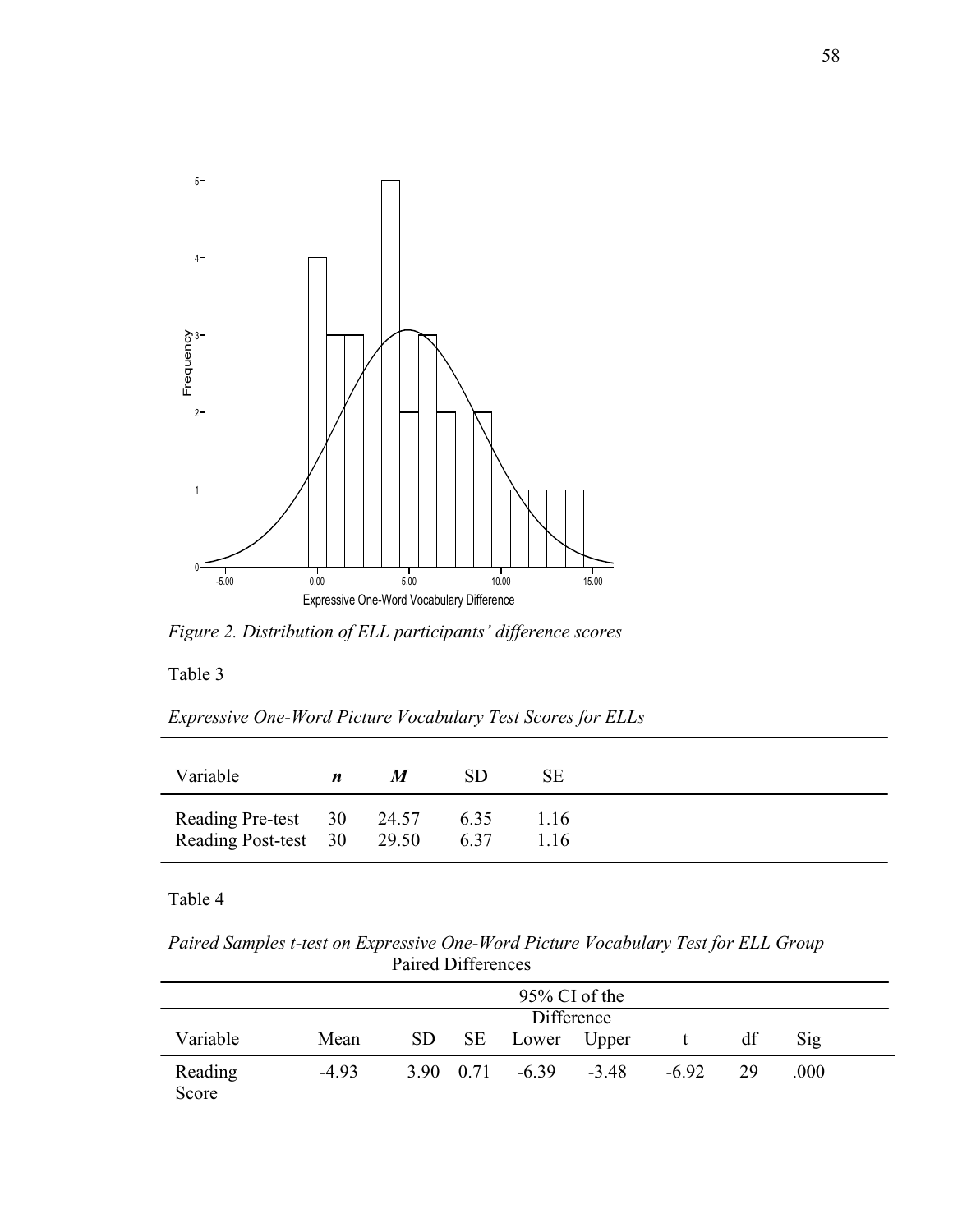Research Question 3*.* Is there a statistically significant change in vocabulary acquisition as measured by the Rigby Reading Assessment from pre-test to post-test among the control group?

*H*<sub>0</sub>: There will be no statistically significant change in vocabulary acquisition as measured by the Rigby Reading Assessment from pre-test to post-test among the control group.

*H*<sub>*A*</sub>: There will be a statistically significant change in vocabulary acquisition as measured by the Rigby Reading Assessment from pre test to posttest among the control group.

A paired-samples *t* test was conducted to determine if there was a significant change in Rigby Reading Assessment scores from pre-test to post-test among the control group. The data was screened for outliers prior to analysis. The standardized *z* scores did not reveal any outliers in the data. A histogram of the difference (i.e., change) scores is displayed in Figure 3. The histogram indicates that the distribution of difference scores was skewed for the control group. The skewness statistic (skewness  $= 1.29$ ,  $SE = 0.33$ ) confirmed that the difference scores were positively skewed. The means and standard deviations of Rigby Reading Assessment scores at pre test and posttest are listed in Table 5. The *t* test (Table 6) revealed a significant increase in reading scores from pre-test ( $M =$ 8.65,  $SD = 4.04$ ) to post-test (M = 13.87,  $SD = 7.68$ ) among the control group participants,  $t(53) = -9.52$ ,  $p < .01$ .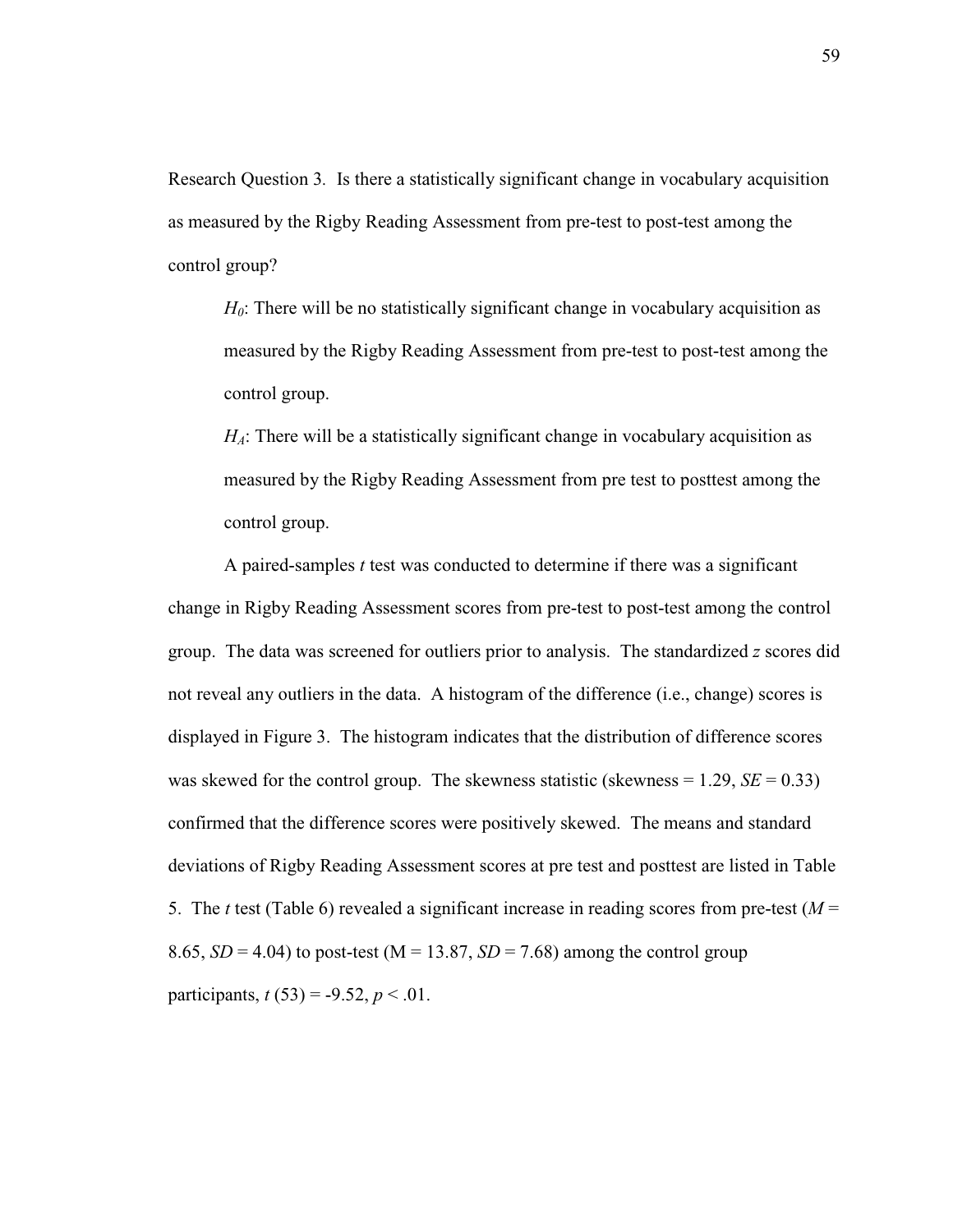

*Figure 3. Distribution of control participants' difference scores* 

## Table 5

*Rigby Reading Assessment Scores for Control Group* 

| Variable                                                | n | M             | SD           | SЕ           |  |
|---------------------------------------------------------|---|---------------|--------------|--------------|--|
| Rigby Reading Pre-test 54<br>Rigby Reading Post-test 54 |   | 8.65<br>13.87 | 4.04<br>7.68 | 0.55<br>1.04 |  |

## Table 6

*Paired Samples t test on Rigby Reading Assessment for Control Group* Paired Differences

|                  |            |  |  |                                           | $95\%$ CI of the |            |    |      |  |
|------------------|------------|--|--|-------------------------------------------|------------------|------------|----|------|--|
|                  | Difference |  |  |                                           |                  |            |    |      |  |
| Variable         | Mean       |  |  | SD SE Lower Upper                         |                  |            | df | Sig  |  |
| Reading<br>Score | $-5.22$    |  |  | $4.03 \quad 0.55 \quad -6.32 \quad -4.12$ |                  | $-9.52$ 53 |    | .000 |  |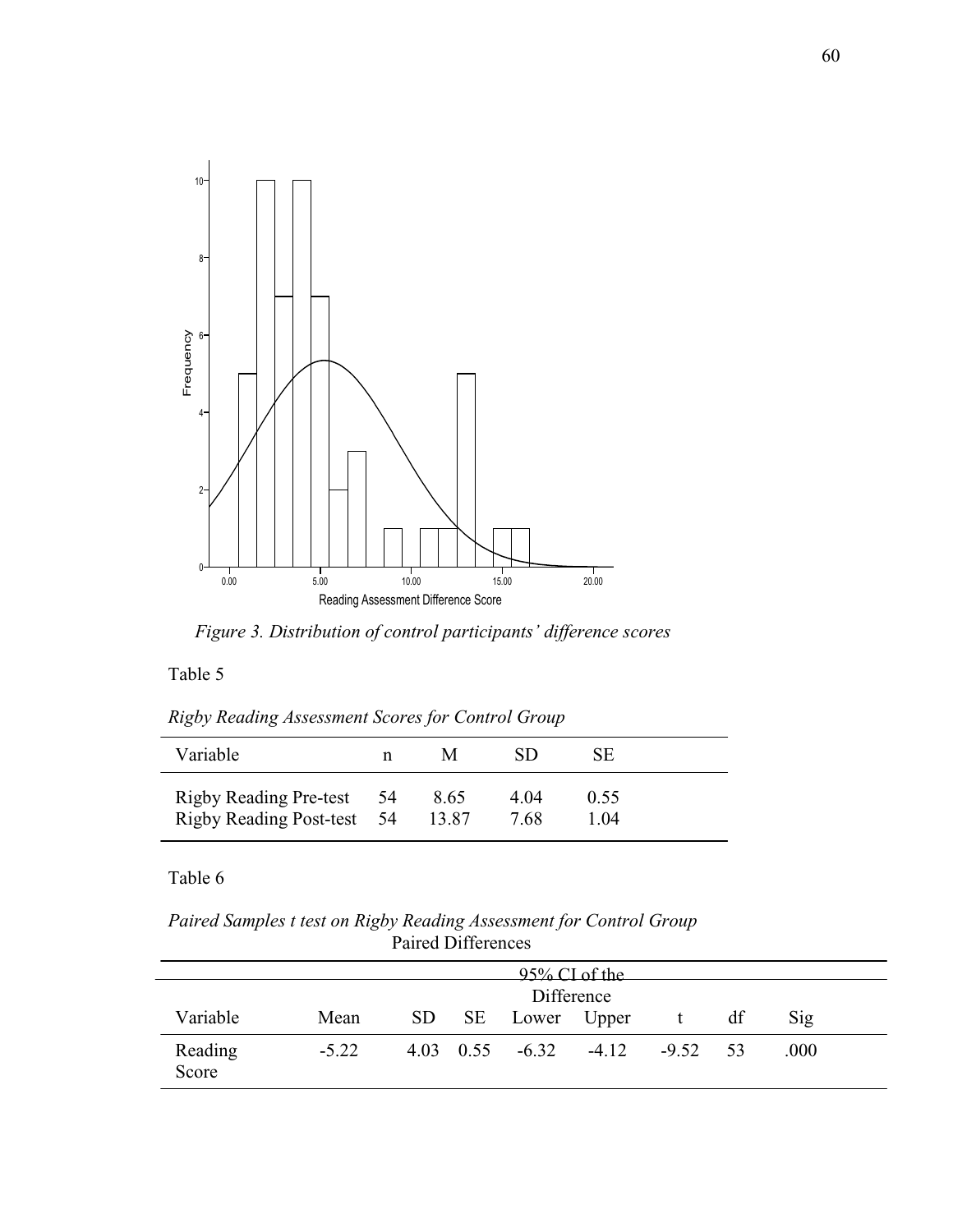Research Question 4*.* Is there a statistically significant change in vocabulary acquisition as measured by the Expressive One-Word Picture Vocabulary Test from pre test to posttest among the control group?

*H*<sub>0</sub>: There will be no statistically significant change in vocabulary acquisition as measured by the Expressive One-Word Picture Vocabulary Test from pre test to posttest among the control group.

*H*<sub>*A*</sub>: There will be a statistically significant change in vocabulary acquisition as measured by the Expressive One-Word Picture Vocabulary Test from pre test to posttest among the control group.

A paired-samples *t* test was conducted to determine if there was a significant change in Expressive One-Word Picture Vocabulary Test scores from pre test to posttest among the control group. The standardized residuals revealed one outlier in the data. A histogram of the difference (i.e., change) scores is displayed in Figure 4. The histogram indicates that the distribution of difference scores was slightly skewed. The skewness statistic (skewness  $= 1.03$ , *SE*  $= 0.33$ ) confirmed that the distribution of difference scores was positively skewed. The means and standard deviations of Expressive One-Word Picture Vocabulary Test scores at pre test and posttest are listed in Table 7. The *t* test (Table 8) revealed a significant increase in reading scores from pre-test  $(M = 33.21, SD =$ 9.37) to post-test ( $M = 37.19$ ,  $SD = 10.07$ ) among the control participants,  $t(52) = -8.79$ ,  $p < .01$ .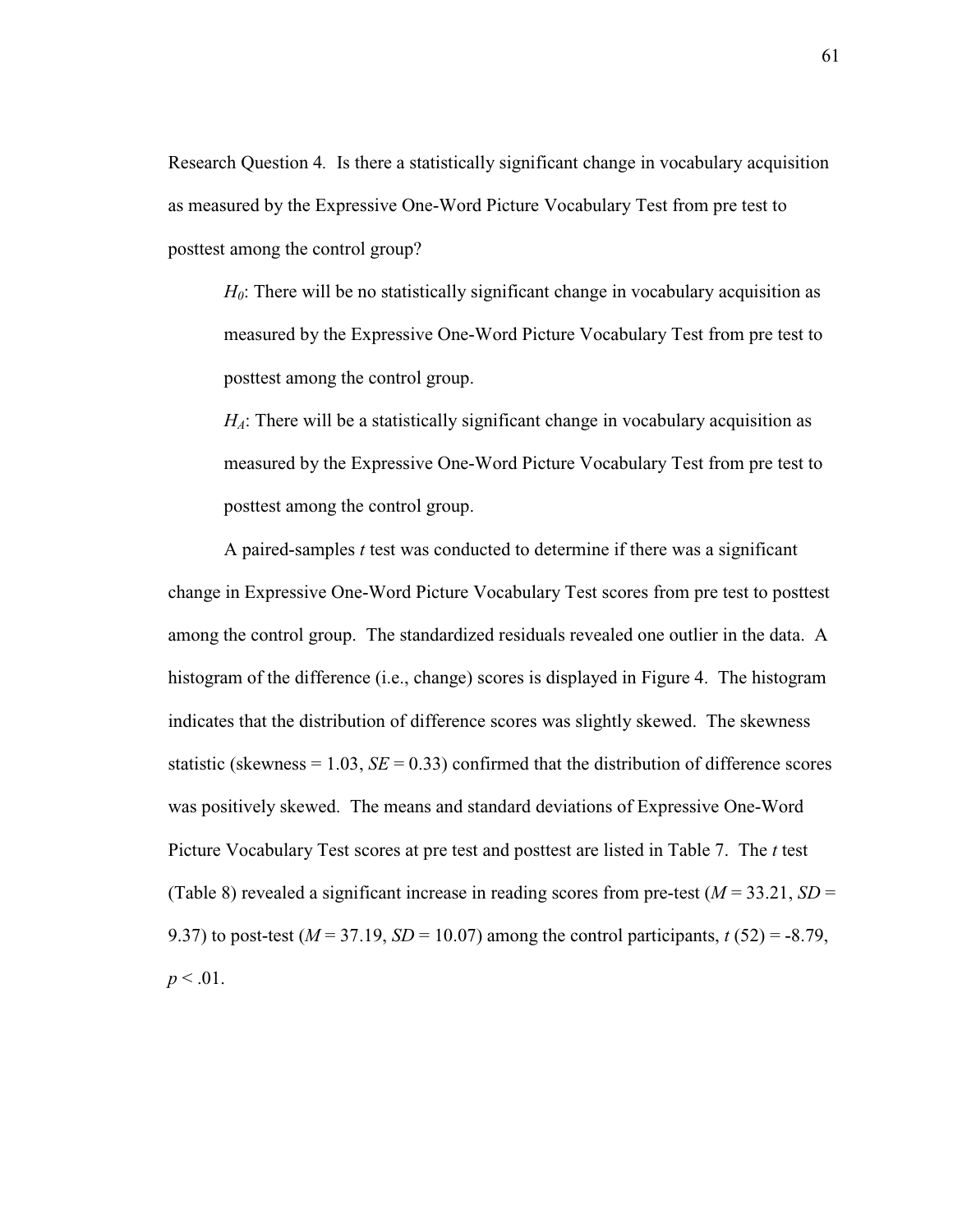

*Figure 4. Distribution of control participants' difference scores* 

# Table 7

| Expressive One-Word Picture Vocabulary Test Scores for Control Group |                  |                  |       |      |  |
|----------------------------------------------------------------------|------------------|------------------|-------|------|--|
| Variable                                                             | $\boldsymbol{n}$ | $\boldsymbol{M}$ | -SD.  | SE.  |  |
| Reading Pre-test 53                                                  |                  | 33.21            | 9.37  | 1 29 |  |
| Reading Post-test 53 37.19                                           |                  |                  | 10.07 | 1.38 |  |

# Table 8

*Paired Samples t test on Expressive One-Word Picture Vocabulary Test for Control Group*

|                  |         |      | Paired Differences |                  |                   |                  |    |      |
|------------------|---------|------|--------------------|------------------|-------------------|------------------|----|------|
|                  |         |      |                    | $95\%$ CI of the | Difference        |                  |    |      |
| Variable         | Mean    |      |                    |                  | SD SE Lower Upper | $\boldsymbol{t}$ | df | Sig  |
| Reading<br>Score | $-3.98$ | 3.30 | 0.45               | $-4.89$          | $-3.07$           | -8.79            | 52 | .000 |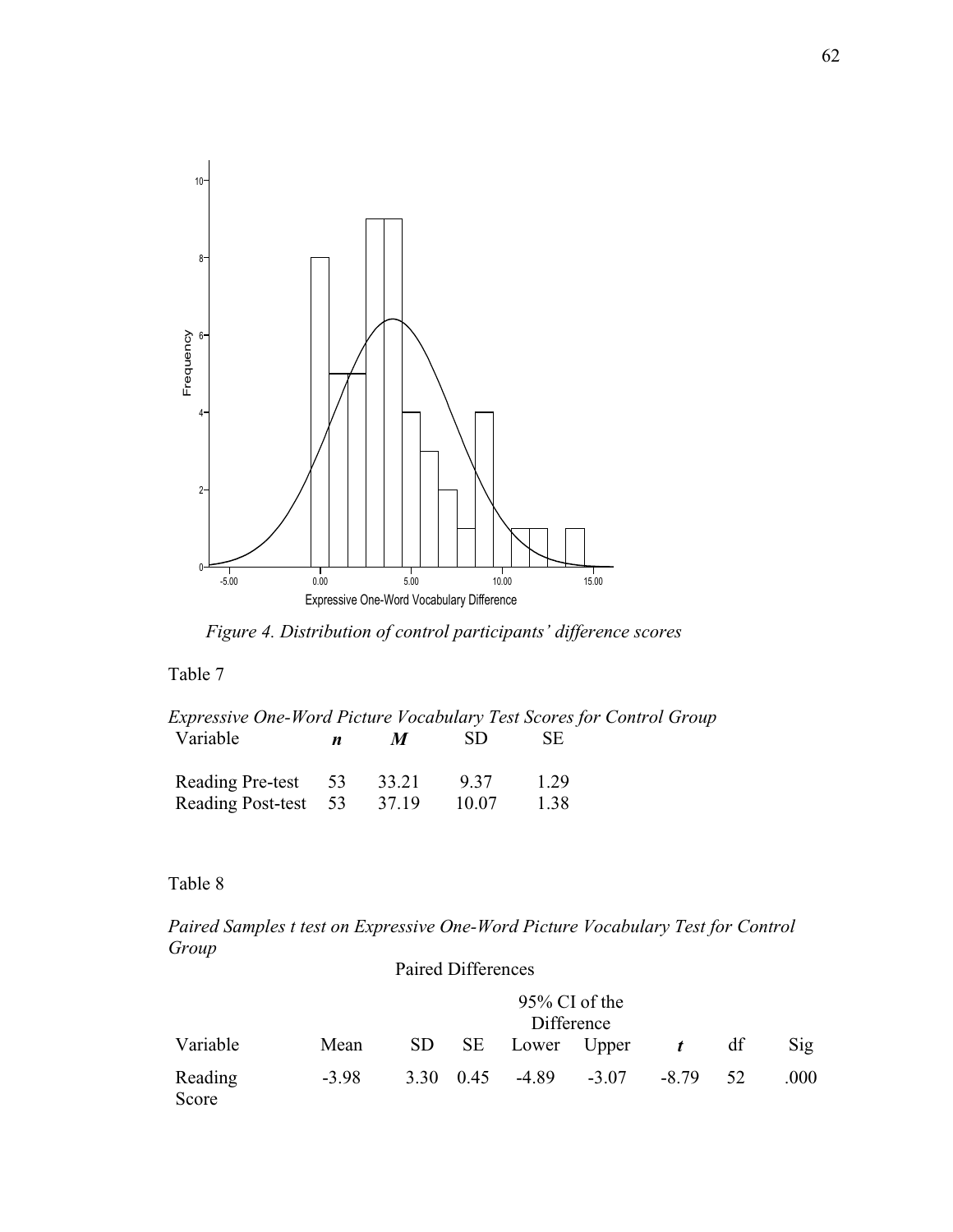#### Results

## Descriptive Statistics

Eighty-four students, including the ELL participants and the non ELL first graders, participated in the study. Thirty-one (33.0%) of the participants were included in the ELL group, and 63 (67.0%) of the participants served as the control group. The average participant age was  $6.95$  (*SD* = 0.81) years.

### Hypothesis Testing

The following research questions and data analysis procedures were developed to assess the effectiveness of the supplementary instruction among the study participants: Research Question 1*.* Is there a statistically significant change in vocabulary acquisition as measured by the Rigby Reading Assessment from pre test to posttest among the ELL group?

*H*<sub>0</sub>: There will be no statistically significant change in vocabulary acquisition as measured by the Rigby Reading Assessment from pre-test to post-test among the ELL group.

*H<sub>A</sub>*: There will be a statistically significant change in vocabulary acquisition as measured by the Rigby Reading Assessment from pre-test to post-test among the ELL group.

A paired-samples *t* test was conducted to determine if there was a significant change in Rigby Reading Assessment scores from pre test to posttest among the ELL group. The data was screened for outliers prior to analysis. The participants' difference scores were standardized, and the resulting *z* scores were utilized to detect outliers in the data. A participant is considered an outlier when the |standardized *z* score| is greater than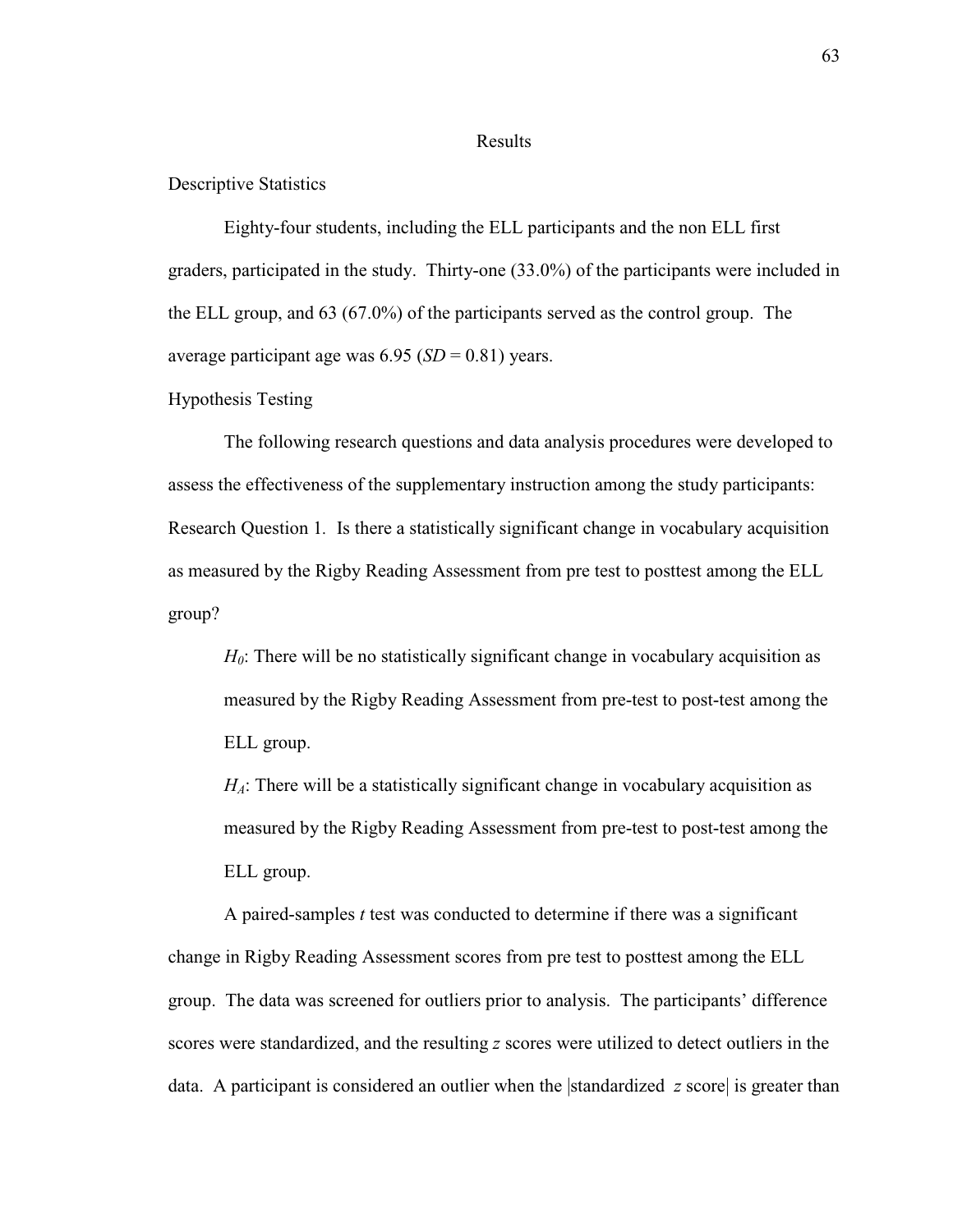3. This process revealed one outlier in the data. A histogram of the difference (i.e., change) scores was displayed in Figure 1. The histogram indicates that the distribution of difference scores was slightly skewed for the ELL group. The skewness statistic (skewness  $= 1.10$ ,  $SE = 0.43$ ) confirmed that the difference scores were positively skewed. The means and standard deviations of Rigby Reading Assessment scores at pre test and posttest are listed in Table 1. The *t* test (Table 2) revealed a significant increase in reading scores from pre-test ( $M = 6.48$ ,  $SD = 1.86$ ) to post-test ( $M = 10.86$ ,  $SD = 3.22$ ),  $t(28) = -12.95, p < 0.01$ .

Table 2 *Paired Samples t-test on Rigby Reading Assessment for ELL Group* Paired Differences

|                  | T alluu Dhitutuuus |     |  |                                |  |                                                        |    |                |  |  |
|------------------|--------------------|-----|--|--------------------------------|--|--------------------------------------------------------|----|----------------|--|--|
|                  |                    |     |  | $95\%$ CI of the<br>Difference |  |                                                        |    |                |  |  |
| Variable         | Mean               | SD. |  | SE Lower Upper                 |  |                                                        | df | $\mathrm{Sig}$ |  |  |
| Reading<br>Score | $-4.38$            |     |  |                                |  | $1.82 \quad 0.34 \quad -5.07 \quad -3.69 \quad -12.95$ | 28 | .000           |  |  |

Research Question 2*.* Is there a statistically significant change in vocabulary acquisition as measured by the Expressive One-Word Picture Vocabulary Test from pre test to posttest among the ELL group?

*H*<sub>0</sub>: There will be no statistically significant change in vocabulary acquisition as measured by the Expressive One-Word Picture Vocabulary Test from pre test to posttest among the ELL group.

*H<sub>A</sub>*: There will be a statistically significant change in vocabulary acquisition as measured by the Expressive One-Word Picture Vocabulary Test from pre test to posttest among the ELL group.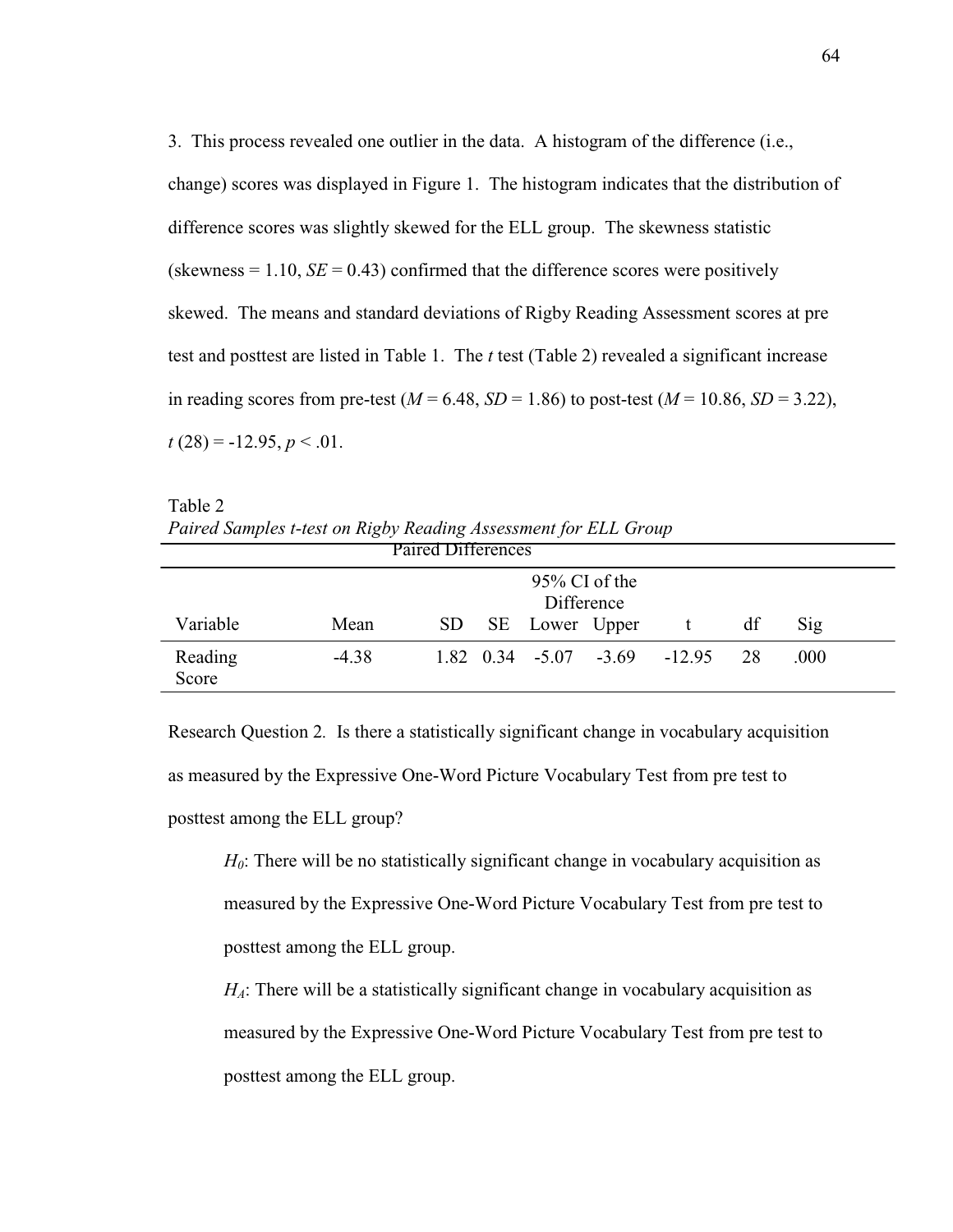A paired-samples *t* test was conducted to determine if there was a significant change in Expressive One-Word Picture Vocabulary Test scores from pre test to posttest among the ELL group. The data was screened for outliers prior to analysis in the same manner described in research question 1. The participants' difference scores were standardized, and the resulting *z* scores were utilized to detect outliers in the data. This process did not reveal any outliers in the data. A histogram of the difference (i.e., change) scores is displayed in Figure 2. The histogram indicates that the distribution of difference scores was approximately normal. The skewness statistic (skewness  $= 0.66$ ,  $SE = 0.43$ ) confirmed that the distribution of difference scores was not markedly discrepant from a normal curve. The means and standard deviations of Expressive One-Word Picture Vocabulary Test scores at pre-test and post-test are listed in Table 3. The *t*  test (Table 4) revealed a significant increase in reading scores from pre-test (*M* = 24.57, *SD* = 6.35) to post-test (*M* = 29.50, *SD* = 6.37), *t* (29) = -6.92, *p* < .01.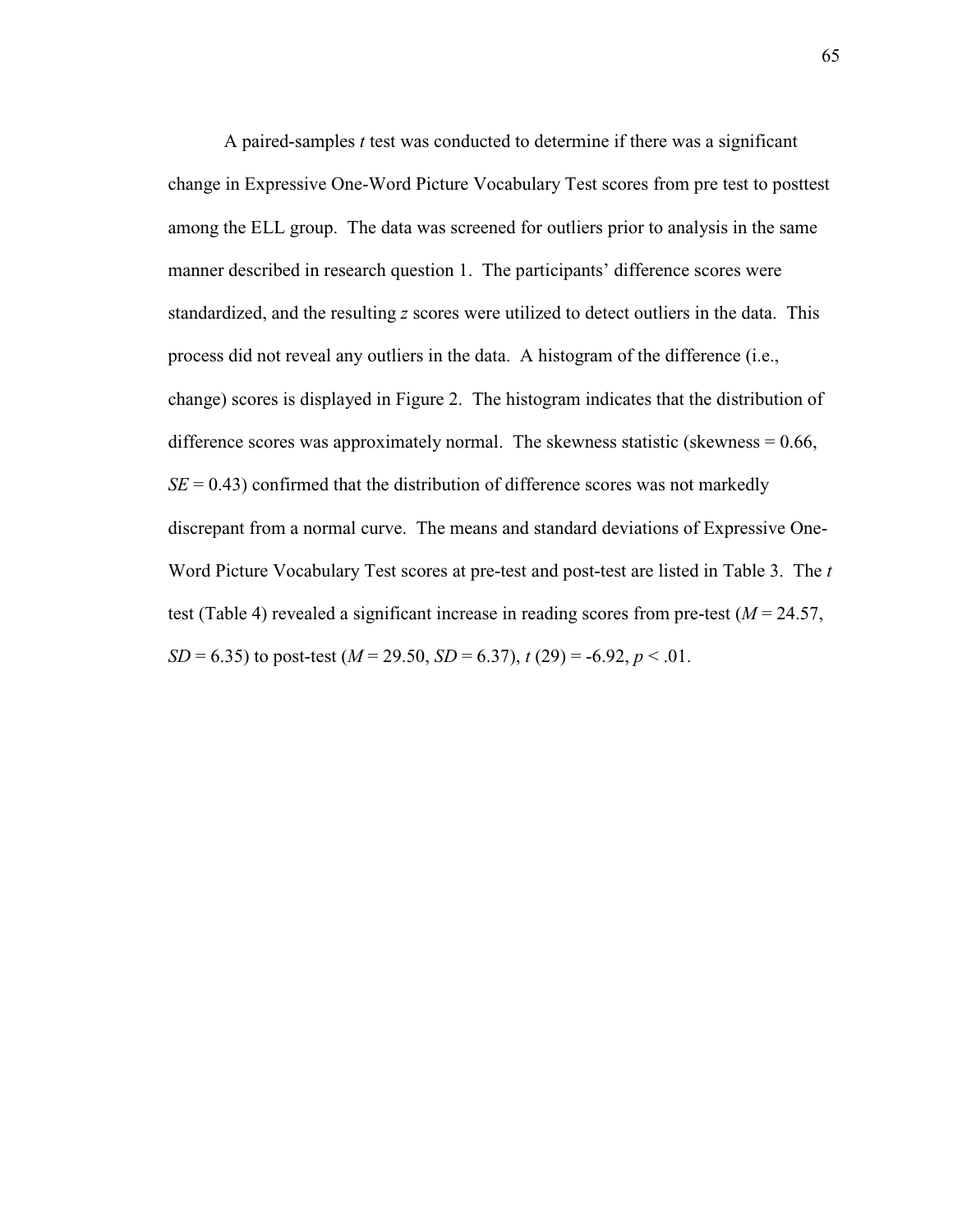

*Figure 2. Distribution of ELL Participants' Difference Scores* 

| Table 3                                                          |  |
|------------------------------------------------------------------|--|
| Expressive One-Word Picture Vocabulary Test Scores for ELL Group |  |

| Variable                                                | n | M | SD           | SЕ           |
|---------------------------------------------------------|---|---|--------------|--------------|
| Reading Pre-test 30 24.57<br>Reading Post-test 30 29.50 |   |   | 6.35<br>6.37 | 1.16<br>1.16 |

Table 4

*Paired Samples t-test on Expressive One-Word Picture Vocabulary Test for ELL Group* Paired Differences

| $95\%$ CI of the |            |  |  |                               |         |         |    |      |  |
|------------------|------------|--|--|-------------------------------|---------|---------|----|------|--|
|                  | Difference |  |  |                               |         |         |    |      |  |
| Variable         | Mean       |  |  | SD SE Lower Upper             |         |         | df | Sig  |  |
| Reading<br>Score | $-4.93$    |  |  | $3.90 \quad 0.71 \quad -6.39$ | $-3.48$ | $-6.92$ | 29 | .000 |  |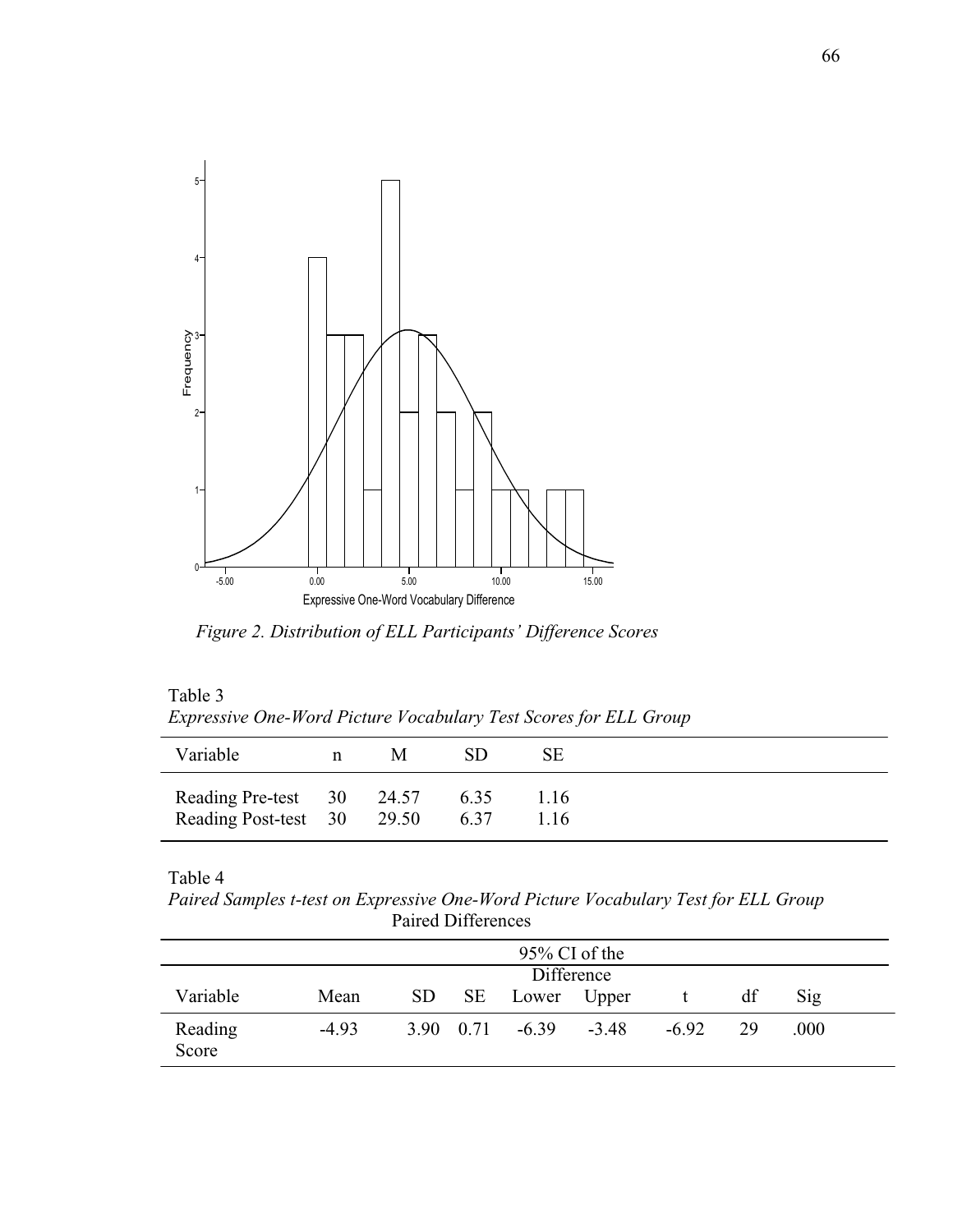Research Question 3*.* Is there a statistically significant change in vocabulary acquisition as measured by the Rigby Reading Assessment from pre test to posttest among the control group?

*H*<sub>0</sub>: There will be no statistically significant change in vocabulary acquisition as measured by the Rigby Reading Assessment from pre test to posttest among the control group.

*H*<sub>*A*</sub>: There will be a statistically significant change in vocabulary acquisition as measured by the Rigby Reading Assessment from pretest to posttest among the control group.

A paired-samples *t* test was conducted to determine if there was a significant change in Rigby Reading Assessment scores from pre test to posttest among the control group. The data was screened for outliers prior to analysis. The standardized *z* scores did not reveal any outliers in the data. A histogram of the difference (i.e., change) scores is displayed in Figure 3. The histogram indicates that the distribution of difference scores was skewed for the control group. The skewness statistic (skewness  $= 1.29$ ,  $SE = 0.33$ ) confirmed that the difference scores were positively skewed. The means and standard deviations of Rigby Reading Assessment scores at pre test and posttest are listed in Table 5. The *t* test (Table 6) revealed a significant increase in reading scores from pre-test ( $M =$ 8.65,  $SD = 4.04$ ) to post-test ( $M = 13.87$ ,  $SD = 7.68$ ) among the control group participants,  $t(53) = -9.52, p < .01$ .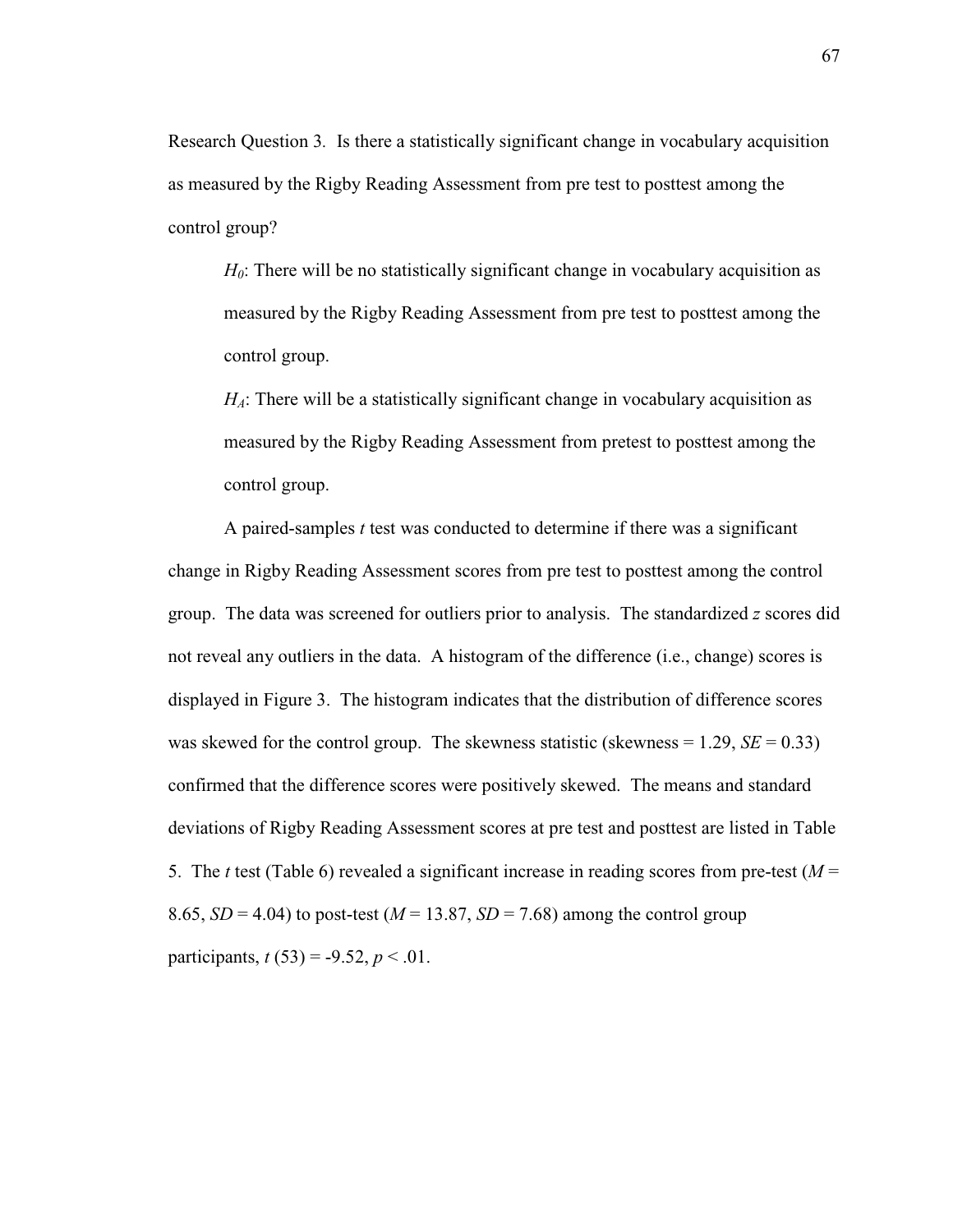

*Figure 3. Distribution of Control Participants' Difference Scores* 

| Table 5<br>Rigby Reading Assessment Scores for Control Group |   |   |    |    |
|--------------------------------------------------------------|---|---|----|----|
| Variable                                                     | n | M | SD | SE |

| v ariable                                               |               | , י           |             |  |
|---------------------------------------------------------|---------------|---------------|-------------|--|
| Rigby Reading Pre-test 54<br>Rigby Reading Post-test 54 | 8.65<br>13.87 | 4 ()4<br>7.68 | 0.55<br>104 |  |

Table 6

*Paired Samples t-test on Rigby Reading Assessment for Control Group* Paired Differences

|                  | 95% CI of the |  |  |                                           |  |                  |    |                |  |  |  |
|------------------|---------------|--|--|-------------------------------------------|--|------------------|----|----------------|--|--|--|
|                  | Difference    |  |  |                                           |  |                  |    |                |  |  |  |
| Variable         | Mean          |  |  | SD SE Lower Upper                         |  | $\boldsymbol{t}$ | df | $\mathrm{Sig}$ |  |  |  |
| Reading<br>Score | $-5.22$       |  |  | $4.03 \quad 0.55 \quad -6.32 \quad -4.12$ |  | $-9.52$ 53       |    | .000           |  |  |  |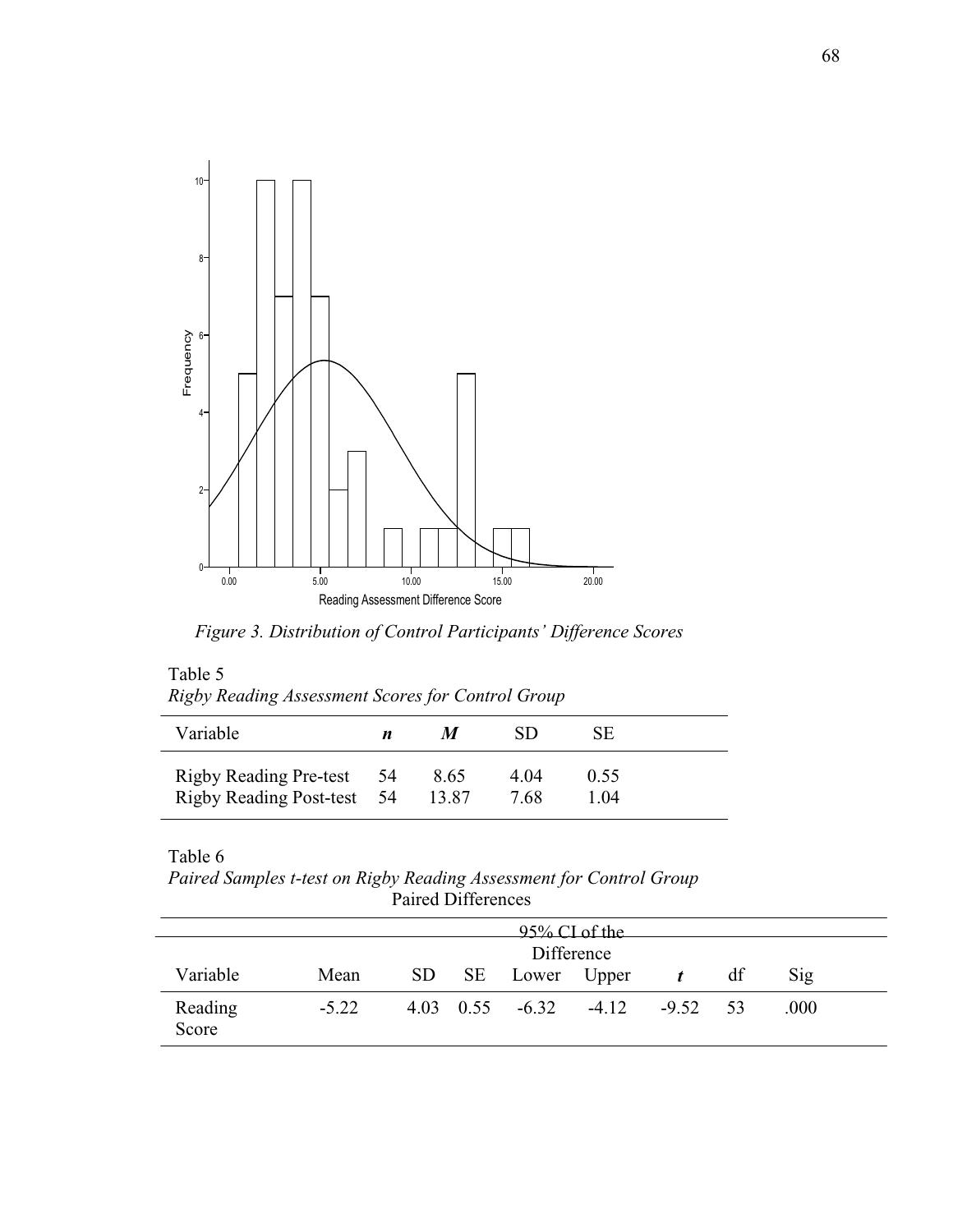Research Question 4*.* Is there a statistically significant change in vocabulary acquisition as measured by the Expressive One-Word Picture Vocabulary Test from pre-test to posttest among the control group?

*H*<sub>0</sub>: There will be no statistically significant change in vocabulary acquisition as measured by the Expressive One-Word Picture Vocabulary Test from pre test to posttest among the control group.

*H*<sub>*A*</sub>: There will be a statistically significant change in vocabulary acquisition as measured by the Expressive One-Word Picture Vocabulary Test from pre test to posttest among the control group.

A paired-samples *t* test was conducted to determine if there was a significant change in Expressive One-Word Picture Vocabulary Test scores from pre test to posttest among the control group. The standardized residuals revealed one outlier in the data. A histogram of the difference (i.e., change) scores is displayed in Figure 4. The histogram indicates that the distribution of difference scores was slightly skewed. The skewness statistic (skewness =  $1.03$ , *SE* =  $0.33$ ) confirmed that the distribution of difference scores was positively skewed. The means and standard deviations of Expressive One-Word Picture Vocabulary Test scores at pre test and posttest are listed in Table 7. The *t* test (Table 8) revealed a significant increase in reading scores from pre-test  $(M = 33.21, SD =$ 9.37) to post-test ( $M = 37.19$ ,  $SD = 10.07$ ) among the control participants,  $t(52) = -8.79$ ,  $p < .01$ .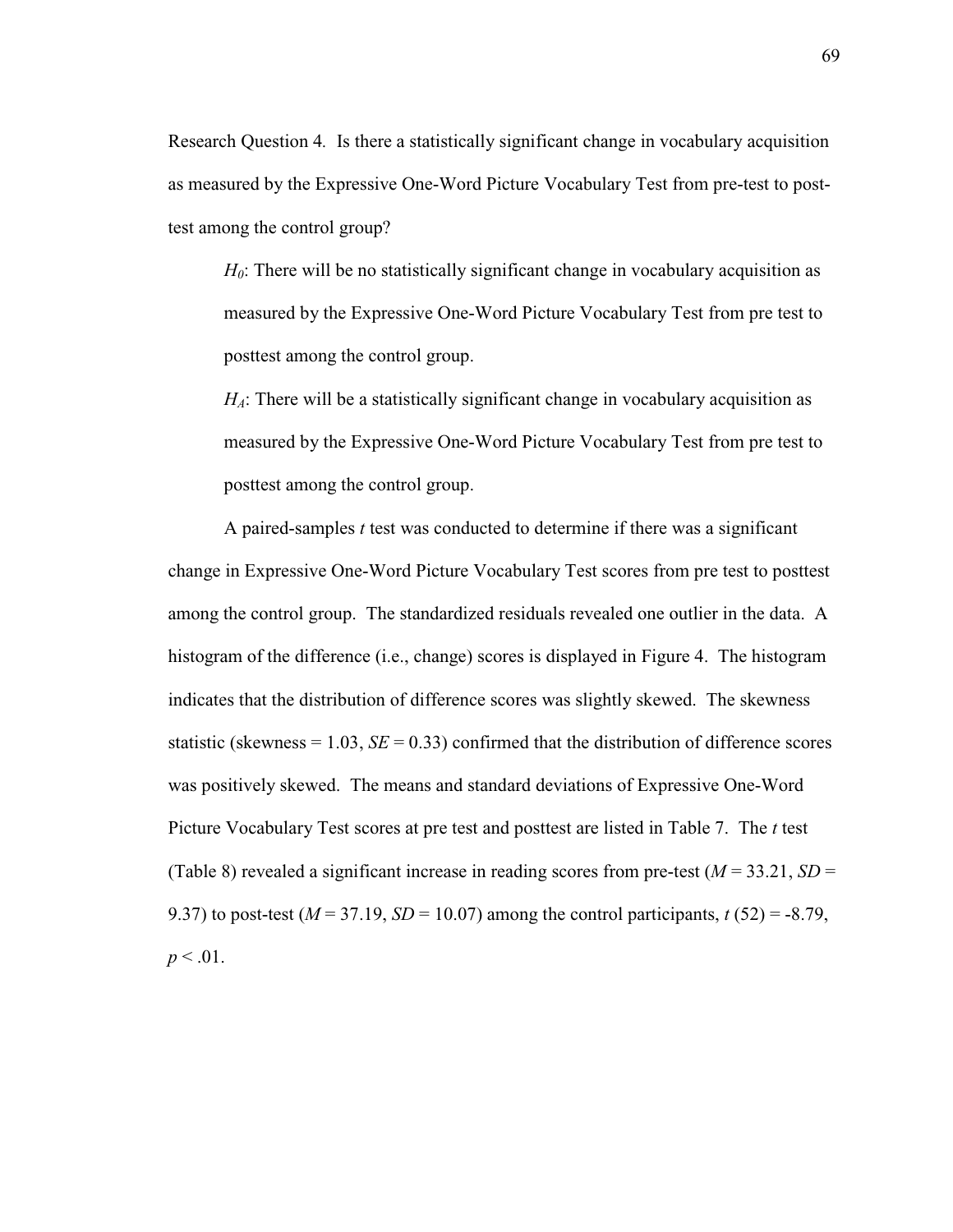

*Figure 4. Distribution of Control Participants' Difference Scores* 

| Table 7                                                              |   |   |       |      |  |  |  |  |  |
|----------------------------------------------------------------------|---|---|-------|------|--|--|--|--|--|
| Expressive One-Word Picture Vocabulary Test Scores for Control Group |   |   |       |      |  |  |  |  |  |
| Variable                                                             | n | M |       | SE   |  |  |  |  |  |
|                                                                      |   |   |       |      |  |  |  |  |  |
| Reading Pre-test 53 33.21                                            |   |   | 9.31  |      |  |  |  |  |  |
| Reading Post-test 53 37.19                                           |   |   | 10.07 | 1.38 |  |  |  |  |  |

Table 8

*Paired Samples t-test on Expressive One-Word Picture Vocabulary Test for Control Group*

| Paired Differences |                             |  |  |                               |         |       |     |      |  |
|--------------------|-----------------------------|--|--|-------------------------------|---------|-------|-----|------|--|
|                    | 95% CI of the<br>Difference |  |  |                               |         |       |     |      |  |
| Variable           | Mean                        |  |  | SD SE Lower Upper             |         |       | df  | Sig  |  |
| Reading<br>Score   | $-3.98$                     |  |  | $3.30 \quad 0.45 \quad -4.89$ | $-3.07$ | -8.79 | .52 | .000 |  |

Summary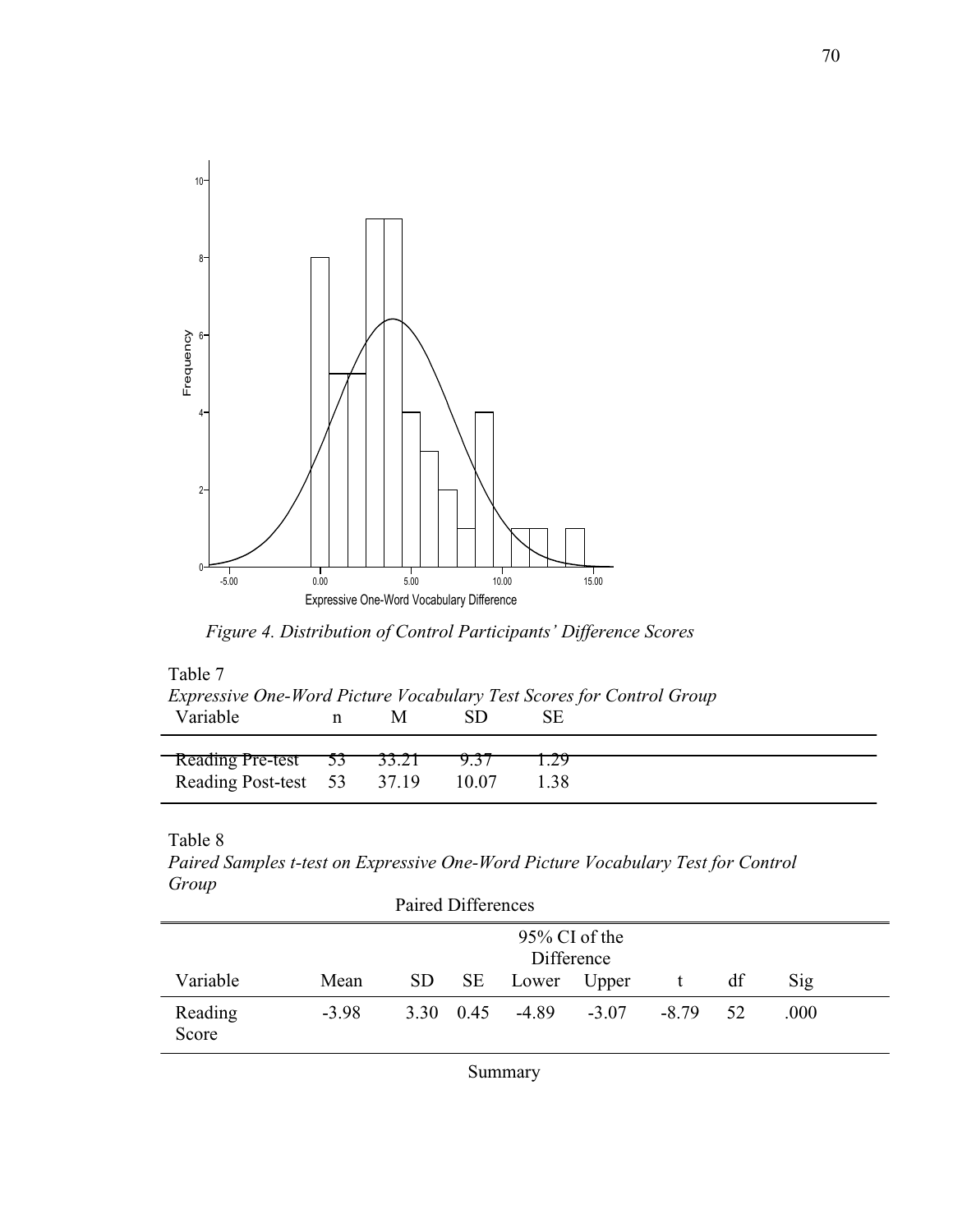The purpose of the study was to examine the effect that a research based vocabulary acquisition program has on the performance of first grade ELL students. The behavioralist perspective of learning was the theoretical framework used for this doctoral research. This study compared pre and post test scores of all first grade learners, including ELL's. The null hypothesis stated that there is no significant difference in vocabulary acquisition after the implementation of Text Talk, a vocabulary program that introduces vocabulary to first grade English Language Learners. The alternative hypothesis stated that there was a significant difference between the vocabulary acquisition scores after the implementation of Text Talk. The data obtained from this study rejects the null hypothesis and accepts the alternative hypothesis. There is significant difference in the performance of first grade ELL students when Text Talk is introduced to English Language Learners during regular times of English Languages Arts instruction. There was significant difference in the vocabulary acquisition of first grade ELL students when pre

and post tests were compared. Although it is highly unlikely for it to happen, each of the participants in the study showed gains in their lexical development. The results of this study may be construed to be an extension of extant literature that describes the need for ELL learners, who enter public schools at a disadvantage, to narrow their gap in reading performance when compared to their English speaking peers. Additionally, this study supports literature that suggests the inclusion of vocabulary instruction as part of ongoing curricular practices, to be productive and recommended. Chapter 5 will provide an overview of the complete study. Also, it will review the research questions and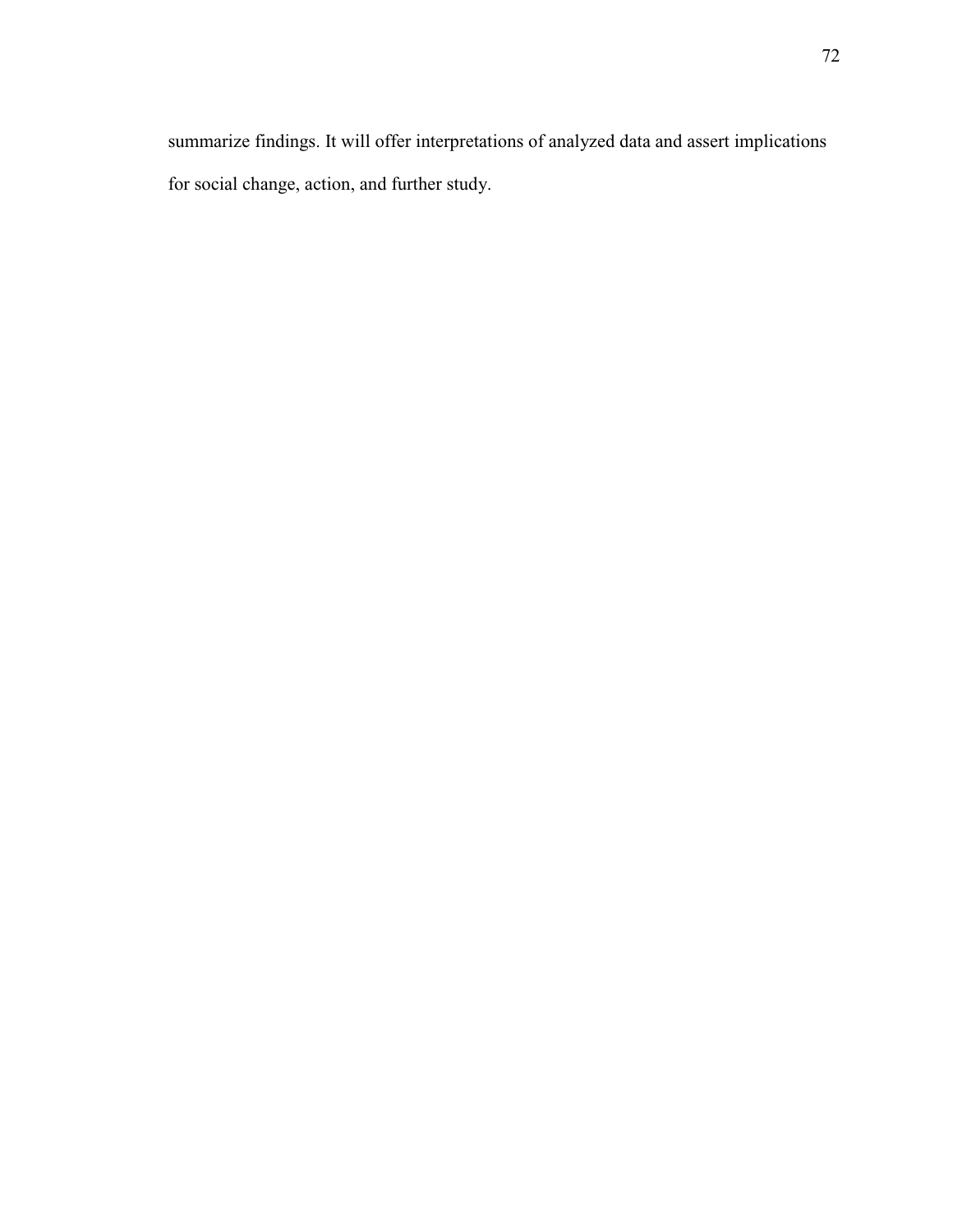### Section 5:

#### Discussion, Recommendations, and Conclusions

 The plight of the English-language learner continues to be one of the more pressing challenges that public elementary schools face as they seek to equip such learners to meet state expectations that monitor student academic achievement. The purpose of this quantitative study was to compare pre and posttest scores of first grade ELL and non ELL students after a vocabulary acquisition program was implemented as enrichment during a nine week instructional period for the ELL learners. Thirty four ELL students from six first grade homerooms served as participants.

 Chapters one through four presented the problem, purpose, and significance of this study, and it reviewed relevant literature on this topic. This chapter summarizes the results, described in Chapter four, and offers explanations as to why the study turned out as it did. This chapter extends the conversation of vocabulary acquisition and reading comprehension in English Language Learners.

 All first grade students at the research site were administered the Expressive One Word Picture Vocabulary Test in January 2010 as part of their daily language arts instruction. Rigby Reading Assessments were administered to all students at this time as well. ELL students were then given a nine week supplemental vocabulary program, Text Talk, by their ELL teacher. This instruction consisted of 15 lessons that included oral and visual presentations of vocabulary words, followed

by planned oral reading of children's literature. At the end of their nine week study, all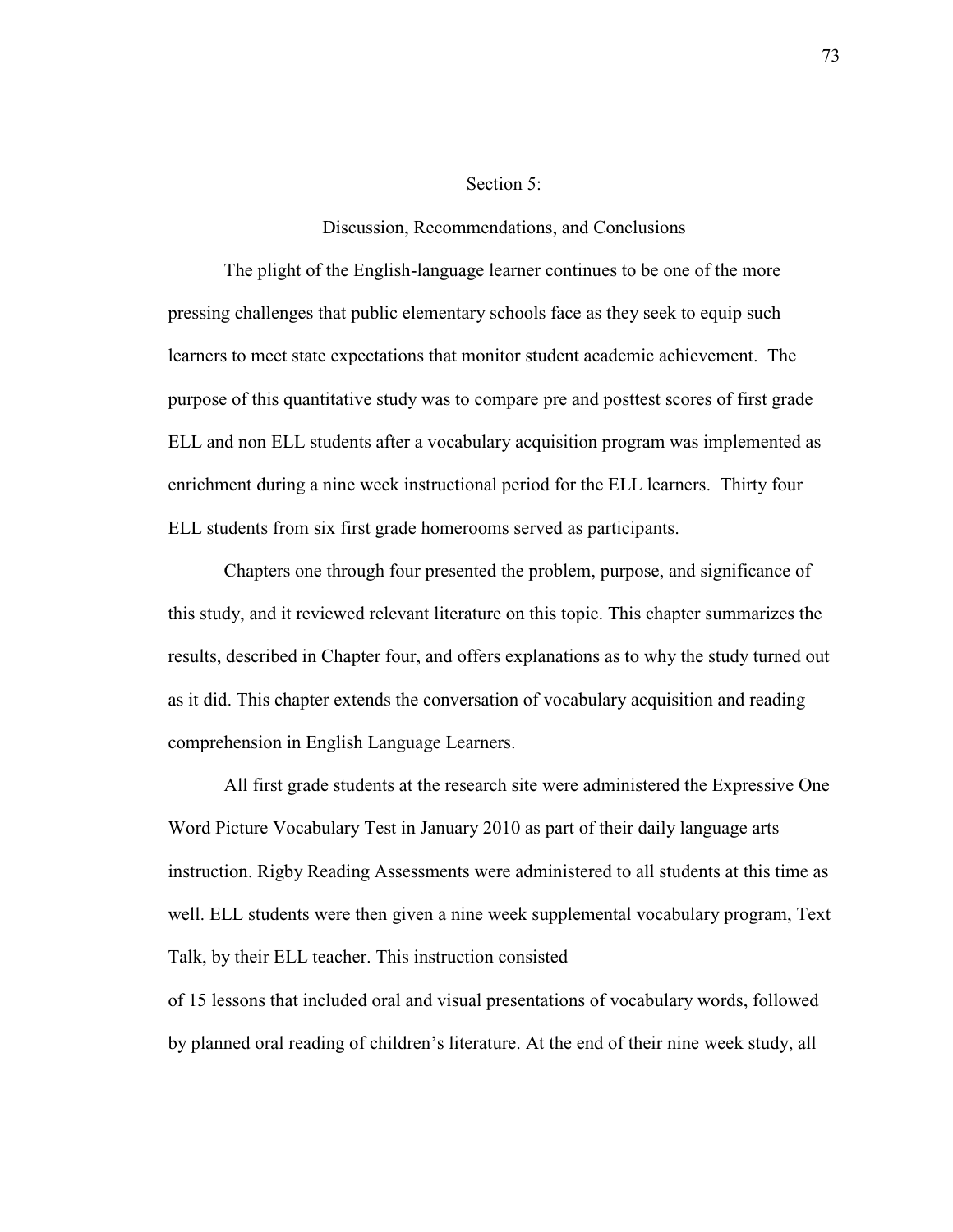first grade students were given post-tests on Expressive One Word Picture Vocabulary Test as well as Rigby Reading assessments.

Discussion and Interpretations of Findings

 The results of this study support the existence of causal relationships between supplemental vocabulary instruction and learning gains in vocabulary acquisition and reading comprehension, as both groups' scores, those with and without supplemental instruction, significantly increased. These results provide evidence that including extra vocabulary instruction exposed ELL students to

more vocabulary words than those who did not have the supplemental instruction. Possibly the ELL gains would not have been significant without the added vocabulary lessons. The ELL students had exposure to a much larger quantity of words which may have accelerated their reading comprehension scores. Regardless, the results were enheartening and suggest that teachers should consider incorporating extra vocabulary instruction into the instructional day.

 In the areas of reading comprehension and vocabulary acquisition, the paired *t tests* analyzed in this study indicated significant increases in both reading comprehension and vocabulary acquisition in students who had exposure to the vocabulary acquisition as well as those students who did not. Results showed that the Text Talk instruction made a difference in the first grade ELL students acquisition of vocabulary. Also, statistical significance was noted from pre to post test on the Expressive One Word Picture Vocabulary Test and the Rigby Reading Assessment from the group of non ELL students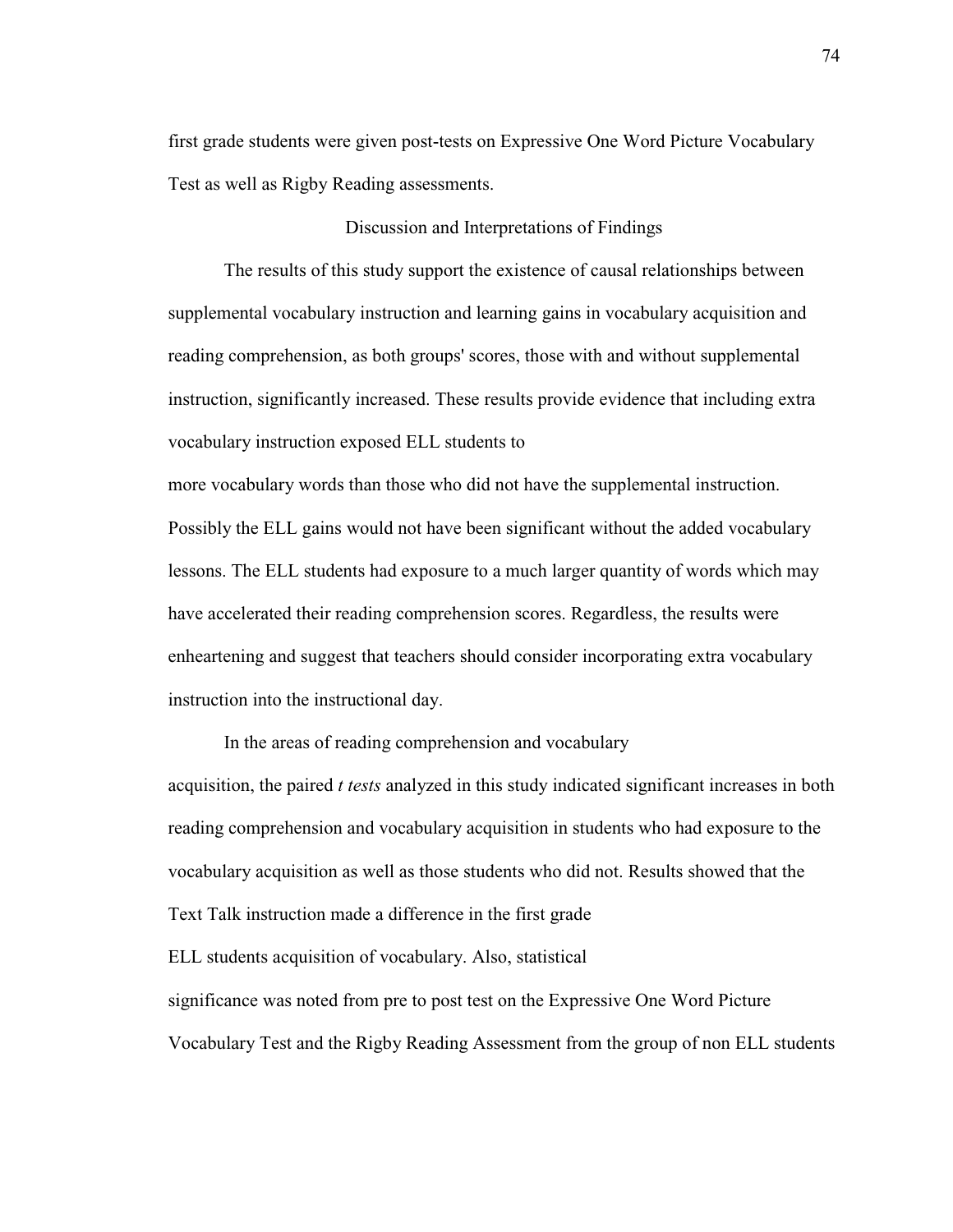who did not receive Text Talk instruction. Because of this, the null hypothesis was rejected in all cases.

 My assumption for the acceleration of both groups in vocabulary acquisition is that early grade students are vocabulary receptive to begin with and are naturally prone to increase the size of their vocabulary, to some degree, even without vocabulary intervention.

Further statistical analysis reported significant gains in

reading comprehension as measured by the Rigby Reading Assessment. Again, a possible explanation for this is that primary age learners with daily reading instruction are prone to increase in reading comprehension.

 Participants in the study were limited to first graders at one elementary school. The time line for the study was limited. It is possible that a study including different students in other grade levels and lengthening the time of the study may have resulted in different outcomes on vocabulary acquisition and reading comprehension in English Language Learners. Also beneficial to understanding ELL vocabulary growth would be a study that compares non ELLs with ELLs using the same vocabulary acquisition program over a comparable period of time.

## Findings Supported By Literature

 According to Webb (2007), gains in vocabulary knowledge are related to frequency of words encountered in text, so any future study in this area would be advised to isolate word repetitions as a means by which student progress is evaluated. Besides direct and indirect vocabulary instruction, Penno, Wilkinson and Moore (2002) described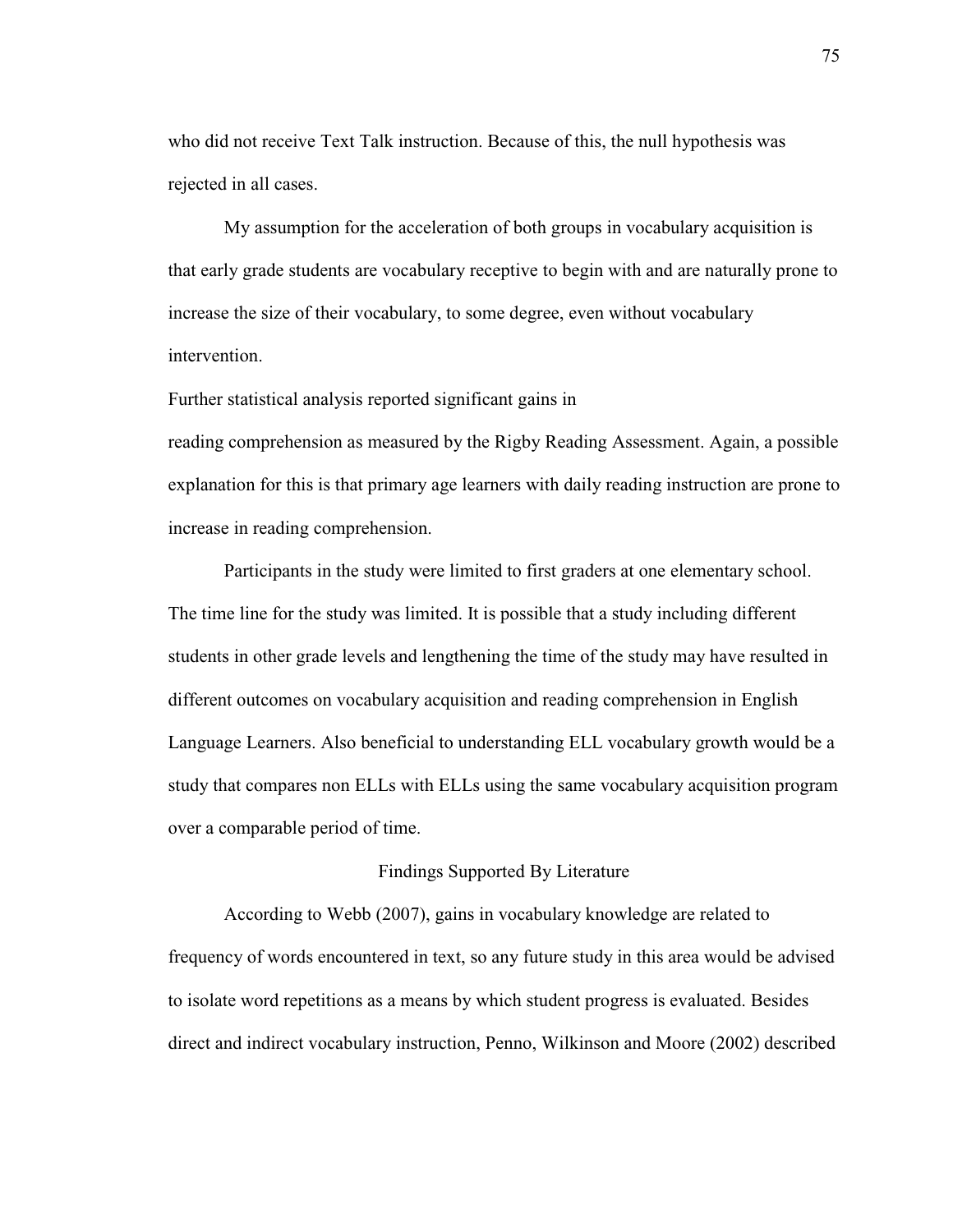a third way of introducing vocabulary, a combination of direct instruction and learning the meaning as text is read.

 While it could be argued that the ELL vocabulary growth would occur naturally as the students matured and spent their days in English speaking classrooms, the findings from this study suggest that such progress is accelerated by the use of research based vocabulary conditioning. The results from this study are in keeping with Vaughn, Linan-Thompson, Mathes, Cirino, Carlson, Pollard-Durodola, Cardenas, and Francis (2006) whose recent work has suggested that ELL students benefit from systematic and explicit instruction.

## Implications for Social Change

 The results of this study, all being significant increases in both reading comprehension and vocabulary acquisition among English Language Learners, supports the implementation of extra vocabulary instruction into the daily Language Arts curricular activities of first grade ELLs. Positive social change results when supplemental instruction is added to early grades curricula, thereby raising reading comprehension and vocabulary acquisition scores for those students who are at risk for low school performance based on language barriers between home and school.

 The results of this study reveal significant increases in first grade ELL students. Data obtained from this and similar studies informs best practices of classroom teachers, school administrators and district decision makers as ELL students are targeted for increased reading performance. The data from this study informs educators of the importance of supplemental vocabulary materials when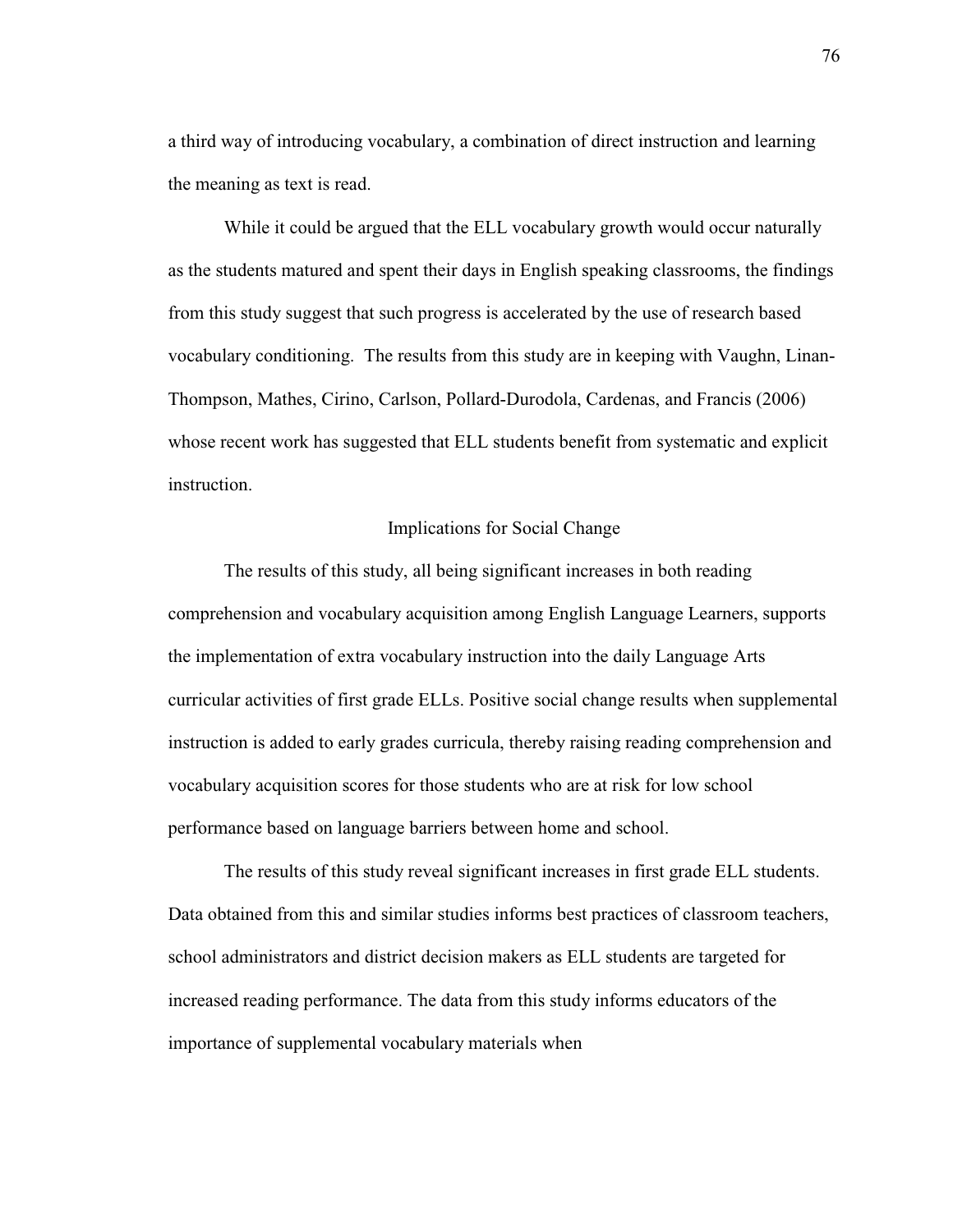working with ELL students. These data are vital if ELL students are to keep pace with their native speaking peers. Improved scores on standardized tests will encourage non-English speaking immigrant children to apply themselves in school and to set worthy academic goals for the balance of their time in public schooling. In another generation or so, such students should expect to become community leaders and policy makers in American society as a whole. The results inform positive social change as they assist teachers and school districts in selecting effective vocabulary strategies for those at risk for low school performance based on language barriers between homes and schools.

#### Recommendation for Action

 The data collected in this study rejected the null hypothesis, resulting in a significant difference in vocabulary acquisition after the application of a supplemental vocabulary acquisition program. The

data indicated that each of the participants' command of English vocabulary increased after their exposure to the nine week Text Talk supplemental program administered by their ELL resource teacher.

 Regular elementary education teachers should be encouraged by their literacy coordinators, family engagement specialists and school administrators to adopt any research based supplemental program that would enhance ELL competency in language arts, given the fact that

such learners require more than in offered to native English speakers if they are to achieve at non ELL levels. A thorough review of the literature has revealed few studies measuring comprehension in populations of ELLs whose first language is Spanish, and little is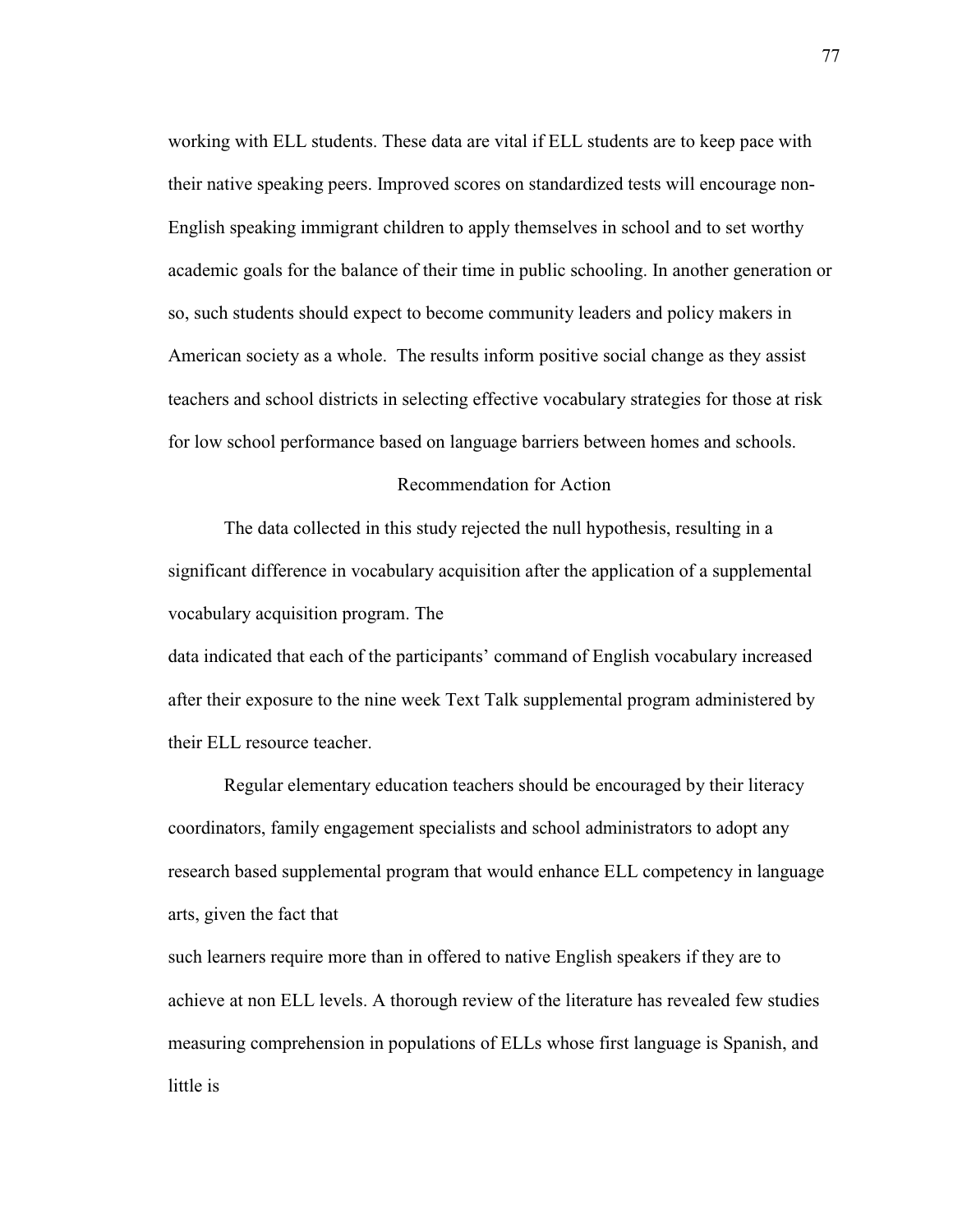know about the conditions under which this population acquires English (Saunders  $\&$ O'Brien, 2006).

 It is recommended that vocabulary instruction for ELL students should be held to a higher standard than is currently the norm. Teachers should not depend exclusively on ELL resource teachers as the sole means of supplemental instruction. I endorse the idea of consistently applied vocabulary enrichment for early grades ELL students. This study alone does not provide all of the answers for effective instructional strategies and techniques that teachers of such children could or

should use in their classrooms. I suggest that school systems with an abundance of English-language learners should encourage training opportunities, methods, and resources that teachers can apply in order to improve student performance on standardized tests in reading. I am confident that in order to make a difference in the vocabulary acquisition of ELL students, they must make their instructional techniques different. This study contributes to ongoing reflections of practicing educators who wish to unlock the mysteries that envelope young ELL students in their struggle to experience early academic success.

#### Recommendations for Further Study

 Even though ELL students and students whose first language is English both resulted in significant gains, there were still some limitations in the study.

 • Students were of similar economic and social background so therefore the outcome should not be generalized to other schools and students with different socioeconomic status and backgrounds.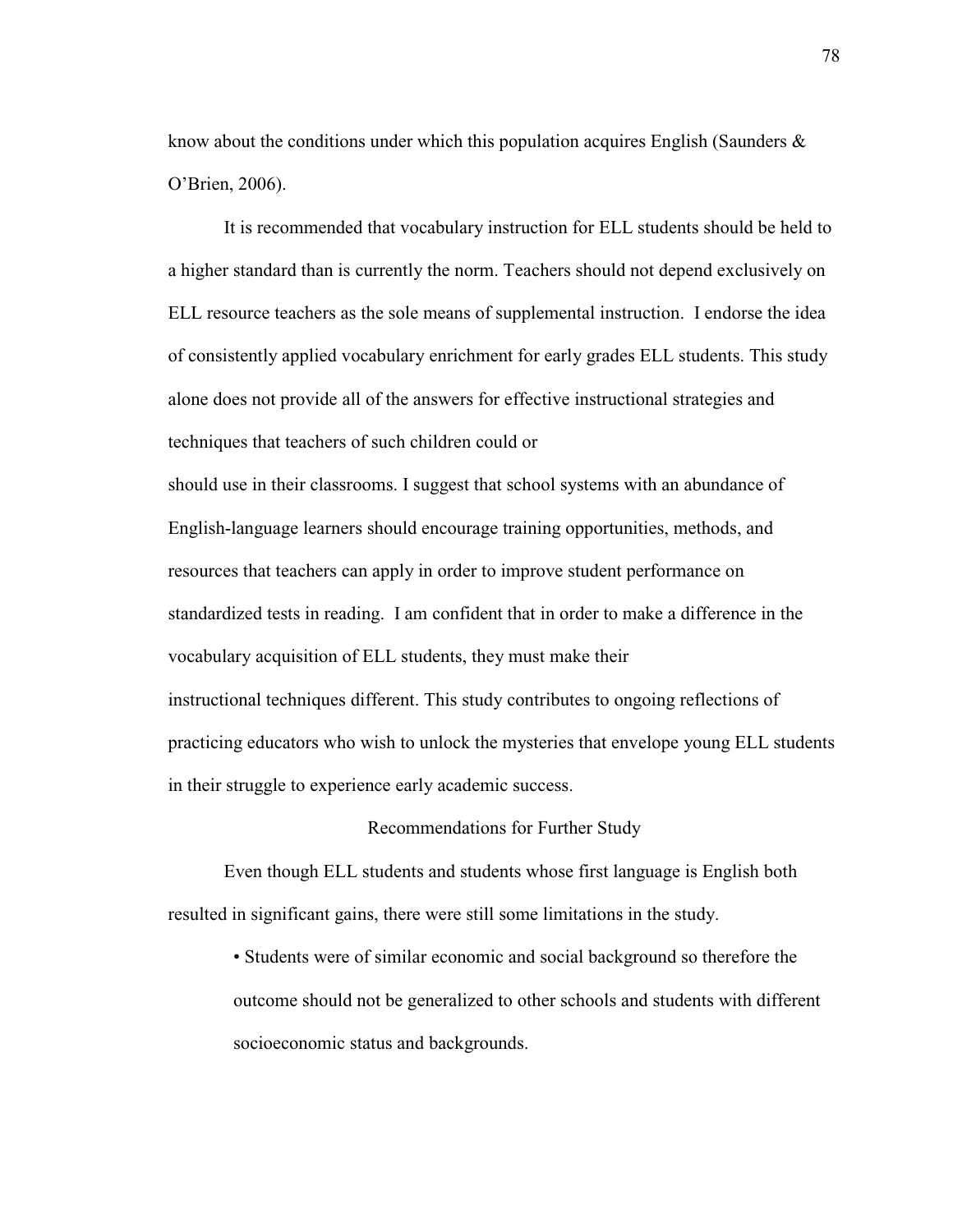• This study was not a true experimental design because students were not randomly assigned. The results may not be generalized to other schools and students with different socioeconomic status and backgrounds.

• Because of the transient nature in the population of the research site, a high poverty (Title I) school, some participants were lost due to student relocation.

 In similar, in future studies, it is possible that the inclusion of parent ELL students through evening or weekend classes that mirror the instruction of their children could provide support from home in cooperation with the goals of the school.

## Researcher Reflections

 At the fruition of this study, I revisited the literature that surrounds this topic to see how the conclusions from this study compare to existing scholarship. Surprisingly, literacy in monolingual English-speaking children has been intensively studied, but little has been done to address the academic needs of Hispanic ELL students (Caleron et al., 2005). This, and similar studies, keep the importance of understanding the problem of vocabulary acquisition in ELLs in sharp focus. As ongoing efforts to assist early grades learners continue, educators would do well to seek out supplemental materials that allow ELLs to have more exposure to English words and to utilize plans aimed at arming them with fluency.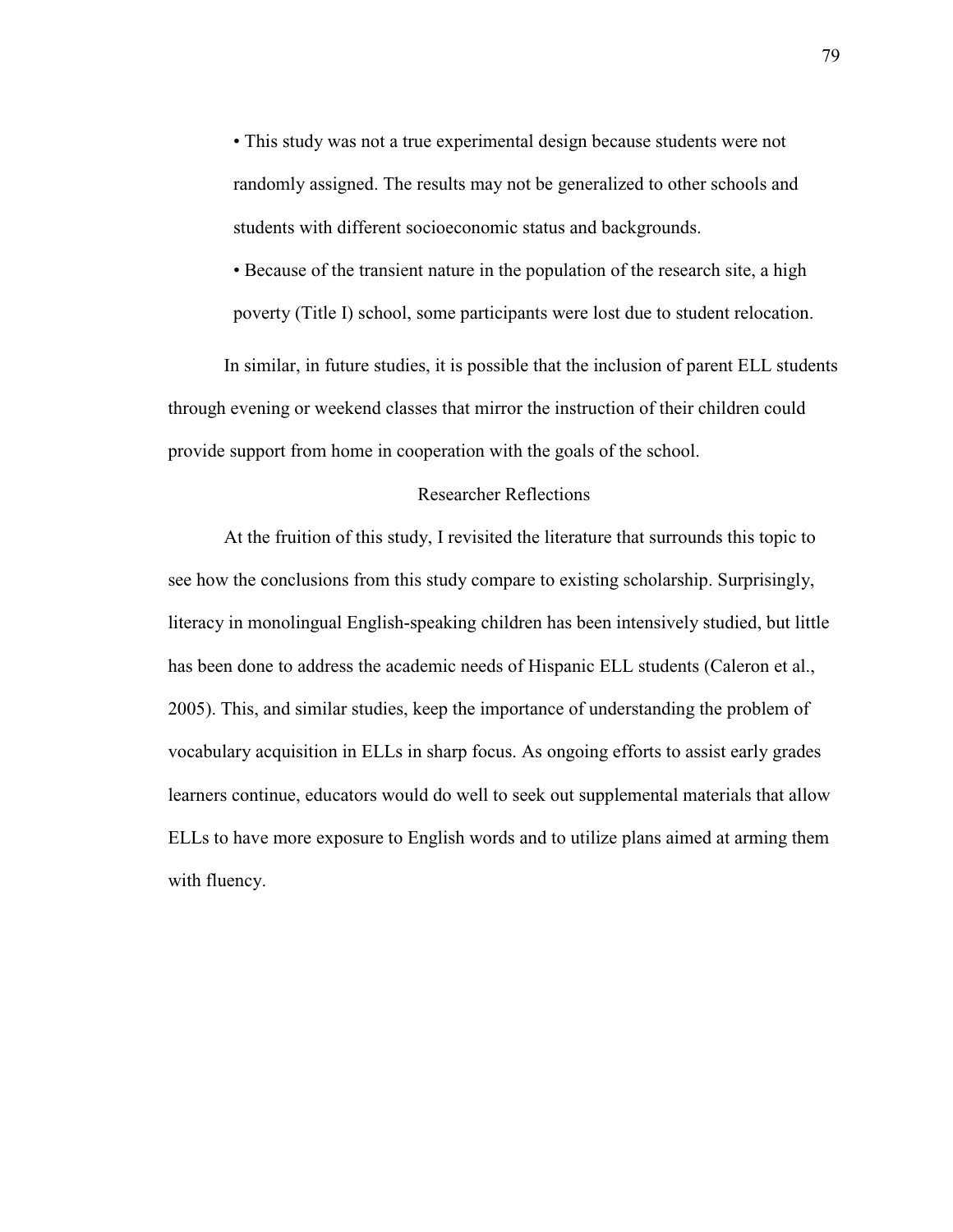## References

- Abedi, J., Hofstetter, C., & Lord, C. (2001). Assessment accommodations for English language learners: Implications for policy-based empirical research. *Review of Educational Research, 74*(1), 1-28.
- Altus, D., & Morris, E. (2004). B. F. Skinner's utopian vision: Behind and beyond Walden Two. *Contemporary Justice Review, 7*(3), 267-286.
- August, D. & Hakuta, K. (Eds.). (1997). *Improving schooling for language-minority children: A research agenda.* Washington, DC: National Academy Press.
- August, D., & Shanahan, T. (2006). *Developing literacy in second-language learners: A report of the National literacy panel on language-minority children and youth.*  Mahwah, NJ: Erlbaum.

Bandura, A. (1968). Richard H. Walters. *Child Development, 39*(4), 1007-1008.

- Baumann, J. F., Ware, D., & Edwards, E. C. (2007). Bumping into spicy, tasty, words that catch your tongue: A formative experiment on vocabulary instruction. *The Reading Teacher, 61*(2), 108-122.
- Bauer, E., & Manyak, P. C. (2008). Creating language-rich instruction for Englishlanguage learners. *The Reading Teacher, 62*(2), 176-178.
- Beck, I., & Hamilton, R. (2000). *Beginning reading module*. Washington, DC: American Federation of Teachers (Original work published 1996).
- Beck, I., & McKeown, M. (2001). Text talk: Capturing the benefits of read-aloud experiences for young children. *Reading Teacher*, *55*(1), 10-20.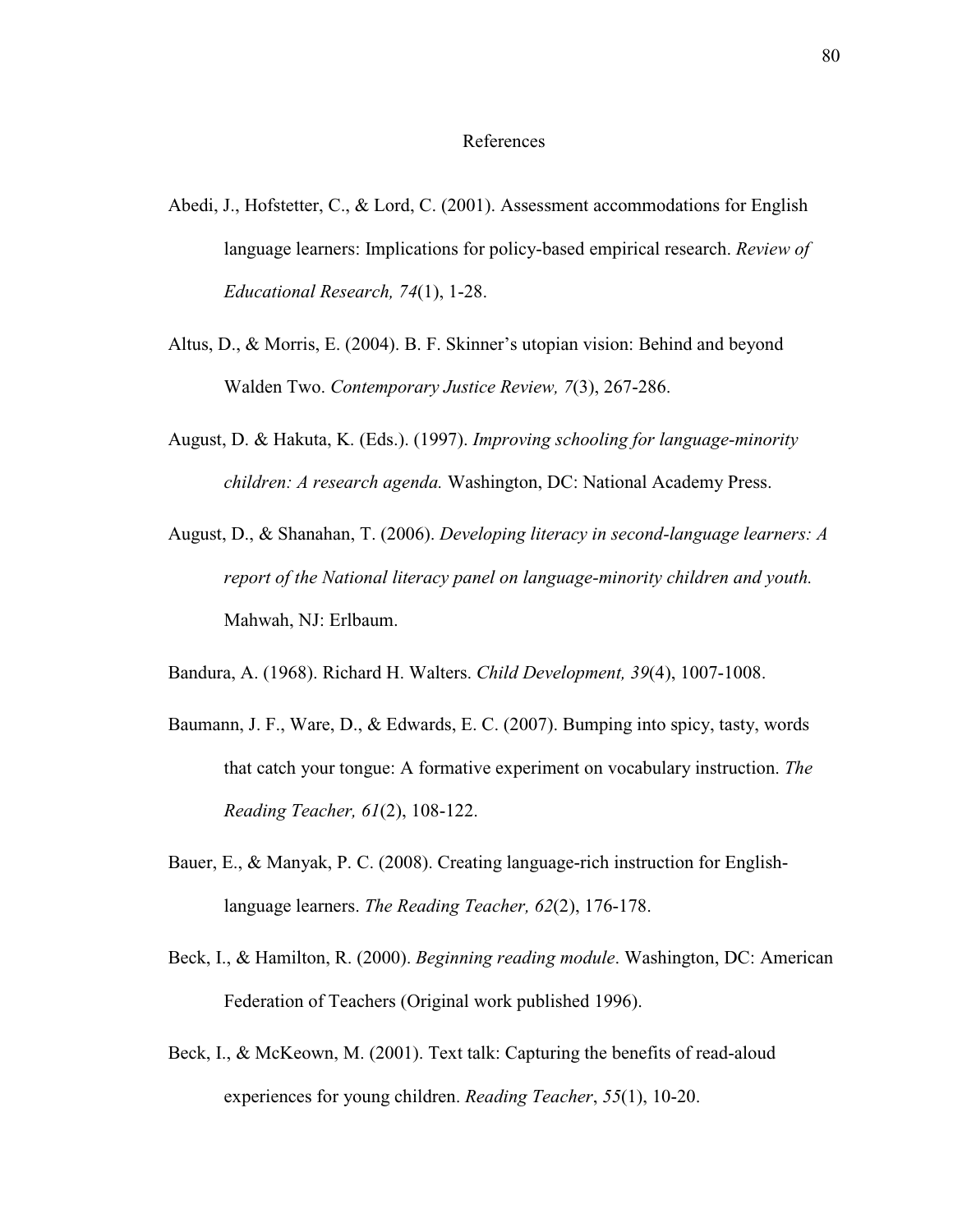- Beck, I. & McKeown, M. (2007). Increasing young low-income children's oral vocabulary repertoires through rich and focused instruction. *Elementary School Journal*, *107*(3), 251-271.
- Becker, W. C. (1977). Teaching reading and language to the disadvantaged-what we learned from field research. *Harvard Educational Review, 47*, 518-543.
- Berger, L. (2003). Challenging district to 'put reading first.' *T H E Journal, 30*(*10*), 2932.
- Biemiller, A. (2003). Vocabulary: Needed if more children are to read well. *Reading Psychology*, *24*(3-4), 323-335.
- Biemiller, A., & Boote, C. (2006). An effective method for building meaning vocabulary in primary grades. *Journal of Educational Psychology*, *98*(1), 44-62.
- Biemiller, A., & Slonim, N. (2001). Estimating root word vocabulary growth in normative and advantaged populations: Evidence for a common sequence of vocabulary acquisition. *Journal of Educational Psychology*, *93*(3), 498-520.
- Blachowicz, C. L. Z., & Fisher, P. J. (2000). Vocabulary instruction. In M.L. Kamil, P. B. Mosenthal, P. D. Pearson, & R. Barr (Eds.), *Handbook of Reading Research, 3*, 503-523. Mahwah, NJ: Erlbaum.
- Blachowicz, C. L. Z., Fisher, P. J., Ogle, D., & Watts-Taff, S. (2006). Vocabulary: Questions from the classroom. *Reading Research Quarterly, 41*, 524-539.
- Buechner, F. (1993). *Whistling in the Dark: An ABC Theologized.* New York: Harper Collins.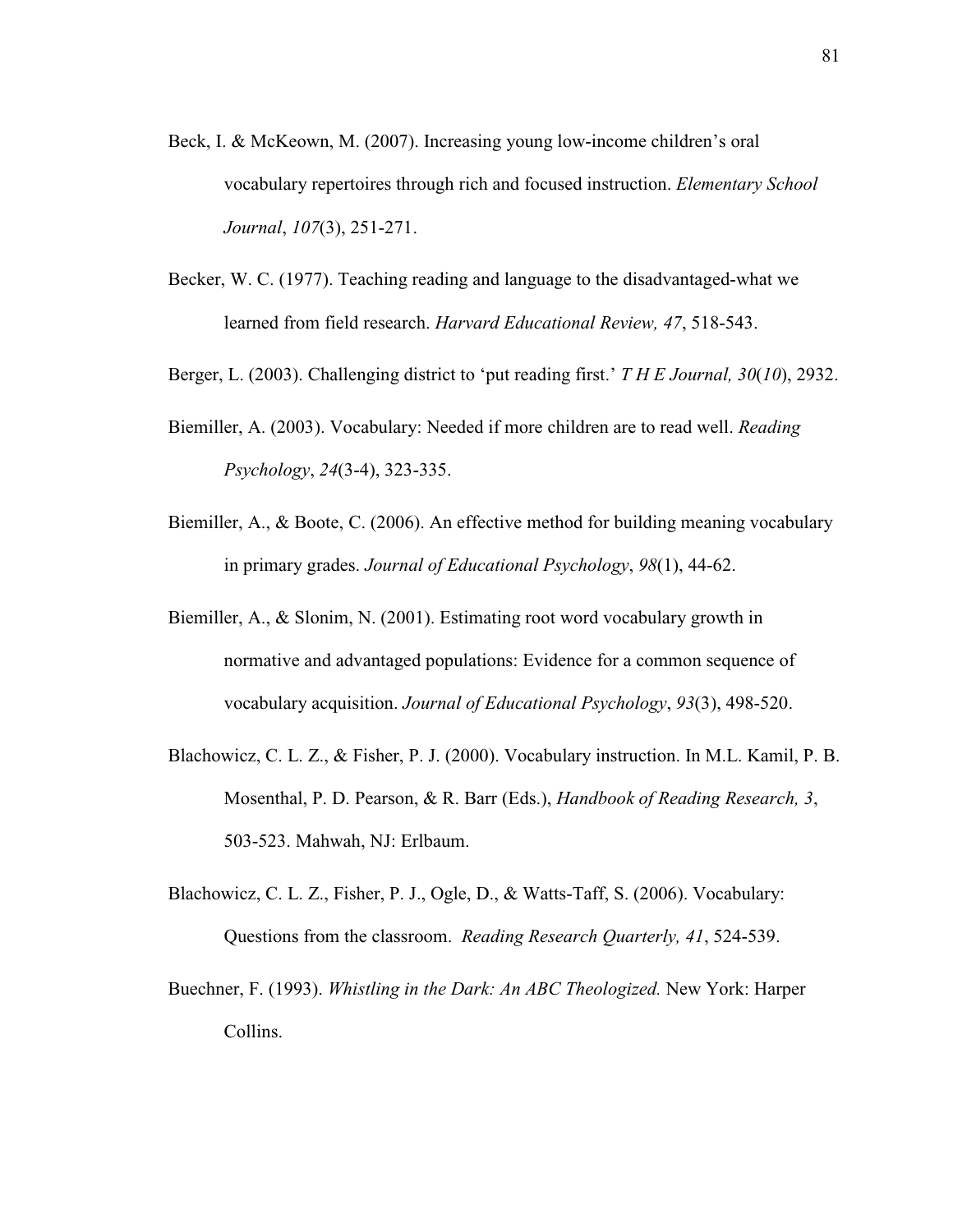- Boyd, P. (2006). *Differentiated Early Literacy for English Language Learners.* Boston, MA: Pearson Education.
- Brabham, E. & Lynch-Brown, C. (2002). Effects of teachers' reading-aloud to students on vocabulary acquisition and comprehension of students in the early elementary grades. *Journal of Education Psychology*, *94*(3), 465-473.
- Brett, A., Rotheline, L., & Hurley, M. (1996). Vocabulary acquisition from listening to stories and explanations of target words. *The Elementary School Journal, 96*, 415- 422.
- Cadiero-Kaplan, K., & Rodriguez, J. (2008). The preparation of highly-qualified teachers for English language learners: Educational responsiveness to unmet needs. *Equity & Excellence in Education, 41*(*3*), 372-387.
- Capps, R., Fix, M., Murray, J., Ost, J., Herwantoro, S., Zimmerman, W., et al. (2004). *Promise or peril: LEP students and the No Child Left Behind Act.* Washington, D.C.: The Urban Institute.
- Carlo, M., August, D., McLaughlin, B., Snow, C., Dressler, C., Lippman, D., Lively, T., & White C. (2004). Closing the gap: Addressing the vocabulary needs of English language learners in bilingual and mainstream classrooms. *Reading Research Quarterly, 39*(*2*), 188-215.
- Cassidy, J. & Cassidy, D. (2005/2006, December/January). What's hot, what's not for 2006. *Reading Today, 23*,1.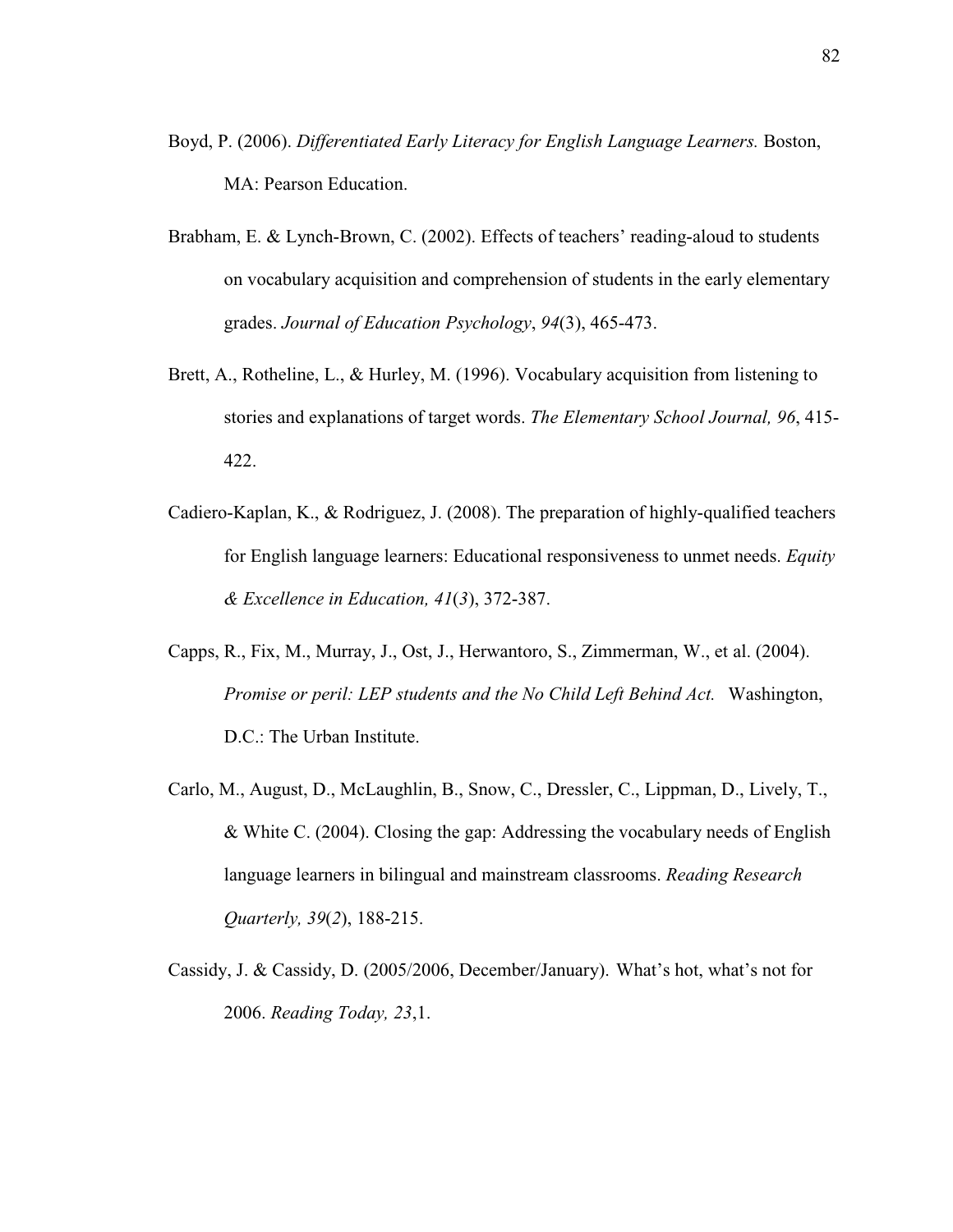- Cecil, S. & Papierno, P. (2005). The rhetoric and reality of gap closing. When the "havenots" gain but the "haves" gain even more. *American Psychologist, 60*(2), 149- 160.
- Chall, J. S., Jacobs, V. A., & Baldwin, L. E. (1990). *The reading crisis: Why poor children fall behind.* Cambridge, MA: Harvard University Press.
- Chang, M. & Singh, K. (2006). *All day kindergarten and academic performance of educationally disadvantaged students: A longitudinal study*. Blacksburg, VA: Virginia Tech.
- Chard, D., & Kameenui, E. (2000). Struggling first-grade readers: The frequency and progress of their reading. *Journal of Special Education, 34*(*1*), 28-38.
- Christen, W., & Murphy, T. (1991). Increasing comprehension by activating prior knowledge. *Eric Digest,* Article ED328885. Retrieved September 8, 2009, from http://www.eric.ed.gov.html
- Collier, V. P. (1987). Age and rate of second language academic purpose. *TESOL Quarterly, 21*(4), 617-641.
- Collins, M. (2005). ESL preschoolers' English vocabulary acquisition from storybook reading. *Reading Research Quarterly, 40(*4*),* 406-408.
- Coyne, M., Simmons, D., Kame'enui, E., & Stoolmiller, M.(2004). Teaching vocabulary during shared storybook readings: An examination of differential effects. *Exceptionality, 12*(3), 145-162.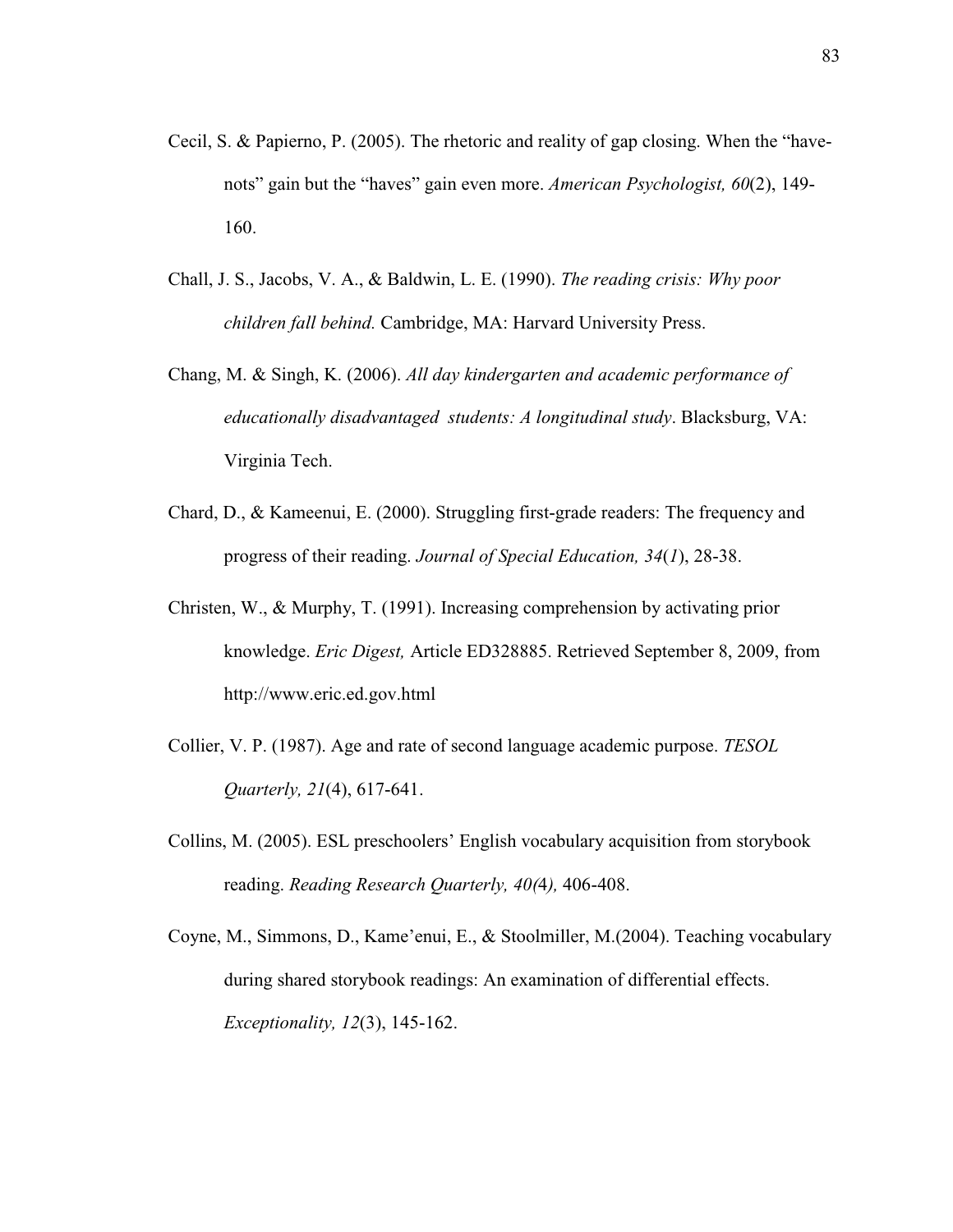- Creswell, J. (2003). *Research design: Qualitative, quantitative, and multi-method approaches*, *2 nd ed*. Thousand Oaks, CA: Sage.
- Cunningham, A., & Stanovich, K. (1997). Early reading acquisition and its relation to reading experience and ability 10 years later. *Developmental Psychology*, *33*, 934- 945.
- Dale, P. (1974). The influences of social class and race on language test performance and spontaneous speech of preschool children. *Child Development, 45*(1), 517-521.
- Daniel, M., & Hoelting, B. (2008). Promoting high levels of literacy for English language learners. *Illinois Reading Council Journal*, *36*(4), 3-12.
- Dantonio, M. (Producer).(2006). Theories and models of learning with Robert Marzano [Digital Video Device]. United States: Walden University.
- Davis, F. B. (1944). Fundamental factors in reading comprehension. *Psychometrica, 9*, 185-197.
- Davis, F.B. (1968). Research in comprehension and reading. *Reading Research Quarterly, 3*, 499-545.
- Day, J. (2010). Population profile in the United States. *United States Census Bureau.*  Retrieved September 19, 2010 from http://www.census.gov/population/www/popprofile/natproj.html
- Denton, C., Anthoy, J., Parker, R. & Hasbrouk, J. (2004). Effects of two tutoring programs on the English reading development of Spanish-English bilingual students. *Elementary School Journal, 104*, 289-305.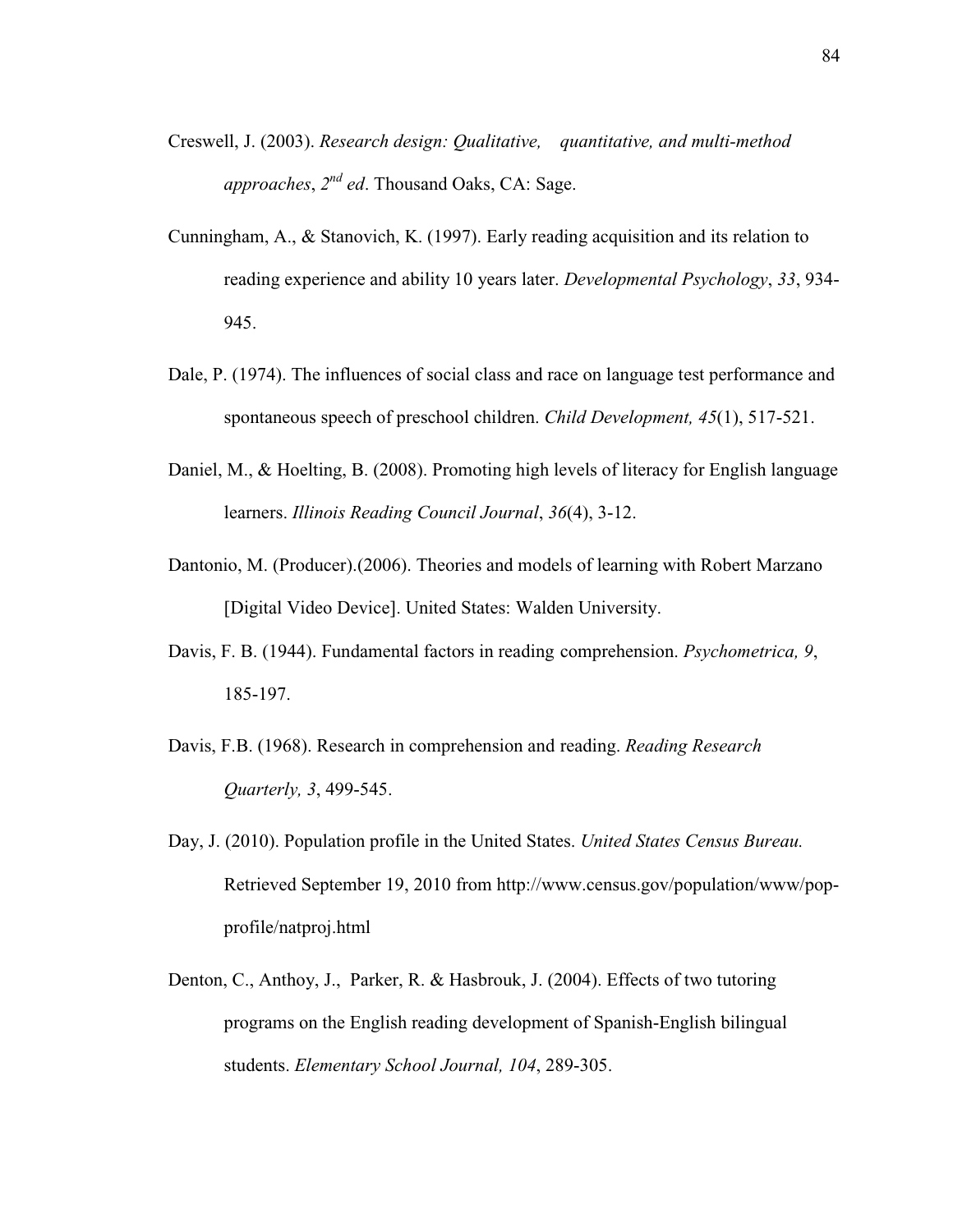- Dickenson, D., & Smith, M. K. (1994). Long-term effects of preschool teachers' book readings on low-income children's vocabulary and story comprehension. *Reading Research Quarterly*, *29*(2), 104-122.
- Dickinson, D. K., McCabe, A., Anastasopoulos, L., Peisner-Feinberg, E. S., & Poe, M. D. (2003). The comprehensive language approach to early literacy: The interrelationships among vocabulary, phonological sensitivity, and print knowledge among preschool-aged children. *Journal of Education Psychology, 95*, 465-481.
- Farver, J., Nakamoto, J., & Lonigan, C. (2007). Assessing preschoolers' emergent literacy skills in English and Spanish with the get ready to read! Screeing tool. *Annals of Dyslexia, 57*(2), 161-178.
- Francis, D., Rivera, M. Lesaux, N., Kieffer, M., & Rivera, H. (2006). *Practical guidelines for the education of English language learners: Research-based recommendations for instructions and academic interventions.* Portsmouth, NH: RMC Research-Corporation, Center on Instruction.
- Frey, R. (1999). Political democracy and the physical quality of life: The cross-national evidence. *Social Indicators Research, 47*(1), 73-97.
- Garcia, G.1991). Factors influencing the English reading test performance of Spanishspeaking Hispanic children. *Reading Research Quarterly, 26*,371-392.
- Gersten, R., Baker, S. K., Shanahan, T., Linan-Thompson, S., Collins, E., & Scarcella, R. (2007). Effective literacy and English language instruction for English learners in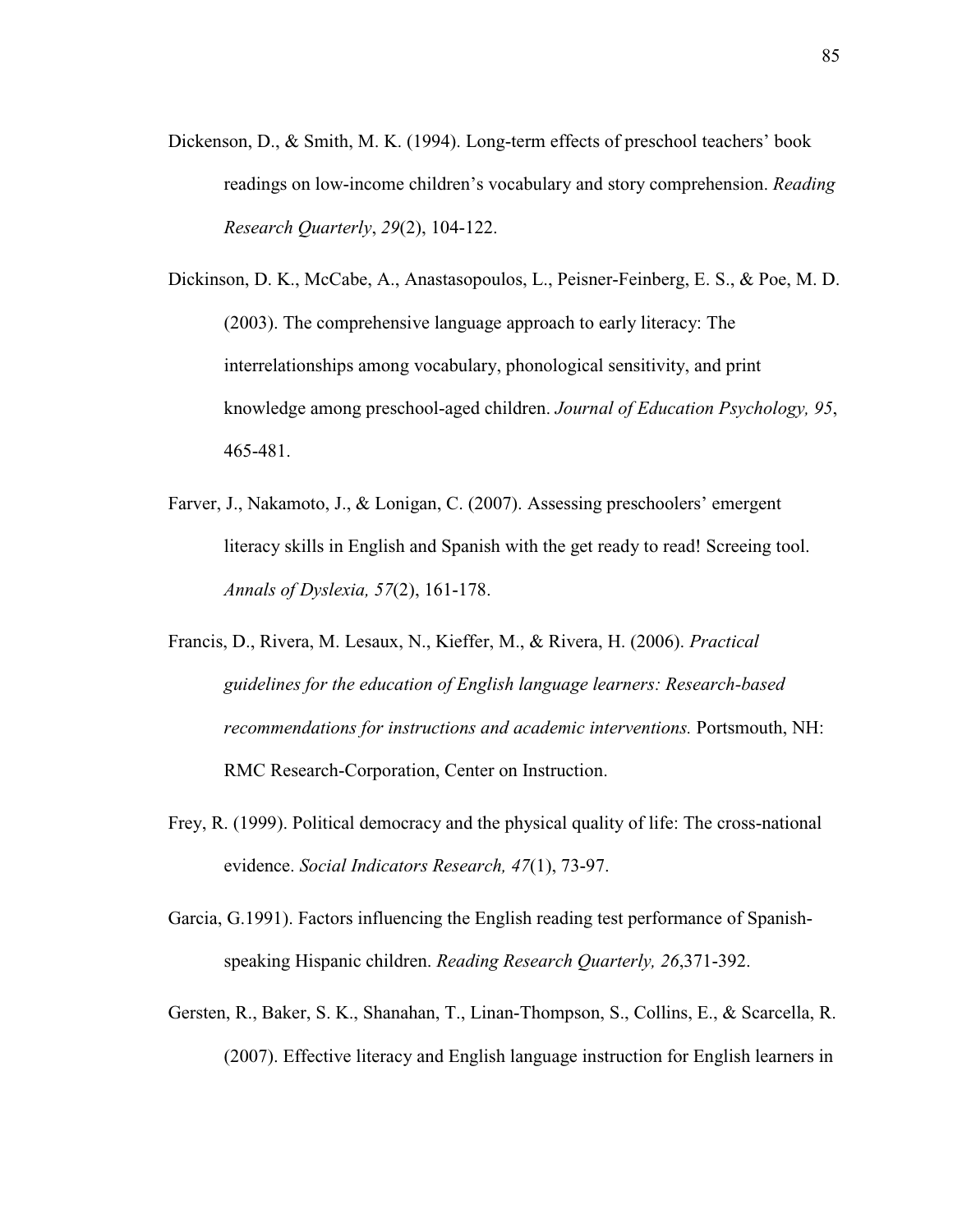the elementary grade: A practice guide (NCEE 2007-4011). Washington, DC: Institute of Education Sciences, US Department of Education.

- Giambo, D., & Szecsi, T. (2005). Opening up the issues: Preparing pre-service teachers to work effectively with English language learners. *Childhood Education, 82*(2),107-112.
- Gibbony, R. (2006). Intelligence by design: Thorndike versus Dewey. *Phi Delta Kappan,* October, 2006, 170- 172.
- Goldenberg, C., Rezaie, A., & Fletcher, J. (2005). Home use of English and Spanish and Spanish-speaking children's oral language and literacy achievement. Paper presented at the annual convention of the International Reading Association, San Antonio, TX.
- Goswami, U. (2001). Early phonological development and the acquisition of literacy. In S.B. Neuman & D.K. Dickinson (Eds.), *Handbook of early literacy research* (pp. 111-125). New York: Guilford.
- Graves, D. (2005). Evoking a poem: Connecting to the words of Louise Rosenblatt. *Language Arts, 83*(*1*), 8-11.
- Graves, M. F., Brunetti, G. J., & Slater, W. H. (1982). The reading vocabularies of primary grade children of varying geographic and social backgrounds. In J.A. Niles & L.A. Harris (Eds.), *New Inquiries in reading research and instruction*  (pp. 99-104). Rochester, NY: National Reading Conference.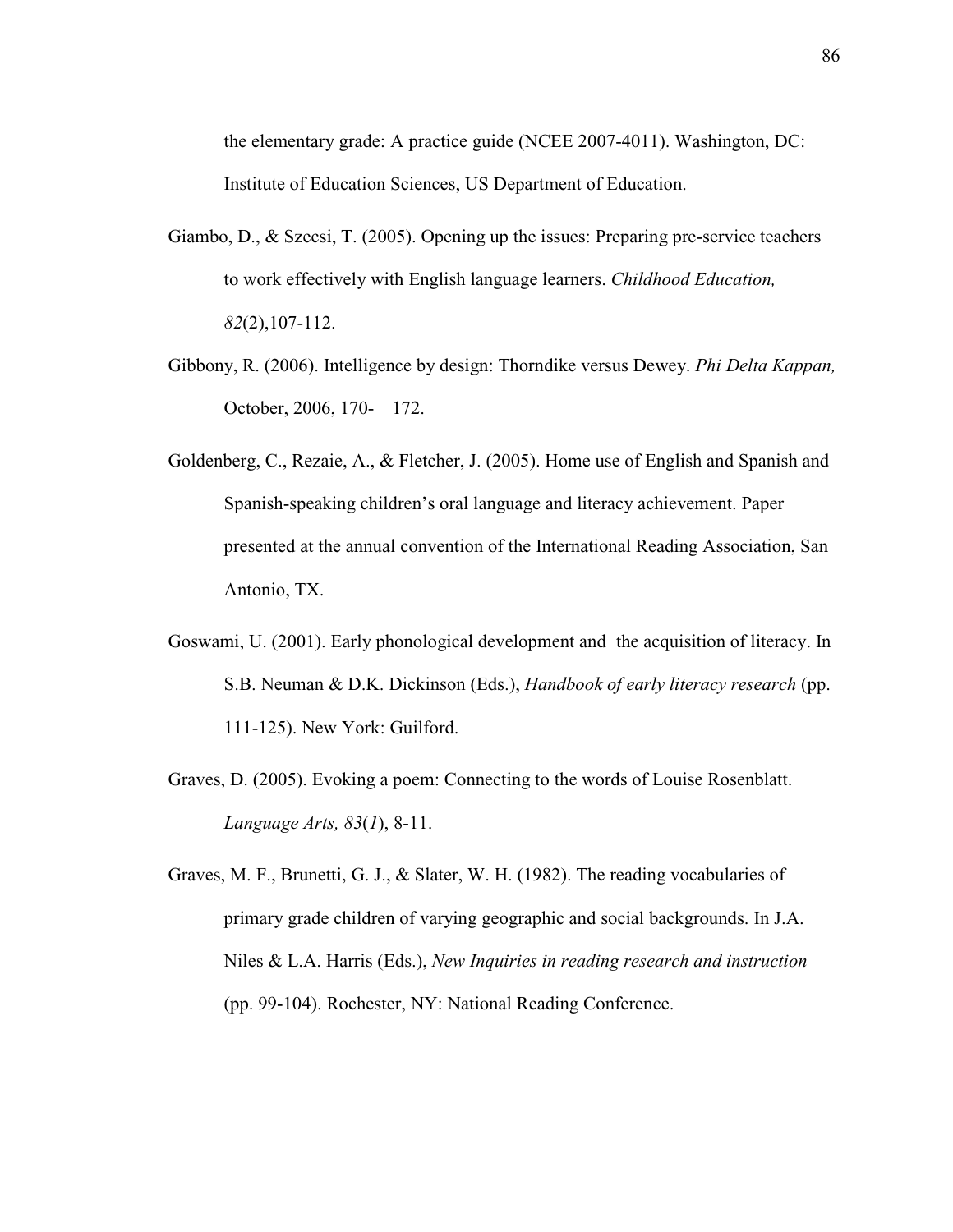- Graves, M., Ryder, R., Slater, W., & Calfee, R. (1987). The relationship between word frequency and reading vocabulary using six metrics of frequency. *Journal of Educational Research, 81*(*2*), 81-90.
- Gravetter, F. J., & Wallnau, L. B. (2005). *Essentials of statistics for the behavioral sciences*. Belmont, CA: Wadsworth/Thomson Learning.
- Gunn, B., Smolkowski, K., Biglan, A., & Black, C. (2002). Supplemental instruction in decoding skills for Hispanic and non-Hispanic students in early elementary school: A follow-up. *Journal of Special Education, 36*, 69-79.
- Hadaway, H. (2009). A narrow bridge to academic reading. *Educational Leadership,*  66(*7*), 38-41.
- Harris, K. & Graham, S. (2006). Constructivism: Principles, paradigms, and integration. *Journal of Special Education, 28(3).* Retrieved March 21, 2006 from Academic Search Premier (EJ493005).
- Hart, B., & Risley, T. (2003). The early catastrophe. *American Educator*, *27*(1), 4-10.
- Helman, L., & Burns, M. (2008). What does oral language have to do with it? *Reading Teacher, 62*(1), 14-19.
- Hickman, P., Pollard-Durodola, S., & Vaughn, S. (2004). Storybook reading: Improving vocabulary and comprehension in English language learners. *The Reading Teacher, 57*(8), 720-730.
- Hodkinson, K., Adams, S., & Dressler, C. (2007). *Wordly Wise 3000,* 2nd Ed., Books K-12. Cambridge, MA: Educators Publishing Service.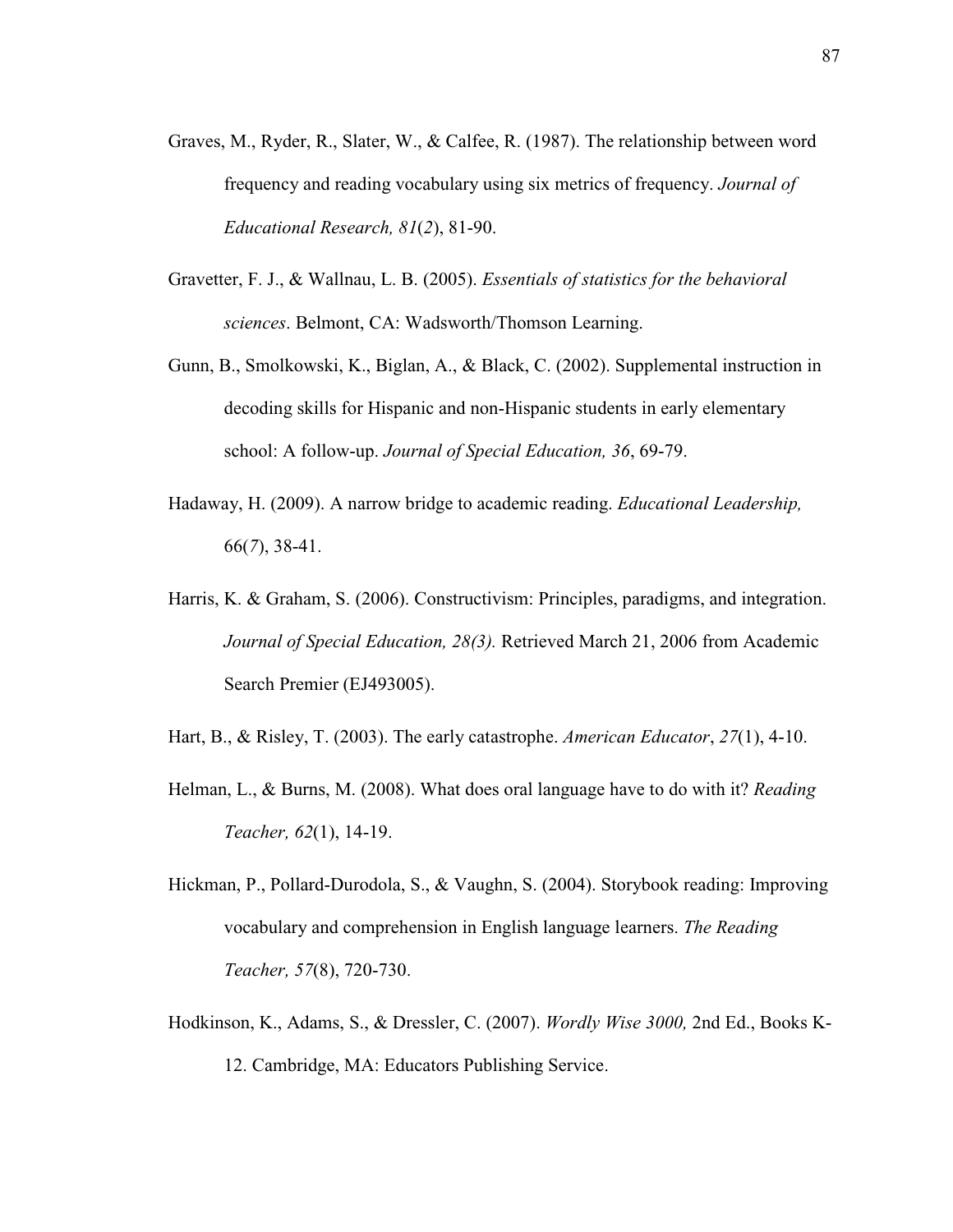- Hudson, R., & Smith, S. (2001). Effective reading instruction for struggling Spanish speaking readers: A combination of two literatures. *Intervention in School & Clinic, 37*(1), 36-39.
- Huebner, T. (2009). Small-group intervention for ELLs. *Educational Leadership, 66*(7), 90-91.
- Justice, L. (2006). Evidence-based practice, response to intervention and the prevention of reading difficulties. *Language, Speech, & Hearing Services in Schools, 37*(4), 284-297.
- Kamil, M. L., & Hiebert, E. H. (2005). The teaching and learning of vocabulary: Perspectives and persistent issues. In E.H. Hiebert & M.L. Kamil (Eds.), *Teaching and Learning Vocabulary: Bringing research to practice (pp. 1-23).* Mahwah, NJ: Erlbaum.
- Kieffer, M., & Lesaux, N. (2007). Breaking down words to build meaning: Morphology, vocabulary, and reading comprehension in the urban classroom. *Reading Teacher, 61*(*2*), 134-144.
- Krashen, S. D. (1994). Bilingual education and second language acquisition theory. In C.F. Leyba (Ed.), *Schooling and language minority students: A theoretical framework* (pp. 51-79). Los Angeles: Evaluation Dissemination and Assessment Center, California State University, Los Angeles.
- Labbo, L. (2006). Technology in literacy: A vocabulary flood: Making words "sticky" with computer-response activites. *The Reading Teacher, 60*(6), 582-588.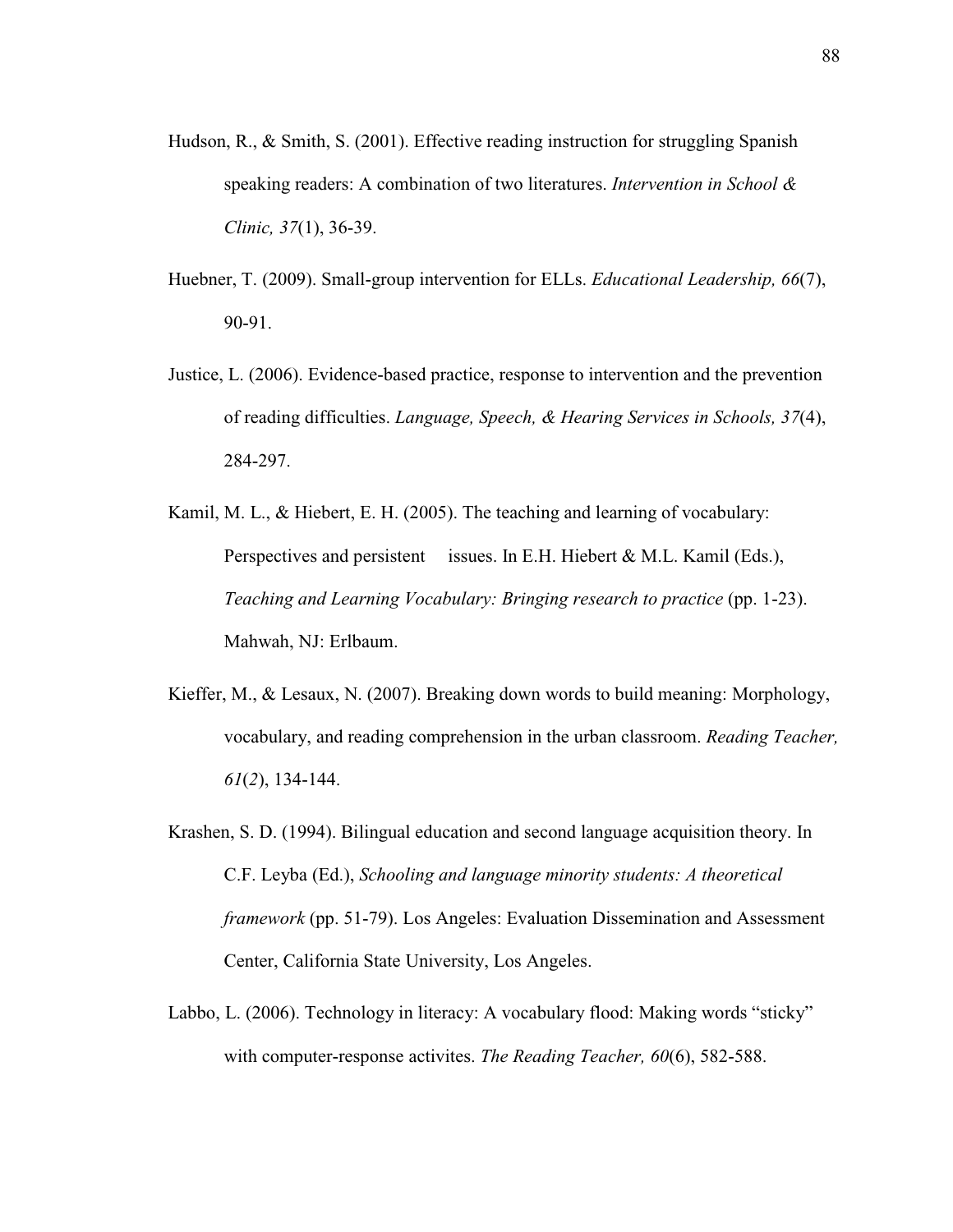- Lagemann, E. (1989). The plural worlds of educational research. *History of Education Quarterly,* Summer, p. 185.
- Lehr, F., Osborne, J., & Hiebert, E. (2004). *Research based practices in early reading series: A focus on vocabulary.* Honolulu, HI: Pacific Resources for Education & Learning.
- Locke, J. (1979). *An Essay Concerning Human Understanding.* New York: Oxford University Press.
- Lonigan, C. J. (2006). Development, assessment, and promotion of pre-literacy skills. *Early Education and Development, 17*, 91-114.
- Mathes, P. G., Denton, C. A., Fletcher, J. M., Anthony, J. L., Francis, D. J., & Schatschneider, C. (2005). The effects of theoretically different instruction and student characteristics on the skills of struggling readers. *Research Reading Quarterly, 40*, 148-182.
- Mazzoni, S., Gambrell, L., Korkeamaki, R. (1999). A cross cultural perspective of early literacy motivation. *Reading Psychology, 20*(3), 237-253.
- McCandliss, B., Beck, I., Sandak, R., & Perfetti, C. (2003). Focusing attention on decoding with children with poor reading skills: Design and preliminary tests of the word building intervention. *Scientific studies of reading, 7*(1), 75-104.
- McCardle, P., Mele-McCarthy, J., Cutting, L., Leos, K., & D'Emilio, T. (2005). Learning disabilities in English language learners: Identifying the issues. *Learning Disabilities Research & Practice, 20*(1), 1-5.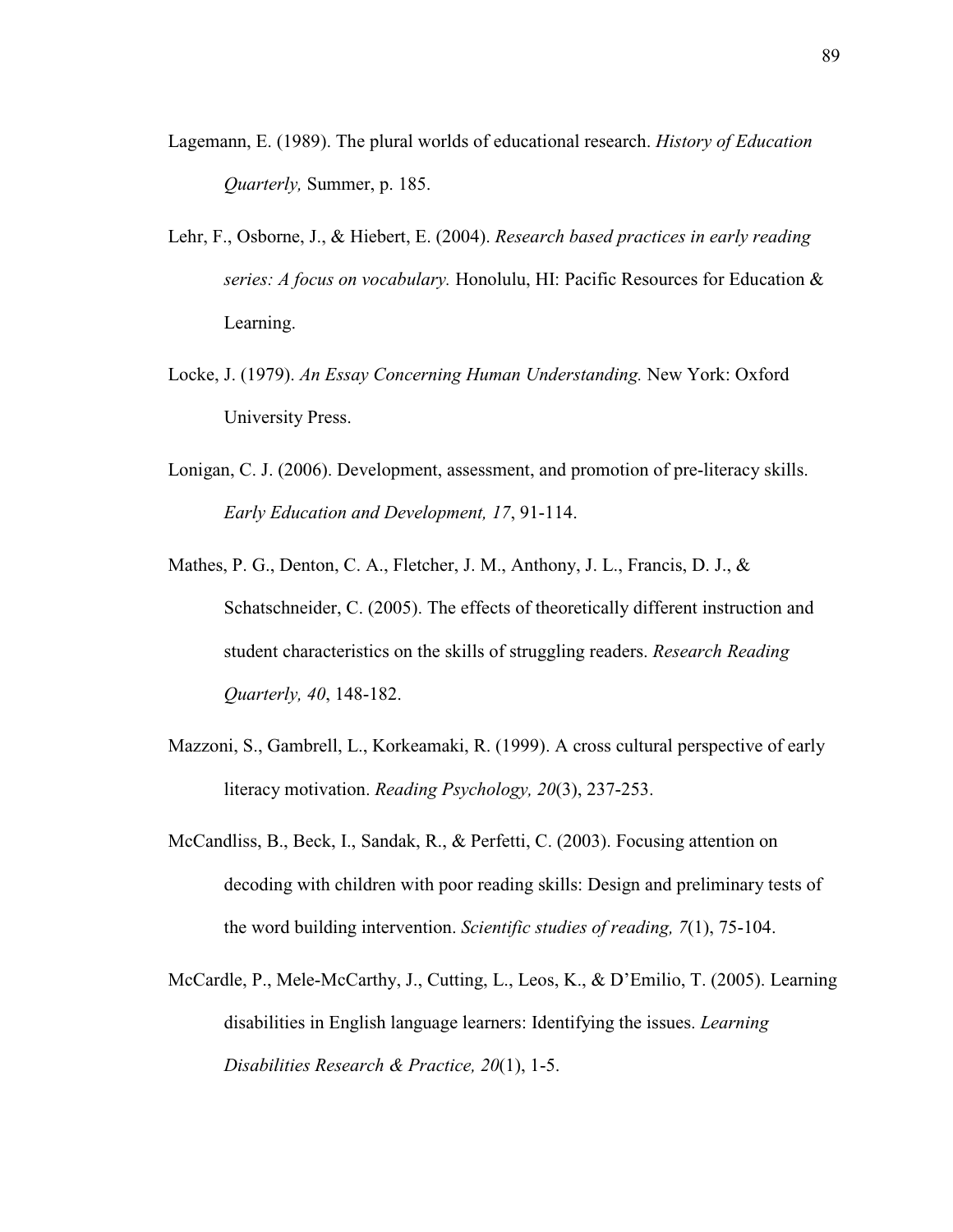- Meyer, L. (2000). Barriers to meaningful instruction for English learners. *Theory into Practice,* 39, 228-236.
- Miller, N., & Dollard, J. (1939). *Frustration & Aggression.* New Haven, CT: Yale University Press.
- Mohr, K. (2004). English as an accelerated language: A call to action for reading teachers. *Reading Teacher, 58*(1), 18-26.
- National Institute for Literacy. Retrieved September 20,

2010, from http://www.nifl.gov/readingprofiles

- National Reading Panel (2000). *Teaching children to read: An evidence-based assessment of the scientific research literature on reading and its implications for reading instruction.* Washington, D.C.: National Institute of Child Health and Development.
- National Reading Panel Report (2000). *Report of the National Reading Panel: Teaching children to read.* Washington, D.C.: National Academy Press.
- Nieto, S. (2002). *Language, culture, and teaching: Critical perspectives for a new century*. Mahwah, NJ: Erlbaum.

No Child Left Behind Act of 2001. Pub. L. No 107-110, 115 Stat 1425 (2002).

- Olsen, L. (2006). *Ensuring academic success for English learners.* University of California Linguistic Minority Research Institute Newsletter, *15*, 1-8.
- Pagano, R. R. (1990). *Understanding statistics in the behavioral sciences*, 3rd ed. West Publishing Company: St. Paul, MN.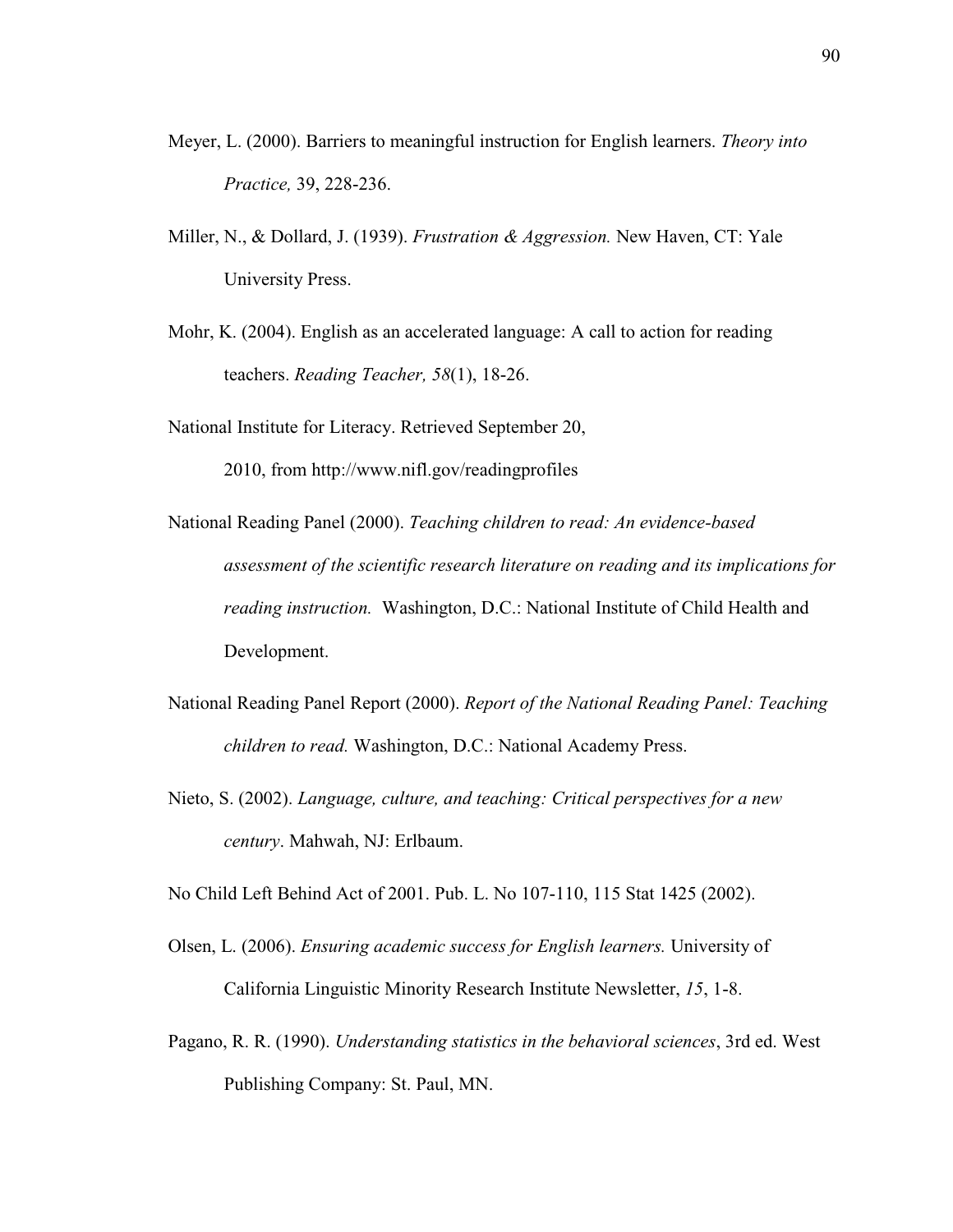- Pardo, L. (2004). What every teacher needs to know about comprehension. *Reading Teacher, 58*(3), 272-280.
- Pearson, P., & Kamil, M. (2007). Vocabulary assessment: What we know and what we need to learn. *Reading Research Quarterly, 42*(2*),* 282-296.
- Pearson, P., Kamil, M., Mosenthal, P., & Barr, R. (1984). Methods of literacy research: The methodology chapters from the handbook of reading research *(*vol 3). *The Harvard Educational Review, 73*(4), 615-617.
- Perie, M., Grigg, W., & Donahue, P. (2005). *The nation's report card: Reading 2005*  (NCES 2006-451). US Department of Education, National Center for Education Statistics, Washington, DC: US Government Printing Office.
- Proctor, C., August, D., Carlo, M., & Snow, C. (2005). Native Spanish-speaking children reading in English: Toward a model of comprehension. *Journal of Educational Psychology, 97*(2), 246-256.
- Restrepo, M., & Towle-Harmon, M. (2008). Addressing emergent literacy skills in English-language learners. *ASHA Leader, 13*(13), 10-13.
- Richek, M. (2005). Words are wonderful: Interactive, time-efficient strategies to teach meaningful vocabulary. *The Reading Teacher, 58*(5), 414-423.
- Rieg, S., & Paquette, K. (2009). Using drama and movement to enhance English language learners' literacy development. *Journal of Instructional Psychology, 36*(2), 148-154.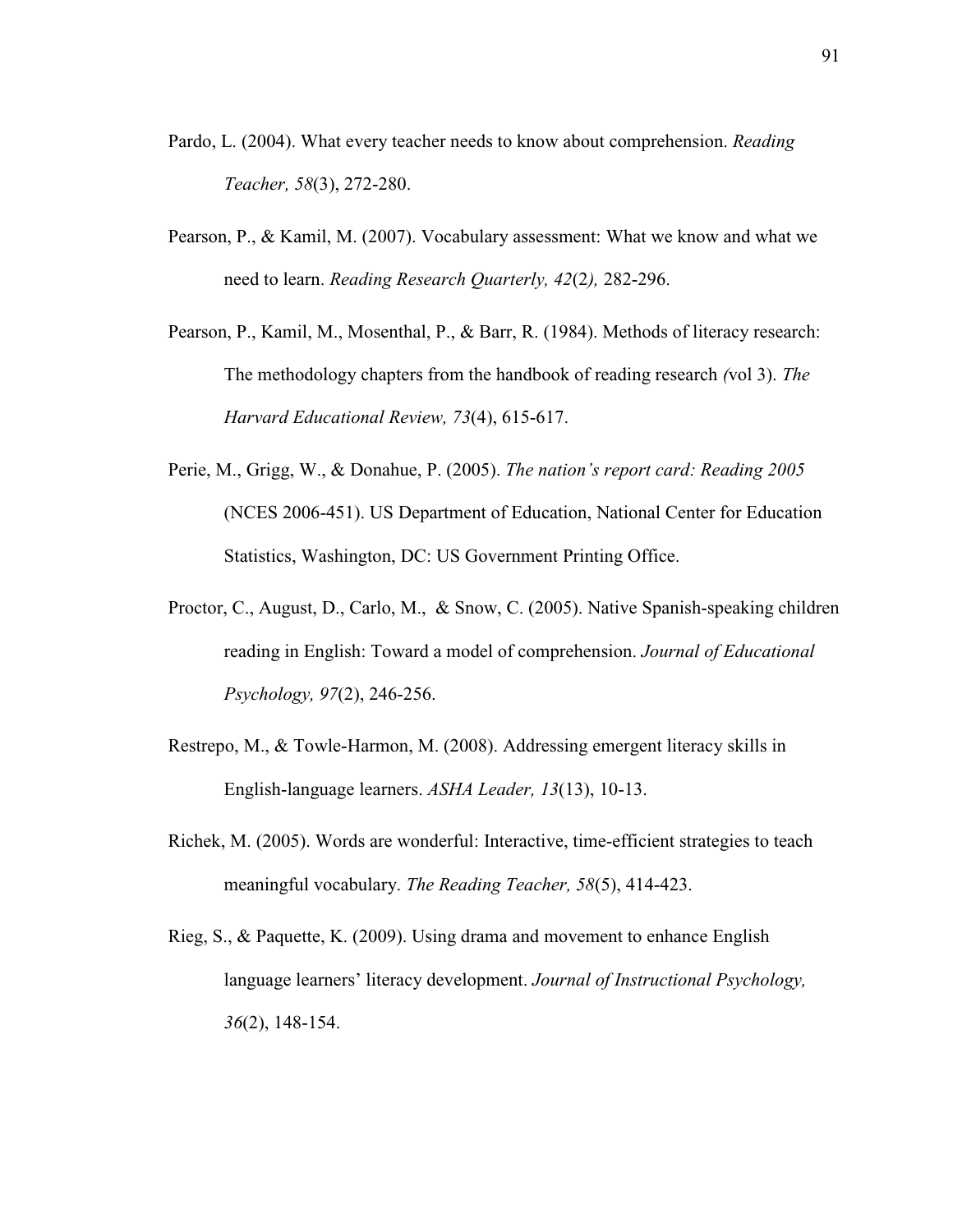- Rupley, W. H., Logan, J. W. & Nichols, W. D. (1998/1999). Vocabulary instruction in a balanced reading program. *The Reading Teacher, 52,* 336-346.
- Ryder, R. J., & Graves, M. F. (1994). Vocabulary instruction presented prior to reading in two basal readers. *The Elementary School Journal, 95*, 139- 153.
- Ryder, R., & Graves, M. (1997). Using the internet to enhance students' reading , writing, and information gathering skills. *Journal of Adolescent & Adult Literacy, 40*(4), 244-234.
- Scarborough, H. S. (1998). *Early identification of children at risk for reading disabilities: Phonological awareness and some other promising predictors.* In B.K. Shapiro, P.J. Accardo, & A.J. Capute (Eds.), *Specific reading disability: A view of the spectrum* (pp. 75-119). Timonium, MD: York Press.
- Scarborough, H. S. (2001). *Connecting early language and literacy to later reading Handbook of early literacy research* (pp. 97-110). New York: Guildford Press.
- Schmid, C. (2001). Educational achievement, language minority students, and the new generation. *Sociology of Education, 74*(4), 71-87.
- Silverman, R. (2007). A comparison of three methods of vocabulary instruction during read-alouds in kindergarten. *The Elementary School Journal*, *108*(2), 97-113.

Skinner, B. F. (1948). *Walden Two.* Indianapolis, IN: Hackett.

Smith, C. (1997). Vocabulary instruction and reading comprehension. *Eric Digest,*  Article ED412506. Retrieved October 6, 2008, from http://www.eric.ed.gov.html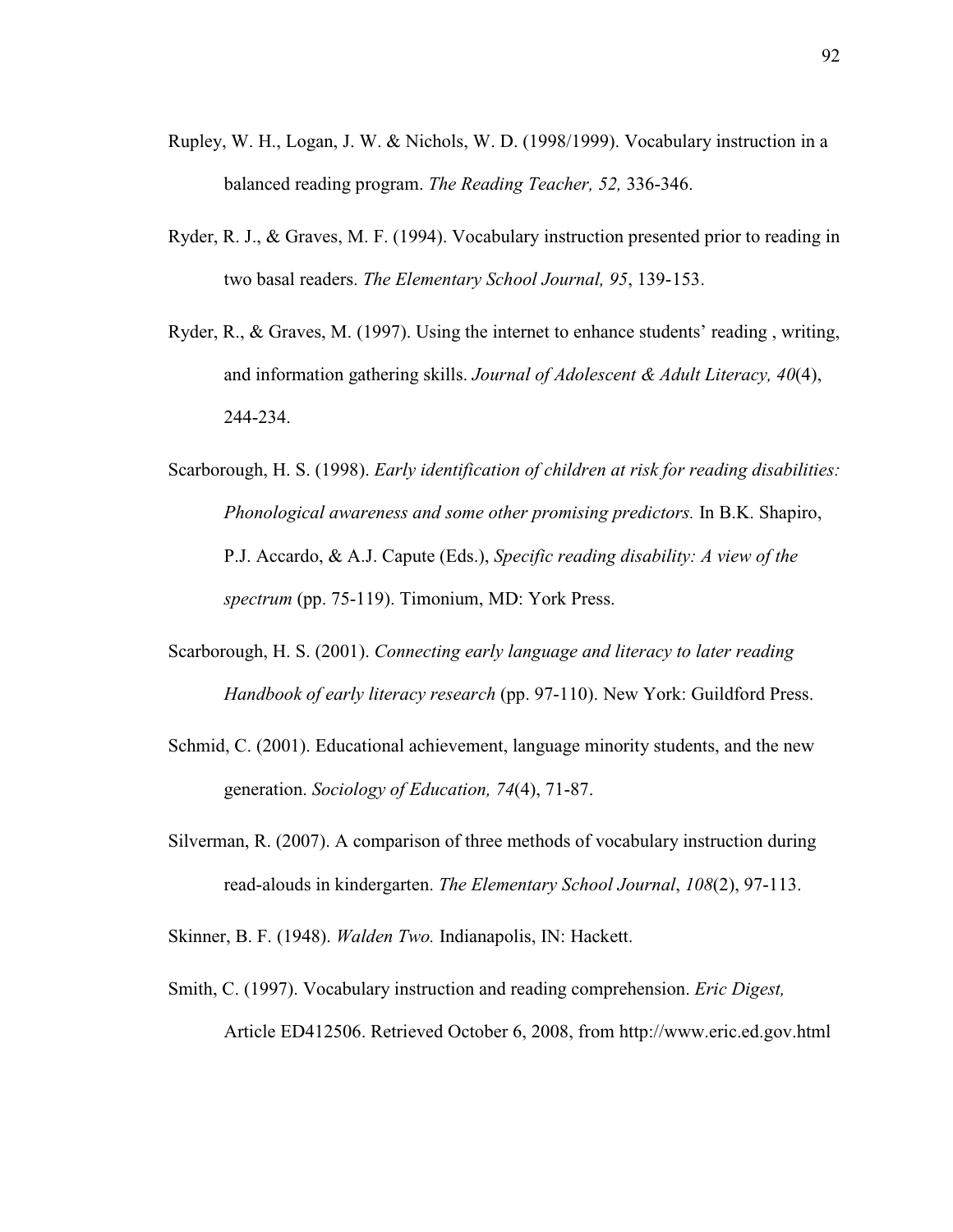- Soderman, A., Gregory, K., & O'Neill, L. (1999). *Scaffolding emergent literacy: A child centered approach for preschool through grade 5*. Needham Heights, MA: Pearson Education Company.
- Stahl, S. (2003). Fluency: A review of developmental and remedial practices. *Journal of Educational Psychology, 95*(1), 3-22.
- Stahl, A. & Fairbanks, M. (1986). The effects of vocabulary instruction: A model-based meta-analysis. Review of Educational Research, *56*, 72-110.
- Stanovich, K. (1986). Matthew effects in reading: Some consequences of individual differences in the acquisition of literacy. *Reading Research Quarterly, 21*(4),360- 398.
- Swanson, E., & Howerton, D. (2007). Influence vocabulary acquisition for English language learners. *Intervention in School & Clinic, 42*(5), 290-294.
- Tabors, P., & Snow, C. (2001). Young bilingual children and early literacy development. In S. Neuman & D. Dickinson (Eds.), *Handbook of early literacy research* (pp. 159-178). New York: Guilford.
- Tannenbaum, J., Torgesen, J., & Wagner, R. (2006). Relationships between word knowledge and reading comprehension in third-grade children. *Scientific Studies of Reading, 10*, 381–398.

Terman, L. M. (1916). *The measurement of intelligence*. Boston: Houghton Mifflin.

Tolman, C. (2005). Working smarter, not harder: What teachers of reading need to know and be able to teach. *Perspectives.* Retrieved September 20, 2010, from http://www.winsorlearning.com/resources/articles/teachdev/smarter.shtml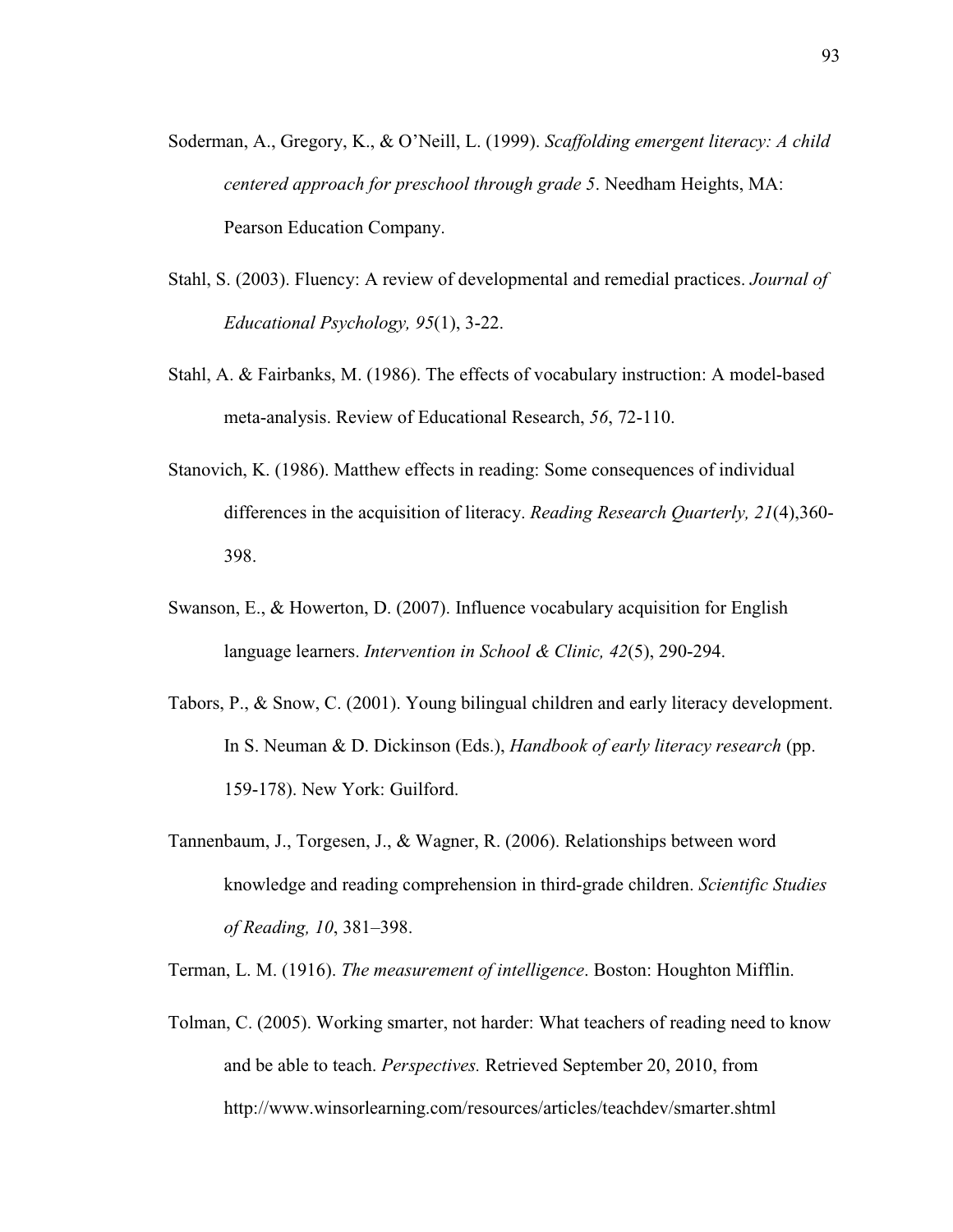- Tran, A. (2007). A learning-center vocabulary-reading activity for English-language learners. The Clearing House, Wichita State University, Kansas.
- Ulanoff, S. (1999). Learning words from books: The effects of read-aloud on second language vocabulary acquisition. *The Bilingual Research Journal,* Fall, 1-9.
- Vaughn, S., Mathes, P., Linan-Thompson, S., Cirino, E., Carlson, C. & Pollard-Durodola, S. (2006). Effectiveness of an English intervention for first-grade Engish language learners at risk for reading problems. *Elementary School Journal, 107*, 153-180.
- Viadero, D. (2009). Delving deep: Research hones focus on ELLs. *Education Week, 28*(17), 22-25.
- Vygotsky, L. (1930). *Mind in society: The development of higher psychological processes.* Cambridge, MA: Harvard University Press.
- Wang, J., & Goldschmidt, P. (2003). Importance of middle school mathematics on high school students' mathematics achievement. *Journal of Education Research, 97*(1), 3-19.
- Whitehurst, G. J., Arnold, D. H., Epstein, J. N., Angell, A. L., Smith, M., & Fischel, J. E. (1994). A picture book reading intervention in day care and home for children from low-income families. *Developmental Psychology, 30*, 679-689.
- Whitehurst, G. J. & Lonigan, C. J. (1998). Child development and emergent literacy. *Child Development, 68*, 848-872.

Wittgenstein, L. (2009). *Philosophical Investigations.* Malden, MA: Wiley-Blackwell.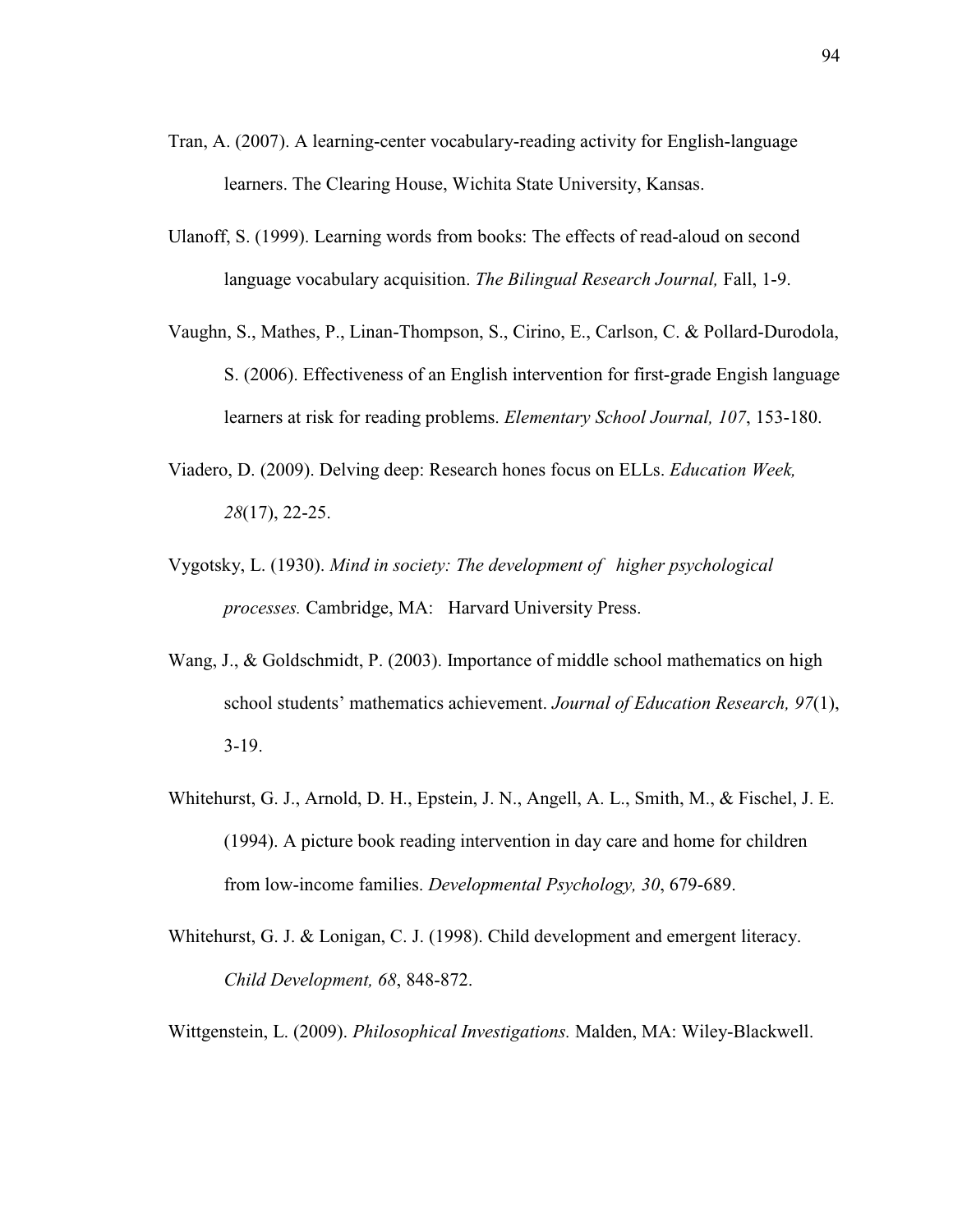- Wixson, K., & Dutro, E. (1999). Standards for primary- grade reading: An analysis of state frameworks. *Elementary School Journal, 100*(2), 89-110.
- Yoon, B. (2007). Offering or limiting opportunities: Teachers' roles and approaches to *61*(3), 216-225.
- Zehr, M. (2008). States struggle to meet achievement standards for ELL's. *Education Week, 27*(43), 12.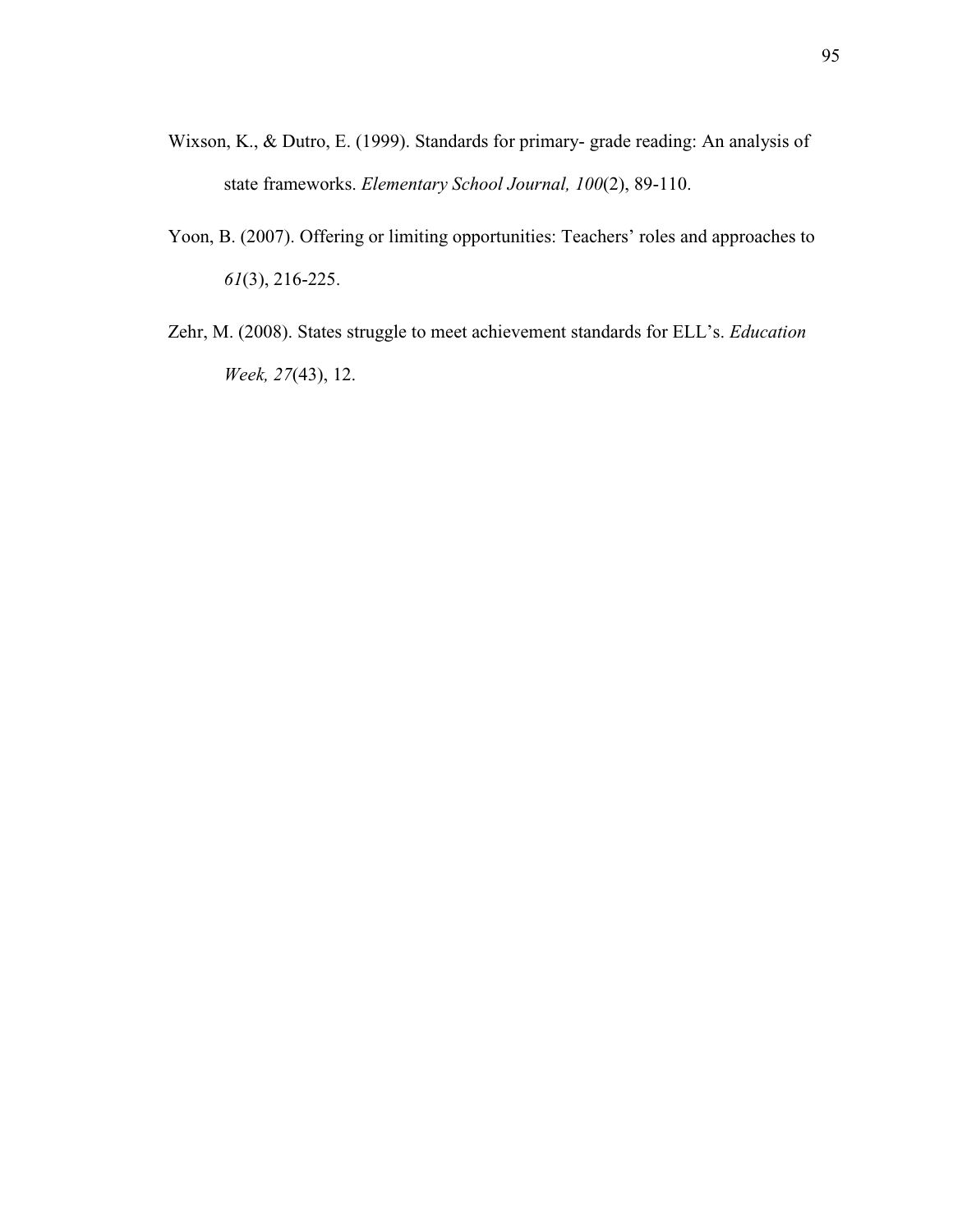### CURRICULUM VITAE

# **RENEE' M. POWERS**

#### **EDUCATION**

#### **WALDEN UNIVERSITY** Minneapolis, MN

 EdD, Teacher Leadership Doctoral Research Study: The Efficacy of a Vocabulary Acquisition Program in Young English Language Learners

 **PIEDMONT COLLEGE** Demorest, GA EdS, Curriculum and Instruction, December 2004

 **PIEDMONT COLLEGE** Demorest, GA MAT, Early Childhood Education, December 2002

 **CARSON NEWMAN COLLEGE** Jefferson City, TN BS, Business Management, May 1986

#### **CERTIFICATION**

GA State Certified, Early Childhood Education P-5

#### **PROFESSIONAL EXPERIENCE**

2005 – present **CLARKE COUNTY SCHOOL DISTRICT, ATHENS, GA** 

*Kindergarten Teacher, 1st Grade Teacher* 

- Grade level chair
- Leadership Team
- Assisting in developing school wide improvement plan
- Mentoring of student teachers

# 2001 – 2005 **HALL COUNTY BOARD OF EDUCATION, GAINESVILLE, GA**

*2 nd Grade Teacher, 1st Grade Teacher* 

- Grade level chair
- SACS Committee Member
- Mentoring of student teachers